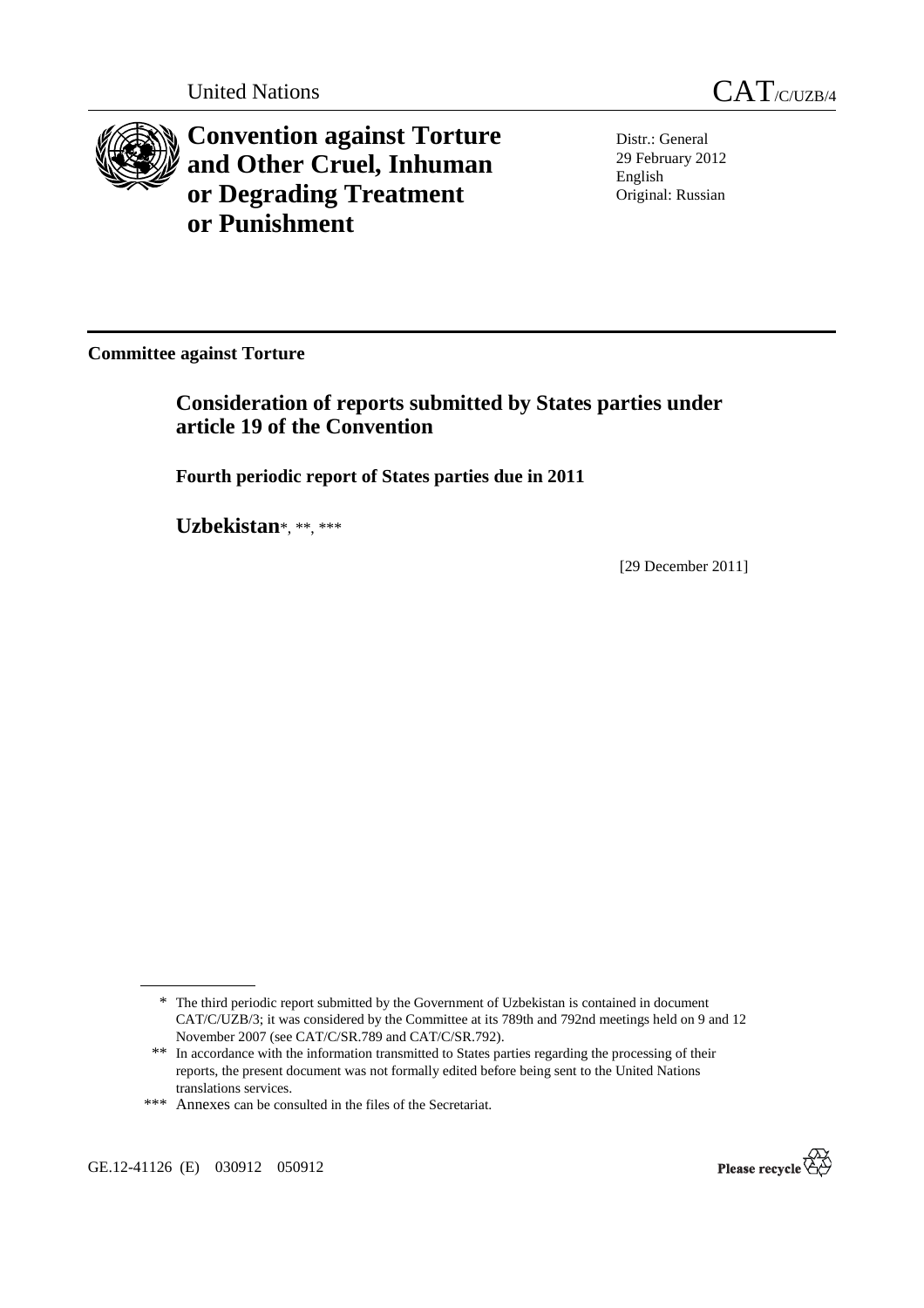# Fourth periodic report of the Republic of Uzbekistan on the<br>implementation of the Convention against Torture and Other<br>Cruel, Inhuman or Degrading Treatment or Punishment

## Contents

|                |                                                                               | Paragraphs  | Page           |
|----------------|-------------------------------------------------------------------------------|-------------|----------------|
|                |                                                                               |             | 3              |
| $\mathbf{I}$ . |                                                                               | $1 - 43$    | $\overline{4}$ |
| П.             | Information relating to individual articles of the Convention against Torture | 44-539      | 12             |
|                |                                                                               | $44 - 117$  | 12             |
|                |                                                                               | 118-199     | 21             |
|                |                                                                               | $200 - 248$ | 34             |
|                |                                                                               | $249 - 259$ | 39             |
|                |                                                                               | $260 - 272$ | 40             |
|                |                                                                               | 273-304     | 42             |
|                |                                                                               | $305 - 365$ | 46             |
|                |                                                                               | 366–438     | 53             |
|                |                                                                               | 439-482     | 63             |
|                |                                                                               | 483-539     | 71             |
| Annex          |                                                                               |             |                |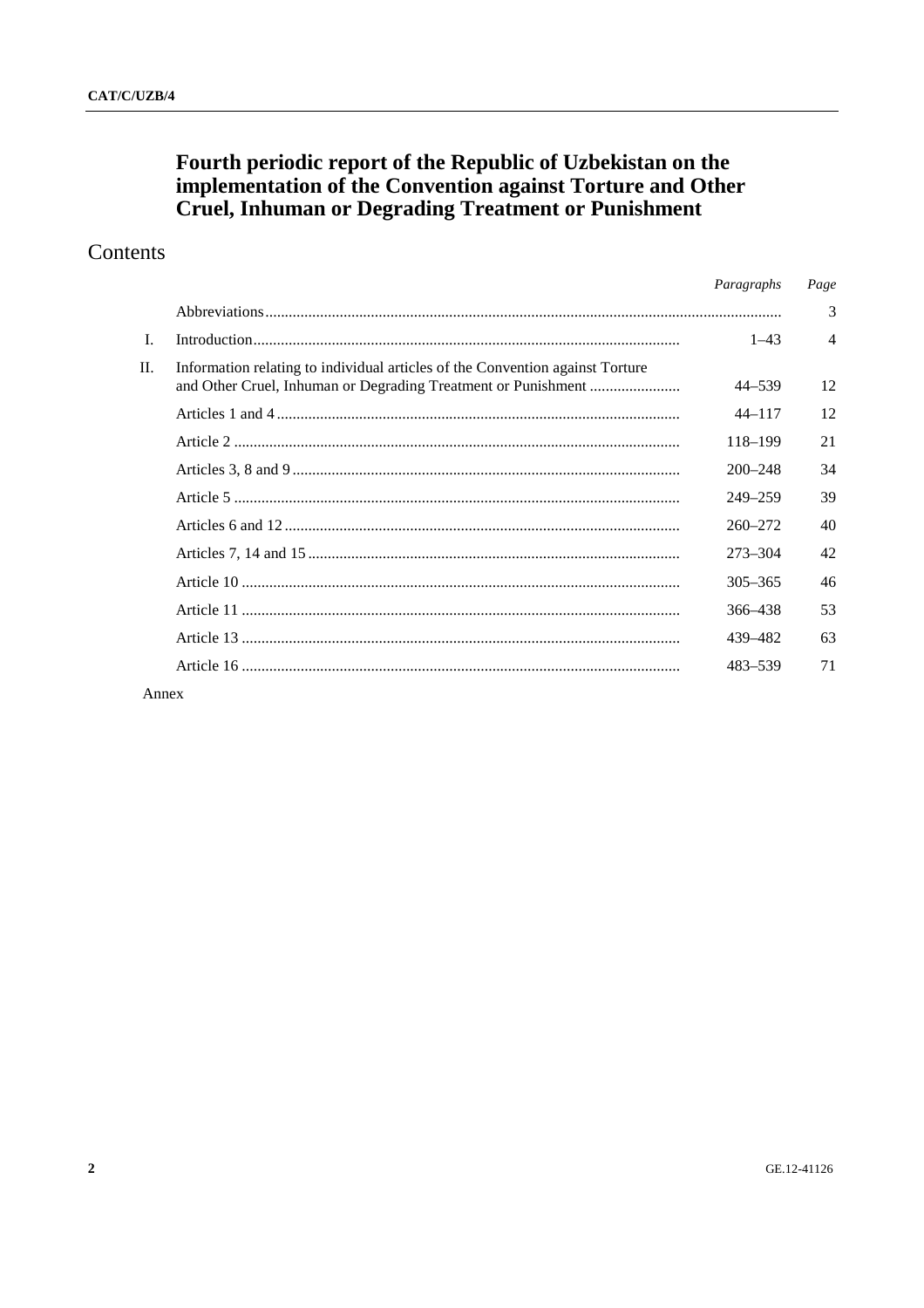## **Abbreviations**

| <b>HIV/AIDS</b> | Human immunodeficiency virus/acquired immunodeficiency<br>syndrome |
|-----------------|--------------------------------------------------------------------|
| <b>ICRC</b>     | International Committee of the Red Cross                           |
| <b>ILO</b>      | International Labour Organization                                  |
| <b>OSCE</b>     | Organization for Security and Cooperation in Europe                |
| <b>UNDP</b>     | United Nations Development Programme                               |
| <b>UNHCR</b>    | Office of the United Nations High Commissioner for Refugees        |
| <b>CDU</b>      | Christian Democratic Union                                         |
| <b>UNICEF</b>   | United Nations Children's Fund                                     |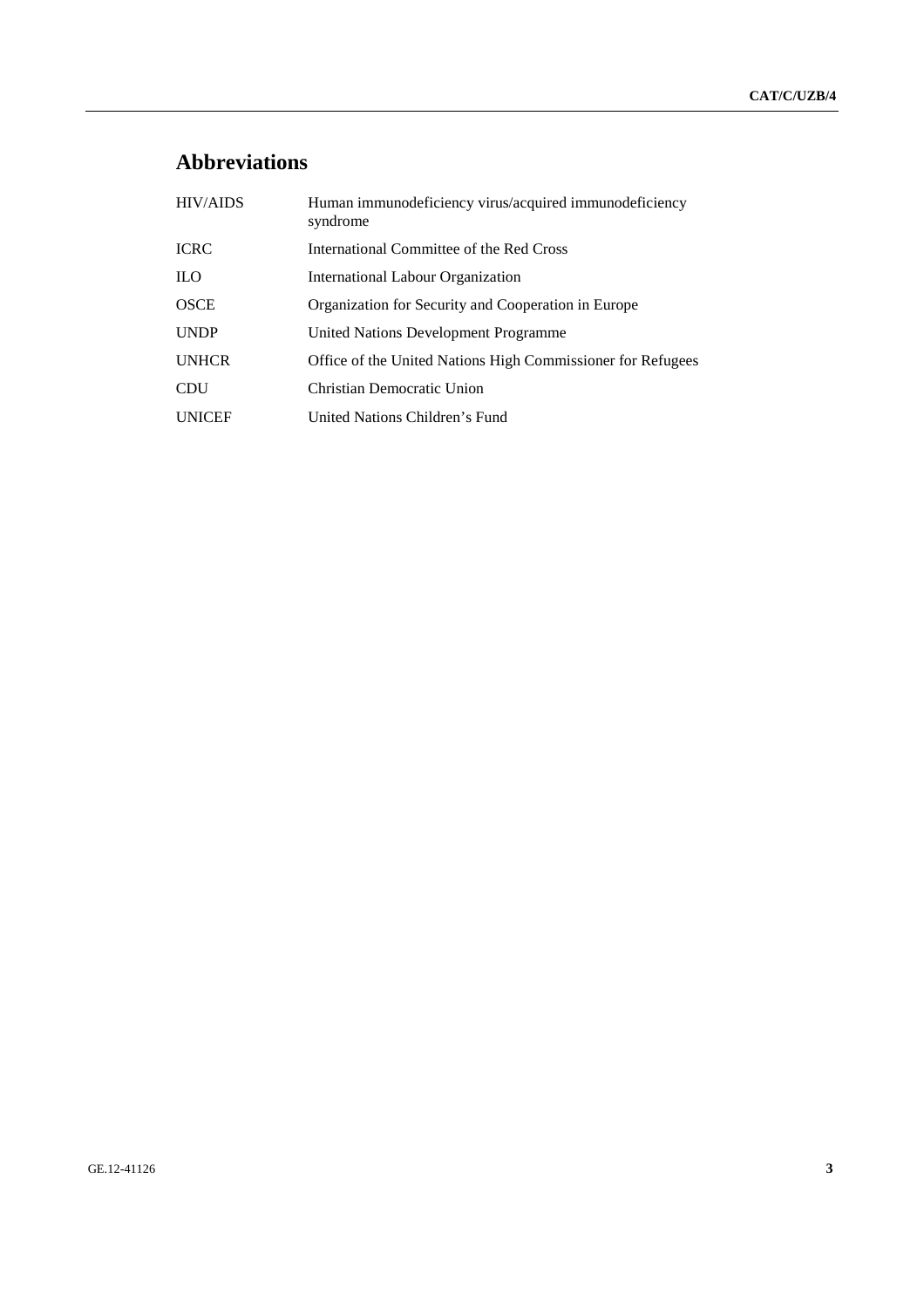### **I. Introduction**

1. Uzbekistan has been through two separate periods during its years of independent development, each of which has a special place in its history.

2. The initial period, from 1991 to 2000, was a transitional stage of priority reforms and changes, in which the foundations of Uzbekistan's statehood were laid. This period saw the establishment of the legal and organizational bases for the building of a democratic State governed by the rule of law, for a socially oriented market economy and for the formulation of a State policy of promoting, observing and defending human rights and freedoms. It was in this period that Uzbekistan acceded to the six core international human rights treaties of the United Nations.

3. The period from 2001 to 2010, a time of dynamic democratic renewal and modernization, played an equally important role in Uzbekistan's democratic development. Features of this period were, first, the increasing role and influence of the legislature, stemming from the establishment and functioning of a bicameral Parliament that takes national and regional interests into account when adopting laws; second, the increasing role and influence of political parties and civil society institutions in the adoption of critical government decisions and the rising power and significance of NGOs in public scrutiny of government activities; third, key reforms to liberalize and humanize the judicial and legal system, abolish the death penalty and strengthen the independence and effectiveness of the judiciary; and, fourth, extensive human rights education and outreach activities.

4. The foundations for a new period in Uzbekistan's development were laid in the policy framework for further deepening democratic reforms and establishing civil society in Uzbekistan, which was presented by the President of the Republic, Mr. I.A. Karimov, at the joint session of the Legislative Chamber and the Senate of the Oliy Majlis on 12 November 2010. The main objectives for this period have been formulated on the basis of a review of the 20-year period of independent development on the path of reform and modernization of the State and society.

5. The priorities for the further reform of society are as follows:

 (a) The democratization of State power and administration through progressive implementation of the constitutional principle of separation of powers, a more effective system of "checks and balances", strengthening of the oversight functions of the legislative and representative authorities, both centrally and locally, and strengthening of the independence of the judiciary;

 (b) Continued democratization, liberalization and humanization of the judicial and legal system, strengthening of judicial protection of civil rights, measures to safeguard the equality of prosecutors and defence counsel, the adversarial system and fair justice at all stages of judicial proceedings, and further enhancement of judicial oversight to ensure the legality of the actions of the agencies conducting initial inquiries and pretrial investigations, with a view to implementing the generally recognized principles and standards of international law regarding the protection of civil rights and freedoms;

 (c) Further reform in information-related matters and protection of freedom of speech and of information through enhancement of the legal and economic foundations of the media and increased accountability of State bodies for ensuring broad public access to information on the work of State and governmental authorities;

 (d) Progressive development and democratization of electoral law, aimed at enabling citizens to participate actively in the electoral process and giving them the democratic skills to exercise their right to vote and to stand for election, and at creating the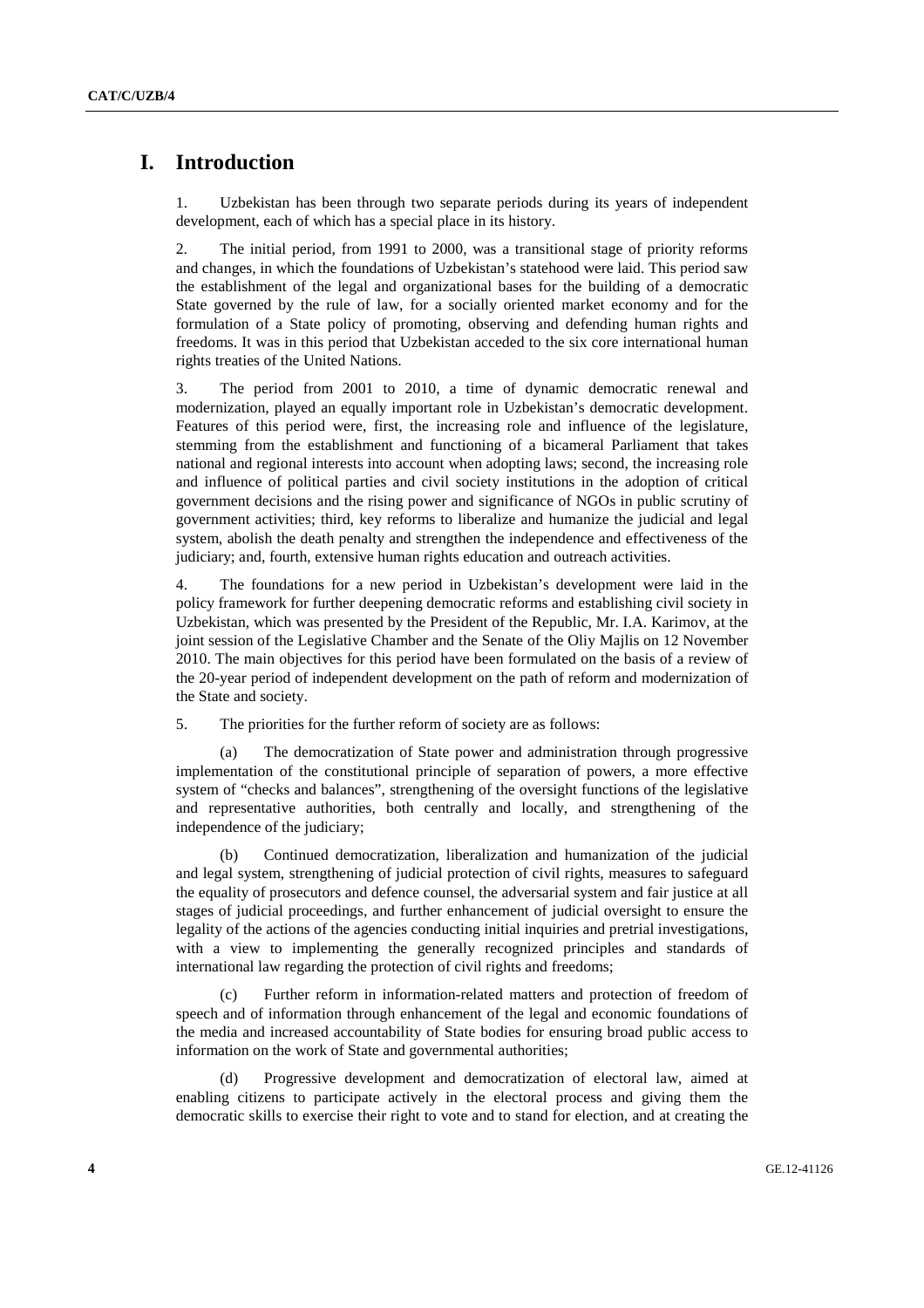necessary conditions for effective pre-election campaigning and a transparent and open system of election monitoring, including by international organizations;

 (e) Targeted support for the establishment and development of civil society institutions that enable citizens to realize their potential and to increase their political activism and awareness of the law, and that also facilitate the establishment and development of a social partnership between government and citizens' associations and the practical implementation of laws on citizens' involvement in the administration of public affairs and public scrutiny of the work of State bodies;

Further deepening of democratic market reforms and liberalization of the economy on the basis of improved economic management, bolstering of the right to protection of private property, expansion of small businesses and entrepreneurship, and an increase in their share of the country's economy through the adoption of additional measures to protect the rights of entrepreneurs.

6. In the period 2008–2011, after the consideration of Uzbekistan's third periodic report on the implementation of the Convention against Torture and Other Cruel, Inhuman or Degrading Treatment or Punishment (CAT/C/UZB/3), deep and targeted reform of the country's judicial and legal system has continued, with account taken of the concluding observations and recommendations of the Committee against Torture and the Committee's general comments on the prevention and eradication of torture and the protection of victims of torture.

7. A first act of fundamental importance was the abolition of the death penalty in Uzbekistan in January 2008 and its replacement by sentences of long-term or life imprisonment.

8. A second major step forward was the introduction of habeas corpus in 2008, that is, the transfer from procurators to the courts of the authority to order remand in custody as a preventive measure. The introduction of habeas corpus has been a significant factor in ensuring the protection of constitutional rights and personal freedoms and the inviolability of the person. Since its introduction, the courts have blocked the use of the aforementioned preventive measure by investigation agencies on more than 700 occasions.

9. Third, a package of measures is gradually being implemented to safeguard the equality of prosecutors and defence counsel and the adversarial system at all stages of criminal and civil proceedings, and to improve the quality and efficiency of the administration of justice. In that connection, the adoption in 2008 of the Act on amendments and additions to certain legislative acts to improve the institution of the legal profession was of particular significance. A number of amendments and additions have been made to the law in force in order to strengthen further the self-sufficiency and independence of the legal profession as an important element of the liberalization of the judicial and legal system, and also to ensure the protection of human rights.

10. Fourth, over the past 10 years, the number of inmates in detention facilities in Uzbekistan has fallen by more than half. As a result of measures to liberalize criminal penalties, Uzbekistan today has one of the lowest numbers of prisoners per 100,000 population in the world: 166.

11. Fifth, pursuant to amendments to criminal procedure law and the Pretrial Detention during Criminal Proceedings Act, which was adopted on 29 September 2011, periods of investigation and pretrial detention have been reduced.

12. Sixth, a system of conciliation is in operation, under which a person who has committed criminal acts is not prosecuted where those acts do not pose a serious risk to the public and where the perpetrator has fully compensated for the material and moral harm to the victim. The effectiveness of this system and the fact that it is consistent with the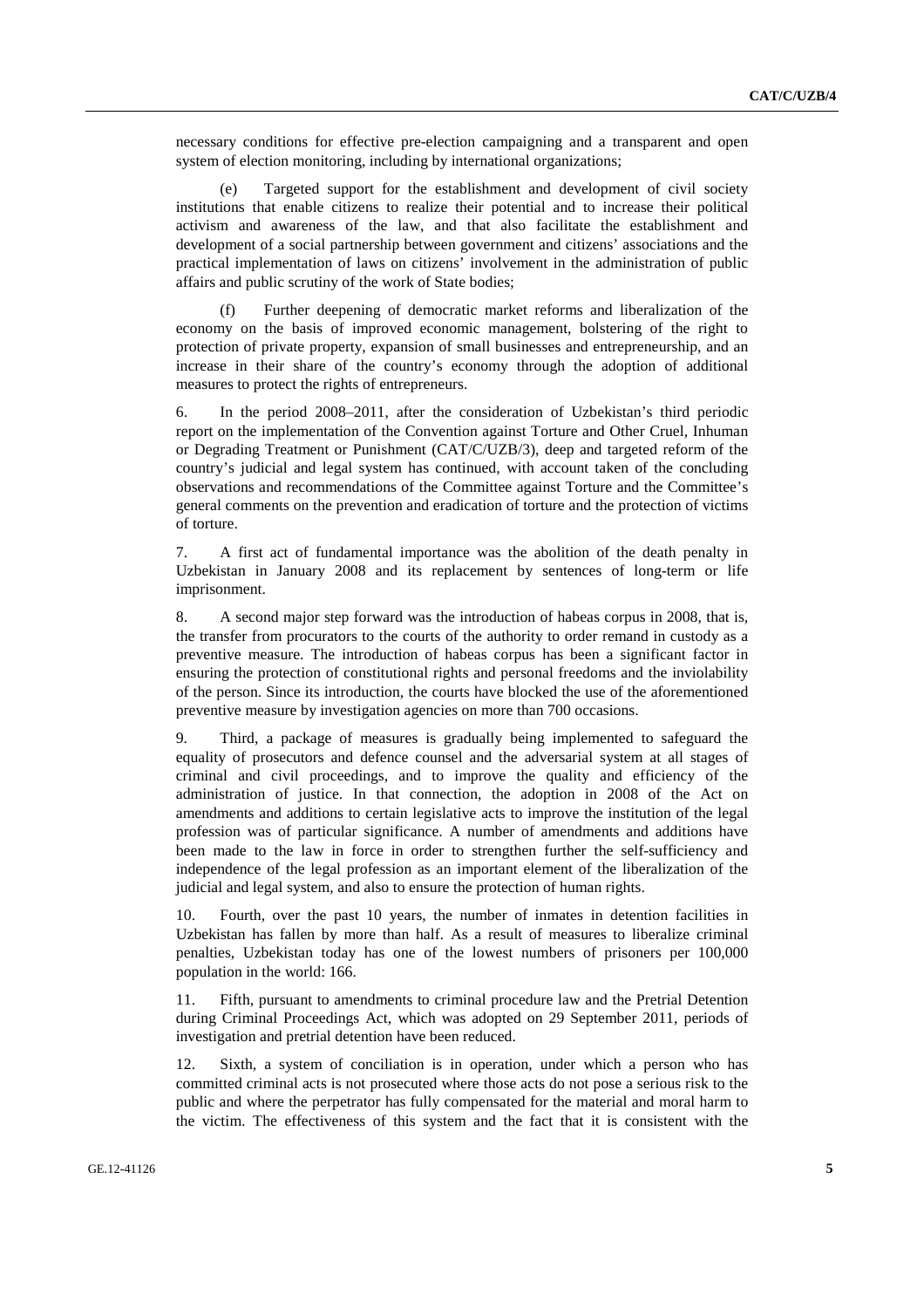centuries-old traditions of the Uzbek people, such as mercy and the ability to forgive, have created a basis for its steady expansion. Today its use is under consideration in respect of 53 offences. As a result of the introduction of conciliation, around 110,000 citizens have been exempted from criminal liability over the period in question.

13. Seventh, significant work has been carried out to ensure legality in the work of the law enforcement agencies, and in particular to reform the work of the Procurator's Office and to transform it from an instrument of repression into a body that ensures firm implementation of the law, promotes democratic reform in Uzbekistan and ensures effective protection of human rights and freedoms. Pursuant to the Procurator's Office Act, as amended, citizens are not subject to procuratorial oversight, and the Procurator's Office has also been made more accountable for observance of the rights, freedoms and legal interests of individuals. The Procurator's Office no longer has the power to suspend the execution of court decisions, and town and district procurators have been deprived of the right to extend periods of investigation and remand in custody of accused persons.

14. Eighth, safeguards of the judicial protection of citizens have been significantly strengthened, and measures have been taken to ensure access to such protection: cassation procedure has been reformed, and an appeal procedure for the review of cases has been introduced. As a result of these changes, a higher appellate court may now review a case without sending it for retrial. Citizens now have the opportunity, where they disagree with a decision of a court of first instance that has become final, to defend their rights and legal interests directly in a court of cassation, with the participation of their lawyer. Thus the practice of secret and closed consideration of citizens' appeals against decisions of the courts of first instance has been completely abolished. Analysis shows that these changes have acted as a major guarantee that errors made by the courts of first instance will be promptly rectified and that procrastination will not be permitted in judicial proceedings. In 2000, about half of judicial errors were rectified under the supervisory procedure, whereas in 2009 more than 85 per cent of such cases were rectified under the appeal and cassation procedure.

15. Ninth, with a view to steadily implementing the constitutional principle of separation of powers, the judicial system has been removed from the control and influence of the executive authorities. The Ministry of Justice no longer has the power to nominate candidates for judicial posts, to suspend judges or dismiss them from their posts early, or to bring disciplinary action against them. A special body — the Higher Qualification Commission for the Selection and Recommendation of Judges attached to the Office of the President — now deals with issues relating to the organization of the courts' work, in particular court staff.

16. A body with special powers has been established within the Ministry of Justice the Department for the Enforcement of Court Decisions and Logistical and Financial Support for the Work of the Courts — which has to a large extent relieved the courts of functions that do not properly belong to them and allowed them to focus on fulfilling their main role, which is the administration of justice.

17. A defining feature of the aforementioned period was the ratification by the Uzbek Parliament of a number of international instruments aimed at increasing the effectiveness of the national system of human rights protection.

18. In the year of the sixtieth anniversary of the adoption of the Universal Declaration of Human Rights — the celebration of which was the subject of the Presidential Decree of 1 May 2008 on a programme of events to mark the sixtieth anniversary of the Universal Declaration of Human Rights — the following international legal instruments were ratified:

• The Second Optional Protocol to the International Covenant on Civil and Political Rights, aiming at the abolition of the death penalty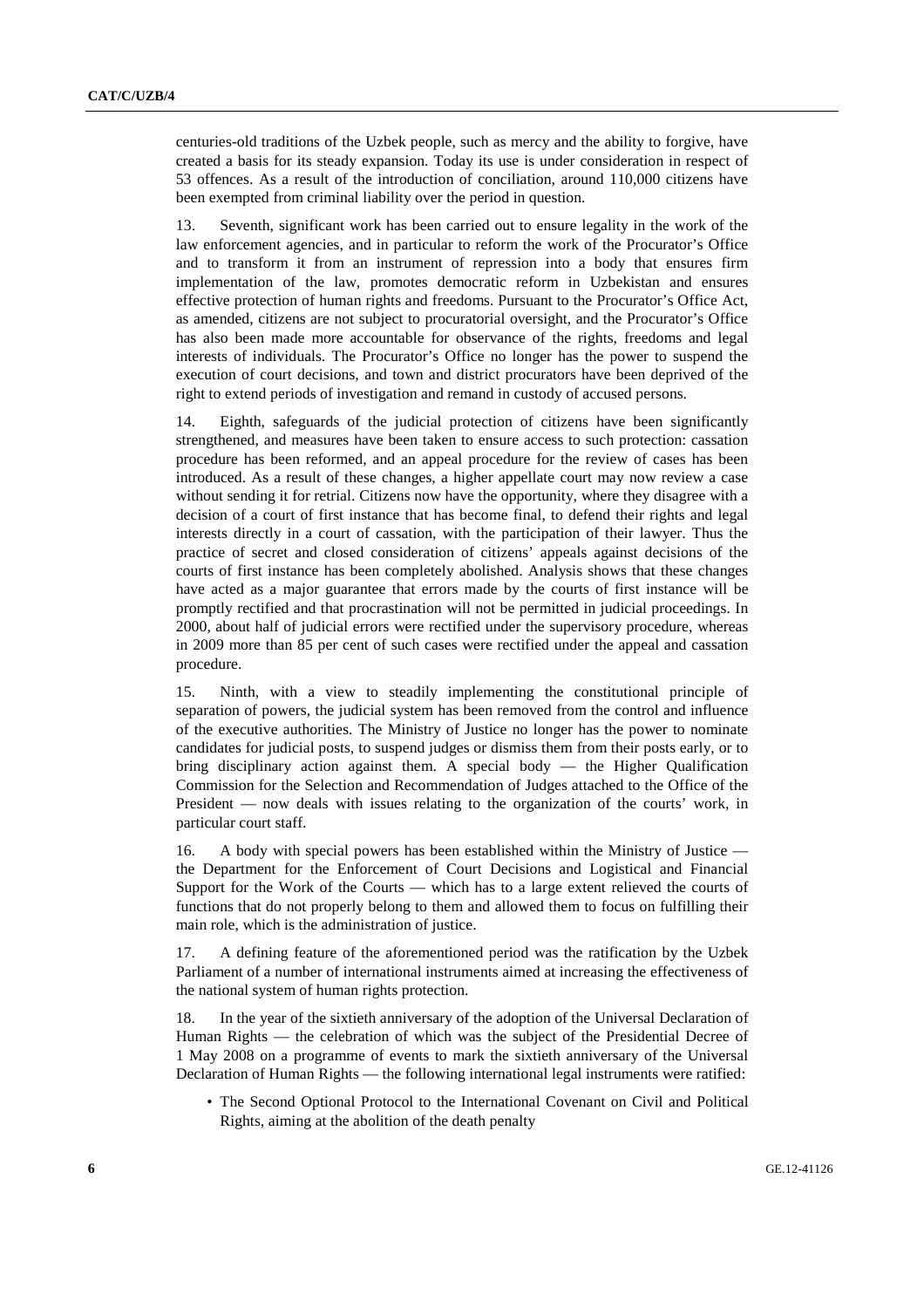- The United Nations Convention against Corruption
- The International Labour Organization (ILO) Convention concerning Minimum Age for Admission to Employment (Convention No. 138)
- The ILO Convention concerning the Prohibition and Immediate Action for the Elimination of the Worst Forms of Child Labour (Convention No. 182)
- The International Convention for the Suppression of Acts of Nuclear Terrorism
- The Protocol to Prevent, Suppress and Punish Trafficking in Persons, Especially Women and Children, supplementing the United Nations Convention against Transnational Organized Crime
- The Optional Protocol to the Convention on the Rights of the Child on the sale of children, child prostitution and child pornography
- The Optional Protocol to the Convention on the Rights of the Child on the involvement of children in armed conflict

19. During the period 2008–2011, the effectiveness of the Uzbek Parliament's legislative and oversight work with regard to the protection of human rights and freedoms improved significantly.

20. In the aforementioned period, the Oliy Majlis, as well as ratifying international human rights instruments, adopted laws aimed at implementing international standards and strengthening legal mechanisms for the protection of human rights in the administration of justice, including:

- The Rights of the Child (Safeguards) Act of 7 January 2008
- The Prevention of Human Trafficking Act of 17 April 2008
- The Act of 16 April 2008 on amendments and additions to certain legislative acts of the Republic of Uzbekistan to improve the law on protection of the rights of minors
- The Act of 14 January 2009 on amendments and additions to certain legislative acts of the Republic of Uzbekistan to improve enforcement proceedings
- The Act of 22 September 2009 on amendments and additions to certain legislative acts of the Republic of Uzbekistan to improve the law on countering the laundering of income from criminal activities and the funding of terrorism
- The Forensics Act of 1 June 2010
- The Act of 1 June 2010 on amendments and additions to certain legislative acts of the Republic of Uzbekistan in connection with the adoption of the Forensics Act
- The Act of 28 September 2010 on amendments and additions to the Code of Criminal Procedure of the Republic of Uzbekistan to improve the procedure for cooperation by the courts, procurators, pretrial investigators and agencies conducting initial inquiries with the competent authorities of foreign States
- The Prevention of Child Neglect and Juvenile Delinquency Act of 29 September 2010
- The Act of 26 April 2011 on amendments and additions to the Administrative Liability Code of the Republic of Uzbekistan on the question of exemption from administrative liability for minor offences
- The Pretrial Detention during Criminal Proceedings Act of 29 September 2011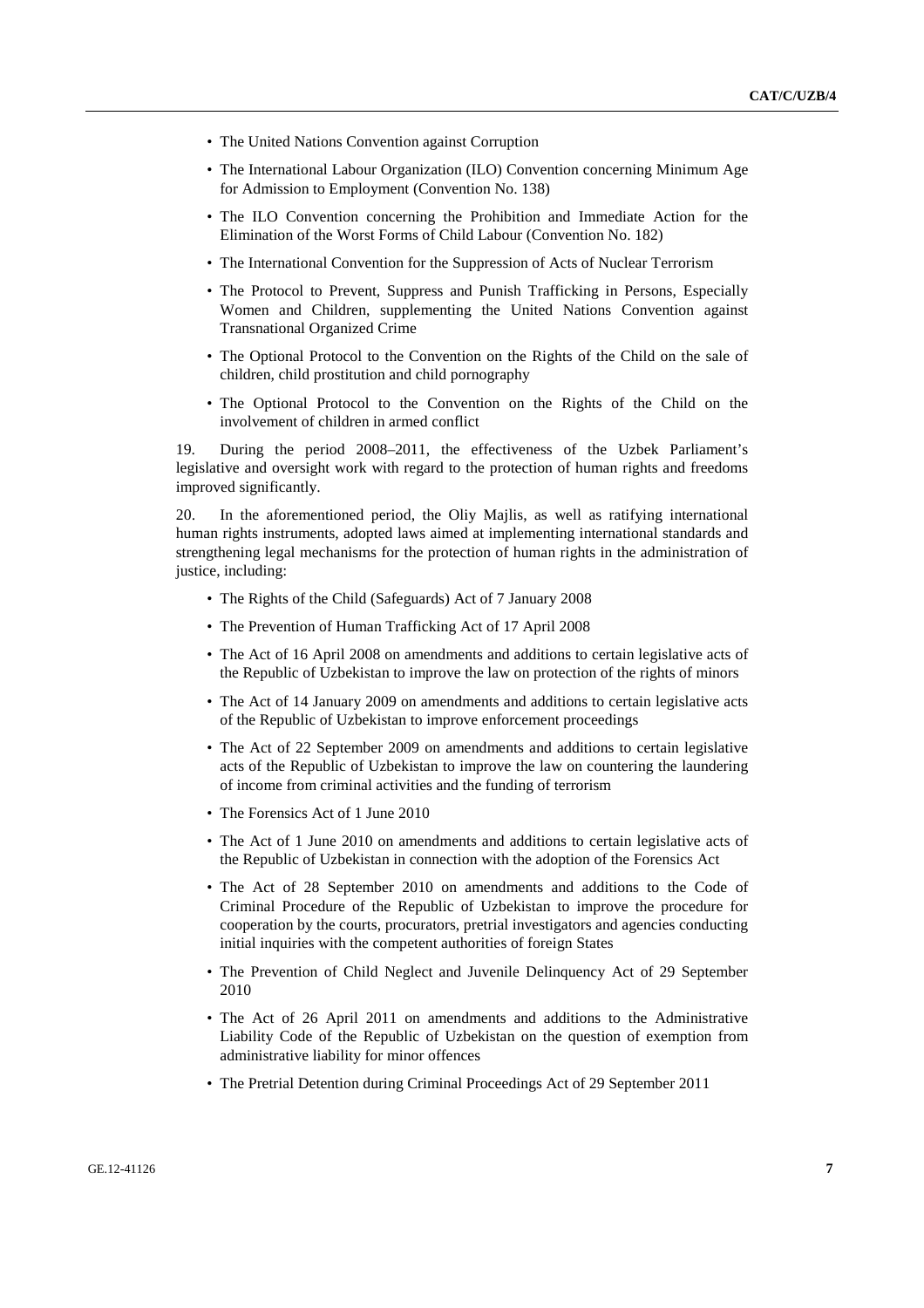21. In accordance with the Committee's concluding recommendations, a broad campaign has been conducted to raise awareness of the outcome of the consideration of the report in question, and the Committee's concluding observations have been translated into the Uzbek language and disseminated among government bodies, non-governmental nonprofit organizations, clubs and associations, and the media. The Committee's observations and recommendations have been widely debated at meetings of parliamentary committees and the highest organs of the judiciary and law enforcement agencies, national human rights institutions and civil society institutions.

22. In order to implement the Committee's concluding recommendations, a working group to prepare and implement a National Plan of Action has been established from among representatives of government bodies and non-governmental non-profit organizations, providing for specific measures to address problems in the area in question.

23. The National Plan of Action for the implementation of the recommendations made by the Committee against Torture following consideration of the third periodic report was considered and approved on 23 September 2008 by the interdepartmental working group for monitoring the observance of human rights by the law enforcement agencies attached to the Ministry of Justice of the Republic of Uzbekistan. The progress of implementation of the National Plan of Action has been discussed regularly at meetings of the interdepartmental working group.

24. Considerable importance is attached to parliamentary oversight and monitoring of Uzbek law and international human rights instruments.

25. The Committee on International Affairs and Interparliamentary Relations of the Legislative Chamber of the Oliy Majlis, as part of its work during the period 2008–2011, monitored the implementation of the Convention against Torture and Other Cruel, Inhuman or Degrading Treatment or Punishment in the domestic law of Uzbekistan, including analytical monitoring of the status of implementation of the Convention against Torture by the law enforcement agencies of Navoiy province.

26. Following the parliamentary oversight carried out in the Navoiy provincial *khokimiyat* (administration), an expanded meeting of the Committee was held with the participation of the National Centre for Human Rights, during which proposals were submitted for further improvements to domestic law aimed at eradicating torture and other degrading treatment. The results of the parliamentary oversight were widely reported in the local and national media. A film publicizing the Convention against Torture has been made in conjunction with the private television channel NTT, and special study programmes on the Convention have been developed at the Academy of the Ministry of Internal Affairs, within the higher training courses of the Procurator-General's Office, and at the Centre for Further Training of Jurists at the Ministry of Justice.

27. The implementation of the Convention against Torture has been discussed twice in the context of events organized by the Committee on Foreign Policy Matters of the Senate of the Oliy Majlis: on 15 February 2008, a conference was held on the subject of international standards in penal enforcement law and their implementation in Uzbekistan, organized jointly with the Ombudsman; and, on 14 March 2008, a meeting of the Committee took place in the Senate of the Oliy Majlis, at which the progress of implementation of the Convention against Torture was discussed.

28. Since August 2010, on the basis of an agreement between the United Nations Development Programme (UNDP) and the chambers of the Oliy Majlis, implementation of a joint project to support parliamentary development has been under way, with a view to providing technical assistance to strengthen the information and communications technology infrastructure and institutional basis of the information-gathering and analysis carried out by the chambers of the Oliy Majlis. As part of the UNDP project to support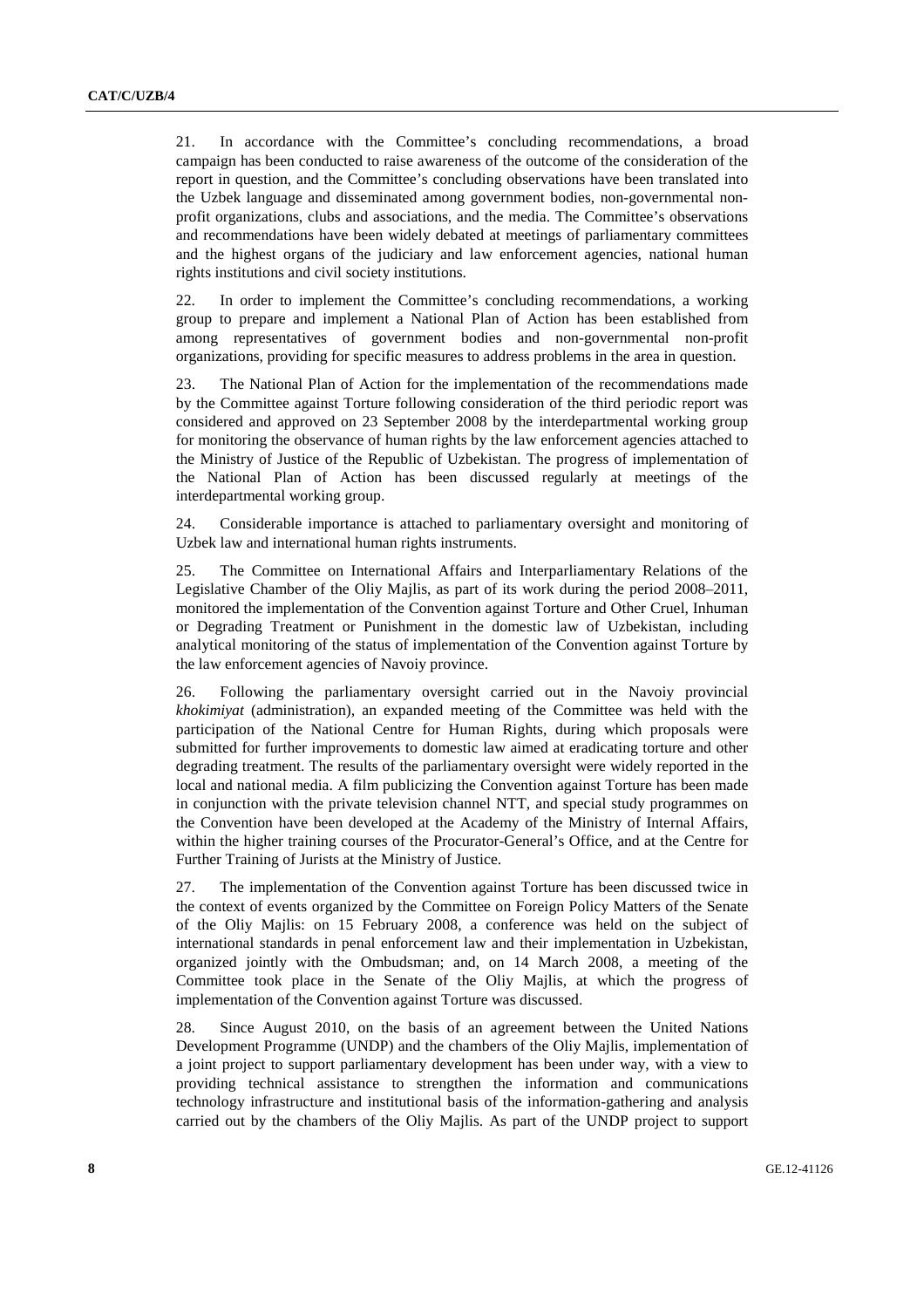parliamentary development, one-day training courses for members of the Senate of the Oliy Majlis on the subject of improving parliamentary oversight of the executive authorities were held on 19 April 2011 in Urganch, 22 April 2011 in Tashkent, 26 April 2011 in Samarqand and 29 April 2011 in Andijon.

29. With a view to implementing the Convention against Torture and other international legal instruments relating to human rights, the following policy documents have been adopted:

 (a) The National Plan of Action for the implementation of the concluding observations and recommendations made by the Committee against Torture following consideration of the third periodic report of Uzbekistan on the implementation of the Convention against Torture (2008–2011);

The National Plan of Action for the implementation of the recommendations made by the United Nations Human Rights Council following consideration of the national report of Uzbekistan in the context of the universal periodic review (2009–2011);

The National Plan of Action for the implementation of the recommendations made by the United Nations Committee on the Rights of the Child following consideration of the second periodic report of Uzbekistan on the implementation of the Convention on the Rights of the Child (2006–2009);

 (d) The National Plan of Action for the implementation of the ILO Convention concerning Minimum Age for Admission to Employment and the ILO Convention concerning the Prohibition and Immediate Action for the Elimination of the Worst Forms of Child Labour (2008–2010);

 (e) The National Plan of Action for the Prevention of Human Trafficking (2008– 2010);

The National Plan of Action for the implementation of the recommendations made by the Committee on the Elimination of Discrimination against Women following consideration of the fourth periodic report (2010–2013);

 (g) The National Plan of Action for the implementation of the recommendations made by the Human Rights Committee following consideration of the third periodic report (2010–2013).

30. In order to overcome the impact of the global financial and economic crisis, the Anti-crisis Programme 2009–2011 was adopted in Uzbekistan, aimed at the social and economic welfare of the population, in particular socially vulnerable groups, through measures to support domestic producers and prevent unwarranted rises in the prices of foodstuffs and consumer goods.

31. Particular attention is being paid to organizational, legal and financial support for Uzbekistan's national human rights institutions. Specifically, in 2009 a number of amendments and additions were made to the Act on the Legislative Chamber of the Oliy Majlis, the Act on the Senate of the Oliy Majlis, the Code of Criminal Procedure and the Penal Enforcement Code, with a view to strengthening legal safeguards of the powers of the parliamentary Ombudsman to consider citizens' complaints and petitions.

32. As part of the celebration of the sixtieth anniversary of the Universal Declaration of Human Rights in 2008, a special Government Decision was adopted on a set of measures for State support for national human rights institutions, which has helped to build the technical and human resources capacities of the Ombudsman and the National Centre for Human Rights.

33. A system of human rights monitoring is in operation in Uzbekistan, which includes: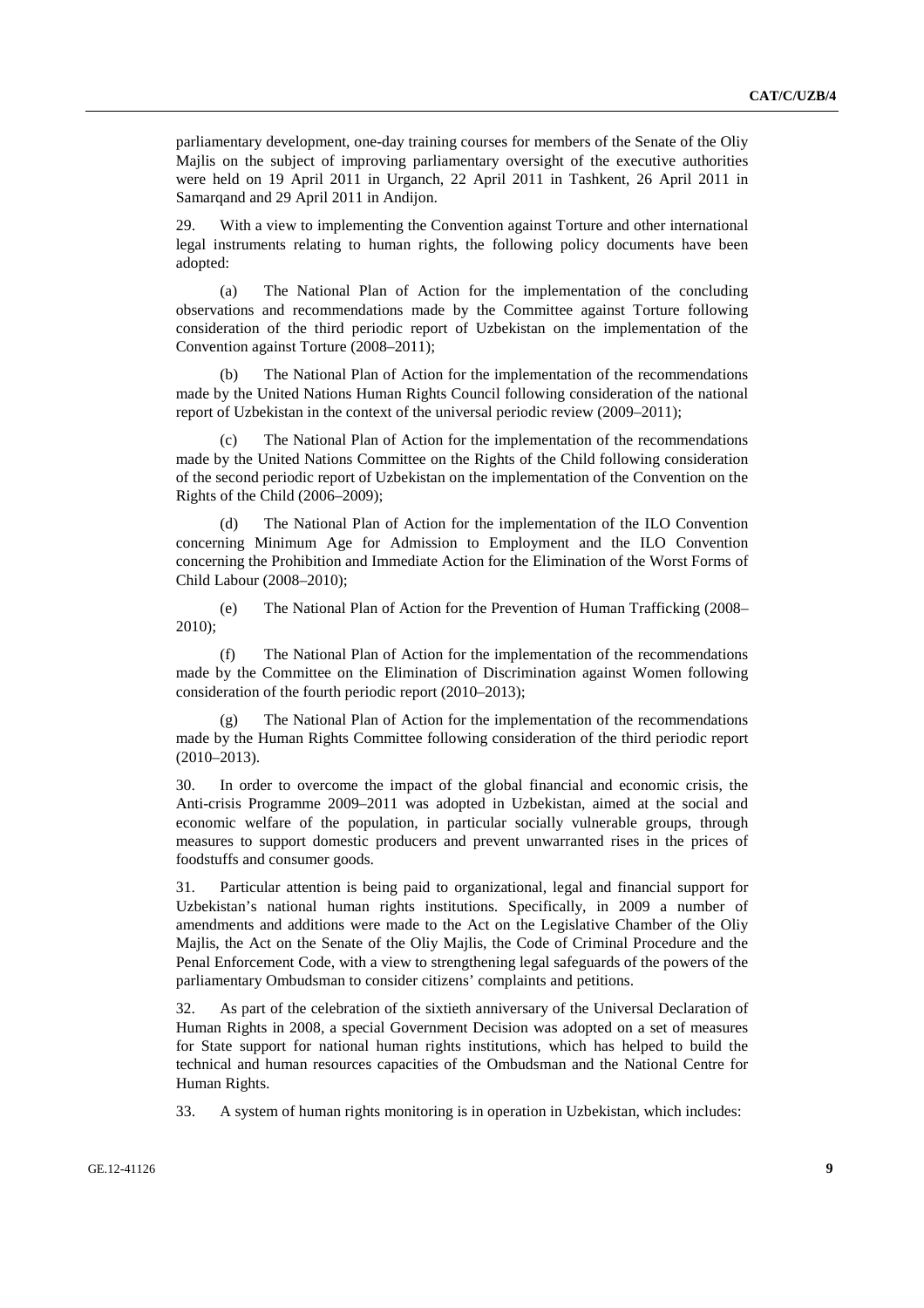- Committees and commissions of the Legislative Chamber and the Senate of the Oliy Majlis
- The Human Rights Commissioner of the Oliy Majlis (Ombudsman)
- The Institute for the Monitoring of Current Legislation attached to the Office of the President
- The National Centre for Human Rights
- The Central Office of the Ministry of Justice for the Monitoring of Compliance with the Law
- The Supreme Court Research Centre on the Democratization and Liberalization of Judicial Legislation and the Independence of the Judicial System
- The Independent Institute for Monitoring of the Development of Civil Society, which coordinates public monitoring and scrutiny of non-governmental non-profit organizations

34. Special units have been established within the Ministry of Internal Affairs, the Ministry of Justice and the Procurator-General's Office for the safeguarding of human rights and freedoms. Their functions also include the prevention of torture and other forms of violence.

35. In accordance with the recommendations of the Committee on the Rights of the Child and national programmes dealing with children's rights, Uzbekistan is planning to adopt an act establishing the institution of a children's ombudsman.

36. Uzbekistan cooperates actively with the treaty bodies and special mechanisms of the United Nations on the implementation of its international obligations relating to human rights and freedoms, and regularly submits information to these entities on various aspects of human rights. In 2010–2011, detailed information was provided with regard to communications from the United Nations Special Rapporteur on secret detention in the context of countering terrorism; the Special Rapporteur on the sale of children, child prostitution and child pornography; the Special Representative of the Secretary-General on violence against children and national mechanisms for the prevention of violence against children; the Special Rapporteur of the Human Rights Council on contemporary forms of slavery, Ms. Gulnara Shahinian; and the Independent Expert of the Human Rights Council in the field of cultural rights, Ms. Farida Shaheed. Updated information was provided on the implementation of the recommendations of the former Special Rapporteur on torture, Mr. Theo van Boven, and the Rapporteur for follow-up to concluding observations of the Committee against Torture, Ms. Felice Gaer.

37. In the context of implementation of the international human rights treaties, Uzbekistan prepared eight national reports during the period 2008–2011: the fourth periodic report on the implementation of the Convention on the Elimination of All Forms of Discrimination against Women (considered between 18 January and 5 February 2010); the third periodic report on the implementation of the International Covenant on Civil and Political Rights (considered on 11 and 12 March 2010); the sixth and seventh periodic reports on the implementation of the International Convention on the Elimination of All Forms of Racial Discrimination (considered between 2 and 27 August 2010); the national report on human rights in the context of the universal periodic review, considered by the Human Rights Council in 2009 and approved in March 2010; the third and fourth periodic reports on the implementation of the Convention on the Rights of the Child, submitted to the Committee on the Rights of the Child in January 2010; the second periodic report on the implementation of the International Covenant on Economic, Social and Cultural Rights, submitted to the Committee on Economic, Social and Cultural Rights in June 2010; the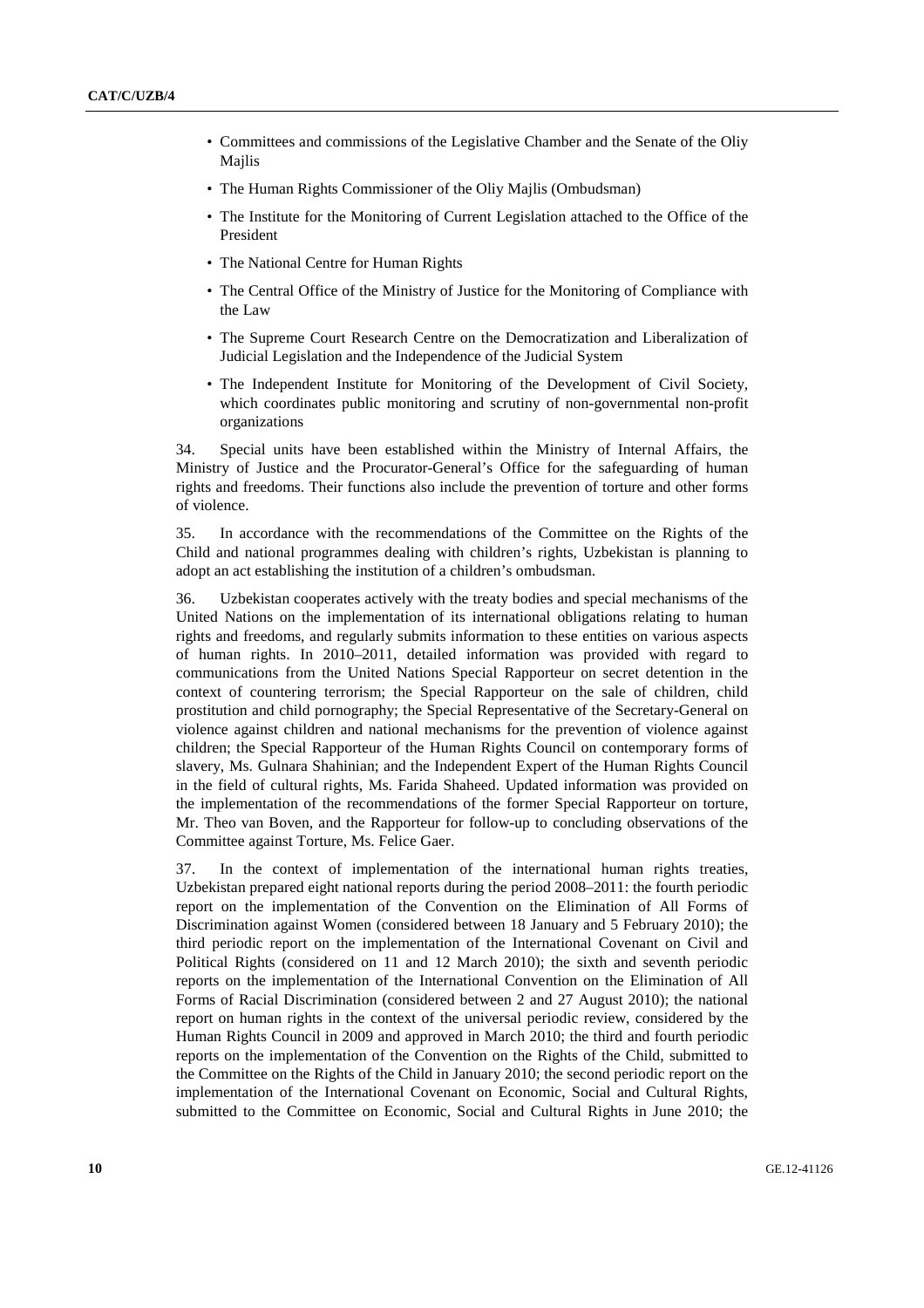initial report on the implementation of the Optional Protocol to the Convention on the Rights of the Child on the involvement of children in armed conflict, submitted to the Committee on the Rights of the Child in January 2011; and the initial report on the implementation of the Optional Protocol to the Convention on the Rights of the Child on the sale of children, child prostitution and child pornography, submitted to the Committee on the Rights of the Child in February 2011.

38. The aforementioned national reports were prepared with the involvement of more than 30 government bodies and 20 non-governmental non-profit organizations; these are public reports and are posted in the relevant sections of the website of the Office of the United Nations High Commissioner for Human Rights.

39. This fourth periodic report of Uzbekistan on the implementation of the Convention against Torture and Other Cruel, Inhuman or Degrading Treatment or Punishment<sup>1</sup> contains information on the implementation of the National Plan of Action for the implementation of the recommendations made by the Committee against Torture following the consideration of the third periodic report of Uzbekistan, and also of the relevant points in the aforementioned national plans of action relating to the protection of human rights in the administration of justice.

40. The report has been prepared in accordance with the requirements of article 19 of the Convention against Torture, and also the compilation of guidelines on the form and content of reports to be submitted by States parties to the international human rights treaties.

41. The following were involved in the preparation of the report: the legislative, executive and judicial authorities, the law enforcement agencies, educational institutions engaged in training and further training of legal professionals, and also the Chamber of Lawyers, the Association of Judges, and other non-governmental non-profit organizations and clubs and associations that cooperate in the implementation of government policy on the prevention of torture and the protection of human rights in the administration of justice.

42. This report was discussed at hearings in the Legislative Chamber of the Oliy Majlis, with the participation of representatives of the judiciary and law enforcement agencies, educational institutions and civil society institutions.

43. In the preparation of the report, account was taken of the observations and recommendations of the Special Rapporteur on torture, Mr. Manfred Nowak, European entities concerned with the prevention of torture, including the Office for Democratic Institutions and Human Rights of the Organization for Security and Cooperation in Europe (OSCE/ODIHR), and the concluding and general comments of the Committee against Torture, the Human Rights Committee, the Committee on the Elimination of Discrimination against Women, the Human Rights Council, and other international entities and foreign partners of the Republic of Uzbekistan.

<sup>1</sup> The working group for the preparation of the fourth periodic report of the Republic of Uzbekistan on the implementation of the Convention against Torture and Other Cruel, Inhuman or Degrading Treatment or Punishment consisted of Mr. A. Saidov, Director of the National Centre for Human Rights of the Republic of Uzbekistan, Doctor of Legal Sciences and Professor; Mr. A. Ismailov, Deputy Director of the National Centre for Human Rights of the Republic of Uzbekistan; Ms. F. Bakaeva, Head of the Department of Human Rights Analysis and Research and Candidate of Legal Sciences; Mr. M. Tillabaev, Head of the Department of International Cooperation on Human Rights and Candidate of Legal Sciences; Ms. K. Arslanova, Principal Consultant in the Department of Human Rights Analysis and Research; and Mr. A. Gorokhov, Senior Specialist in the Department of Human Rights Analysis and Research.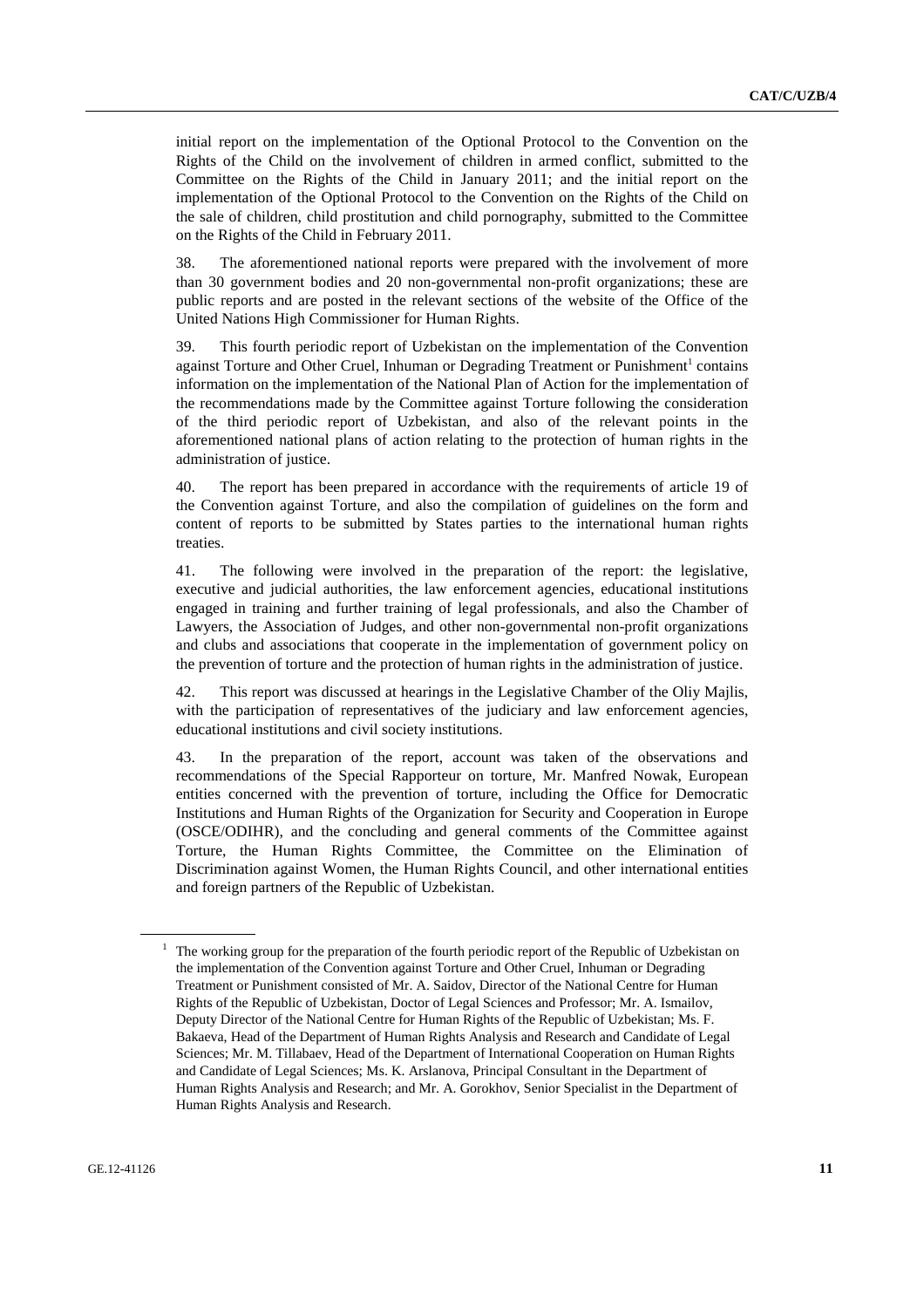## **II. Information relating to individual articles of the Convention against Torture and Other Cruel, Inhuman or Degrading Treatment or Punishment**

#### **Articles 1 and 4**

44. The protection of persons from torture and other forms of violence is guaranteed under article 26 of the Constitution of Uzbekistan, which states that any person accused of committing a crime is considered innocent until lawfully proven guilty in an open trial that affords the accused every opportunity for defence.

45. With a view to implementing articles 1 and 4 of the Convention against Torture, article 235 of the Criminal Code, paragraph 1 of which contains a definition of torture, was amended pursuant to an act of 30 August 2003.

46. This definition reads as follows:

"The use of torture and other cruel, inhuman or degrading treatment or punishment, i.e. illegal exertion of mental or physical pressure on a suspect, accused person, witness, victim or other party to criminal proceedings, or on a convict serving sentence, or on close relatives of the above, by a person conducting an initial inquiry or pretrial investigation, a procurator or other employee of a law enforcement agency or penal institution by means of threats, blows, beatings, cruel treatment, torment or other illegal acts in order to obtain from them information of any kind or a confession, or to punish them arbitrarily for an act they have carried out, or to coerce them into action of any kind."

47. The definition of torture and other cruel, inhuman or degrading treatment given in article 235 of the Criminal Code is fully compliant with the requirements of the Convention against Torture.

48. Only persons conducting an initial inquiry or pretrial investigation, procurators or other employees of law enforcement agencies or penal institutions may be classed as perpetrators of the offence in question.

49. If the offence is committed by a person who is not an employee of a law enforcement agency, but at the instigation of or with the consent or acquiescence of a person conducting an initial inquiry or pretrial investigation or other employee of a law enforcement agency, his or her action will be categorized as aiding and abetting the use of torture or other cruel, inhuman or degrading treatment or punishment in the form of provision of the means for the commission of an offence under articles 28 and 235 of the Criminal Code (complicity in a crime).

50. The use of violence against military personnel is prohibited by the following articles of the Criminal Code: 235 (use of torture and other cruel, inhuman or degrading treatment or punishment); 282 (death threats or threats to use force against a superior); 283 (battery or minor or moderate bodily harm in connection with the performance of military service obligations); and 285 (violation of the statutory rules governing relations among military personnel of equal rank, in the form of systematic abuse, cruel treatment, minor bodily harm with impairment of health or moderate bodily harm, or unlawful deprivation of liberty).

51. These standards are also set out in the Combined Statutes of the Armed Forces of the Republic of Uzbekistan, which were approved and entered into force under a Presidential Decree of 9 October 1996. For example, article 31 of the Internal Service Statutes of the Armed Forces of the Republic of Uzbekistan states that senior officers are liable for acts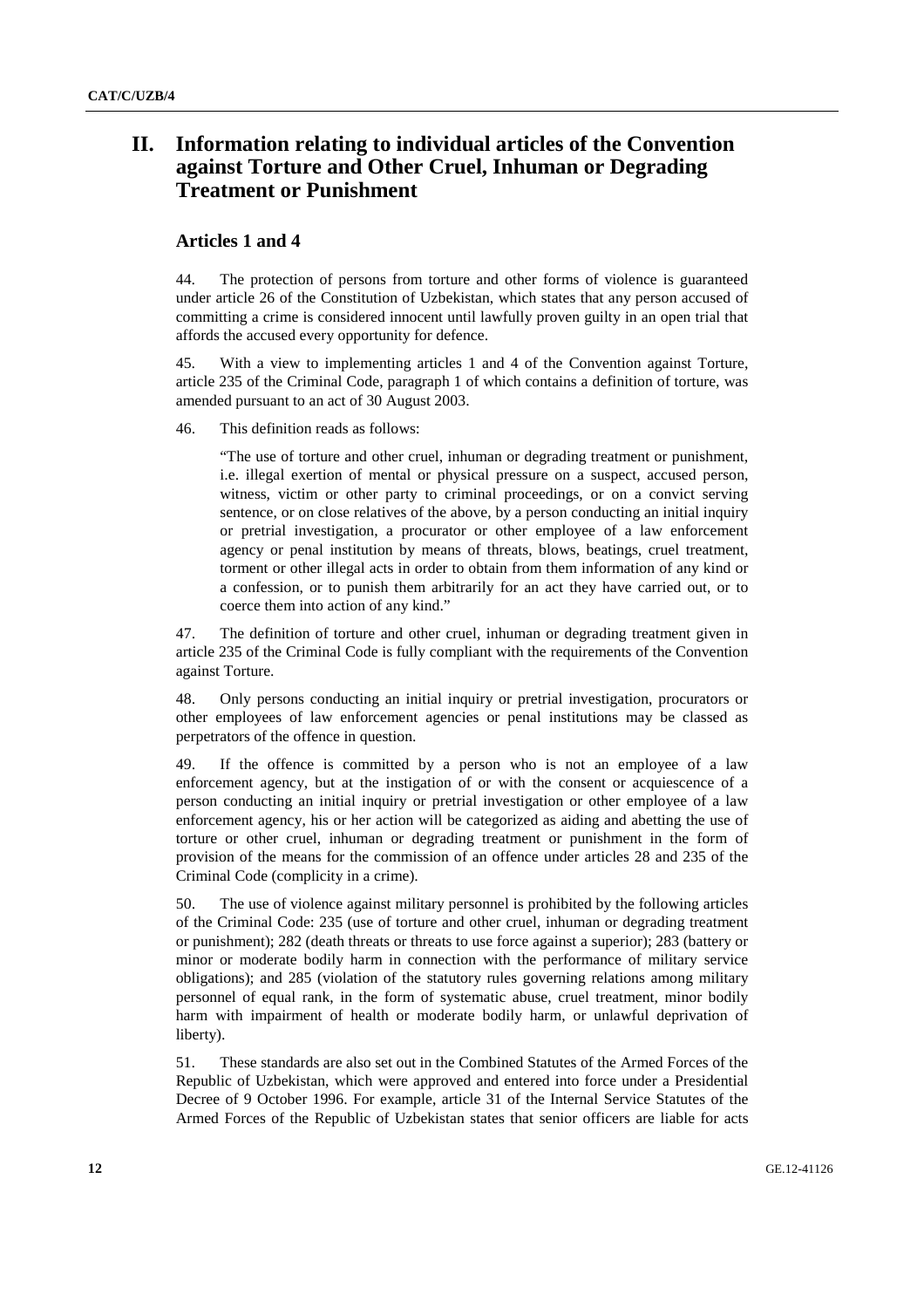that undermine the human dignity of a subordinate. Article 100 of the Disciplinary Statutes of the Armed Forces of the Republic of Uzbekistan prohibits acts that personally humiliate a member of the Armed Forces.

52. Day-to-day intradepartmental monitoring of the situation in this respect is carried out by commanders or senior officers at all levels and by other officials of the Armed Forces who are required to do so, including those carrying out inspections and checks.

53. External monitoring of the situation is carried out by the military procuratorial authorities and special departments of the National Security Service in the form of checks, and also surveys of military personnel and the use of telephone helplines.

54. A Decision of the plenum of the Supreme Court of the Republic of Uzbekistan of 19 December 2003 on the application by the courts of laws safeguarding the right of suspects and accused persons to a defence (para. 18) specifies that, pursuant to the Convention against Torture and Other Cruel, Inhuman or Degrading Treatment or Punishment, "torture" means any act by which severe pain or suffering, whether physical or mental, is intentionally inflicted on a person for such purposes as obtaining from him or her or a third person information or a confession, punishing him or her for an act he or she or a third person has committed or is suspected of having committed, or intimidating or coercing him or her or a third person, or for any reason based on discrimination of any kind, when such pain or suffering is inflicted by or at the instigation of or with the consent or acquiescence of a public official or other person acting in an official capacity.

55. The prohibition of the use of torture and other cruel, inhuman or degrading treatment or punishment is also included in the Rights of the Child (Safeguards) Act. Paragraph 4 of article 10, "Safeguards of the freedom and inviolability of a child's person", contains the provision set out below.

56. "The State shall ensure the inviolability of a child's person and home and the confidentiality of his or her correspondence and shall protect the child from all forms of exploitation, including physical, mental and sexual violence, torture or other forms of cruel, harsh or degrading treatment, sexual abuse, involvement in criminal activity or prostitution."

57. Article 11 of the Act establishes safeguards of the rights of the child by ensuring the right to a judicial remedy and the right to file complaints about the acts and decisions of State bodies, clubs and associations, and officials.

58. Article 22 of the Rights of the Child (Safeguards) Act prohibits any scientific trials or other experiments on a child that are detrimental to his or her life, health or normal development.

59. In addition, pursuant to article 56 of the Criminal Code, the use of particular cruelty in the commission of an offence is considered an aggravating circumstance. The Criminal Code establishes liability for offences involving cruel treatment of the victim, where the evidence of such treatment includes elements of torture, i.e. other forms of cruel, inhuman or degrading treatment of the person.

60. Article 103 of the Criminal Code, "Incitement to suicide", establishes liability for inciting a person to commit or attempt to commit suicide through cruel treatment or systematic humiliation or degrading treatment of a person not financially or otherwise dependent on the perpetrator.

61. Article 110 of the Criminal Code, "Cruel treatment", is also directly related to torture, in that it refers to systematic beatings or other acts having the character of cruel treatment, which may include three forms of ill-treatment: torture, inhuman treatment or degrading treatment.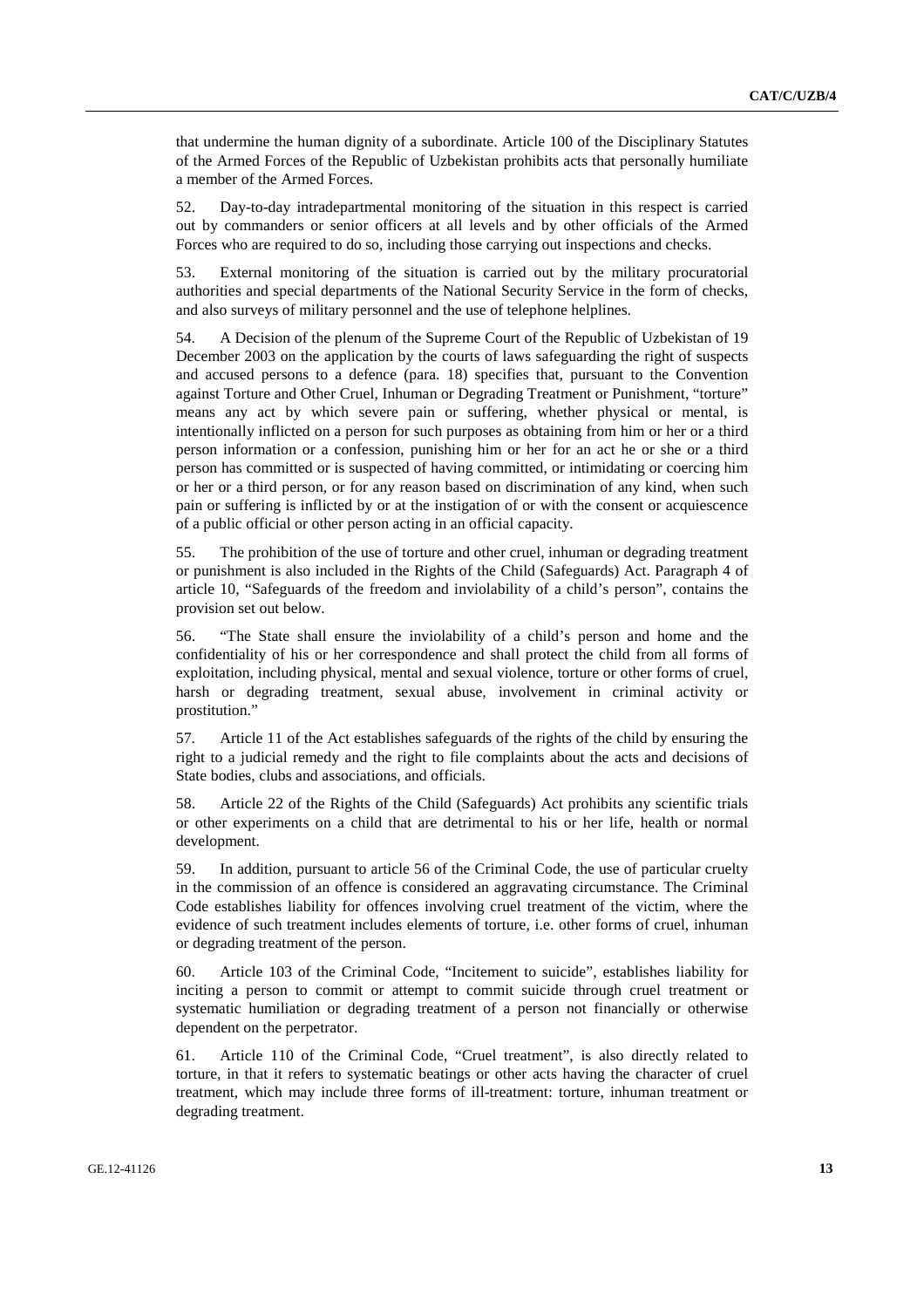62. Article 138 of the Criminal Code, "Forcible unlawful deprivation of liberty", states that "forcible unlawful deprivation of a person's liberty shall be punishable with a fine of up to 50 times the minimum wage or punitive deduction of earnings for up to three years or deprivation of liberty for up to three years. The same act accompanied by:

(a) Infliction of physical suffering;

 (b) Detention in conditions that pose a threat to life or health shall be punishable with deprivation of liberty for three to five years."

63. Article 285 of the Criminal Code, "Violation of the statutory rules governing relations among military personnel of equal rank", provides as follows:

"Violation of the statutory rules governing relations among military personnel of equal rank in the form of systematic abuse, cruel treatment, infliction of minor bodily harm with impairment of health or moderate bodily harm, or unlawful deprivation of liberty, shall be punishable with detention for up to six months or assignment to a disciplinary unit for up to one year or deprivation of liberty for up to five years.

The same act:

- (a) Committed by a group of persons;
- (b) Committed with the use of a weapon;
- (c) Involving grievous bodily harm

shall be punishable with deprivation of liberty for 5 to 10 years.

The same act, where it results in the death of a person, shall be punishable with deprivation of liberty for 10 to 15 years.

The same act, where it results in:

- (a) Human casualties;
- (b) Other serious consequences

shall be punishable with deprivation of liberty for 15 to 20 years."

64. This article is directly aimed at preventing ill-treatment among military personnel.

65. For the first time in legislative practice, the use of torture is prohibited under the new Pretrial Detention during Criminal Proceedings Act of 29 September 2011. Article 7 of the Act, which specifies the legal situation of detainees and remand prisoners, provides that "the use of torture and other cruel, inhuman or degrading treatment against detainees and remand prisoners shall be prohibited".

66. Article 27 of the Medical Care Act states that "where a detainee or remand prisoner suffers bodily harm in a remand centre, a medical examination shall be carried out without delay by the medical staff of the centre. The results of the medical examination shall be duly recorded and communicated to the victim. Where the head of the remand centre or the official or body competent for the criminal case so decides, on his, her or its own initiative or at the request of the detainee or remand prisoner or his or her defence counsel, a medical examination shall be conducted by staff of medical institutions in the State health care system. In the event of failure to conduct such an examination, an appeal may be filed with a procurator."

67. Article 34 of the Act, which specifies the obligations of detainees and remand prisoners, states that such persons shall not carry out acts that humiliate or demean others or endanger their own life and health or the life and health of others.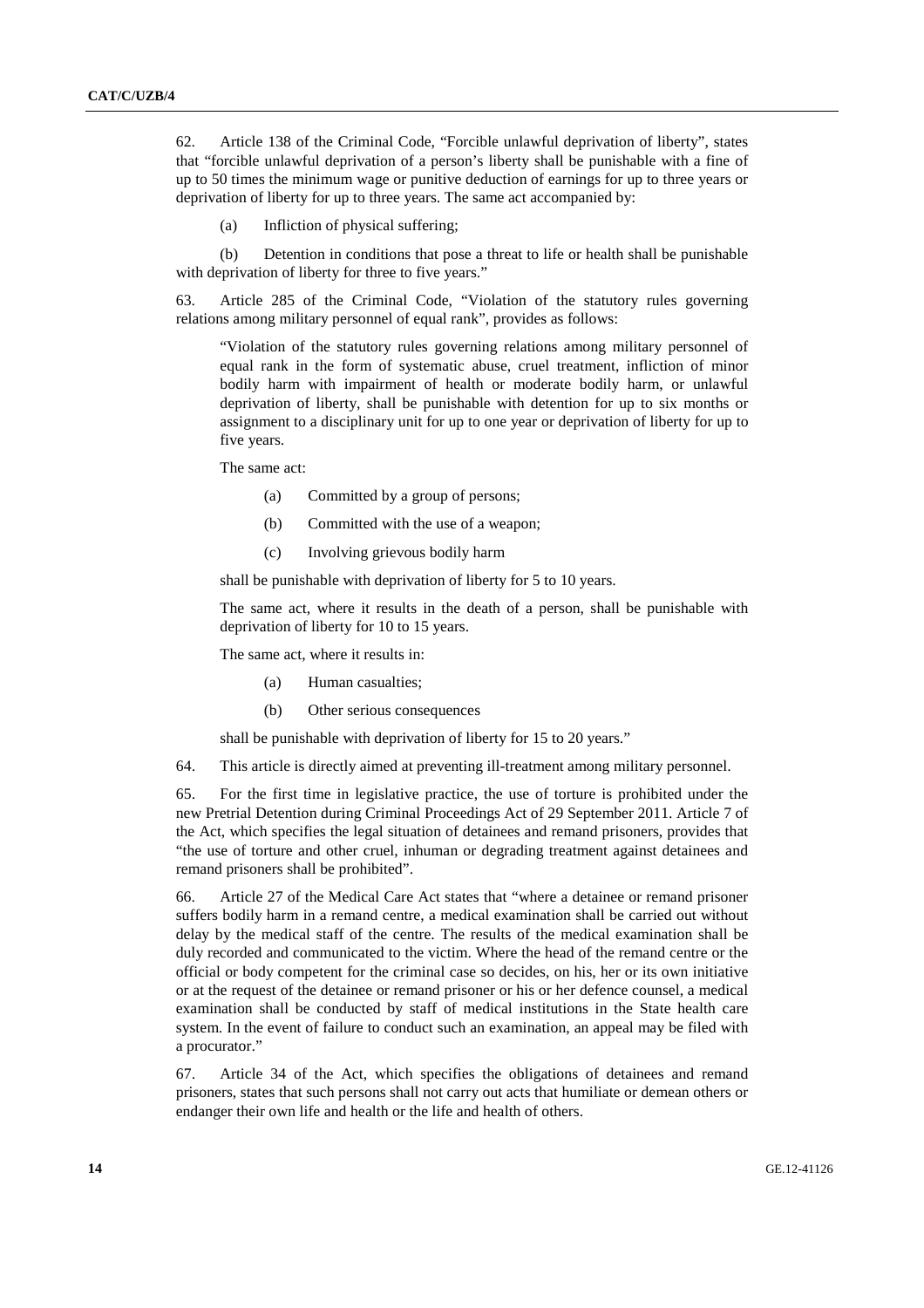68. The Pretrial Detention during Criminal Proceedings  $Act<sup>2</sup>$  also specifies the conditions and grounds for the use of physical force, straitjackets, special devices, gas weapons, automatic weapons or firearms in respect of remand prisoners (arts. 45–49).

69. The general prohibition on the use of ill-treatment is also set out in the Penal Enforcement Code and the Code of Criminal Procedure.

70. Article 7 of the Criminal Code, "Principle of humanity", states that the purpose of punishment and other legal sanctions shall not be to cause physical suffering or to undermine human dignity.

71. In accordance with article 17 of the Code of Criminal Procedure, judges, procurators and persons conducting pretrial investigations or initial inquiries are obliged to respect the honour and dignity of persons involved in a case. No one shall be subjected to torture, violence or other cruel, humiliating or degrading treatment. Under article 15 of the Code of Criminal Procedure, where there are sufficient grounds to suspect the commission of a crime, including torture, criminal proceedings must be instituted.

72. Pursuant to paragraph 19 of the decision of the plenum of the Supreme Court of the Republic of Uzbekistan of 19 December 2003 on the application by the courts of laws safeguarding the right of suspects and accused persons to a defence, pretrial investigators, procurators and judges must always ask individuals brought before them from remand centres about their treatment during the initial inquiry and pretrial investigation and must also ask about the conditions in which they have been held. Any report of torture or other prohibited methods of inquiry or investigation must be thoroughly checked by forensic examination and other means, and procedural and other legal action must be taken on the findings, up to and including the institution of criminal proceedings against officials.

73. Judges thoroughly check reports by defendants of the use of prohibited methods, which are subjected to the appropriate legal assessment.

74. During the period 2008–2010 and the first six months of 2011, 10,226 complaints and communications concerning unlawful acts by law enforcement officers were received, 428 of which concerned the use of torture. Specifically, 404 complaints in this category concerned internal affairs officers, 10 concerned staff of the State Customs Committee, 4 staff of the Department for Combating Tax and Currency Crimes and Money Laundering, 4 staff of the Ministry of Justice, 2 staff of the State Tax Committee and 4 staff of other supervisory authorities.

75. During the period 2008–2010 and the first six months of 2011, no complaints of the use of torture by staff of the procuratorial authorities, the National Security Service or the courts were received.

76. Following review of the complaints of torture, 27 criminal cases were instituted, investigated and brought to court, and the perpetrators were punished accordingly. Of the total number of criminal cases instituted concerning incidents of torture, 26 concerned internal affairs officers and 1 concerned staff of the customs committee.

77. During the aforementioned period, 22 criminal cases concerning 50 individuals were heard by the courts; convictions were handed down in 16 of those cases concerning 30 individuals, and 6 criminal cases concerning 16 individuals were halted on the granting of an amnesty. The courts sentenced 2 individuals convicted of crimes in this category to a fine; 3 individuals were sentenced to punitive deduction of earnings and 18 were sentenced to deprivation of liberty, while 12 were released under an amnesty.

 $2^2$  See annex for full text of the Act.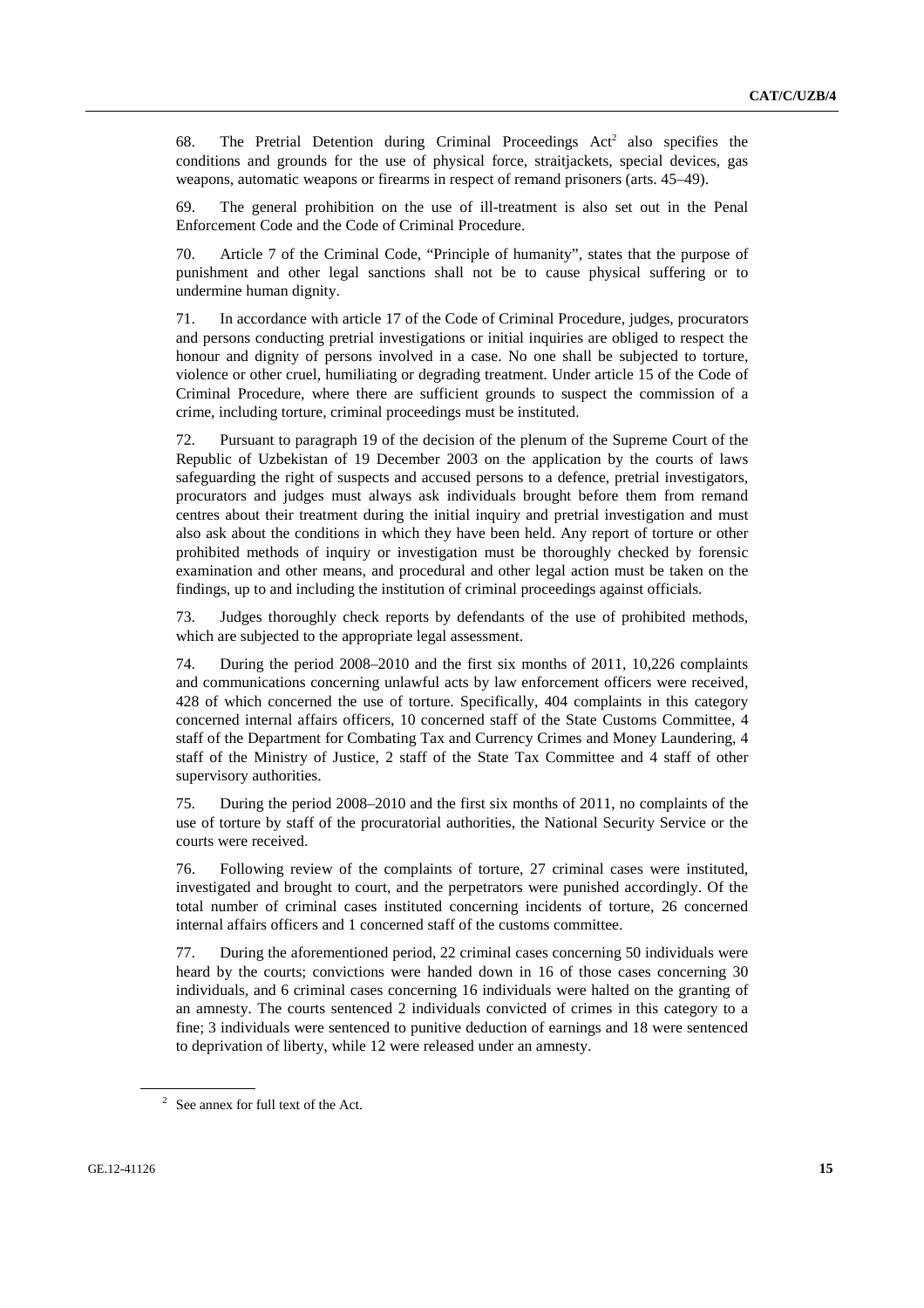78. In all the criminal cases, compensation for damage was provided during the period of pretrial investigation and trial.

79. During the period 2008–2010 and the first six months of 2011, 28 men, 7 of whom were convicted prisoners, and 2 women suffered torture and other prohibited methods of treatment. During the period under consideration, the procuratorial authorities identified nine cases of violence among inmates of penal institutions. Analysis by region shows that the crimes in question were committed in Tashkent and Navoiy regions and also in the city of Tashkent.

80. The victims in the cases referred to above were men aged 25 to 45, the majority of whom were nationals of Uzbekistan.

81. There were no recorded cases of the use of torture or prohibited methods of treatment against minors, members of ethnic minorities, disabled persons, foreigners or stateless persons, or persons under compulsory medical treatment.

82. The Supreme Court of the Republic of Uzbekistan consolidated judicial practice in criminal cases brought and considered under article 235 of the Criminal Code.

83. The outcome of the consolidation was considered at a meeting of the Presidium of the Supreme Court, and a decision was adopted on 14 July 2008 on judicial practice in the hearing of criminal cases concerning the use of torture and other cruel, inhuman or degrading treatment or punishment referred to in article 235 of the Criminal Code of the Republic of Uzbekistan. The decision stated that courts must respond by adopting specific rulings in respect of law enforcement officers who have violated the law.

84. The consolidation of judicial practice in cases concerning the use of torture and other cruel, inhuman or degrading treatment or punishment shows a slight downward trend in the number of such cases.

85. For example, in 2009 the courts heard 7 criminal cases involving 11 individuals under article 235 of the Criminal Code, whereas in 2010 they heard 6 such cases involving 8 individuals and, in the first quarter of 2011, 4 cases involving 8 individuals.

86. Analysis of statistical data shows that most of those prosecuted for the aforementioned crimes are internal affairs officers, and in most cases they incur custodial sentences.

87. The outcome of the consolidation conducted by the Supreme Court confirms that it was timely to establish, in the Pretrial Detention during Criminal Proceedings Act, specific obligations for internal affairs officers with regard to safeguarding the rights of detainees and of persons remanded in custody and serving sentences, and with regard to enhancing oversight by civil society institutions of the work of law enforcement agencies during investigations and other operations.

88. As part of the implementation of the concluding observations and recommendations made by the Committee against Torture following consideration of the third periodic report of Uzbekistan on the implementation of the Convention against Torture in the period 2008– 2011, the following specific steps have been taken:

 (a) The adoption in 2008 of the National Plan of Action for the implementation of the recommendations made by the Committee against Torture following consideration of the third periodic report of Uzbekistan, which provides for improvements to legislation and law enforcement practice with regard to the prevention of torture. The implementation of the Plan is coordinated by the interdepartmental working group on the observance of human rights and freedoms by the law enforcement agencies attached to the Ministry of Justice;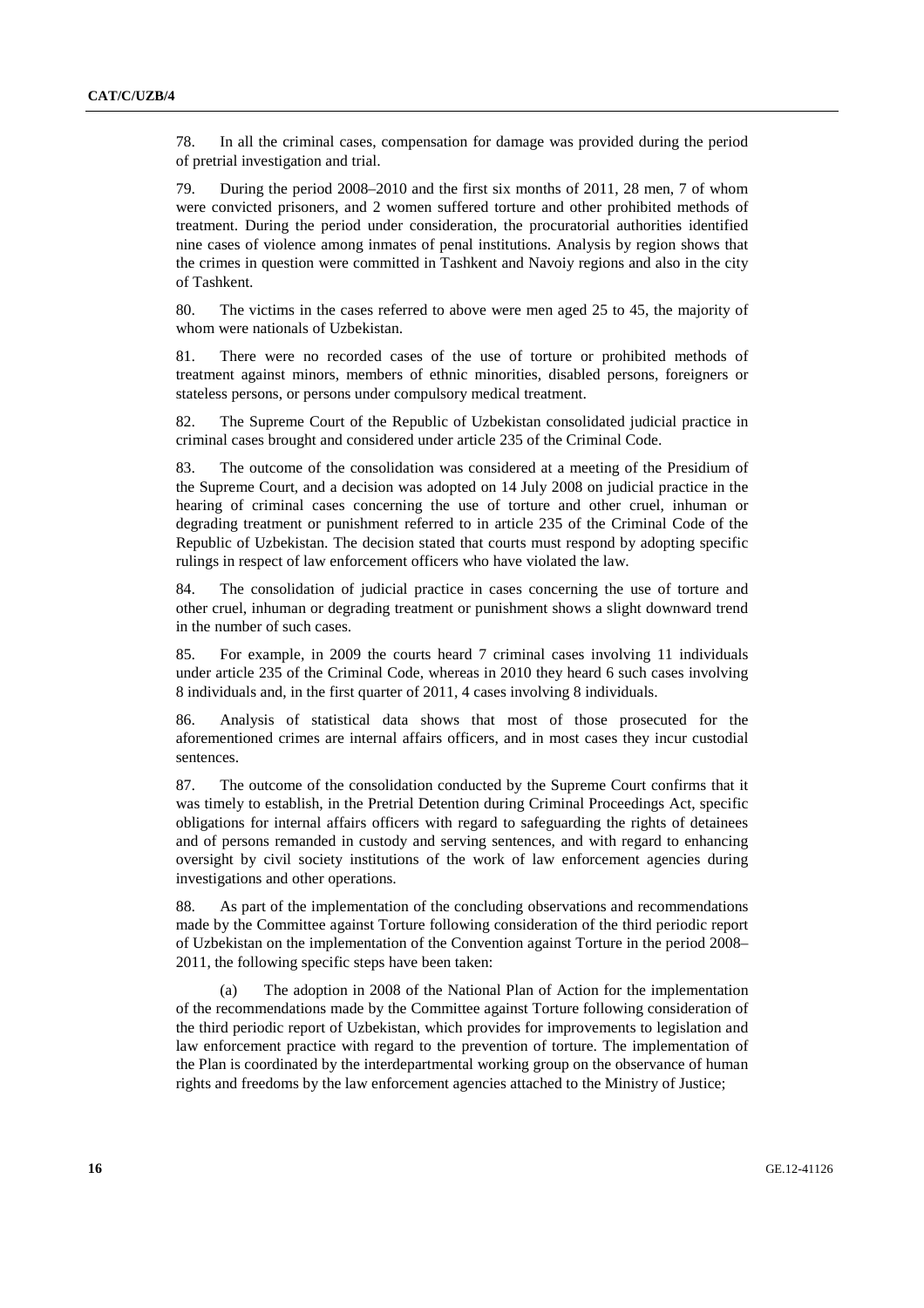(b) The adoption of the Act on amendments and additions to certain legislative acts of the Republic of Uzbekistan in connection with the abolition of the death penalty, which introduces new sentences of long-term and life imprisonment, and also the procedure and conditions for ordering such sentences;

 (c) The adoption of the Act on amendments and additions to certain legislative acts of the Republic of Uzbekistan in connection with the transfer to the courts of the authority to order remand in custody, which has contributed to more effective judicial protection of civil rights at the pretrial stage and the early detection of errors in investigations;

 (d) The adoption of the Act on amendments and additions to certain legislative acts of the Republic of Uzbekistan to improve the institution of the legal profession, which has strengthened safeguards of the right to legal protection of detainees, accused persons, witnesses and other parties to proceedings during initial inquiries and pretrial investigations;

 (e) The adoption of the Pretrial Detention during Criminal Proceedings Act, which has strengthened safeguards of the rights of detainees and remand prisoners;

The introduction of amendments and additions to the Code of Criminal Procedure and the Penal Enforcement Code, pursuant to the Act of 10 April 2009 on amendments and additions to certain legislative acts of the Republic of Uzbekistan to improve the work of the Human Rights Commissioner of the Oliy Majlis of the Republic of Uzbekistan (Ombudsman). For example, under article 216, paragraph 2, of the Code of Criminal Procedure, the administrations of detention and remand centres are obliged to ensure the conditions necessary for detainees and remand prisoners to hold unrestricted and confidential meetings and discussions with the Ombudsman.

89. The status of the Ombudsman and his or her role in the protection of the rights of persons held in detention facilities were strengthened as a result of the adoption on 29 September 2011 of the Pretrial Detention Act. Article 19, paragraph 3, of the Act states that petitions, proposals and complaints addressed to the Ombudsman are not subject to censorship and are forwarded or passed on to the addressee under seal no later than one working day after the date of submission.

90. In addition, article 23 of the Act establishes the right of the Ombudsman to visit remand centres without restriction and to hold meetings and discussions with detainees and remand prisoners. The remand centre administration is obliged to ensure the conditions necessary for the Ombudsman to hold unrestricted and confidential meetings and discussions with detainees and remand prisoners. Such meetings and discussions are held in private in a place where the participants can be seen but not heard by the staff of the remand centre.

91. Increased efforts are being made to publicly condemn torture through open discussion of the issue within the internal affairs agencies, procuratorial authorities, other law enforcement entities and the judicial authorities.

92. Specifically, the Ministry of Internal Affairs prepared and on 16 December 2008 approved Order No. 172 of the Minister of Internal Affairs approving the Ministry's plan of basic measures to implement the National Plan of Action for the implementation of the concluding observations and recommendations of the Committee against Torture. The Order and the plan of basic measures are aimed at all the units of the Ministry of Internal Affairs and local internal affairs agencies, and their implementation is being specially followed up by senior officials of the Ministry.

93. With a view to preventing violations of legality and human rights in the law enforcement work of the internal affairs agencies, quarterly surveys and reviews of the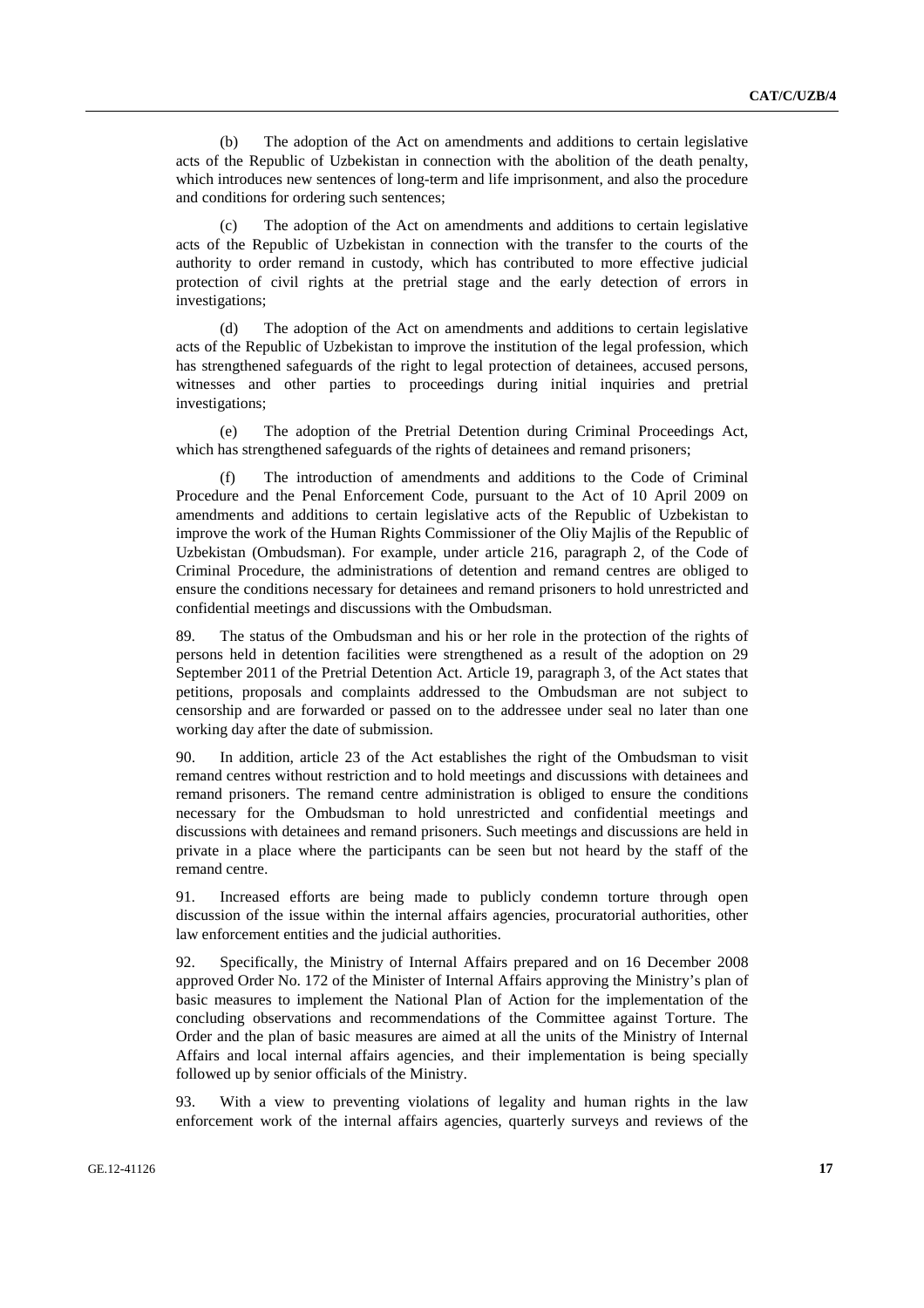status of observance of legality and human rights by internal affairs officers are sent to the units and local agencies of the Ministry of Internal Affairs and are discussed by the staff of the internal affairs agencies.

94. In 2008, the Office for the Protection of Human Rights and Legal Support of the Ministry of Internal Affairs was established. A number of internal instruments on compliance with human rights protection prepared and published on the initiative of the Office have been approved by orders of the Ministry of Internal Affairs.

95. These orders are as follows: Order No. 172 of 15 December 2008 approving the plan of measures of the Ministry of Internal Affairs for the implementation of the recommendations of the Committee against Torture (thirty-ninth session, 5–23 November 2007, Geneva); Order No. 173 of 15 December 2008 approving the composition of the Central Commission for Human Rights Protection in the Ministry of Internal Affairs; Order No. 26 of 24 February 2010 approving the instructions for the recording, registration and review of communications received through telephone helplines; and Order No. 96 of 4 July 2011 approving standards of professionalism for internal affairs officers. The following have also been approved: the plan of basic organizational measures to be taken by the Ministry of Internal Affairs to implement the National Plan of Action for the implementation of the recommendations made by the Human Rights Council following the universal periodic review of Uzbekistan of 10 November 2009; the plan of basic organizational measures to be taken by the Ministry of Internal Affairs to implement the National Plan of Action for the implementation of the observations of the Committee on the Elimination of Discrimination against Women of 30 October 2010; the plan of basic organizational measures to be taken by the Ministry of Internal Affairs to implement the National Plan of Action for the implementation of the observations and recommendations of the Human Rights Committee concerning the implementation of the International Covenant on Civil and Political Rights of 30 October 2010; and the plan of basic organizational measures to be taken by the Ministry of Internal Affairs to implement the National Plan of Action for the implementation of the observations of the Committee on the Elimination of Racial Discrimination of 5 May 2011.

96. At its extraordinary meeting on 14 November 2008, the central administrative board of the Ministry of Internal Affairs discussed the status of legality in the internal affairs agencies and ways of improving it, and also the situation with regard to human rights. The inadmissibility of any violation of legality in the work of the internal affairs agencies or abuse of human rights in any form, including the use of prohibited methods of initial inquiry and pretrial investigation (i.e. torture), was included in the decision adopted by the board.

97. The findings of reviews of complaints of torture are discussed at operational meetings and also at coordination meetings of the law enforcement agencies, during which specific recommendations are developed for further improvements to procuratorial oversight in this area.

98. At a coordination meeting on 7 April 2009, discussions took place on issues relating to legality and procuratorial oversight in the consideration of complaints and communications concerning unlawful acts by law enforcement officers, including human rights violations and the use of torture and other prohibited methods of treatment.

99. As part of the implementation by all military procurators of paragraph 6.9 of the National Plan of Action for the implementation of the recommendations of the Committee against Torture, workshops have been held with staff in order to explain the requirements of the Convention against Torture, and proposals have been developed for the adoption of additional measures to prevent this type of human rights violation.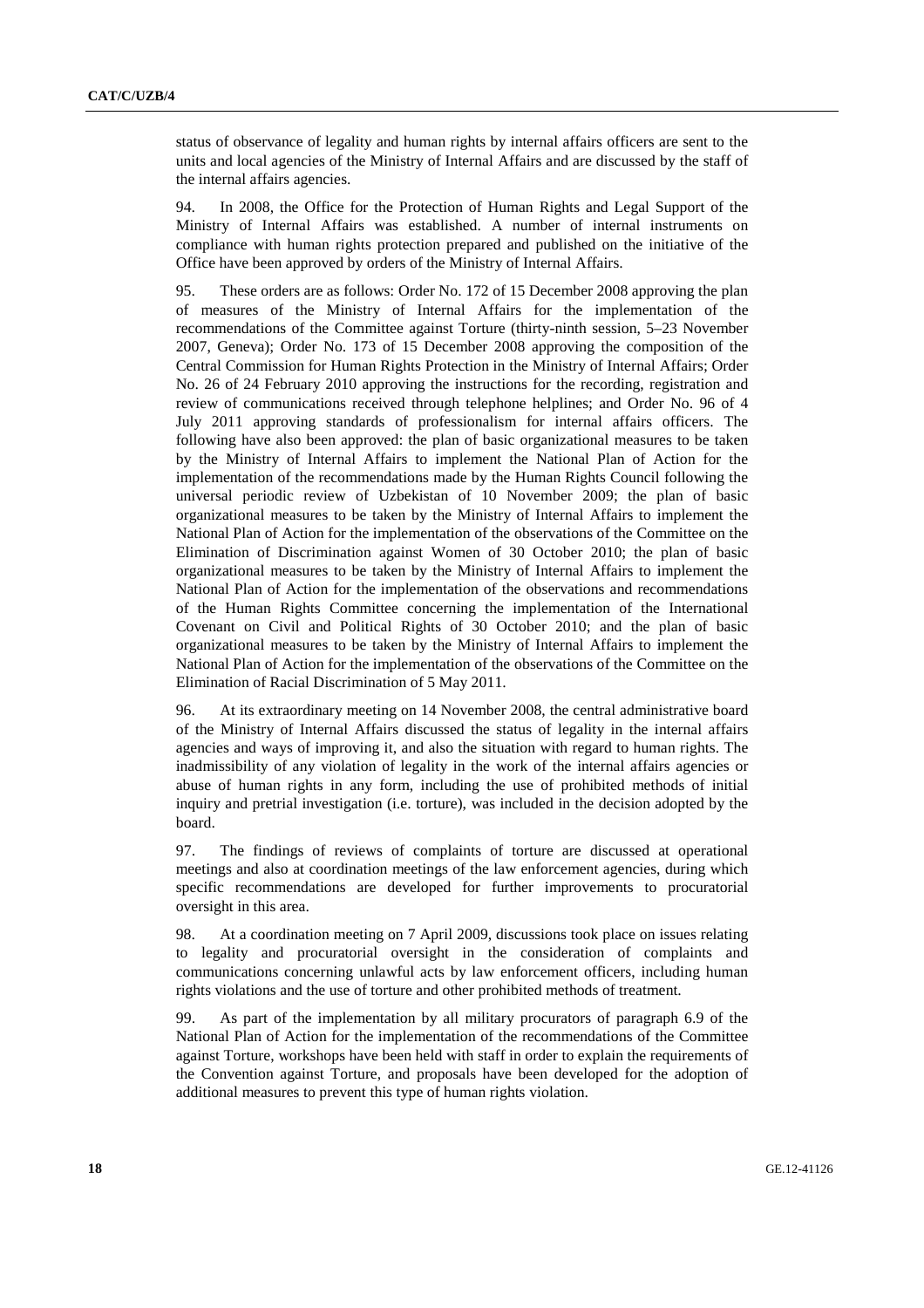100. The requirements of the Constitution, domestic law and the Convention against Torture, and also effective measures being taken in that area, were discussed with staff of the Military Procurator's Office and adopted for implementation at operational meetings under the Deputy Procurator-General and Military Procurator of Uzbekistan on 21 December 2010 and 1 March 2011, and at operational meetings under the First Deputy Military Procurator on 30 August 2008 and 28 November 2009.

101. In addition, the inadmissibility of cruel or humiliating treatment and the need for comprehensive protection of the rights and freedoms of military personnel and members of their families were discussed on 8 November 2008 at a coordination meeting between the Military Procurator's Office and the Armed Forces Command of the Republic of Uzbekistan, which was attended by senior officials of ministries and departments that form part of the country's Armed Forces, and also at coordination meetings between the Military Procurator's Office and the senior officials of the agencies responsible for initial inquiries on 20 October 2010 and 8 July 2011.

102. The Military Procurator's Office and military procurators at the local level monitor compliance with the prohibition on the use of torture and other cruel, inhuman or degrading treatment or punishment in the course of oversight activities, criminal investigations and the review of crime reports.

103. In 2008, the procuratorial authorities organized more than 10,000 initiatives to raise awareness of the law on human rights protection, including issues relating to the use of torture. Around 3,000 of these took the form of appearances in the media (press, radio and television).

104. During 2010, 116,442 initiatives took place to raise awareness of the law (32,677 in the first three months of 2011), including 97,877 (26,649) conferences, workshops and lectures, and 21,565 (6,028) television and radio appearances and articles published in the print media. Of the total number of initiatives, 12,890 (3,916) related to human rights protection, including the prevention of torture and the punishment of the perpetrators.

105. During the period 2008–2010 and the first half of 2011, as part of international cooperation and with the assistance of the OSCE Project Coordinator in Uzbekistan, the UNDP regional office and the International Committee of the Red Cross (ICRC), more than 15 training workshops were organized for law enforcement officers, with the participation of international experts.

106. On 3 March 2009, an academic and practical conference was held on the subject of liability for the use of torture and other cruel, inhuman or degrading treatment or punishment. The conference was attended by parliamentarians, senators, representatives of the Ombudsman, the Procurator-General's Office, the Ministry of Justice, the Ministry of Foreign Affairs and other relevant ministries and departments, and academics and experts in criminal and penal enforcement law.

107. On 26 September 2009, a national academic and practical conference was held on the subject of regulation with regard to criminal liability for the use of torture, attended by representatives of the law enforcement agencies, academic jurists, representatives of NGOs, lawyers and international experts.

108. On 31 May 2011, a national academic and practical conference was held on the implementation of the standards of the Convention against Torture in national criminal law. The conference produced academic and practical proposals and recommendations aimed at improving the country's criminal law, which were passed on to the Legislative Chamber of the Oliy Majlis.

109. On 22 June 2011, a round table was held on the implementation of generally recognized principles and standards of international law with regard to the protection of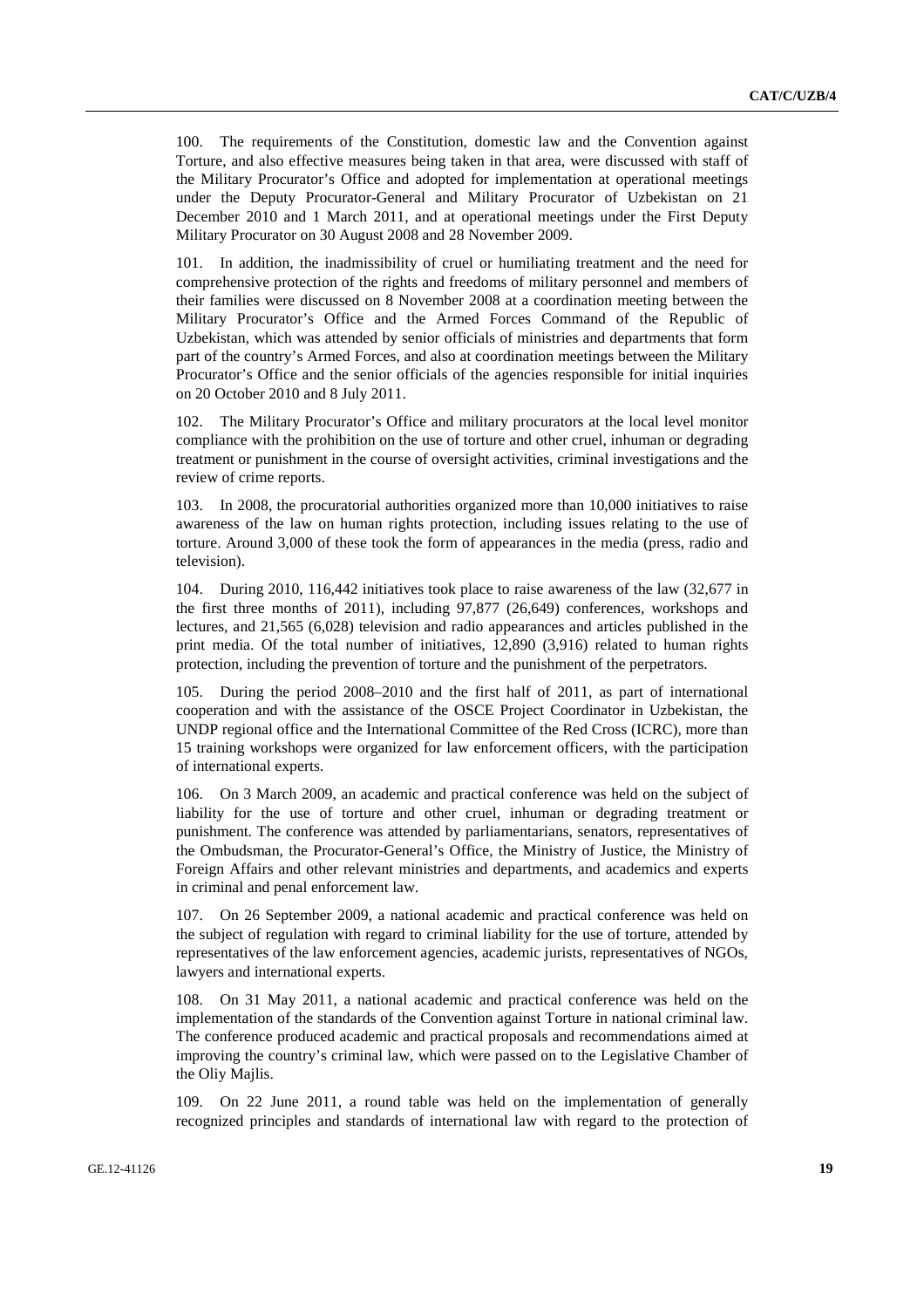civil rights and freedoms, during which academics, experts and representatives of the law enforcement agencies and the Chamber of Lawyers considered the legal aspects of the concept of torture and conducted a comparative analysis of the concept, as defined in both the Convention against Torture and the Criminal Code.

110. With a view to clarifying the provisions of the new acts that entered into force on 1 January 2008 abolishing the death penalty and introducing habeas corpus, the Ombudsman, together with the OSCE Project Coordinator in Uzbekistan, held a series of workshops for staff of the courts and law enforcement agencies on cooperation by the Ombudsman with law enforcement agencies and the judiciary in the cities of Urganch, Andijon, Tashkent, Navoiy, Qarshi and Jizzax. The workshop participants discussed issues relating to improvement of the mechanisms for cooperation by the Ombudsman with the judiciary and the law enforcement agencies.

111. In conjunction with the office of the Konrad Adenauer Foundation, conferences have been organized on cooperation by the Ombudsman with the courts and law enforcement agencies on the implementation of habeas corpus in the context of ongoing reform of the legal and judicial system (in the cities of Tashkent, Buxoro, Namangan, Nukus and Termiz) and on improving the penal system through oversight and observance of prisoners' rights (in the cities of Jizzax, Qarshi, Guliston, Farg'ona and Samarqand), during which a book on human rights in Uzbekistan was distributed. During these workshops, meetings were held with inmates of penal institutions.

112. The conferences and workshops organized by the Ombudsman were attended by Mr. Matthias Mayer, the Ambassador Extraordinary and Plenipotentiary of the Federal Republic of Germany to Uzbekistan; Mr. Bernd Scheske, a German expert; Mr. Dieter Althaus, the former Prime Minister of the Land (state) of Thuringia, member of the Board of Directors of the Konrad Adenauer Foundation, member of the Presidium of the Christian Democratic Union (CDU) of Germany and member of the Board of Magna/Volkswagen; Mr. Matthias Rößler, President of the Landtag (state parliament) of Saxony; Mr. Steffen Flath, Chairman of the CDU parliamentary party in the Landtag of Saxony; and Mr. Heinz Bühler, Vice-President of the German-Uzbek Society.

113. During 2010, the Ombudsman organized a series of workshops on safeguarding the legal interests and freedoms of Uzbek citizens by promoting a human rights culture in the work of the law enforcement agencies and civil society institutions, which took place in all regions of the country under the agreement on cooperation between the Ombudsman and the Ministry of Internal Affairs, with the support of the Uzbekistan office of the Konrad Adenauer Foundation.

114. At a conference held on 19 and 20 August 2010 at the Academy of the Ministry of Internal Affairs, Mr. Thomas Kunze, Regional Representative of the Konrad Adenauer Foundation for Central Asia and Kazakhstan, presented the Zangiata young offenders' institution with a new set of equipment for a computer science classroom, provided by the Foundation with the support of the Ombudsman. The event participants and the German guests learned about the conditions of detention and the training and medical care offered to the inmates of the institution.

115. The National Centre for Human Rights is making a significant contribution to improving the level of legal literacy and awareness among staff of the law enforcement agencies and civil society institutions.

116. On 18 March 2010, the National Centre for Human Rights held a round table on crime prevention and human rights protection, attended by students of the higher training courses of the Procurator-General's Office; on 6 and 7 April 2010, workshops organized jointly with UNDP were held in Samarqand and Jizzax on the exercise of the human right to judicial protection: national and international standards of access to justice; on 8 April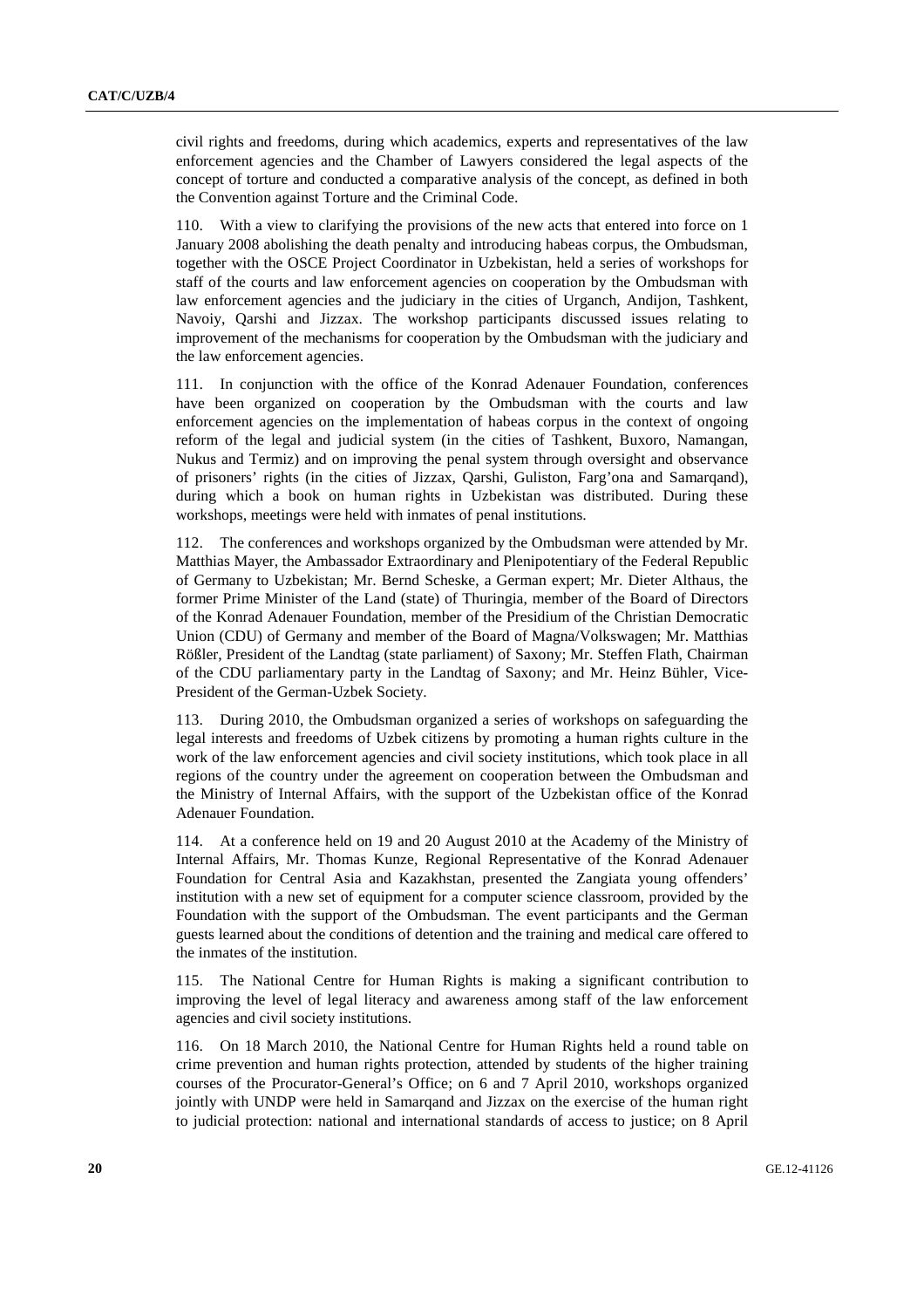2010, an academic and practical conference took place on the subject of human rights and freedoms during a state of emergency; on 22 June 2010, in conjunction with the OSCE Project Coordinator in Uzbekistan, an international conference was held on academic research in the field of human rights and freedoms: status and prospects; on 16 September 2010, an international conference was held on the subject of Uzbekistan and the United Nations Millennium Development Goals: achievements and prospects; and other similar events have also taken place.

117. On 31 January 2011, the National Centre for Human Rights, together with the OSCE Project Coordinator, held an expanded meeting of the Academic Coordination Council for Research in the Field of Human Rights and Freedoms on the subject of further democratization of the judicial and legal system in Uzbekistan; on 22 February 2011, with the support of the United Nations Children's Fund (UNICEF) Country Office in Uzbekistan, a round table was held on developing and improving the national system of monitoring of children's rights in Uzbekistan; on 11 March 2011, in conjunction with the International Center for Not-for-Profit Law and the Centre for the Study of Legal Problems, an international academic and practical conference was held on improving domestic law with regard to expanding the partnership between the State and civil society institutions, in the context of the President's report of 12 November 2010 on a policy framework for further deepening democratic reforms and establishing civil society in Uzbekistan; on 30 June 2011, an international round table was held on the subject of establishing a human rights culture: the top priority in ensuring the protection of human rights and freedoms and the further development of civil society in Uzbekistan, attended by experts from Germany, Latvia, Korea and OSCE/ODIHR; and on 15 and 16 December 2011, an international conference was held on international legal standards and Uzbekistan's experience of establishing a national system of protection of human rights and freedoms, attended by experts from the United Kingdom, Denmark, Slovenia and Slovakia. The event was organized by the National Centre for Human Rights with the assistance of the OSCE Project Coordinator in Uzbekistan and the Central Asia office of the Friedrich Ebert Foundation.

#### **Article 2**

118. In the context of its international obligations concerning the implementation of the Convention against Torture, Uzbekistan is continuing to take legislative, administrative and other measures to prevent torture and other cruel, inhuman or degrading treatment or punishment.

119. The amendments and additions made to the criminal, criminal procedural and administrative legislation of Uzbekistan with the aim of implementing international standards and the best practices of developed countries with regard to the protection of human rights in the justice system have made a significant contribution to the prevention and eradication of torture and other cruel, inhuman or degrading treatment or punishment.

120. With regard to the strengthening of safeguards of the rights of detainees and remand prisoners, the Act of 11 July 2007 on amendments and additions to certain legislative acts of the Republic of Uzbekistan in connection with the transfer to the courts of the authority to order remand in custody established the procedure for the imposition by the courts of remand in custody as a preventive measure and also the judicial procedure for extending a period of remand in custody, which provides for the necessary procedural safeguards of constitutional rights and personal freedoms in criminal proceedings:

 (a) Remand in custody as a preventive measure may be ordered only in respect of a detained suspect or a person formally charged with an intentional offence for which the Criminal Code prescribes a punishment of deprivation of liberty for a period of more than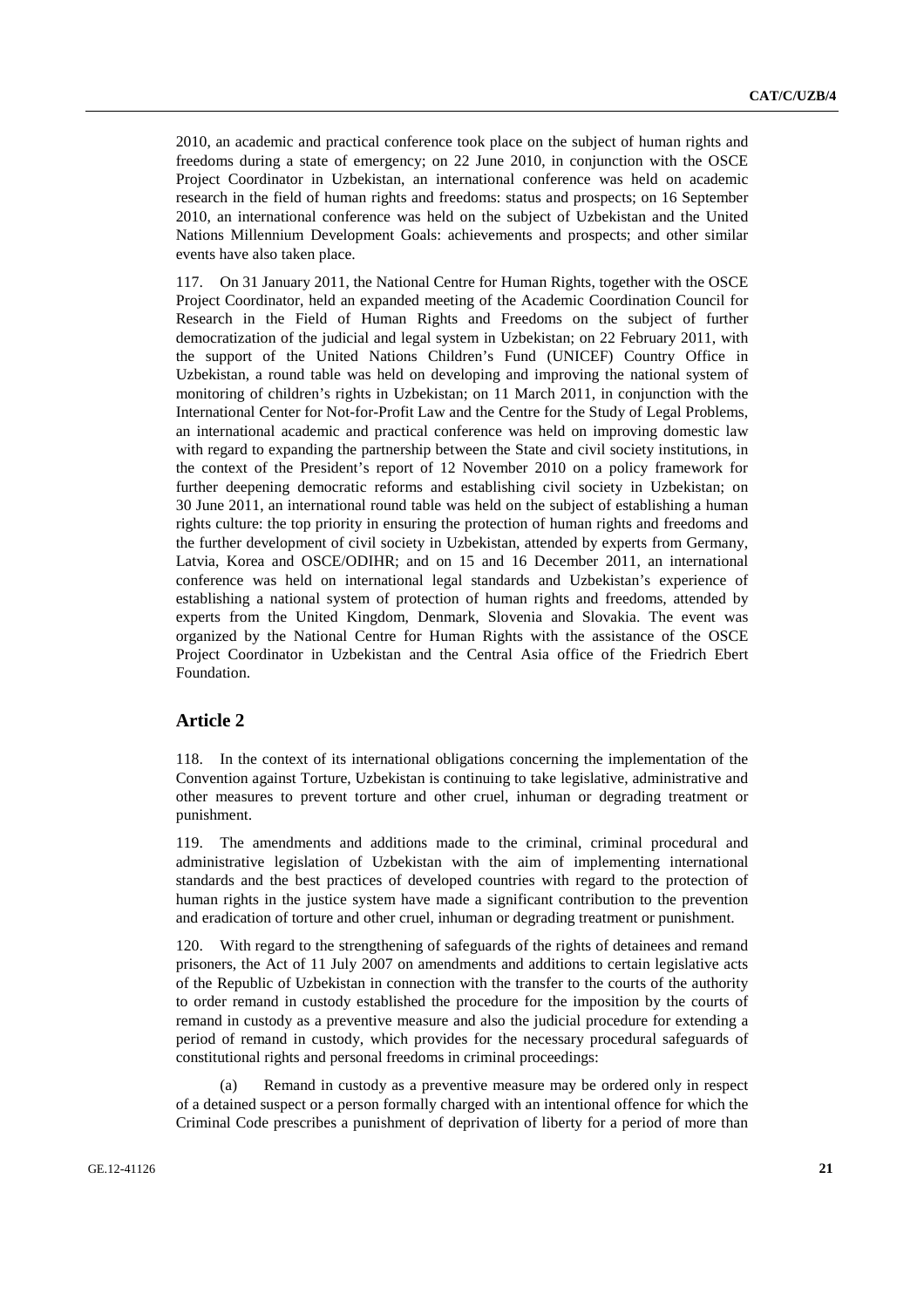three years, or an offence committed through negligence for which the Criminal Code prescribes a punishment of deprivation of liberty for a period of more than five years;

 (b) Only in exceptional cases may such a preventive measure be ordered in respect of intentional offences for which the prescribed punishment is deprivation of liberty for a period of no more than three years or offences committed through negligence for which the prescribed punishment is deprivation of liberty for a period of no more than five years;

 (c) Remand in custody as a preventive measure may be ordered on application by a procurator, or an investigator with a procurator's consent, in cases where another, less stringent preventive measure cannot be ordered;

 (d) A list has been established of the persons who must participate in the consideration of an application for remand in custody: the procurator, the defence counsel, if any, and the detained suspect or accused person. The accused or the detained suspect must participate in the court's consideration of the application. At the same time, the adversarial principle is observed and the right of the suspect or the accused to a defence is ensured, which is an important procedural safeguard. Only where the whereabouts of the accused is unknown may the application for remand in custody be considered without his or her participation;

 (e) The period of detention is strictly limited to 72 hours and may be extended by a court for a further 48 hours on application by the parties – the procurator, the detained suspect or the accused, or their defence counsel. This period is intended for the parties to submit additional evidence supporting or opposing remand in custody. No further extension of the period of detention is permitted;

 (f) Provision has been made for a procedure for appealing against a judge's decision to grant or reject an application for remand in custody;

 (g) The Act specifies limits on the periods for which an accused person or a suspect may be remanded in custody and the procedure for extending such period, which is an important safeguard of the legal interests of the individual.

121. Currently, remand in custody during the investigation of an offence may not exceed three months. This period may be extended by a court, on application by a procurator, to five, seven or nine months or, only in exceptional cases involving particularly complicated investigations, to one year.

122. The established procedure for repealing or amending a remand order allows a remand prisoner to be released without unnecessary formalities. There is a provision stating that, where there is no need for remand in custody, a remand order may be repealed or amended by a procurator or an investigator with a procurator's consent, provided that the court which issued the remand order is informed.

123. In 2008, procurators brought before the courts a total of 16,586 applications for remand orders against suspects and accused persons. The courts granted 16,338 of these applications and rejected 248, or 1.5 per cent.

124. In 2009, 1.1 per cent of applications were rejected. Applications for remand orders were brought mainly in cases in which persons were suspected or accused of committing serious or particularly serious offences. Of the total number of applications for remand orders brought before the courts in 2008, 78 per cent involved the commission of serious or particularly serious offences, and in 2009, 75 per cent.

125. Applications for remand orders that are filed more than 72 hours after the suspect or accused person has been taken into detention are not considered. Where individuals have permitted such applications to be filed outside the prescribed period, the courts have issued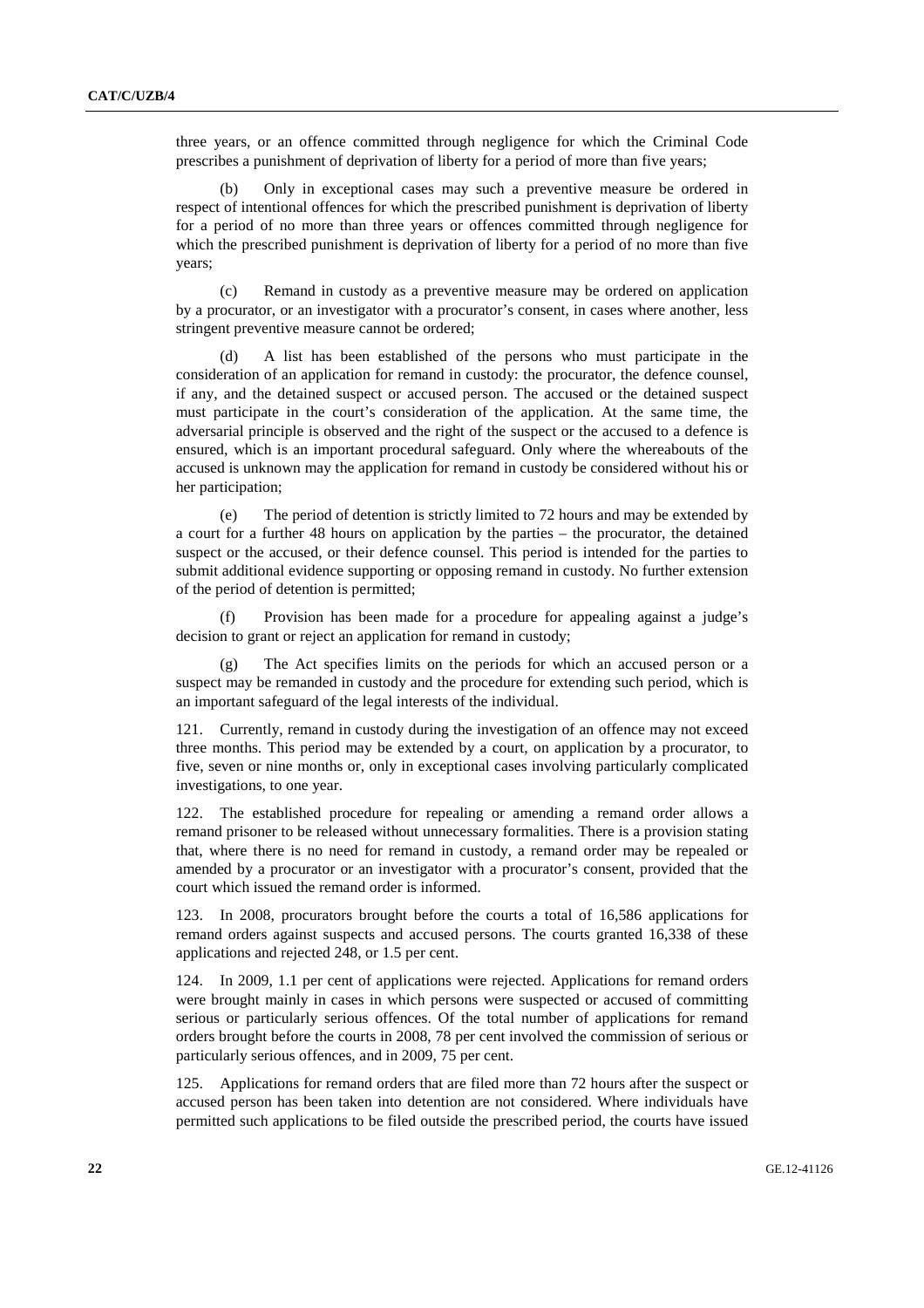specific rulings of violation of legality in the investigation of criminal cases. Specific rulings by the courts have been considered by the procuratorial authorities and internal affairs agencies; persons who have not complied with the time limits for bringing applications for remand orders before the courts have incurred disciplinary measures. In 2009, this helped to reduce the number of such violations by 38.5 per cent.

126. In addition, in 2008, procurators withdrew 26 applications for remand orders from the courts. In 2009, the number of applications withdrawn fell by 30.8 per cent.

127. Judicial practice has shown that, where applications for remand orders are filed without good cause, the courts reject them.

128. In 2008, periods of detention in 104 cases were extended by the courts by no more than 48 hours so that the parties could submit additional evidence supporting or opposing the application for remand in custody. In 32 of these cases, the court subsequently rejected the application.

129. Of the total number of cases in which the courts issued remand orders in 2008 and 2009, applications were made to extend the period of remand in custody in 1.5 per cent of cases in 2008 and 2 per cent of cases in 2009. In 2008, 90.1 per cent of these applications concerned persons who had committed serious or particularly serious offences, while in 2009, the figure was 96.6 per cent. A total of 98 per cent of applications in 2008 and 97 per cent in 2009 sought an extension of the period of remand in custody of an accused person to five months, and in the remaining cases to seven months. In 2008, no applications to extend a period of remand in custody were rejected by the courts, whereas in 2009, 1.1 per cent of such applications were rejected.

130. No applications to extend periods of remand in custody of accused persons to nine months or one year were filed with the courts, which shows that, in the vast majority of cases, investigations are completed by the investigative agencies within a three-month period.

|                   |                                                       | 2                                                                                  | 3                                                                    | $\overline{4}$                          | 5                                                                          |
|-------------------|-------------------------------------------------------|------------------------------------------------------------------------------------|----------------------------------------------------------------------|-----------------------------------------|----------------------------------------------------------------------------|
| Period            | Number of<br>remand orders<br>issued by the<br>courts | Number of<br><i>applications for</i><br>remand orders<br>rejected by the<br>courts | Number of<br>orders to extend<br>a period of<br>remand in<br>custody | Number of<br>specific rulings<br>courts | Number of<br>remand orders<br>issued by the issued in respect<br>of minors |
| 2008              | 16 234                                                | 242                                                                                | 262                                                                  | 169                                     | 242                                                                        |
| 2009              | 20 5 93                                               | 218                                                                                | 438                                                                  | 104                                     | 221                                                                        |
| 2010              | 16 550                                                | 112                                                                                | 392                                                                  | 128                                     | 177                                                                        |
| 2011 (first half) | 6 1 1 1                                               | 8                                                                                  | 135                                                                  | 60                                      | 38                                                                         |

#### **Remand orders issued by the courts**

 **Social and legal status of persons remanded in custody in 2008 and 2009** 

|      | Nationals of<br>Uzbekistan | Foreign<br>nationals | Persons of no<br>fixed abode | Persons with<br>previous<br>convictions | <i>Fugitives</i> /<br>persons wanted<br>by the police |
|------|----------------------------|----------------------|------------------------------|-----------------------------------------|-------------------------------------------------------|
| 2008 | 97.9%                      | 2.1%                 | 1%                           | 42.3%                                   | 12.9%                                                 |
| 2009 | 96.2%                      | 3.8%                 | 1%                           | 37%                                     | 14.4%                                                 |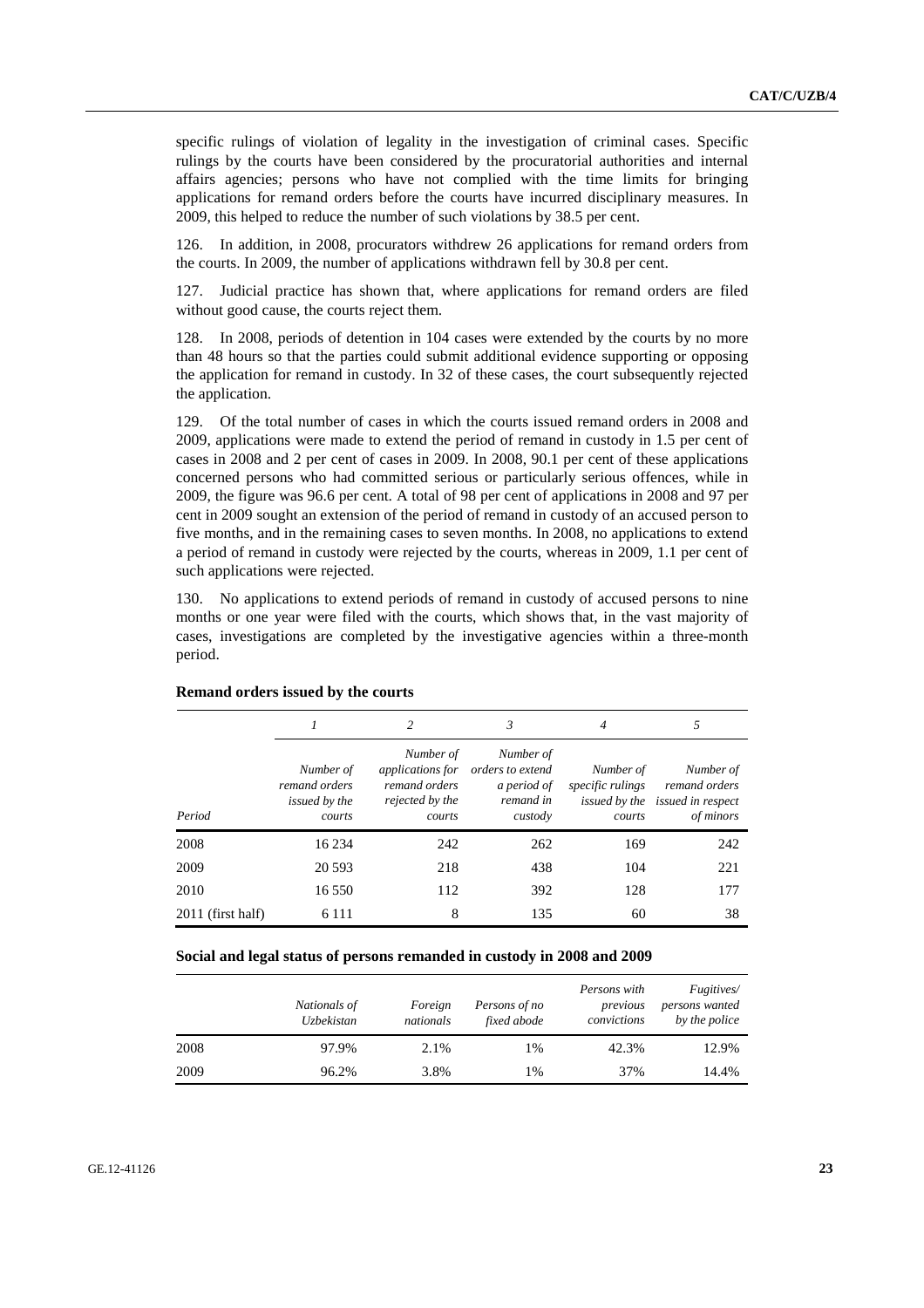|      | Orders appealed or<br>contested | Orders upheld after<br>consideration of<br>appeals or protests | Orders overturned<br>on appeal | Release from<br>custody following<br>overturn of order |
|------|---------------------------------|----------------------------------------------------------------|--------------------------------|--------------------------------------------------------|
| 2008 | 5.5%                            | 93.8%                                                          | 6.2%                           | 67.9%                                                  |
| 2009 | 4.6%                            | 89.4%                                                          | 10.6%                          | 73.7%                                                  |

#### **Outcome of appeals and protests against remand orders issued by the courts in 2008 and 2009**

131. A sociological survey has shown that the introduction of habeas corpus into domestic law has increased the authority of judges and the judiciary. Of the total number of respondents, 58.9 per cent considered that the authority of judges and the judiciary had increased; 10.7 per cent considered, on the contrary, that it had decreased; 19.6 per cent considered that it had not changed; and 5.3 per cent were undecided.

132. A survey has shown that 73.2 per cent of people believe that the introduction of habeas corpus has improved the protection of the rights and freedoms of suspects and accused persons. Some 58.9 per cent of respondents noted that, in proceedings concerning decisions on remand orders, the equality of the parties is assured to a greater extent.

133. The introduction of habeas corpus has made more effective the defence by lawyers of the rights and freedoms of suspects and accused persons who are the subject of applications for remand in custody. In 2008, in 30.8 per cent of cases where the courts decided to extend a period of detention by no more than 48 hours, they subsequently rejected an application for remand in custody. In 2009, the proportion of applications for remand in custody that were rejected increased to 32.8 per cent. This shows that lawyers are more actively exercising their rights to submit to the court additional evidence opposing procurators' applications for remand in custody.

134. Lawyers appealing against remand orders handed down by judges are now using more compelling evidence to support their arguments. As a result, the number of cases in which lawyers' appeals against remand orders were upheld increased from 4.4 per cent in 2008 to 7.5 per cent in 2009.

135. The consolidation by the Supreme Court of judicial practice concerning the consideration of applications for remand in custody shows that lawyers were involved in 80 per cent of cases in which applications were considered in the period from 2008 to mid-2011. A lawyer participates in all criminal cases involving applications for remand orders concerning minors.

136. With regard to the Miranda rule, on the basis of the experience of developed countries, the following provisions were added to article 224, paragraph 1, of the Code of Criminal Procedure pursuant to an act of 31 December 2008:

"Were it is established, directly or from eyewitness accounts, that one of the grounds for detention referred to in article 221 of the Code exists, an internal affairs officer or other competent person shall inform the suspect that he or she is being arrested on suspicion of committing an offence and shall require him or her to proceed to the nearest police station or other law enforcement agency. The internal affairs officer or other competent person shall also explain to the detainee his or her procedural rights to make a telephone call or to inform a lawyer or close relative, to have a defence counsel, and to refuse to give testimony, and shall also inform him or her that any testimony he or she gives may be used as evidence in a criminal case against him or her. The person carrying out the arrest shall identify himself or herself and, where requested to do so by the detainee, shall produce an identity document."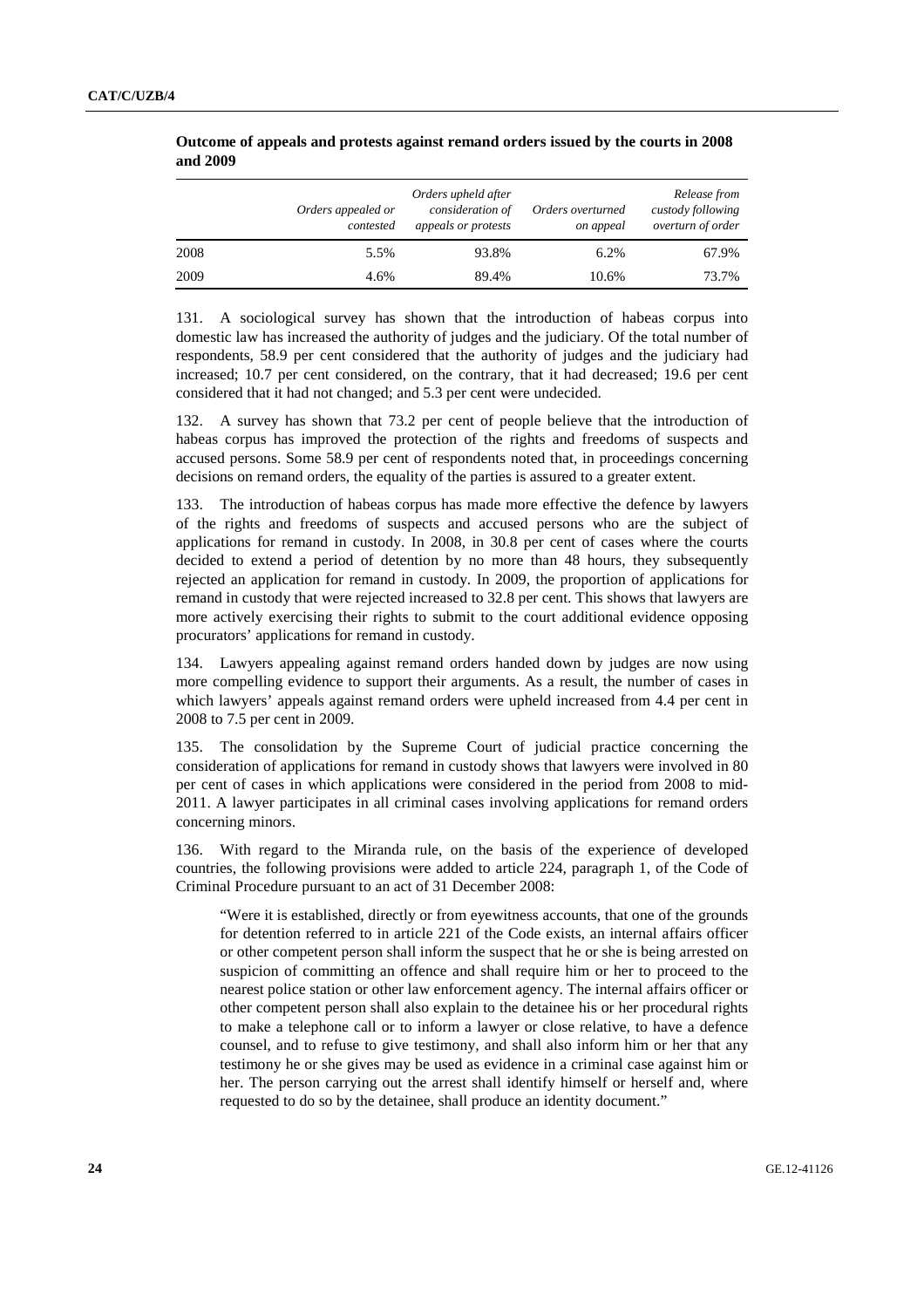137. Pursuant to the new wording of articles 46 and 48 of the Code of Criminal Procedure, persons accused or suspected of a crime are entitled to make a telephone call or to inform a lawyer or close relative that they have been detained or arrested and where they are being held; to have a defence counsel from the time of their arrest or as soon as they have been informed of the decision to declare them suspects, and to meet with him or her in private, without restriction as to the number or duration of such meetings, except in the cases provided for in article 230, paragraph 2, of the Code of Criminal Procedure; to give testimony or to refuse to do so and to be informed that their testimony may be used as evidence in a criminal case against them; to conduct their own defence; and to take copies of materials and documents at their own expense.

138. With regard to conditions of detention, the Pretrial Detention during Criminal Proceedings Act, adopted on 29 September 2011, establishes a clear procedure and conditions of detention for persons arrested on suspicion of committing an offence and persons who have been remanded in custody.

139. Pursuant to article 5 of the Act, detainees are held on the basis of a record of arrest drawn up in accordance with the procedure set out in article 225 of the Code of Criminal Procedure; remand prisoners are detained on the basis of a court order for remand in custody issued in accordance with the procedure set out in the Code of Criminal Procedure.

140. Pursuant to article 8 of the Act, detainees and remand prisoners are held in the following places of detention: temporary holding facilities of the Ministry of Internal Affairs; remand centres of the National Security Service; garrison and troop guardrooms of the Armed Forces of the Republic of Uzbekistan; specially designated areas on board sea and river vessels; penal institutions; and medical institutions in the State health-care system.

141. Pursuant to article 15 of the Act, a regime is to be established in remand centres that allows detainees and remand prisoners to exercise their rights, freedoms and legal interests and perform their duties, ensures their confinement and separation, and also serves other purposes set out in the Code of Criminal Procedure. The administration and staff in remand centres are responsible for maintaining the regime and bear liability, pursuant to the Act, for non-performance or inadequate performance of their official duties.

142. The internal regulations of remand centres establish the procedure for:

- Admission of detainees and remand prisoners and allocation to cells
- Inspection of the belongings, clothing and footwear of persons entering and leaving the premises of remand centres, inspection of vehicles entering or leaving the grounds, and confiscation of prohibited foodstuffs, items and substances
- Personal searches, fingerprinting, photographing and inspection of detainees' and remand prisoners' belongings and of the cells in which they are held
- Confiscation from detainees and remand prisoners of money, securities and other valuables, foodstuffs, items and substances which they are prohibited from keeping, distributing, consuming or using, and the placement in storage of such items
- Material provision for detainees and remand prisoners
- Provision of medical care to detainees and remand prisoners
- Acquisition by remand prisoners of foodstuffs, personal necessities, textbooks, paper and stationery items
- Receipt of parcels, packages and postal wrappers of printed matter and distribution to detainees and remand prisoners
- Receipt and dispatch of correspondence by detainees and remand prisoners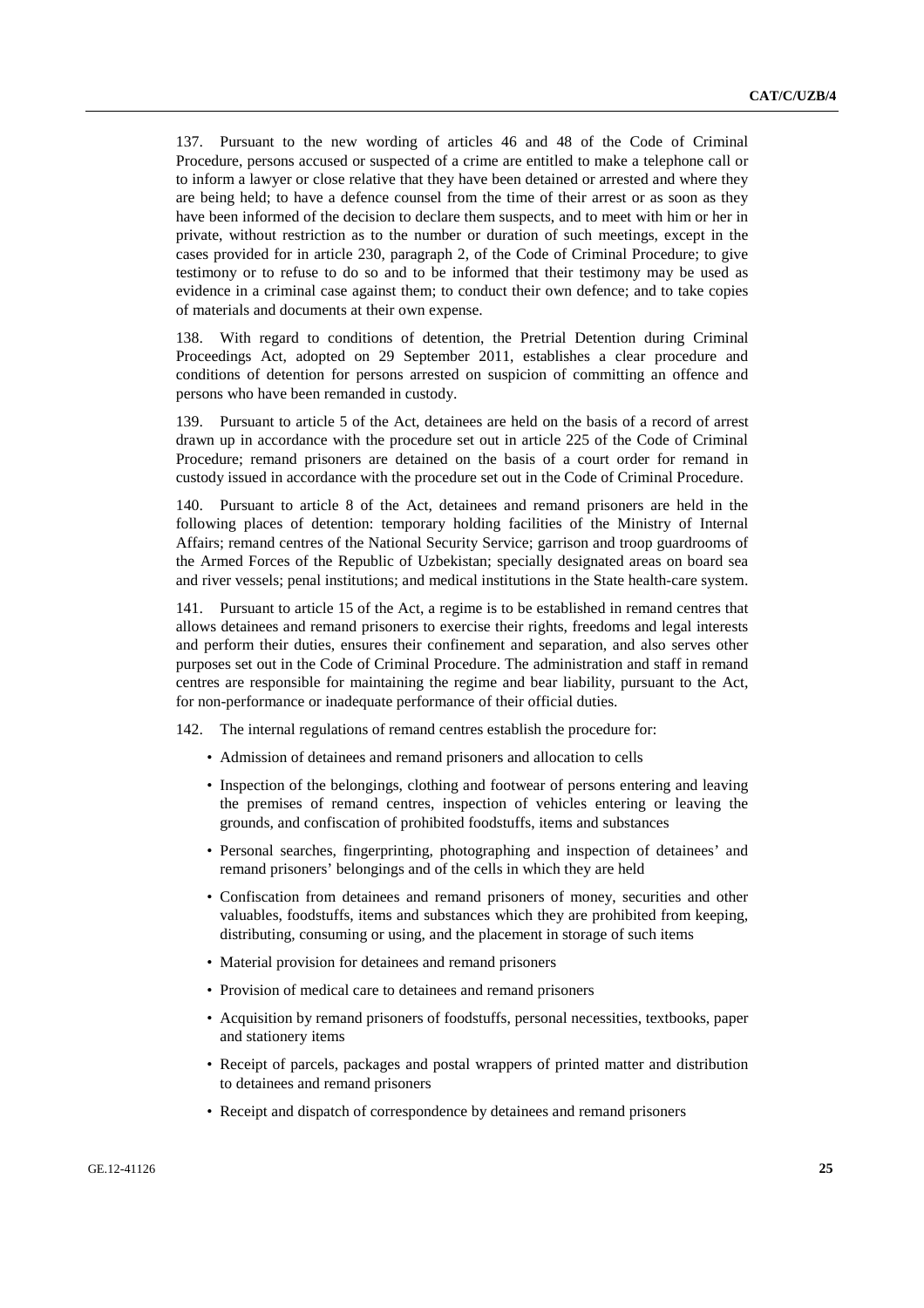- Receipt of money transfers by remand prisoners
- Daily exercise of detainees and remand prisoners
- Meetings between detainees or remand prisoners and persons listed in article 22 of the Act, and also exercise of the right of remand prisoners to limited telephone conversations
- Performance of religious rites by detainees and remand prisoners
- Participation in civil-law transactions by detainees and remand prisoners
- Participation in family life by remand prisoners
- Employment of remand prisoners
- Filing of petitions, proposals and complaints by detainees and remand prisoners
- Individual appointments held with detainees and remand prisoners by the head of the remand centre or persons authorized by him or her
- Participation in investigations and court hearings by detainees and remand prisoners
- Release of the bodies of detainees and remand prisoners who die in remand centres
- Release of detainees and remand prisoners from custody

143. The internal regulations also lay down rules of conduct for detainees and remand prisoners in remand centres, and a list of foodstuffs and personal necessities, and the quantity thereof, that detainees and remand prisoners respectively may have in their possession, store, receive in parcels, packages and postal wrappers, and acquire through non-cash transactions.

144. Article 18 of the Act sets out a full list of rights of detainees and remand prisoners, including:

- The right to receive information about their rights, freedoms and duties, the regime in remand centres, the rules of conduct, and the procedure for filing petitions, proposals and complaints
- The right to request an individual appointment with the head of the remand centre or a person authorized by him or her, and also with the officials who supervise or oversee the remand centre
- The right to file, personally or through a defence counsel or legal representative, petitions and complaints concerning the lawfulness and validity of their detention and violations of their rights, freedoms and legal interests
- The right to engage in correspondence and to have paper and stationery items at their disposal
- The right to security of person
- The right to hold meetings with a defence counsel or legal representative, relatives and other persons

145. Article 19 of the Act establishes the following procedure for the filing of petitions, proposals and complaints: detainees and remand prisoners have the right to file petitions, proposals and complaints with the remand centre administration, State bodies, clubs and associations, and community associations in their native language or another language and to receive written replies in the language of their communication, in accordance with established procedure.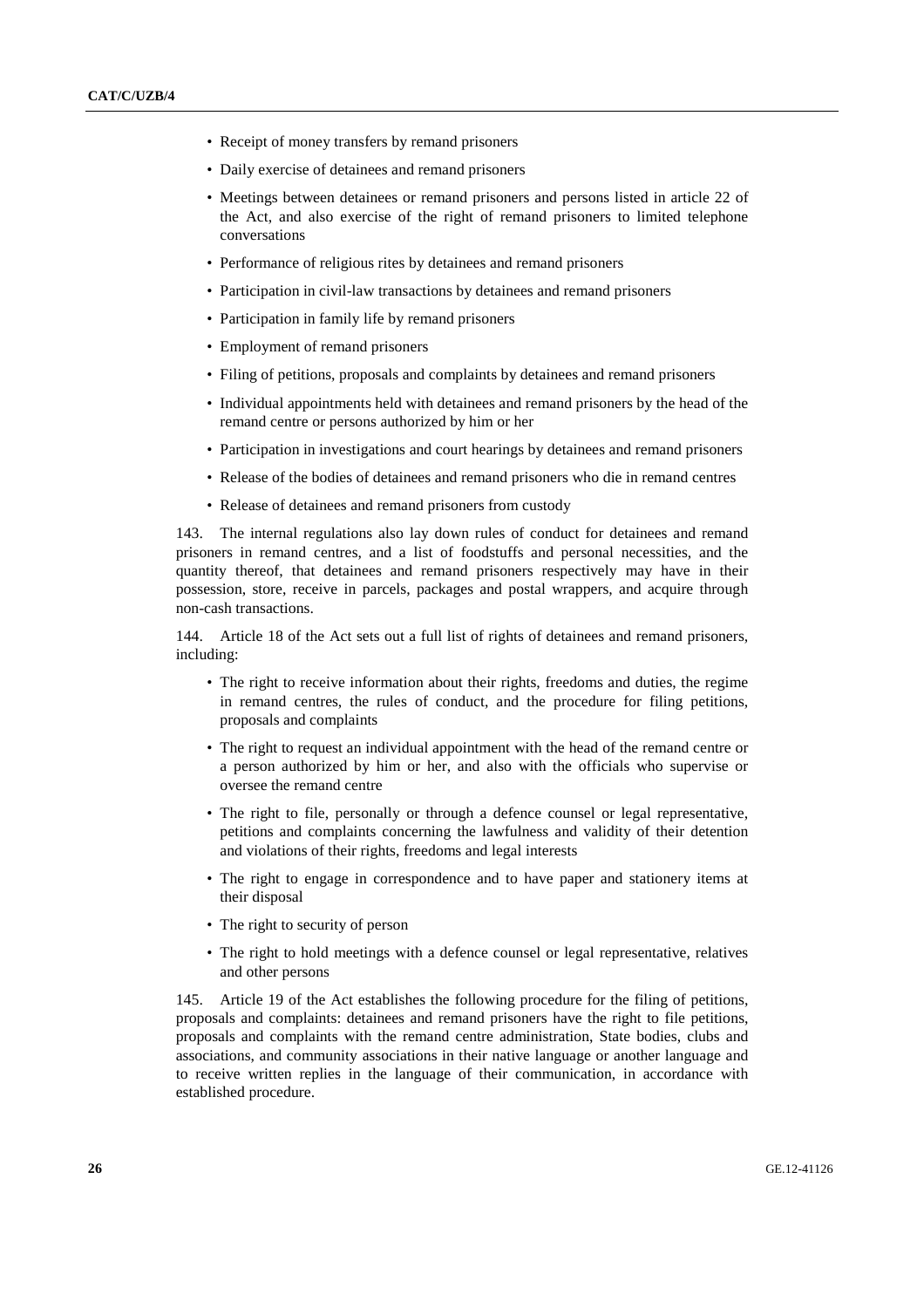146. Petitions, proposals and complaints are filed through the remand centre administration, except for communications received by officials who supervise or oversee the work of remand centres during individual appointments with detainees or remand prisoners.

147. Petitions, proposals and complaints addressed to a court, procurator, defence counsel, the Ombudsman or other State bodies that have the authority to inspect remand centres, or to the official or body competent for the criminal case, are not subject to censorship and are forwarded or passed on to the addressee under seal no later than one working day after the date of filing. Petitions, proposals and complaints addressed to other State bodies and organizations are passed on to the official or body competent for the criminal case no later than one working day after the date of filing and are reviewed by them and forwarded to the addressee within the same period. A copy of the covering letter with which the communication is forwarded to the addressee is sent to the remand centre for the information of the detainee or remand prisoner.

148. Complaints filed about the actions or decisions of a person conducting an initial inquiry or pretrial investigation are forwarded or passed on by the remand centre administration to the head of the investigation agency or procurator no later than one working day after the date of filing, and complaints about the actions or decisions of a procurator are forwarded or passed on to a higher-ranking procurator.

149. Petitions, proposals or complaints containing information that might hinder efforts to establish the truth in criminal proceedings or contribute to the commission of offences, and that is encrypted or encoded or contains State secrets or another secret protected by law, are not forwarded or passed on to the addressee but are passed on to the official or body competent for the criminal case; the detainee or remand prisoner, and the procurator, are informed accordingly in writing.

150. Detainees and remand prisoners are notified of written replies to their petitions, proposals and complaints, and of the covering letters with which they were forwarded; these must be signed for and are then placed in the inmate's personal file.

151. Any form of harassment of detainees or remand prisoners in connection with their having filed petitions or complaints about violations of their rights, freedoms or legal interests is prohibited.

152. The Act also sets out the bases and procedure for the release from custody of detainees and remand prisoners. Such persons may be released by decision of the person conducting the initial inquiry or pretrial investigation, the procurator or the courts, or on expiry of the period of detention or remand in custody set out in the Code of Criminal Procedure.

153. Detainees and remand prisoners are released from custody by the head of the remand centre immediately on the issuance of a decision ordering their release by the person conducting the initial inquiry or pretrial investigation, the procurator or the courts.

154. With regard to the strengthening of safeguards of the right to a defence and legal aid, additional legislative measures have been adopted to enhance the status of lawyers in criminal proceedings, pursuant to the Act of 31 December 2008 on amendments and additions to certain legislative acts to improve the institution of the legal profession.

155. The participation of a lawyer as a defence counsel in criminal proceedings significantly reduces the likelihood of the use of torture or other cruel or degrading treatment against a person who is the subject of criminal prosecution.

156. Pursuant to article 49 of the Code of Criminal Procedure, as amended, a defence counsel may participate in a criminal case at any stage of the proceedings and, where the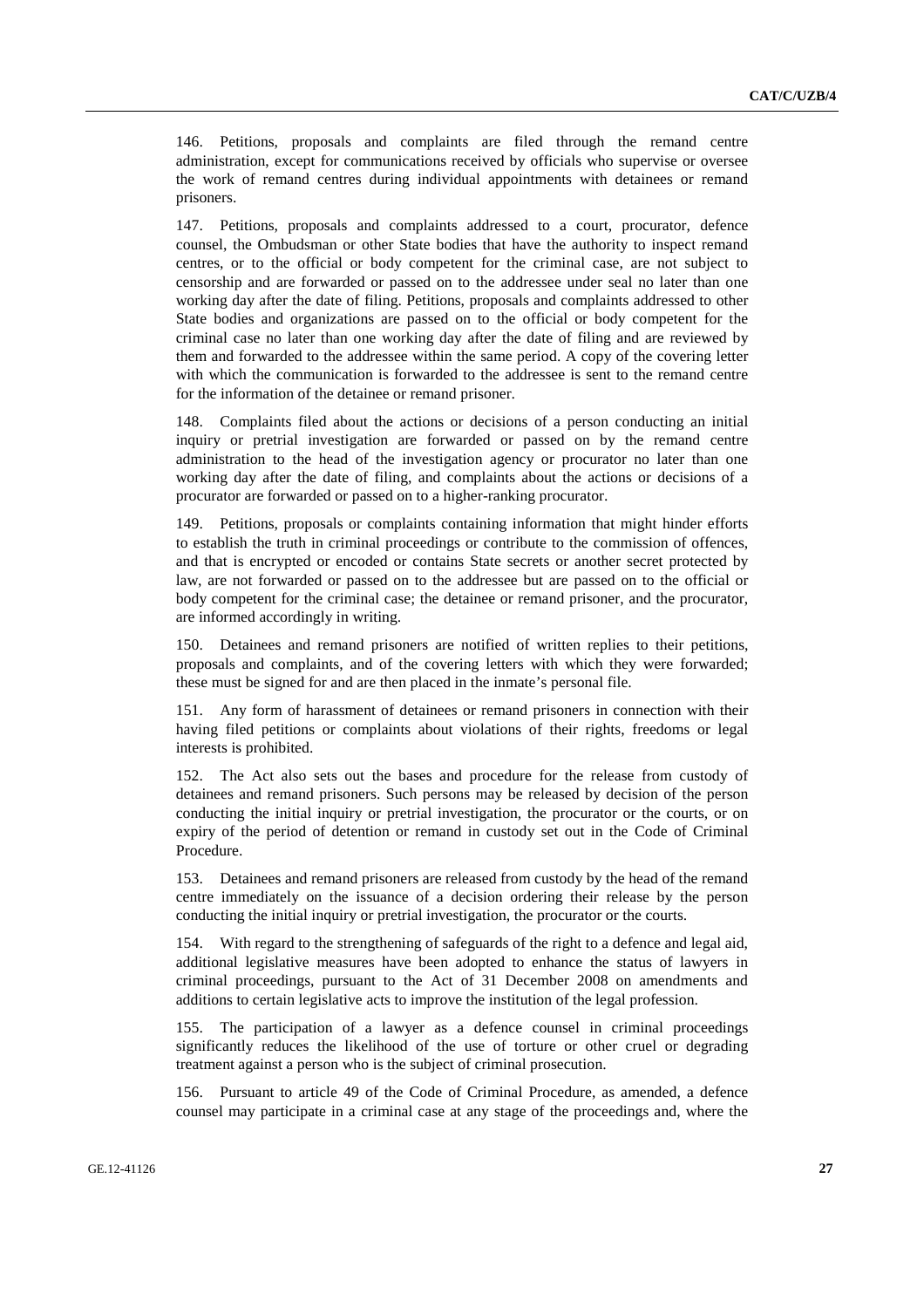person concerned is detained, as soon as his or her right to freedom of movement is restricted.

157. Article 51 of the Code of Criminal Procedure provides that, if the suspect, accused person or defendant himself or herself or other persons acting with his or her consent do not seek the services of a defence counsel, the head of the lawyers' group designated by the local office of the Chamber of Lawyers on the basis of a decision by the person conducting the initial inquiry or pretrial investigation or the procurator, or of a court order regarding the appointment of a defence counsel, is obliged within a period of no more than four hours to secure the participation of a defence counsel in the criminal proceedings from the time when the decision or order is received by the local office of the Chamber of Lawyers.

158. Safeguards of the rights of defence counsel have been significantly strengthened by the following provisions of article 53, paragraphs 1 and 2, and article 63 of the Code of Criminal Procedure:

- The right to participate in proceedings on presentation of a lawyer's certificate and warrant conferring authority to deal with the specific case
- The right to gather and submit information that may be used as evidence
- The right to take copies of materials and documents at their own expense or to record in another form the information contained in them, using technical means
- The right to be informed of any complaints or protests filed in the case and to enter objections against them
- The right to meet with the suspect, accused person or defendant in private, without restriction as to the number or duration of such meetings and without the permission of the State bodies or officials responsible for conducting the criminal case
- The right to apply for an expert to be summoned to provide explanations

159. Pursuant to article 87 of the Code of Criminal Procedure, the defence counsel has the right to gather information that may be used as evidence by questioning individuals who have information relating to the case and obtaining written statements with their consent; and to send requests for and receive references, testimonials, explanations and other documents from State and other bodies, and also enterprises, institutions and organizations.

160. The defence counsel's application for inclusion of the material thus gathered in the case-file must be approved by the persons conducting the initial inquiry and pretrial investigation and the procurator.

161. Meetings between a detainee and a defence counsel are governed by the rules set out in article 46, paragraph 1, and article 48, paragraph 1, of the Code of Criminal Procedure.

162. The first meeting in private between a detainee and a defence counsel takes place before the first examination. A meeting between a defence counsel and a detainee who is being remanded in custody is granted subject to the deadlines for enforcement of the remand order and may be restricted to two hours by the person conducting the initial inquiry or pretrial investigation or the procurator.

163. Visits to detainees by relatives and other persons, apart from the defence counsel, shall be granted by the detention centre administration only with the written authorization of the person conducting the pretrial investigation or initial inquiry who is in possession of the case-file relating to the detention.

164. The effective exercise of all the legally established rights of lawyers participating in a case is guaranteed by article 197-1 of the Administrative Liability Code, which provides that impeding the professional activities of lawyers by failing to respond to their enquiries,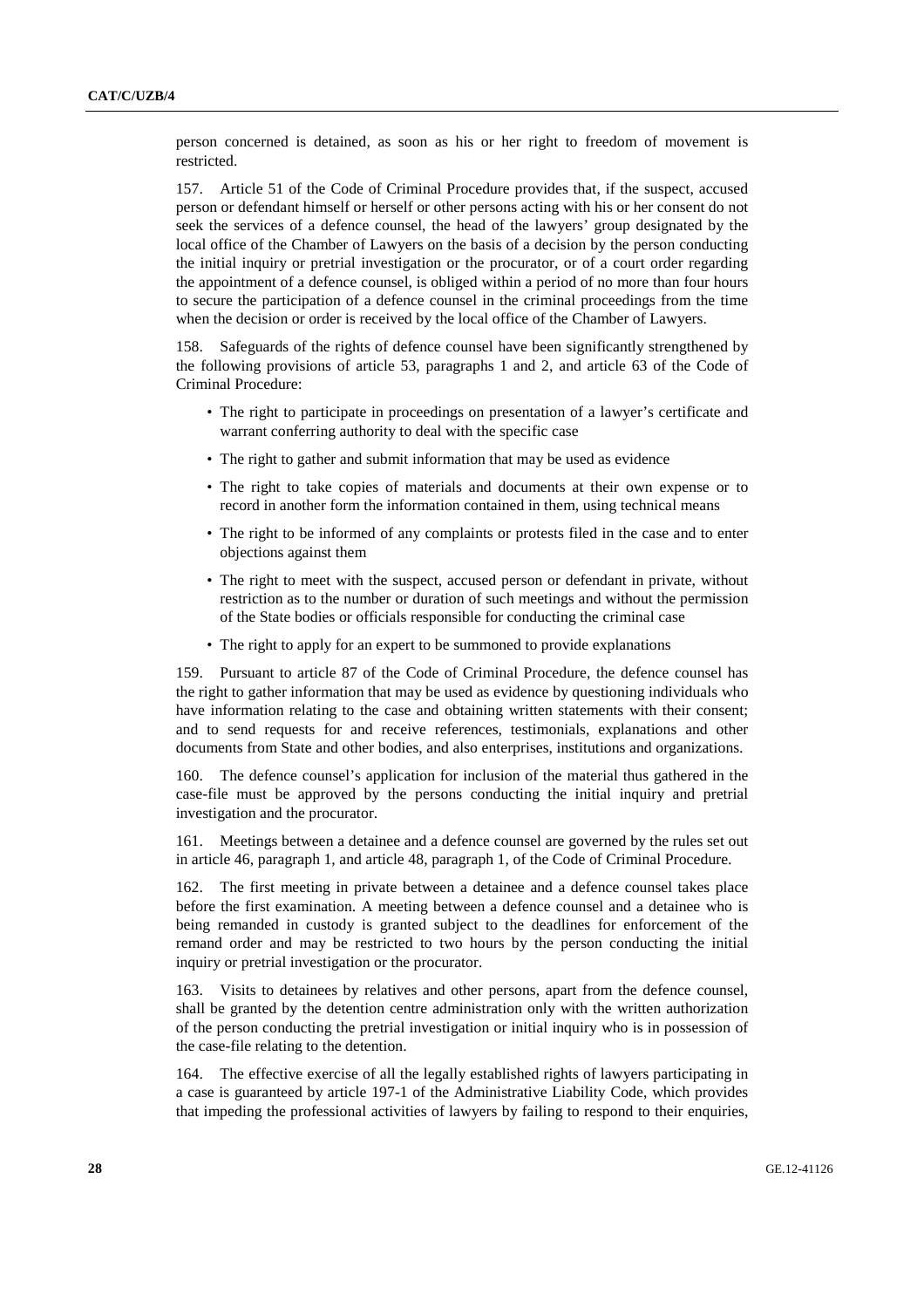and also by influencing them in any way with the aim of impeding their participation in a case or forcing them to take positions at variance with the interests of their principals (clients), is punishable with a fine of two to five times the minimum wage.

165. On the subject of strengthening the protection of the rights of witnesses, victims, civil claimants and civil respondents, safeguards of the rights of witnesses have been considerably strengthened pursuant to article 66, paragraph 1, of the Code of Criminal Procedure: they have the right to make use of legal assistance from a lawyer; to participate with the lawyer in investigations; to give testimony in their native language if they are not proficient or not sufficiently proficient in the language in which the examination is being conducted, and in such cases to use the services of an interpreter; to challenge the interpreter taking part in the examination; to provide handwritten testimony; not to testify against themselves; to acquaint themselves with the record of the examination and make additions and amendments to it; to make use of written notes and documents when giving testimony; and to file complaints, with a view to defending their own interests, about the actions and decisions of the person conducting the initial inquiry or pretrial investigation, the procurator or the court.

166. A new article 66-1, "Counsel for witnesses", has been added to the Code of Criminal Procedure, setting out the status of the counsel for a witness as a person who is authorized, in accordance with established procedure, to uphold the rights and legal interests of a witness and provide him or her with any necessary legal assistance. Persons defending the interests of the parties to a criminal case may not be counsel for witnesses in that case. A counsel for a witness may participate in the case from the time when a summons for the witness is issued, on presentation of a lawyer's certificate and warrant.

167. A counsel for a witness has the right to know in what criminal case the person whose rights and legal interests he or she is upholding has been summoned; to participate in the examination of the witness and in other aspects of the investigation in which the witness participates and to hold brief consultations with the witness; to put questions to the witness with the permission of the person conducting the examination; to challenge, in accordance with the procedure established by law, the interpreter participating in the examination of the witness; and, when the examination is over, to file complaints about violations of the witness' rights and legal interests, which are noted in the record of the examination.

168. A counsel for a witness is obliged to provide the witness with any necessary legal assistance; not to hinder efforts to establish the truth by destroying or falsifying evidence or through witness persuasion or other unlawful acts; and to comply with procedure in the investigation of the case and during the court hearing.

169. Pursuant to article 114 of the Code of Criminal Procedure, examination of a witness or victim who has appeared with counsel takes place with the participation of the counsel. When the examination is over, the counsel may file complaints about violations of the rights and legal interests of the witness or victim, which are noted in the record of the examination.

170. Articles 55, 57 and 59 of the Code of Criminal Procedure set out the rights of victims, civil claimants and civil respondents to acquaint themselves with the case-file at the end of the pretrial investigation and copy out any necessary information from it; and to take copies of materials and documents at their own expense or record in another form the information contained in them, using technical means.

171. With a view to ensuring that all citizens have access to professional legal assistance, irrespective of their financial situation, Cabinet of Ministers Decision No. 137 on measures to improve the mechanism for the payment of legal aid fees was adopted on 20 June 2008, which improved the mechanism for the payment by the State of fees for legal assistance provided by lawyers to the poor. Pursuant to the Decision, regulations were adopted on 2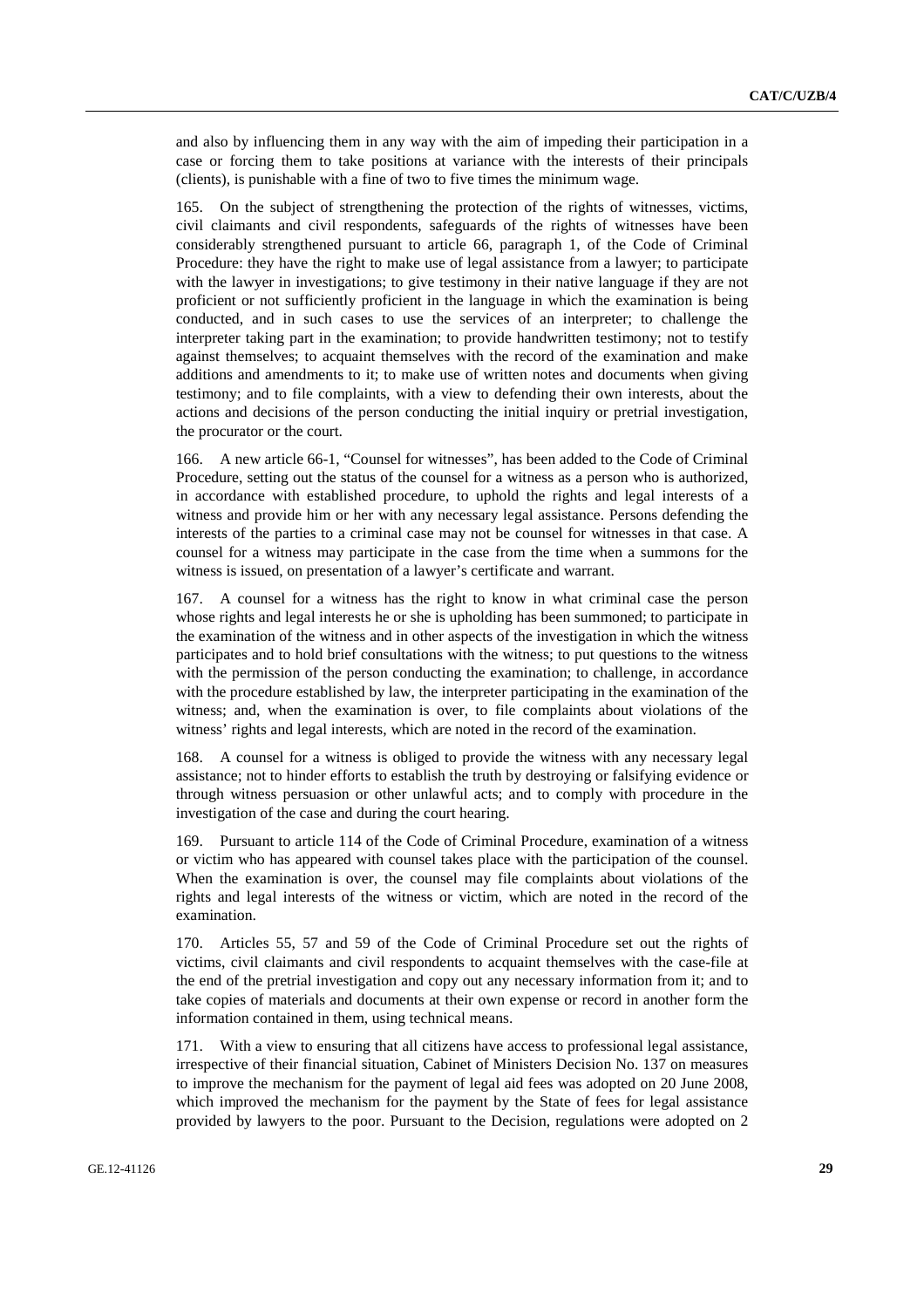December 2008 for the State funding of legal aid provided by lawyers to suspects, accused persons and defendants.

172. With a view to ensuring access to legal assistance in all regions of the country, the Chamber of Lawyers has developed rules for determining the need for legal assistance in the relevant areas of Uzbekistan. These rules are used to determine whether it is necessary for the local offices of the Chamber of Lawyers to set up legal aid clinics in regions where the number of lawyers remains insufficient to meet the public's needs. In accordance with article 7 of the Act on the legal profession, lawyers are obliged at least once every three years to undertake further training outside the workplace, during the day only. The duration of such training for lawyers may not be less than two weeks; cases where lawyers refuse to undertake such training or to be tested on it shall be reviewed by the certification board of the relevant local office of the Chamber of Lawyers. Where a lawyer has violated the requirements of the law on the legal profession by failing to undertake further training for the preceding three years, this shall be grounds for revoking his or her licence to work as a lawyer, in accordance with the procedure established by law.

173. "Lawyer", the popular academic public law journal founded by the Chamber of Lawyers of Uzbekistan, plays a major role in informing and educating lawyers and in raising awareness of the law with a view to improving the public's legal literacy.

174. On the subject of legal regulation of the work of the pretrial investigation agencies and the courts, pursuant to article 345 of the Code of Criminal Procedure, as amended, pretrial investigations in criminal cases are carried out by the relevant investigators depending on the type of case: the procuratorial authorities, the Military Procurator's Office, the National Security Service, the internal affairs agencies, or the body that brought the case.

175. The Procurator-General of the Republic of Uzbekistan or his or her deputy is entitled, with a view to ensuring comprehensive, full and objective investigations, to transfer a criminal case by reasoned decision from one pretrial investigation agency to another, irrespective of the rules on investigative jurisdiction, in the following cases:

 (a) Where the offence was previously omitted from the register by the body with investigative jurisdiction for the criminal case;

 (b) Where the head of the body with investigative jurisdiction for the criminal case or a close relative of his or hers is a victim, suspect, accused person, civil claimant or civil respondent in the case;

 (c) Where formal charges are brought against a person known to be innocent or where an application for remand in custody that is known to be unlawful is filed;

 (d) Where torture or other cruel, inhuman or degrading treatment is used in the course of the pretrial investigation;

 (e) In the event of violations of the requirements of the Code of Criminal Procedure that may adversely affect the outcome of the investigation and the adoption of a lawful decision in the case.

176. With a view to streamlining the process of exemption from criminal proceedings or terminating proceedings under an amnesty, a new chapter 63, "Amnesty at the stage of pretrial proceedings", has been added to the Code of Criminal Procedure. The chapter (arts. 587–591) sets out clear rules for the organization of amnesty by the person conducting the initial inquiry or pretrial investigation, the procurator and the courts.

177. Of particular significance were the adoption of the Forensics Act of 1 June 2010 and the additions made to the Code of Criminal Procedure, which clearly specify, inter alia, the rights and duties of experts taking part in proceedings, the requirements for experts carrying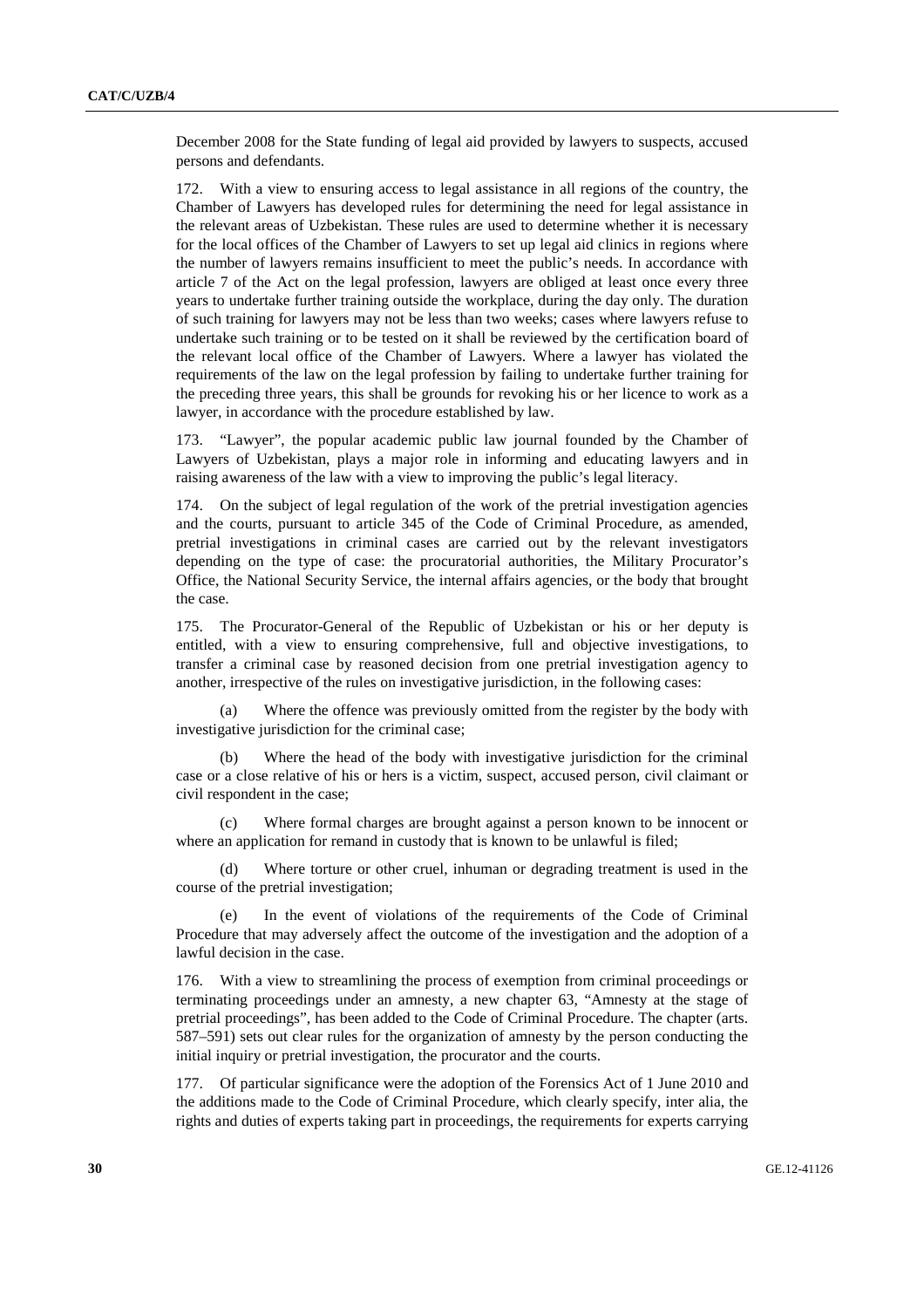out forensic examinations, types of forensic examinations, the procedure for repeated, commissioned and comprehensive forensic examinations, and the rules for the preparation of expert findings (arts. 67, 174–178 and 182–188 of the Code of Criminal Procedure).

178. Taking into account the general comment on article 3 of the Convention against Torture, and also paragraph 22 of the concluding observations of the Committee against Torture following consideration of the third periodic report, Uzbekistan has adopted additional legislative measures to streamline international relations on the issues of expulsion, return (refoulement) and extradition of persons to other countries.

179. A new section 14, "International cooperation in criminal proceedings", has been added to the Code of Criminal Procedure, consisting of chapter 64, "Basic regulations for cooperation by the courts, procurators, pretrial investigators and agencies conducting initial inquiries with the competent authorities of foreign States", and chapter 65, which deals with the extradition of persons for the purpose of prosecution or the enforcement of a judgement.

180. In addition, as part of efforts to liberalize and humanize criminal law, regulations governing sentencing in cases where the perpetrator of an offence actively repents, and also the conditions for exempting him or her from liability, have been incorporated into the Criminal Code.

181. Pursuant to article 66 of the Criminal Code, a person who commits a first offence that does not pose a serious risk to the public or is a less serious offence may be exempted from liability if he or she surrenders to the authorities, sincerely repents, actively helps to solve the crime and makes reparation for any injury caused. In the cases specifically referred to in the relevant article of the special part of the Code, an offender may be exempted from liability where he or she actively repents of the offence.

182. Article 241-1 of the Criminal Code, "Intentional omission of an offence from the register", is particularly important in efforts to prevent the concealment of crimes, including those involving torture. It provides that intentional omission of an offence from the register by a public servant whose official duties include the receipt, registration or review of complaints, communications and other information on offences is punishable with a fine of 50 to 100 times the minimum wage or punitive deduction of earnings for up to three years or deprivation of liberty for up to five years.

183. With a view to preventing torture more effectively, the law enforcement agencies and civil society institutions are preparing a package of bills aimed at protecting human rights in the administration of justice, taking account of the recommendations of the Committee against Torture and other United Nations treaty bodies.

184. Specifically, the following bills have been drafted and are undergoing legal, public and international analysis:

- A revised version of the Administrative Liability Code
- A bill on police operations
- A bill on the internal affairs agencies
- A bill on parliamentary oversight
- A bill on public oversight
- A bill on openness in the work of State and governmental authorities
- A bill on social partnership

185. In addition to legislative measures, other effective measures to prevent torture are also being taken in Uzbekistan.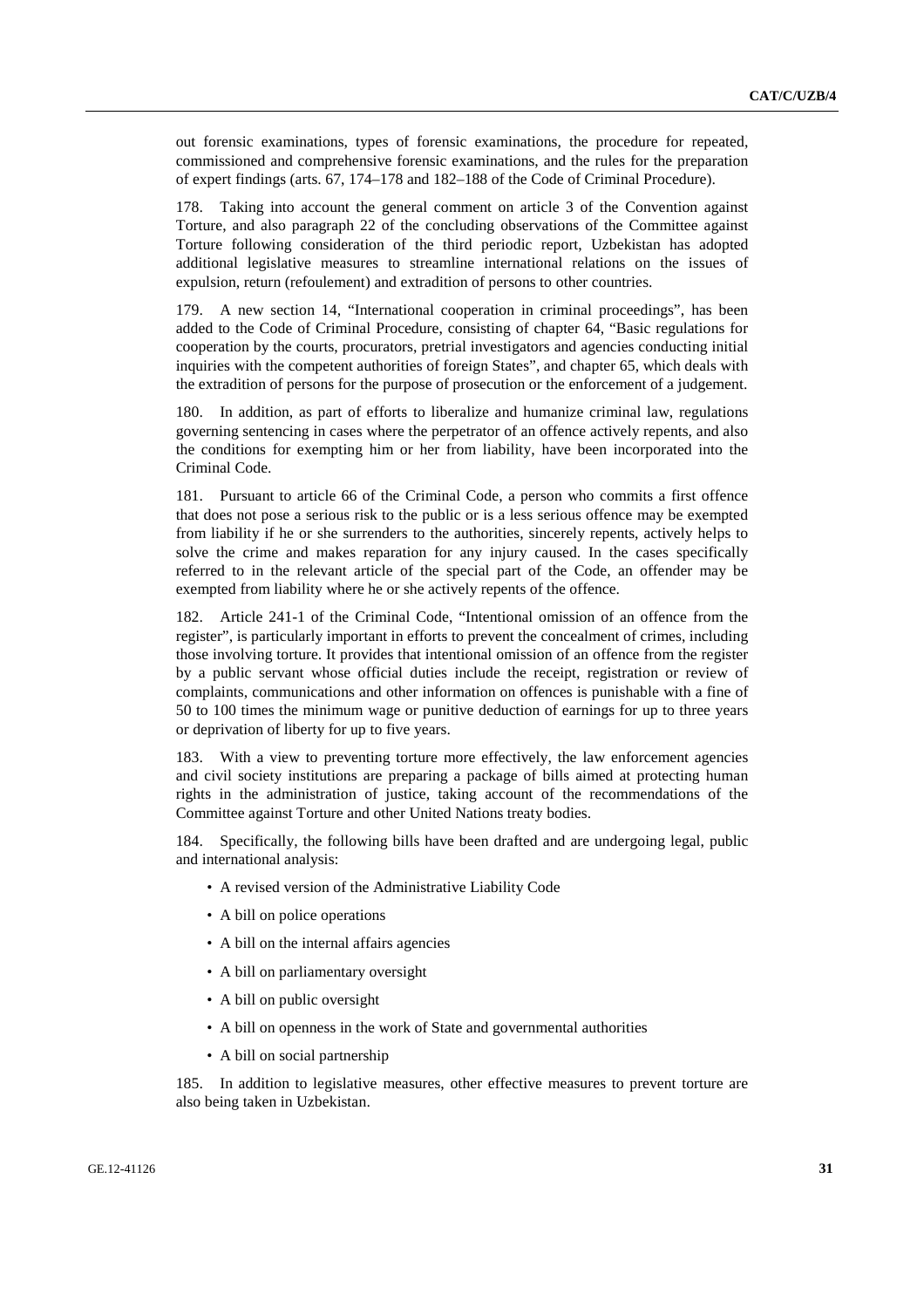186. For example, after the consideration of the third periodic report of Uzbekistan on the implementation of the Convention against Torture, parliamentary oversight of the implementation of the Convention was significantly strengthened. On 14 March 2008, the Foreign Policy Committee of the Senate of the Oliy Majlis, after considering the progress of implementation of the Convention against Torture, adopted a decision highlighting the need to accelerate the drafting and adoption of the bills on the internal affairs agencies and on police operations; to establish a criminal procedure mechanism for protecting the rights of detainees and remand prisoners; to adopt the National Plan of Action for the implementation of the recommendations of the Committee against Torture; and to establish an office of special ombudsman for prisons.

187. On 20 April 2011, the Senate reviewed the progress made in the fulfilment by ministries and departments of the obligations set out in the international treaties to which the Republic of Uzbekistan is a party and, in its decision on the issue, stated that, inter alia, a revised version of the Act on international treaties should be adopted; that a single mechanism for implementing the standards of international law should be established and that oversight and monitoring of their implementation should be strengthened; and that information and education work aimed at training judges and law enforcement officers to apply the standards and principles of international law should be stepped up.

188. Among the measures to prevent torture and other crimes, particular importance is attached to improving the work of key ministries and departments, establishing and supporting national institutions that monitor the implementation of national and international laws governing human rights protection, and encouraging the activities of political parties, non-governmental non-profit organizations, and clubs and associations with regard to oversight of the work of State bodies, including the military and security forces.

189. On 23 June 2008, the Supreme Court Research Centre on the Democratization and Liberalization of Judicial Legislation and the Independence of the Judicial System was established by a presidential decision. The Centre is an independent establishment for information analysis and advice, and its main purposes are, inter alia: to analyse and consolidate the legislative basis for the work of the judiciary and the effective implementation of the constitutional provisions that specify the functions of the judicial system, and also to study and consolidate law enforcement and judicial practice aimed at upholding the rule of law; and to develop measures for further liberalization of the system of criminal and administrative penalties and the democratization of judicial, criminal procedural, civil procedural and economic procedural legislation and judicial proceedings.

190. On 30 September 2008, pursuant to the Cabinet of Ministers Decision on a set of measures for State support for national human rights institutions, measures were adopted to upgrade the equipment and resources of the Ombudsman and the National Centre for Human Rights and to create conditions consistent with the Paris Principles relating to the status of national institutions for the promotion and protection of human rights.

191. On 26 January 2011, pursuant to a Cabinet of Ministers Decision on additional measures to implement the United Nations Millennium Development Goals in Uzbekistan, a working group was established, consisting of representatives of the country's main ministries and departments, to carry out ongoing monitoring of progress in the implementation of the set of additional measures and to coordinate efforts to implement the Millennium Development Goals, with annual progress reports to Parliament.

192. On 4 May 2011, a Presidential Decree was adopted on measures to further improve the work of the Institute for the Monitoring of Current Legislation attached to the Office of the President, which significantly expanded the Institute's work with regard to the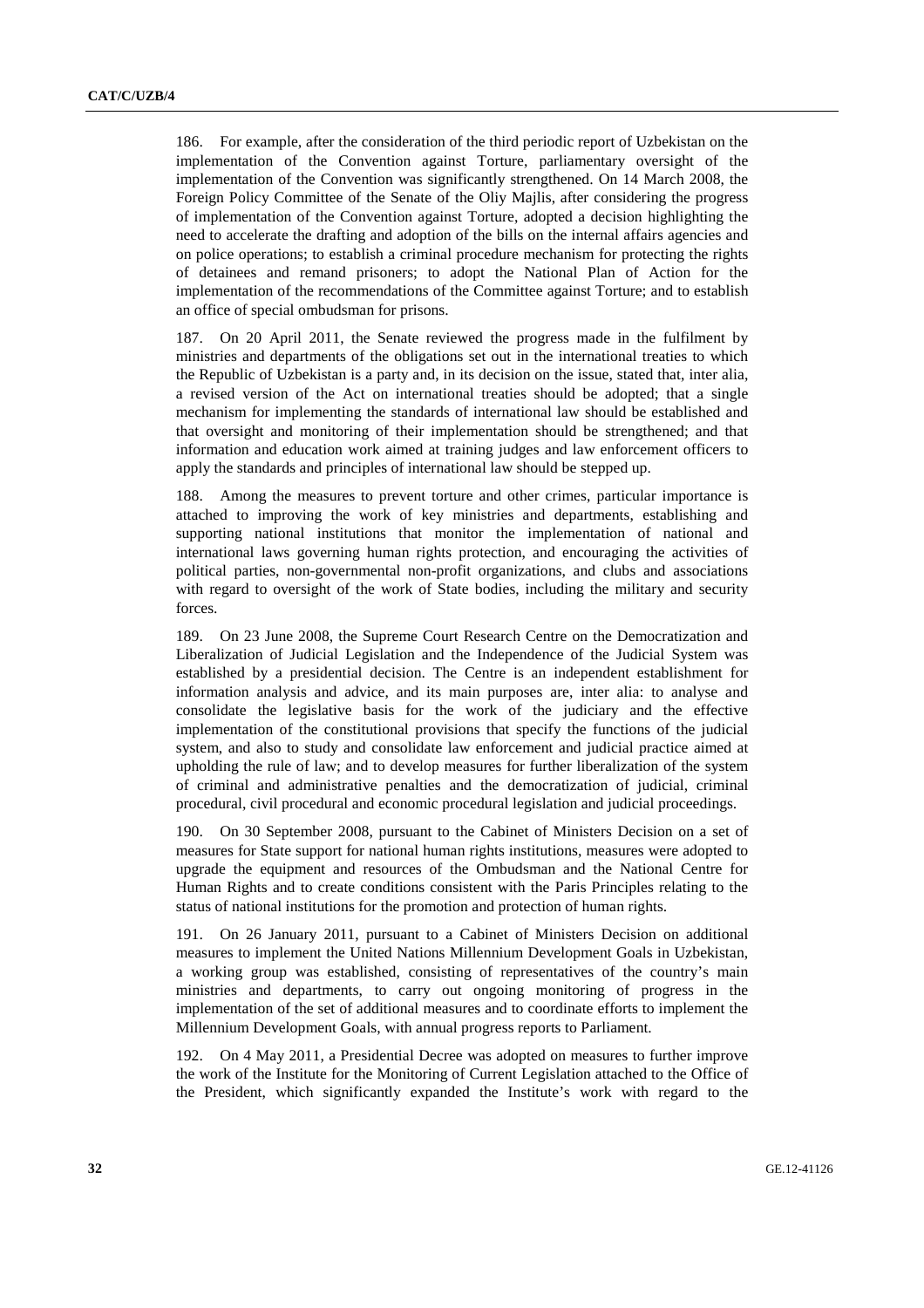monitoring not only of legislation but also of the work of the State authorities, and with regard to the development of proposals to help them operate more effectively.

193. With a view to building the capacity of civil society institutions with regard to social partnership with government and the implementation of legislation on public scrutiny and monitoring of the work of State bodies, including the military and security forces, and pursuant to a Presidential Decision of 12 June 2011 on measures to support the Independent Institute for Monitoring of the Development of Civil Society, the Institute for the Study of Civil Society was renamed the Independent Institute for Monitoring of the Development of Civil Society and was given the tasks of drawing up proposals for the further development of civil institutions, the expansion of their role in human rights protection, and public scrutiny of the work of government.

194. On 23 August 2011 a Presidential Decision on measures to further improve the work of the Ministry of Justice was adopted with a view to specifying the legal and regulatory basis for the main areas of the Ministry's work and adopting regulations for judicial monitoring and oversight of compliance with the law in the work of State bodies; regulations for the State registration of non-governmental non-profit organizations, the accreditation procedure for foreign staff of such organizations and the registration of symbols of such organizations; and new regulations for the interdepartmental working group for monitoring the protection of human rights and freedoms by the law enforcement agencies and other government bodies.

195. As part of efforts to implement the United Nations Convention against Corruption, work has begun not only on studying the Convention's provisions but also on developing a national plan of action to combat corruption. On 6 and 7 July 2010, the Procurator-General's Office, together with the United Nations Office on Drugs and Crime (UNODC), held an international workshop on the implementation of the United Nations Convention against Corruption in domestic law and practice, and best practices in the development, adoption and implementation of national anti-corruption strategies and action plans; and on 9 September 2011, the Defence and Security Committee of the Legislative Chamber of the Oliy Majlis held a round table on the subject of developing the legal basis for combating corruption: national and international experience.

196. On 26 December 2011, a round table was held in the Legislative Chamber of the Oliy Majlis for discussion of the fourth periodic report of Uzbekistan on the implementation of the Convention against Torture and Other Cruel, Inhuman or Degrading Treatment or Punishment.

197. The Ministry of Justice, together with the Ministry of Foreign Affairs, the National Centre for Human Rights, the Procurator-General's Office and the Ministry of Internal Affairs, has carefully considered the recommendation of the Committee against Torture and other United Nations treaty bodies that Uzbekistan should ratify the Optional Protocol to the Convention against Torture, the Rome Statute of the International Criminal Court, and the Convention relating to the Status of Refugees and the Protocol thereto.

198. Having studied the provisions of the aforementioned international instruments and the experience of other countries in implementing them, and taking into account the large number of international human rights obligations entered into by Uzbekistan as part of its implementation of 70 international legal instruments ratified by Parliament but not yet fully implemented in domestic law and the law enforcement practice of State bodies, the working group studying this issue has concluded that it is premature for Uzbekistan to accede to the aforementioned international instruments.

199. The Ministry of Foreign Affairs works on an ongoing basis to respond to queries from the United Nations treaty bodies and the special procedures of the Human Rights Council, providing comprehensive information on criminal cases concerning individual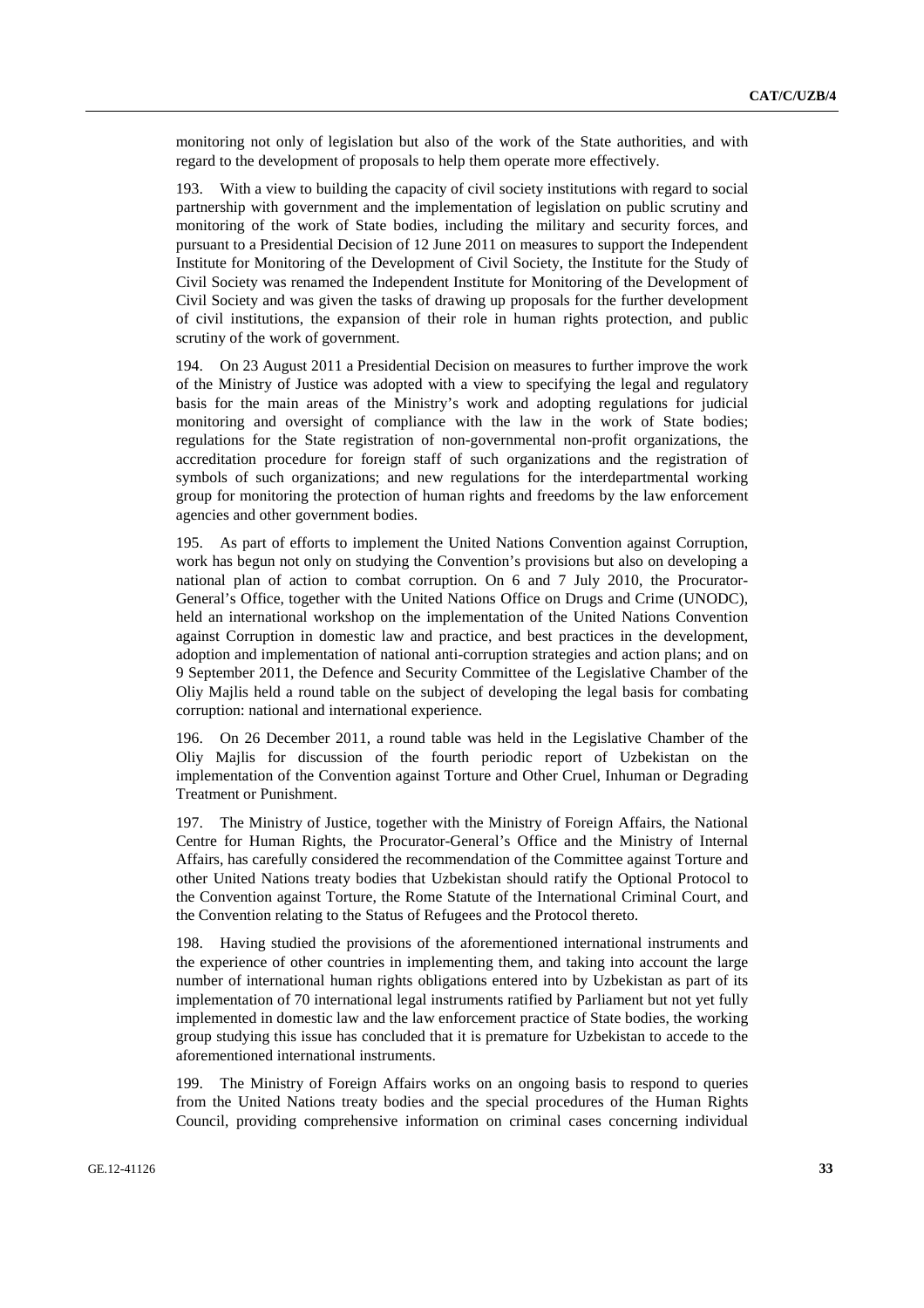Uzbek citizens, including the outcome of investigations concerning charges laid. In 2009, the Ministry responded to 5 queries from the Human Rights Committee concerning 11 Uzbek citizens and also 10 queries from special procedures of the Human Rights Council concerning 39 Uzbek citizens. In 2011 it responded to 11 queries from the Human Rights Committee.

#### **Articles 3, 8 and 9**

200. The Republic of Uzbekistan pursues a policy of prohibiting the expulsion, return (refoulement) and extradition of persons to another State where there are substantial grounds for believing that they would be in danger of being subjected to torture.

201. In order to specify clearly the rules for international cooperation on these issues, a new section 14, "International cooperation in criminal proceedings", was added to the Code of Criminal Procedure on 28 September 2010. Issues relating to the extradition of persons who have committed an offence under article 235 of the Criminal Code are dealt with in accordance with the procedure set out in the aforementioned section of the Code of Criminal Procedure.

202. Articles 592–598 of the Code of Criminal Procedure set out the general procedure for cooperation by the courts, procurators, pretrial investigators and agencies conducting initial inquiries with the competent authorities of foreign States, in accordance with the international treaties to which the Republic of Uzbekistan is a party or on the basis of the principle of reciprocity.

203. The Republic of Uzbekistan has concluded a number of bilateral international treaties on cooperation in the provision of legal assistance in various types of cases, with the Republic of Turkey (23 June 1994); the Republic of Latvia (23 May 1996); the Republic of Lithuania (20 February 1997); the People's Republic of China (11 December 1997); the Republic of India (2 May 2000); the Czech Republic (18 January 2002); the Republic of Korea (25 April 2004); and the Republic of Bulgaria (30 April 2004); between the Procurator-General's Office of the Republic of Uzbekistan and the Procurator-General's Office of the Kyrgyz Republic (3 October 2006); between the Government of the Republic of Uzbekistan and the Government of the Islamic Republic of Pakistan (14 March 2007); and between the Procurator-General's Office of the Republic of Uzbekistan and the Procurator-General's Office of the Republic of Azerbaijan (27 September 2010).

204. Uzbekistan has concluded the following multilateral international treaties relating to the extradition of persons who have committed an offence, including under article 235 of the Criminal Code:

(a) On 22 January 1993 in Minsk, the Republic of Uzbekistan signed the Convention on Legal Assistance and Legal Relations in Civil, Family and Criminal Matters, amended on 28 March 1997, which was also signed by the Russian Federation, Armenia, Belarus, Tajikistan, Kazakhstan, Turkmenistan, Kyrgyzstan, Ukraine and Moldova;

(b) On 22 January 1993, the Republic of Uzbekistan signed the Protocol to the Convention on Legal Assistance and Legal Relations in Civil, Family and Criminal Matters.

205. All the aforementioned international legal instruments are concerned with international cooperation in searching for evidence and conducting investigations and trials relating to prosecutions for torture under the treaty on mutual legal assistance.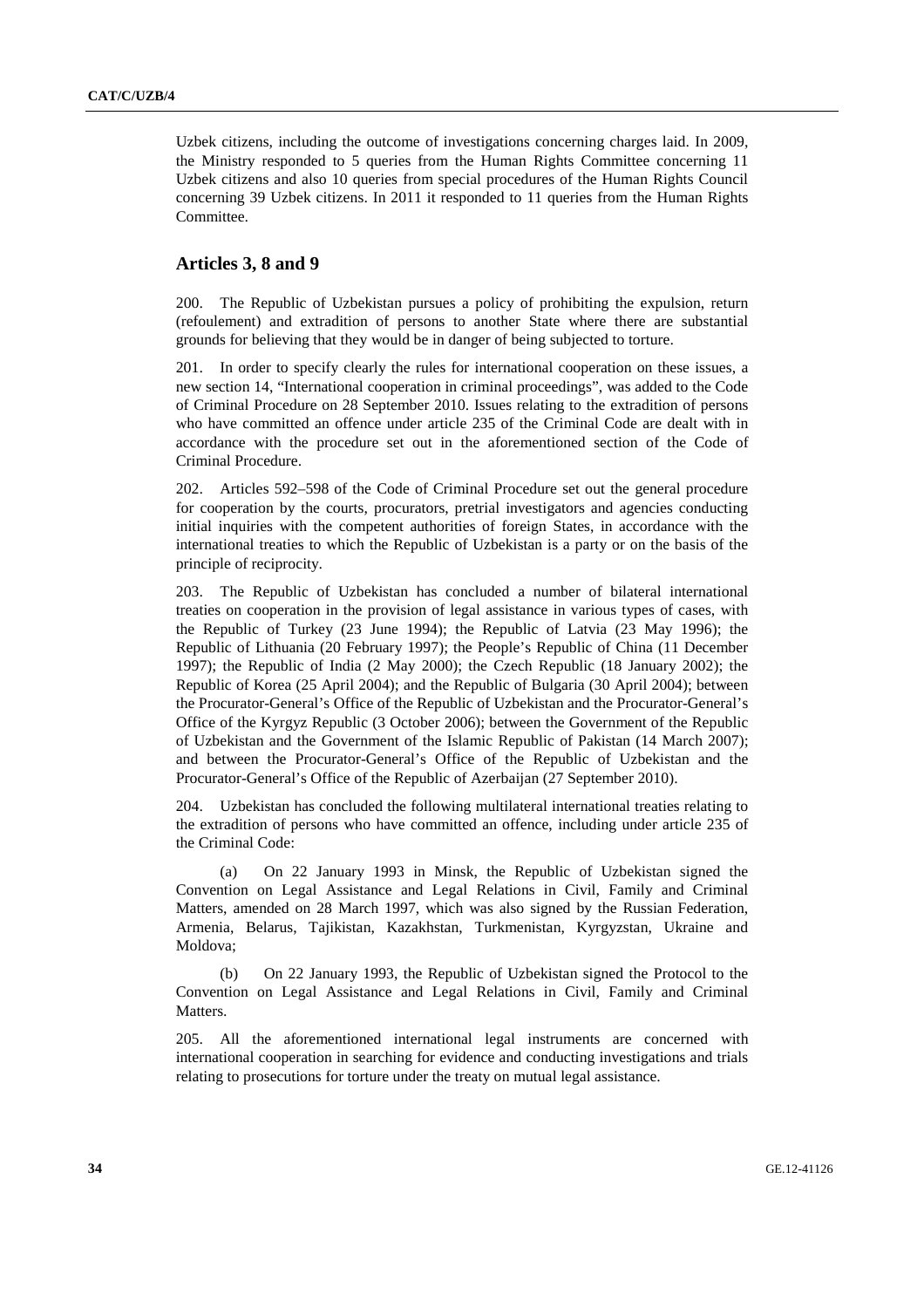206. In accordance with section 14 of the Code of Criminal Procedure, the extradition of persons to foreign States is handled by the Procurator-General of the Republic of Uzbekistan.

207. Chapter 65 of the Code of Criminal Procedure directly regulates the extradition of persons for the purpose of prosecution or the enforcement of a judgement (arts. 599–609).

208. In accordance with article 600 of the Code of Criminal Procedure, a person extradited to Uzbekistan by a foreign State may not, without the consent of the sending State, be prosecuted, punished or handed over to a third State for an offence committed by him or her prior to extradition that was not the grounds for the extradition. The consent of the foreign State is not required:

(a) Where the person extradited by that State has not left the territory of Uzbekistan within one month of termination of the criminal case or, in the event of conviction, within one month of completing his or her sentence or of being discharged on any legal grounds. This period does not include time during which the extradited person was unable to leave Uzbekistan owing to circumstances beyond his or her control;

(b) Where the person extradited by that State has left the territory of Uzbekistan but has subsequently returned voluntarily.

209. The authority that issues the final decision in a criminal case against a person extradited by a foreign State forwards a copy of the decision to the Procurator-General's Office of Uzbekistan, which informs the competent authority of the foreign State in writing of the outcome of the criminal case against the extradited person. The competent authority of the foreign State may also, on request, be sent a copy of the final decision in the case.

210. Article 601 of the Code of Criminal Procedure clearly specifies the procedure for responding to a request to extradite a person situated in Uzbekistan.

211. A person situated in Uzbekistan may be extradited in the following cases:

(a) If the act committed by that person is punishable under the Criminal Code of Uzbekistan with deprivation of liberty for at least 1 year or a more severe penalty, where the purpose of extradition is criminal prosecution;

(b) If the person whose extradition is sought has been sentenced to deprivation of liberty for at least 6 months or a more severe penalty;

(c) Where the foreign State requesting extradition guarantees that the person whose extradition it is requesting will be prosecuted only for the offence referred to in the request and, after the trial has ended and the sentence has been served, will be free to leave the territory of that State and will also not be deported, handed over or extradited to a third State without Uzbekistan's consent, or subjected to torture, violence or other cruel, humiliating or degrading treatment, or be subject to the death penalty.

212. Decisions to extradite persons situated in Uzbekistan are issued by the Procurator-General or his or her deputy. Where two or more States request extradition of the same person, the Procurator-General decides to which State the person will be extradited. The Procurator-General's Office notifies the person in question of the decision issued in writing within 24 hours and explains that he or she has the right to appeal against the decision under article 602 of the Code of Criminal Procedure.

213. A decision to extradite a person situated in Uzbekistan enters into force 10 days after the person in question has been notified in writing. In the event of an appeal against the decision, extradition does not take place until a final court ruling has been issued.

214. Once the deadline for appealing against a decision to extradite a person situated in Uzbekistan has expired or a final court ruling has been issued, the Procurator-General's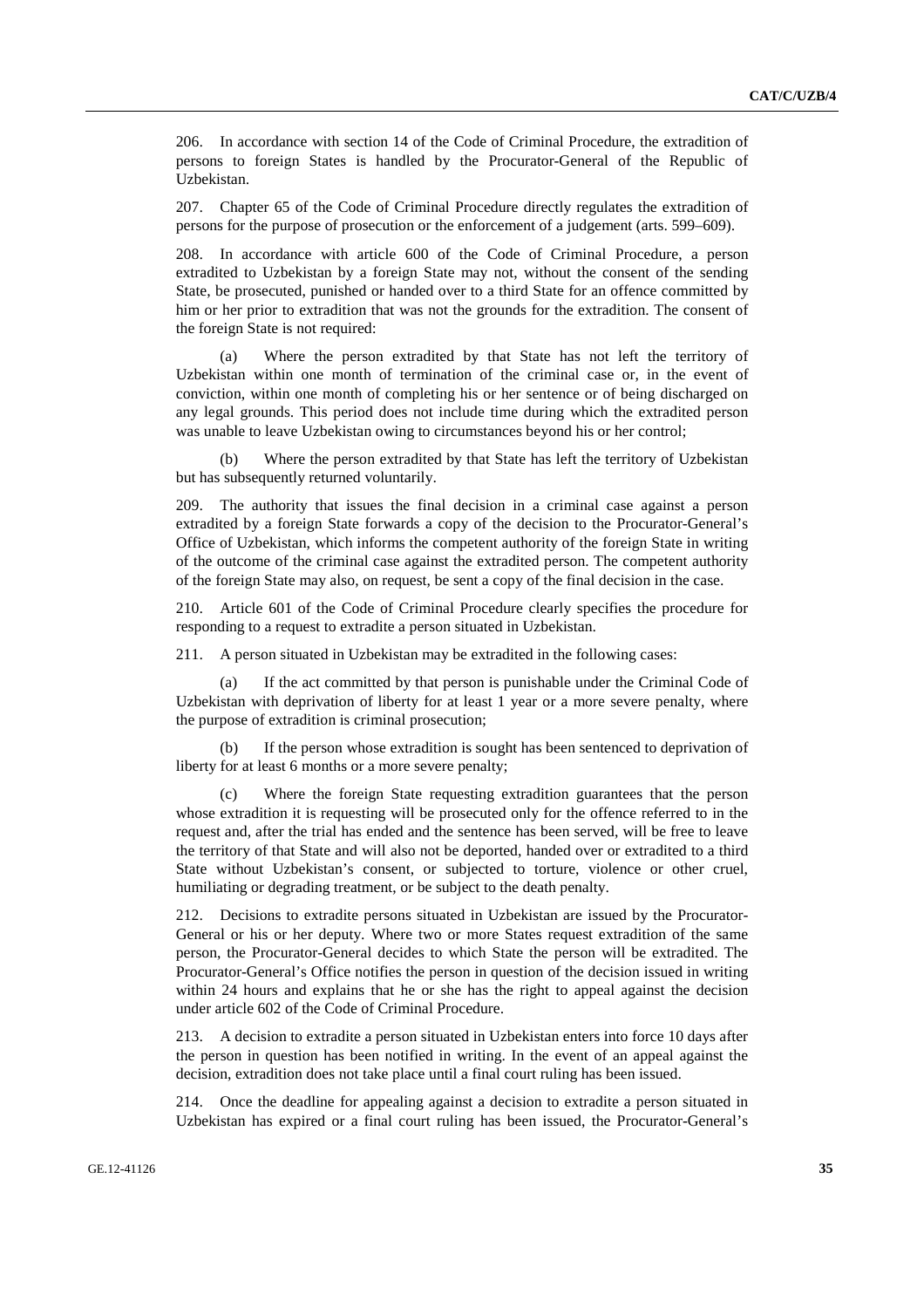Office forwards the decision or the court ruling to the Ministry of Internal Affairs for execution.

215. Article 602 of the Code of Criminal Procedure provides for appeals against decisions to extradite persons situated in Uzbekistan.

216. A decision by the Procurator-General or his or her deputy to extradite a person situated in Uzbekistan may be appealed by that person or his or her defence counsel before the Supreme Criminal Court of the Republic of Qoraqalpog'iston, a provincial criminal court or the Tashkent city criminal court, depending on where the person sought is being held on remand, within 10 days of receiving written notification.

217. On receiving an appeal, the administration of the remand centre where the person in question is being held files the appeal with the court without delay and informs the Procurator-General's Office in writing accordingly.

218. Within three days of receiving written notification, the Procurator-General's Office submits to the court evidence of the lawfulness and validity of the decision to extradite the person situated in Uzbekistan.

219. An appeal against a decision of the Procurator-General or his or her deputy to extradite a person situated in Uzbekistan is heard, within 10 days of the court's receiving it, by three judges at a public hearing attended by a procurator, the person who is the subject of the extradition decision and his or her defence counsel, if any.

220. The court's ruling becomes final once the deadline for appealing or contesting it has expired. Once issued, the ruling is immediately forwarded to a procurator, the person who is the subject of the extradition decision and his or her defence counsel, if any. The court's ruling may be appealed or contested before the Supreme Court of Uzbekistan within 10 days of being issued.

221. An appeal or protest is filed through the court that issued the ruling, which is obliged to forward it within three days, together with the case-file, to the Supreme Court of Uzbekistan and to inform the Procurator-General's Office accordingly in writing.

222. The appeal or protest is considered by the Supreme Court within 10 days of receipt.

223. Once the Supreme Court has considered the appeal or protest, it issues one of the following rulings:

- (a) It upholds the court ruling and rejects the appeal or protest;
- (b) It overturns the court ruling.

224. The appeal court ruling becomes final as soon as it is issued and must be executed immediately. It is forwarded to a procurator, who arranges for it to be executed, and to the person who is the subject of the extradition decision and his or her defence counsel, if any, for information.

225. Pursuant to article 603 of the Code of Criminal Procedure, extradition of a person situated in Uzbekistan to a foreign State is not permitted:

(a) Where the person sought is a national of Uzbekistan;

(b) Where the offence in connection with which extradition is sought was committed on Uzbek territory or against Uzbek interests outside Uzbek territory;

(c) Where a final sentence or court ruling or unrevoked decision of an authorized official not to institute criminal proceedings or to terminate them is in place in Uzbekistan in respect of the person sought and for the same act;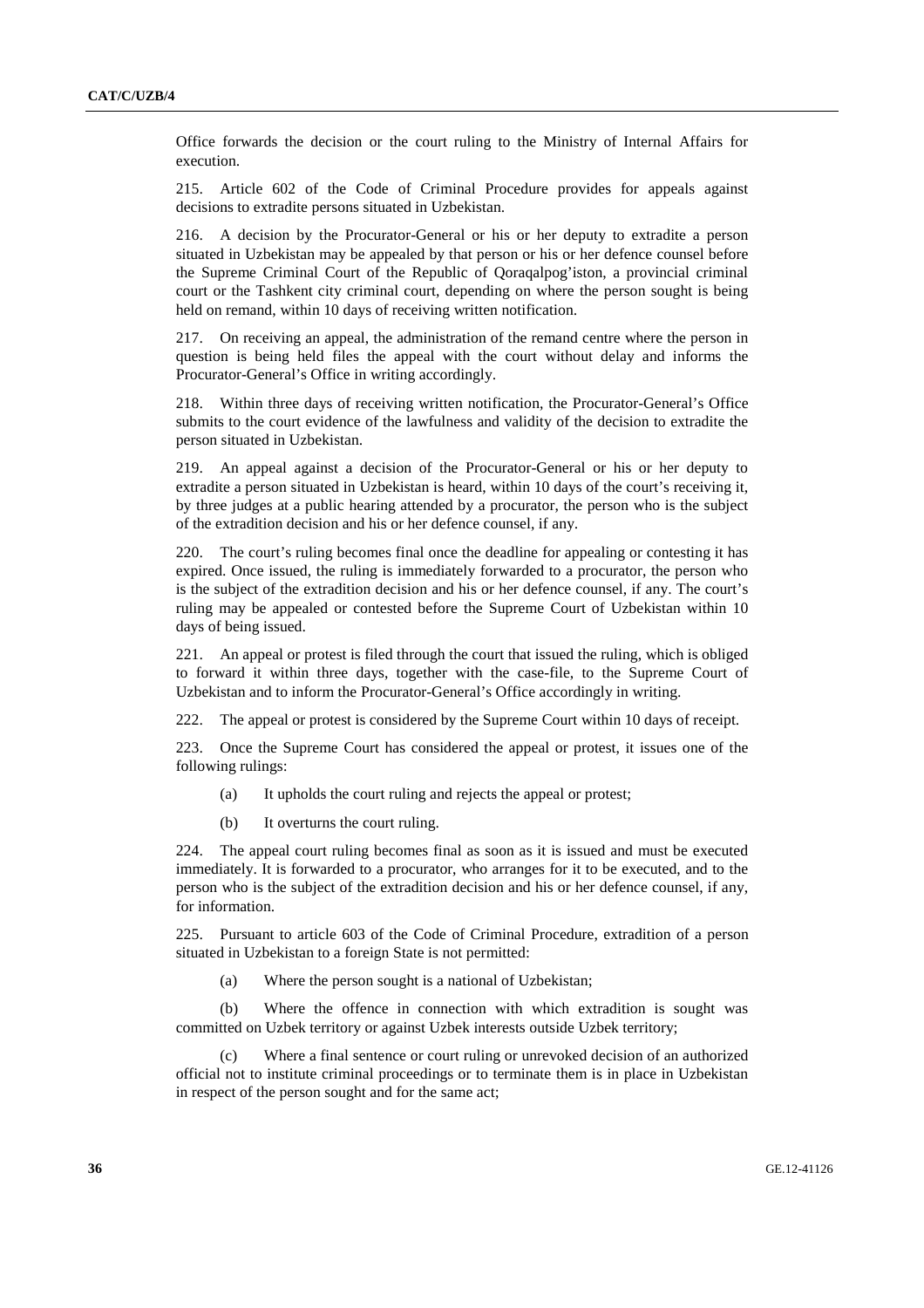(d) Where the request is made on the grounds of an act that is not an offence under Uzbek law;

(e) Where, under Uzbek law, criminal proceedings may not be brought or must be terminated, or a sentence cannot be executed, owing to expiry of the statute of limitations or on other legal grounds;

(f) Where the person sought is prosecuted for the same act in Uzbekistan;

(g) Where the person sought has been granted asylum in Uzbekistan because of the possibility of persecution in the requesting State for reasons of race, religion, citizenship, ethnicity, membership of a particular social group or political opinion.

226. Extradition of a person situated in Uzbekistan for the purpose of executing a sentence handed down against that person in his or her absence may be refused if there are grounds to believe that the convicted person did not have sufficient opportunity to exercise his or her right to a defence. The person is extradited if the foreign State requesting extradition guarantees the convicted person the right to be retried in his or her presence.

227. Where a person situated in Uzbekistan is not extradited, the Procurator-General's Office of Uzbekistan informs the competent authority of the foreign State accordingly in writing, stating the grounds for refusal.

228. Article 607 of the Code of Criminal Procedure specifies the procedure for handing over a person who is being extradited from Uzbekistan.

229. The Ministry of Internal Affairs informs the competent authority of the foreign State in writing of the place, date and time of handover of the person being extradited. If the person is not received within 15 days of the specified handover date, he or she is released from custody.

230. Where the competent authority of the foreign State is unable to receive the person being extradited owing to circumstances beyond its control and informs the Procurator-General's Office of Uzbekistan accordingly in writing, the handover date may be deferred. Likewise, the handover date may be deferred where the competent authority in Uzbekistan is unable to hand over the person being extradited owing to circumstances beyond its control.

231. According to information from the Procurator-General's Office, the competent authorities received no requests for legal assistance or extradition connected with prosecutions for offences under article 235 of the Criminal Code during the period 2008– 2010 and the first half of 2011; nor were any similar requests received from foreign States.

232. During the period 2008–2010 and the first nine months of 2011, the Procurator-General's Office, pursuant to requests from the competent authorities of foreign States, extradited a total of 45 persons who were wanted for prosecution or for the execution of court judgements: 9 in 2008, 11 in 2009, 14 in 2010 and 11 in the first nine months of 2011.

233. None of the individuals extradited from Uzbekistan were wanted for offences involving the use of torture or other cruel, inhuman or degrading treatment or punishment.

234. On the basis of requests from the Procurator-General's Office, the competent authorities of foreign States have extradited a total of 1,449 wanted persons (249 in 2008, 443 in 2009, 469 in 2010 and 288 in the first nine months of 2011), including 1 person in 2010 who was wanted for an offence under article 235 of the Criminal Code: Dilshod Aktamovich Makhmudov, an officer in the criminal investigation department of the city of Kattaqo'rg'on internal affairs agency, who was wanted by the procurator's office of Khatyrchi district, Navoiy province, for offences under articles 205, paragraph 2 (c), 206, paragraph 2 (c), 235, paragraph 3, and 273, paragraph 5, of the Criminal Code, was arrested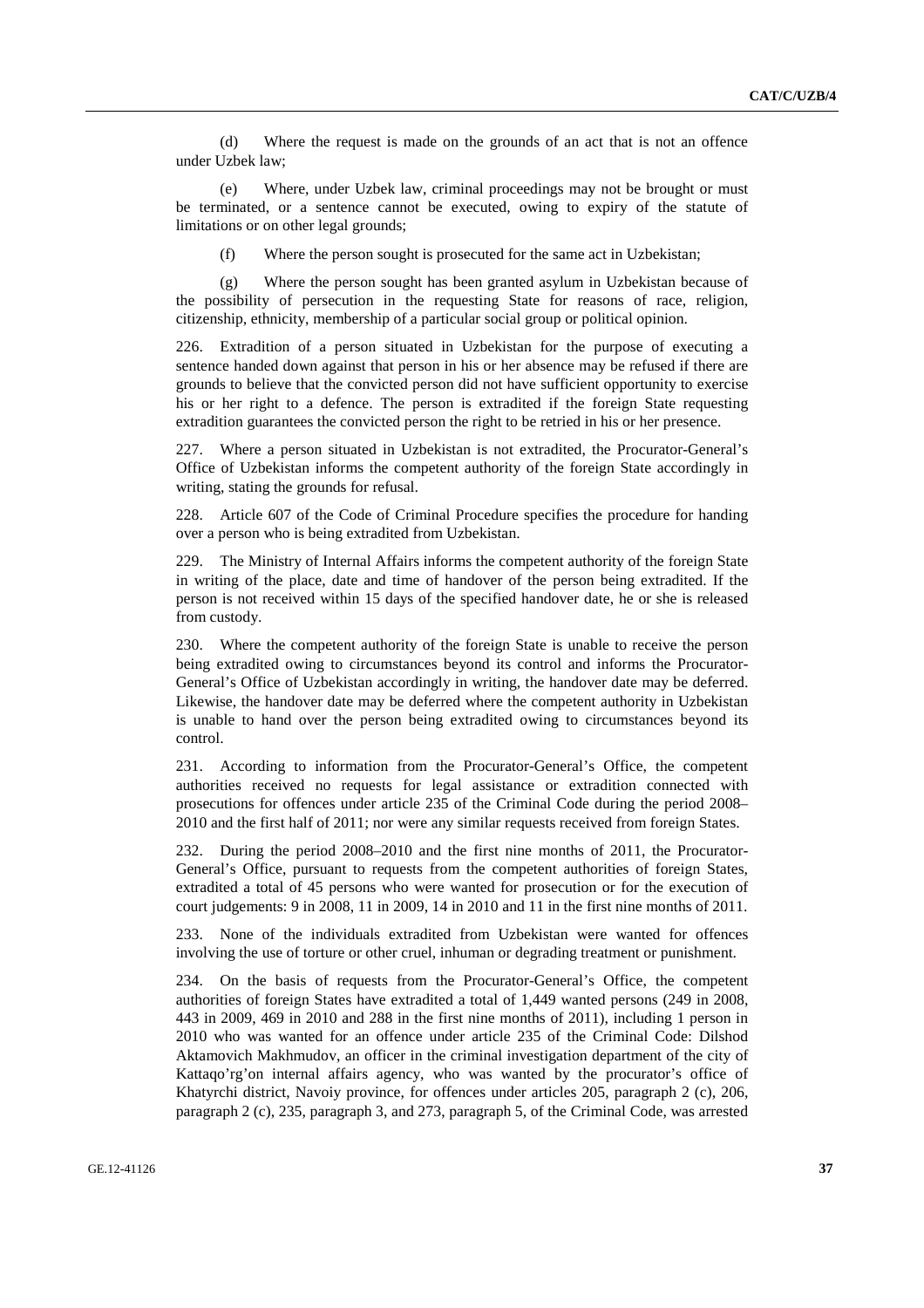on 4 September 2009 in St. Petersburg, delivered to Uzbekistan at the request of the Procurator-General's Office on 4 March 2010, convicted on 8 June 2010 by the Karmana district criminal court of offences under articles 206, paragraph 2 (c), 235, paragraph 3, and 273, paragraph 5, of the Criminal Code, and sentenced to deprivation of liberty for 9 years.

235. With regard to paragraph 2.2 of the observations of the Committee against Torture, analysis has shown that, since the Office of the United Nations High Commissioner for Refugees (UNHCR) opened an office in Uzbekistan in 1993, its main tasks have been to organize the repatriation of Tajik refugees from Afghanistan and Turkmenistan and to provide humanitarian assistance to Afghanistan. Although Uzbekistan has not acceded to the 1951 Convention relating to the Status of Refugees and the 1967 Protocol thereto, it has fully supported and assisted the UNHCR office in Tashkent in the performance of its functions.

236. During the period 1993–1997, UNHCR repatriated over 17,000 Tajik refugees from Afghanistan through Uzbekistan to Tajikistan, and between January 1998 and May 1999, over 4,500 Tajik refugees from Turkmenistan to Tajikistan. UNHCR headquarters provided humanitarian assistance to Afghanistan during the period 2001–2004, when cargoes worth just over US\$ 4 million were rerouted over the Hairaton bridge. Since 2005, UNHCR has not used Uzbek territory to provide humanitarian assistance to Afghanistan.

237. Stabilization of the situation in Tajikistan and the cessation of hostilities in Afghanistan facilitated the conclusion of the active phase of UNHCR operations in Uzbekistan, which ceased in April 2006.

238. According to data provided by the Ministry of Foreign Affairs and the Ministry of Internal Affairs, 271 recognized refugees were resident in Uzbekistan as at 10 June 2011; the UNDP office in Uzbekistan is responsible for safeguarding their interests. Of these, 87 have already been accepted for resettlement in third countries.

239. The strengthening of international cooperation to provide humanitarian assistance to temporarily displaced persons, including children and their families, with a view to their voluntary and safe return to their homes, is characteristic of Uzbekistan's peace-loving tradition. This tradition was most clearly in evidence during the tragic events of 11–15 June 2010 in southern Kyrgyzstan, as a result of which around 100,000 people were temporarily received and housed in Andijon, Namangan and Farg'ona provinces in Uzbekistan.

240. The victims were provided with the necessary assistance by the Government of Uzbekistan, companies and institutions, community organizations and the public. Camps were set up in border districts for temporarily displaced persons from Kyrgyzstan. They were provided with free medical care and counselling. They were also provided with tents, blankets, clothing, food and everyday items.

241. The Government of Uzbekistan provided the victims with humanitarian aid worth a total of 4,034,412,900 sum. In addition, national organizations and companies contributed more than 3.1 billion sum for this purpose, and significant assistance was provided by the Uzbek public.

242. Humanitarian cargoes worth a total of US\$ 3,926,600 were received from abroad in the regions of Uzbekistan where the temporarily displaced persons were situated: the United Nations provided aid worth US\$ 1,337,900; the International Red Cross and Red Crescent Movement US\$ 636,000; UNICEF US\$ 67,000; Medical Teams International US\$ 64,400; and Médecins Sans Frontières US\$ 41,800. Aid to the victims of the tragic events in southern Kyrgyzstan was also provided by the Russian Federation (US\$ 1,280,500), China (US\$ 438,000) and Georgia (US\$ 60,900).

243. The international humanitarian aid received in Uzbekistan included a total of 35 tons of medicines, all of which was used to meet the needs of ill and traumatized people. Of the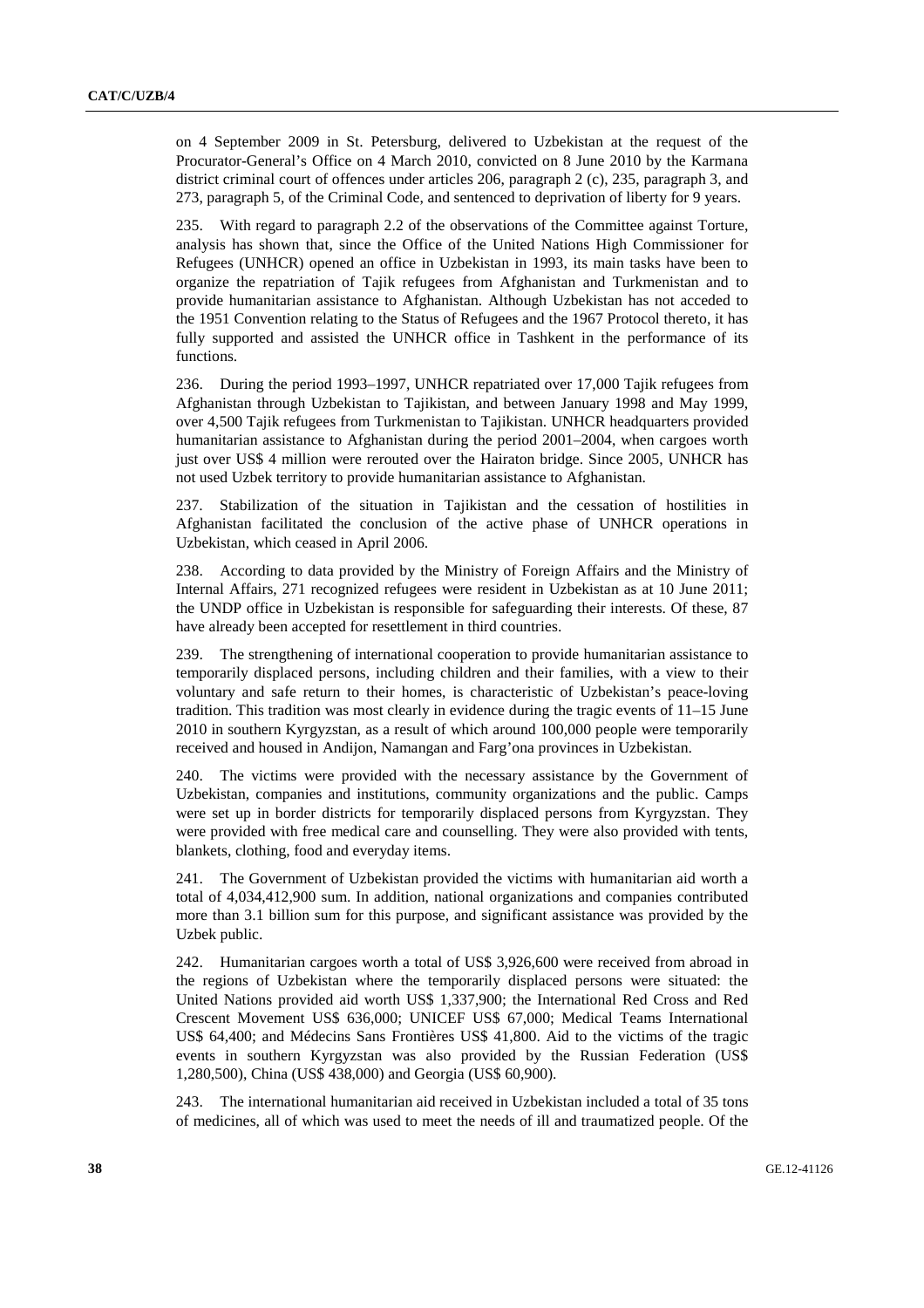168.6 tons of food received, 91.8 tons was distributed among those temporarily displaced from Kyrgyzstan and the remaining 76.8 tons was passed on to Kyrgyzstan.

244. A total of 621.4 tons of non-food items, such as tents, blankets, utensils, canisters, generators and clothing, was sent by donors. Of this amount, 169.8 tons was used while the camps for the temporarily displaced were in operation. The remaining 451.6 tons was also passed on to Kyrgyzstan by Uzbekistan.

245. Uzbekistan attaches particular importance to cooperation with international organizations, in particular ICRC, on information and education activities relating to the protection of refugees' rights.

246. On 30 June 2009, the Red Crescent Society of Uzbekistan held a conference on current Uzbek law relating to present-day humanitarian needs, as it affects the work of the Red Crescent Society of Uzbekistan: analysis and proposals. On 12 August 2009, a round table, organized by the ICRC regional delegation for Central Asia, was held to mark the sixtieth anniversary of the 1949 Geneva Conventions. From 10 to 12 November 2009, an international forum on humanitarian law and current challenges was held in Astana, organized by the L.N. Gumilev Eurasian National University and ICRC and attended by representatives of Uzbekistan. From 13 to 17 December 2010, an academic and practical workshop on the theory and practice of teaching humanitarian law in Central Asia was held in Tashkent, organized by ICRC and the Tashkent State Institute of Law. The workshop was attended by Mr. Yves Arnoldy, head of the ICRC regional delegation for Central Asia, Mr. Glenn Gilbertson, also from the ICRC regional delegation, teachers of international humanitarian law from Uzbekistan, Kazakhstan, Kyrgyzstan and Tajikistan, and also Dr. Maria Teresa Dutli, legal adviser to the ICRC regional delegation for the Russian Federation, Belarus, Ukraine and Moldova.

247. Research has been carried out with regard to implementing paragraph 22 of the recommendations of the Committee against Torture, in which the Committee encourages Uzbekistan to accede to the 1951 Convention relating to the Status of Refugees and the 1967 Protocol thereto. The outcome is set out below.

248. Pursuant to the 1951 Convention relating to the Status of Refugees, contracting States are obliged to grant refugees the same rights and opportunities as are granted to their own nationals with respect to, inter alia, employment, the practice of liberal professions, the provision of food, housing, free education, social security and labour protection. States that accede to the Convention undertake to cooperate with UNHCR, to report to it regularly on the condition of refugees, to provide the necessary information, to bring their legislation into line with the Convention and to create the infrastructure necessary to safeguard the rights of refugees.

# **Article 5**

249. Under Uzbek criminal law, a person who has committed an offence in Uzbekistan, including under article 235 of the Criminal Code, is subject to prosecution under the Criminal Code; in other words, Uzbekistan has taken the necessary legislative measures to establish its jurisdiction over the offences referred to in article 235 of the Criminal Code.

Under article 11 of the Criminal Code, a person who has committed an offence in Uzbekistan is subject to prosecution under the Criminal Code.

- 251. An offence committed in Uzbekistan should be recognized as such if:
	- (a) It is begun, completed or interrupted on the territory of Uzbekistan;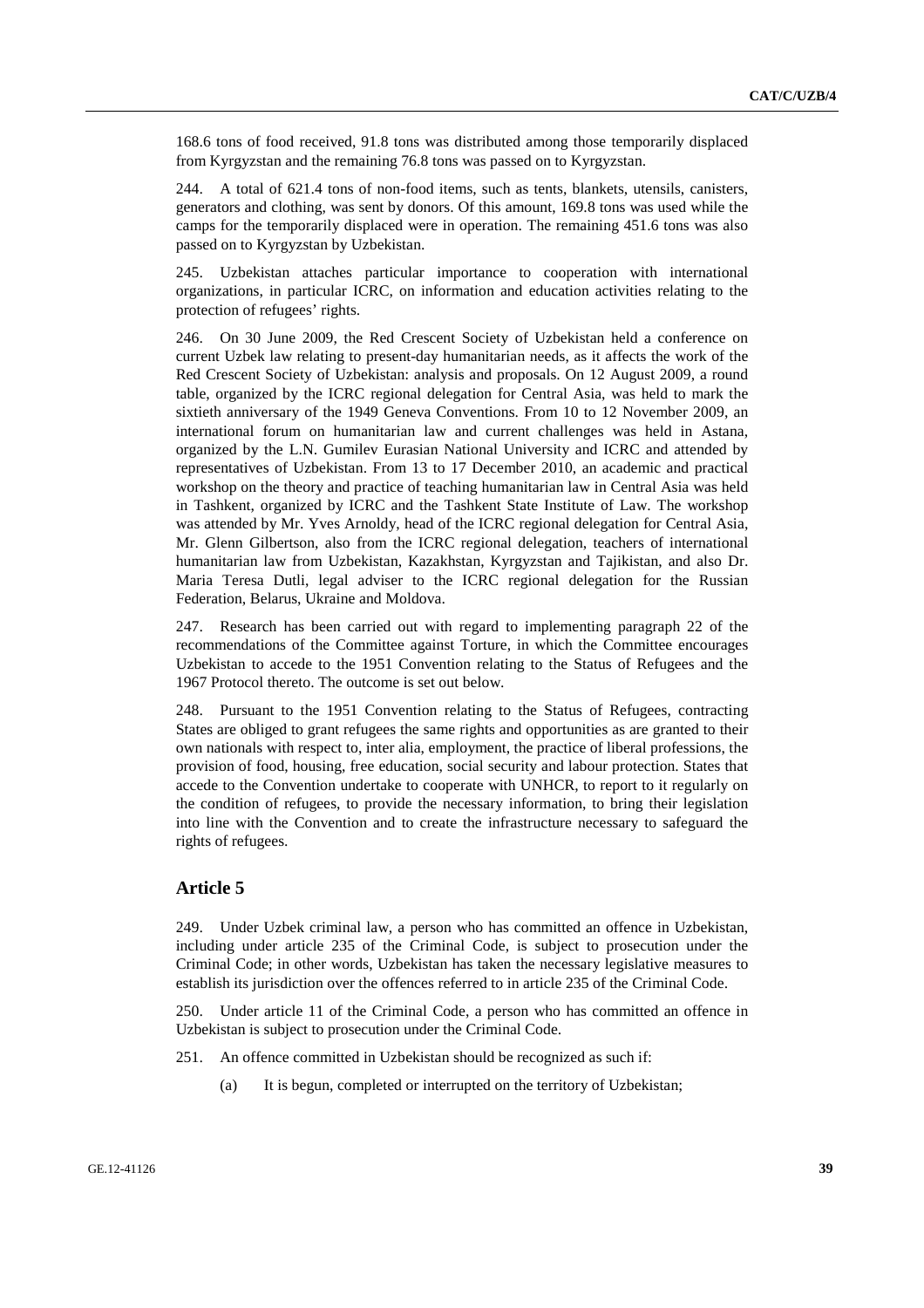(b) It is committed outside Uzbekistan but has criminal consequences in Uzbekistan;

(c) It is committed on the territory of Uzbekistan but has criminal consequences outside Uzbekistan;

(d) It constitutes an offence committed partly on the territory of Uzbekistan, either taken as a whole or taken in conjunction with other acts.

252. Where a crime is committed on an aircraft, sea vessel or river vessel located outside the borders of Uzbekistan and not on the territory of a foreign State, liability arises under the Criminal Code if the aircraft or vessel is operating under the flag of Uzbekistan or is registered in a port in Uzbekistan.

253. The liability of foreign nationals who commit a crime on the territory of Uzbekistan but who, pursuant to the law in force or international treaties or agreements, do not fall within the jurisdiction of the Uzbek courts, shall be determined in accordance with the norms of international law.

254. Pursuant to article 12 of the Criminal Code, nationals of Uzbekistan and stateless persons permanently resident in Uzbekistan who commit a crime on the territory of another State are liable under the Criminal Code if no penalty is imposed on them by a verdict of the courts of the State in which the crime was committed.

255. No national of Uzbekistan may be extradited for an offence committed in a foreign State except where international treaties or agreements provide otherwise.

256. Foreign nationals and stateless persons not permanently resident in Uzbekistan are liable under the Criminal Code for crimes committed outside Uzbekistan only in the cases provided for in international treaties or agreements.

257. Pursuant to article 13 of the Criminal Code, the definition of and penalty for an offence is determined by the law in force at the time the offence was committed. The time of commission of an offence is considered to be the time when the act that poses a danger to others is carried out, where the relevant article of the Criminal Code states that the offence is completed at the time of completion of the act or omission. The time of commission of an offence is considered to be the time when the offence produces criminal consequences, where the relevant article of the Criminal Code states that the offence is completed at the time when such consequences are produced.

258. A law that decriminalizes an act, reduces the punishment or otherwise improves the situation of the person concerned has retroactive effect; that is, it applies to persons who committed the acts in question before the entry into force of such law, including persons who are serving or have served a sentence but whose criminal record has not been expunged.

259. A law that criminalizes an act, increases the punishment or otherwise worsens the situation of the person concerned does not have retroactive effect.

# **Articles 6 and 12**

260. In Uzbekistan, the procedure for considering complaints, communications and other information concerning crimes, including torture and other forms of ill-treatment, is established by law.

261. Pursuant to article 329 of the Code of Criminal Procedure, complaints, communications and other information concerning crimes must be registered and addressed without delay, and, where necessary, steps are taken, directly or with the assistance of the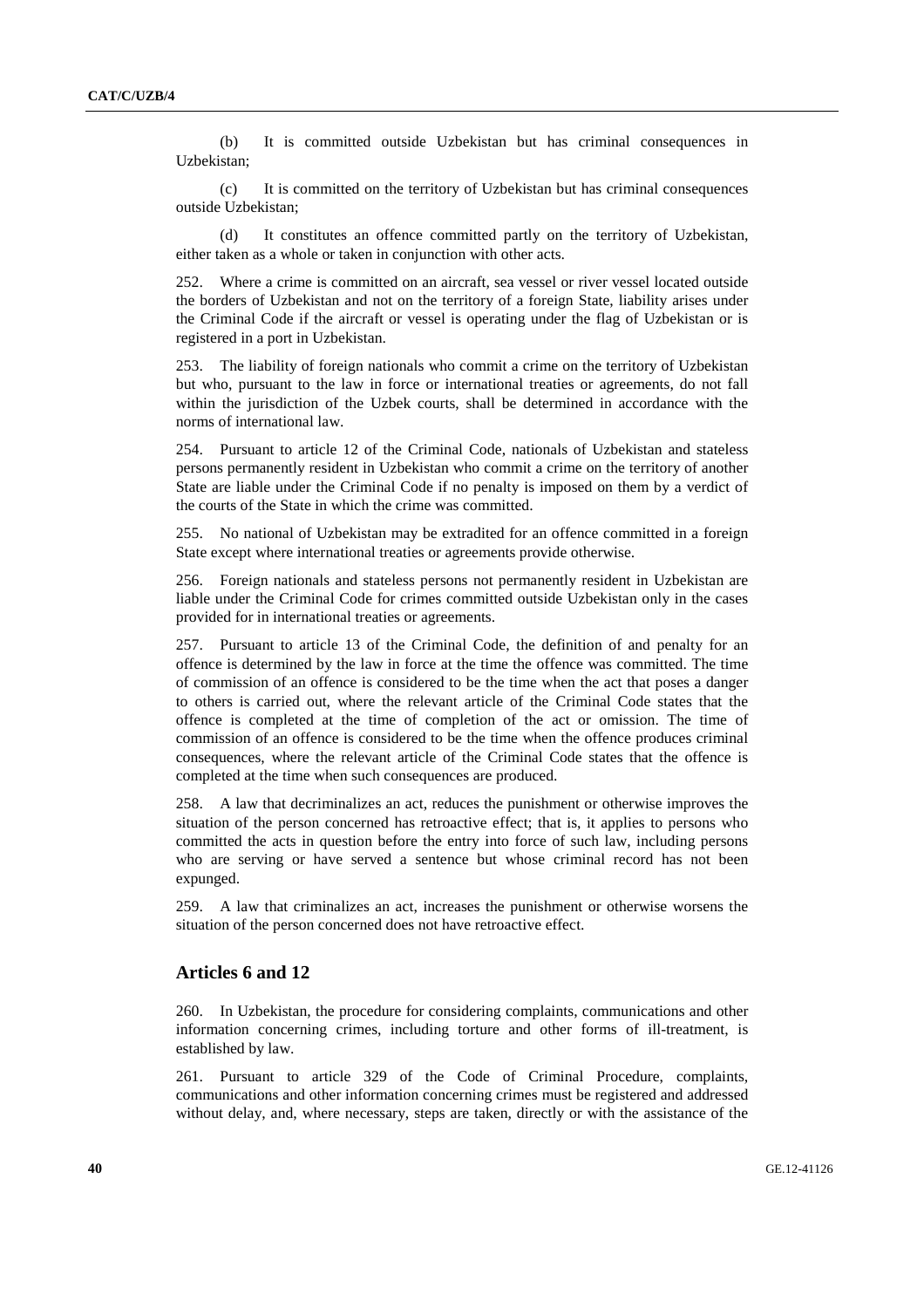agencies responsible for initial inquiries, to verify within 10 days whether there are sufficient and lawful grounds for instituting criminal proceedings. This period commences at the time of receipt of complaints, communications or other information concerning the crime and ends when a decision is taken to institute proceedings or not to do so, or when the initial inquiry file is submitted to a procurator in accordance with article 587 of the Code.

262. The initial inquiry, during which additional documents and explanations may be required, persons detained, the crime scene inspected and forensic examination carried out, takes place within the period referred to in article 329, paragraph 1. No other investigative operations may be conducted during the initial inquiry.

263. In exceptional cases, the initial inquiry period may be extended to one month by a procurator on the basis of a reasoned decision issued by a person conducting an initial inquiry or pretrial investigation, in one of the following circumstances:

(a) Where a forensic examination, official investigation, document audit or other time-consuming check is ordered;

(b) Where explanations are required from persons who are situated in remote localities or who decline to appear when summoned;

(c) Where new facts are discovered that require additional verification before a decision can be taken.

264. Whenever information concerning a crime is received or directly discovered, the person conducting the initial inquiry or pretrial investigation, the procurator or the court takes one of the following decisions:

- (a) To institute criminal proceedings;
- (b) Not to institute proceedings;

(c) To refer the complaint or communication to the appropriate investigative jurisdiction.

265. Pursuant to the Act of 22 September 2008 on amendments and additions to certain legislative acts of the Republic of Uzbekistan, article 241-1 was added to the Criminal Code. It provides that intentional omission of an offence from the register by a public servant whose official duties include the receipt, registration or review of complaints, communications and other information on offences is punishable with a fine of 50 to 100 times the minimum wage or punitive deduction of earnings for up to three years or deprivation of liberty for up to 5 years.

266. Pretrial investigations in cases concerning offences referred to in article 235 of the Criminal Code are conducted by investigators from the procuratorial authorities; in cases concerning offences committed by military personnel, they are conducted by military procuratorial investigators. The use of torture and other cruel, inhuman or degrading treatment during a pretrial investigation constitutes grounds for the Procurator-General or his or her deputy to transfer the criminal case from one pretrial investigation agency to another, irrespective of the rules on investigative jurisdiction (article 345 of the Code of Criminal Procedure).

267. In Uzbekistan, complaints of the use of torture and other prohibited methods by all law enforcement officers are reviewed by the procuratorial authorities and also by the special units, or staff inspectorates, of those agencies whose officers are the subject of the complaint.

268. Representatives of the Ombudsman and the National Centre for Human Rights, with whom the Procurator-General's Office signed an agreement in 2008, are actively involved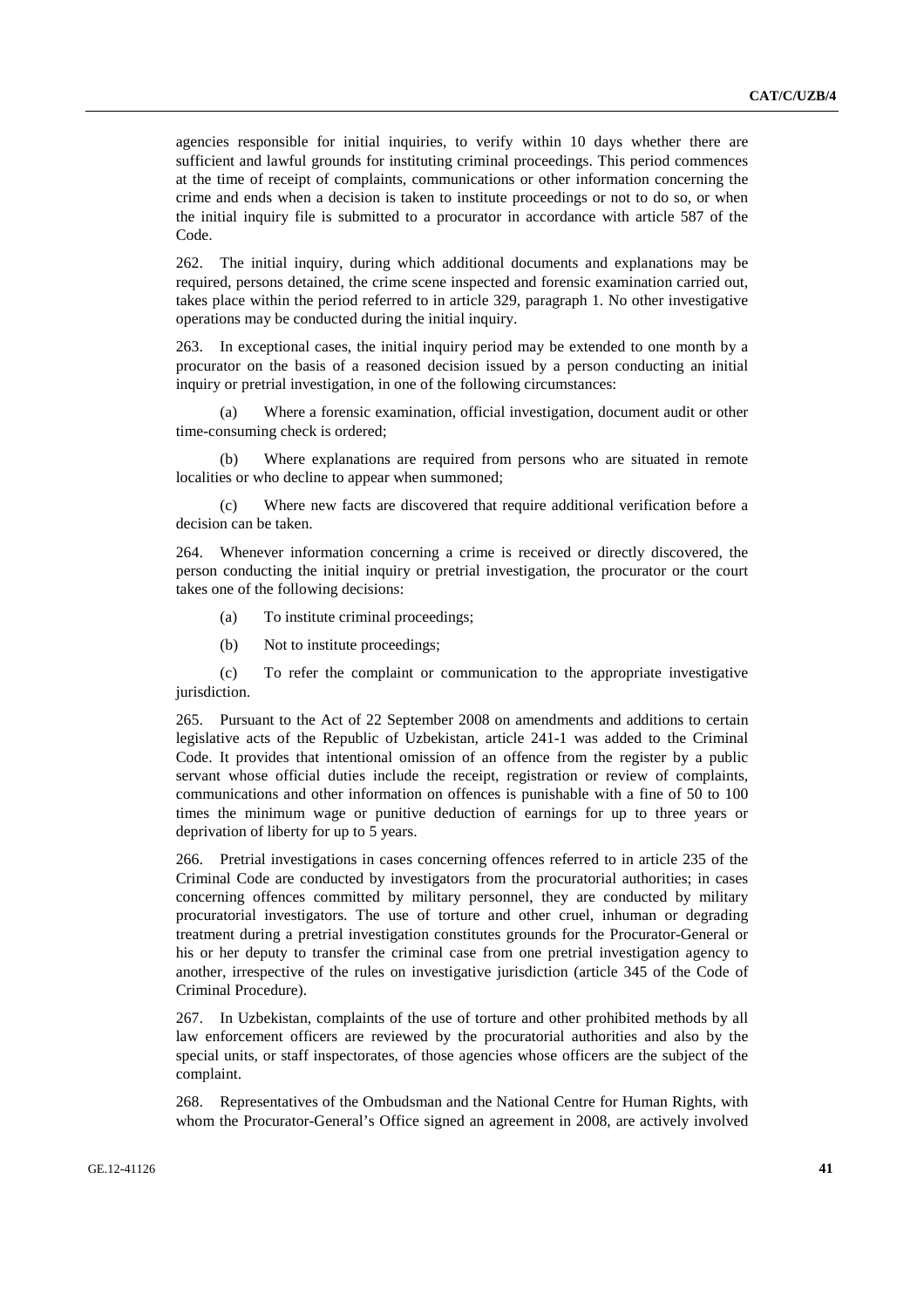in reviewing complaints of torture and unlawful treatment of persons held in temporary holding facilities.

269. With a view to providing a timely response to reports from citizens of the use of torture, 485 telephone helplines have been set up in police stations of Ministry of Internal Affairs units and in all internal affairs agencies pursuant to Order No. 26 of the Minister of Internal Affairs of 24 February 2010. Posters indicating the internal affairs agencies' helpline numbers have been produced and displayed in public places. Rooms for receiving members of the public have been set up and provided with appropriate equipment, and schedules have been drawn up specifying times at which senior officials of the internal affairs agencies will receive members of the public.

270. With a view to ensuring that the public has free access to the necessary information regarding the work of the internal affairs agencies, the Ministry of Internal Affairs has launched its own website, on which it posts news about the work of the internal affairs agencies, press releases and articles on measures being taken, the Ministry's structure, contact details for the internal affairs agencies, including the telephone helplines, sections on frequently asked questions, wanted persons and feedback, and the schedule for reception of members of the public by senior Ministry officials. The site also allows the public to file complaints and to obtain information in the form of videos and links to the sites of other State bodies.

271. Verification of complaints of torture and other prohibited methods of treatment of convicted prisoners is, in accordance with their mandate, one of the tasks of special staff inspectorates, which are subordinate to the Minister of Internal Affairs.

272. Following the adoption and entry into force of the Act on amendments and additions to certain legislative acts to improve the institution of the legal profession, the Procurator-General's Office, the Ministry of Internal Affairs, the National Security Service, the State Customs Committee and the Ministry of Justice prepared and signed joint instructions on ensuring the enforcement of the Act.

# **Articles 7, 14 and 15**

273. The State is taking consistent steps to prevent the admission of evidence obtained through the use of torture; such evidence may not be used in any trial.

274. Any person accused of committing a crime is considered innocent until lawfully proven guilty in an open trial that affords the accused every opportunity for defence (article 26 of the Constitution).

275. A conviction may not be based on conjecture and may be handed down only if the defendant has been proved guilty in court of committing the crime. The conviction must be based on credible evidence obtained by reviewing all the possible circumstances surrounding the crime, filling any gaps found in the case-file and eliminating any doubts and inconsistencies that may arise.

276. Pursuant to article 88 of the Code of Criminal Procedure, the rights and legal interests of individuals, enterprises, institutions and organizations must be upheld during the collection, verification and evaluation of evidence.

277. In obtaining evidence, it is prohibited:

(a) To perform acts that endanger human life or health or that humiliate or demean;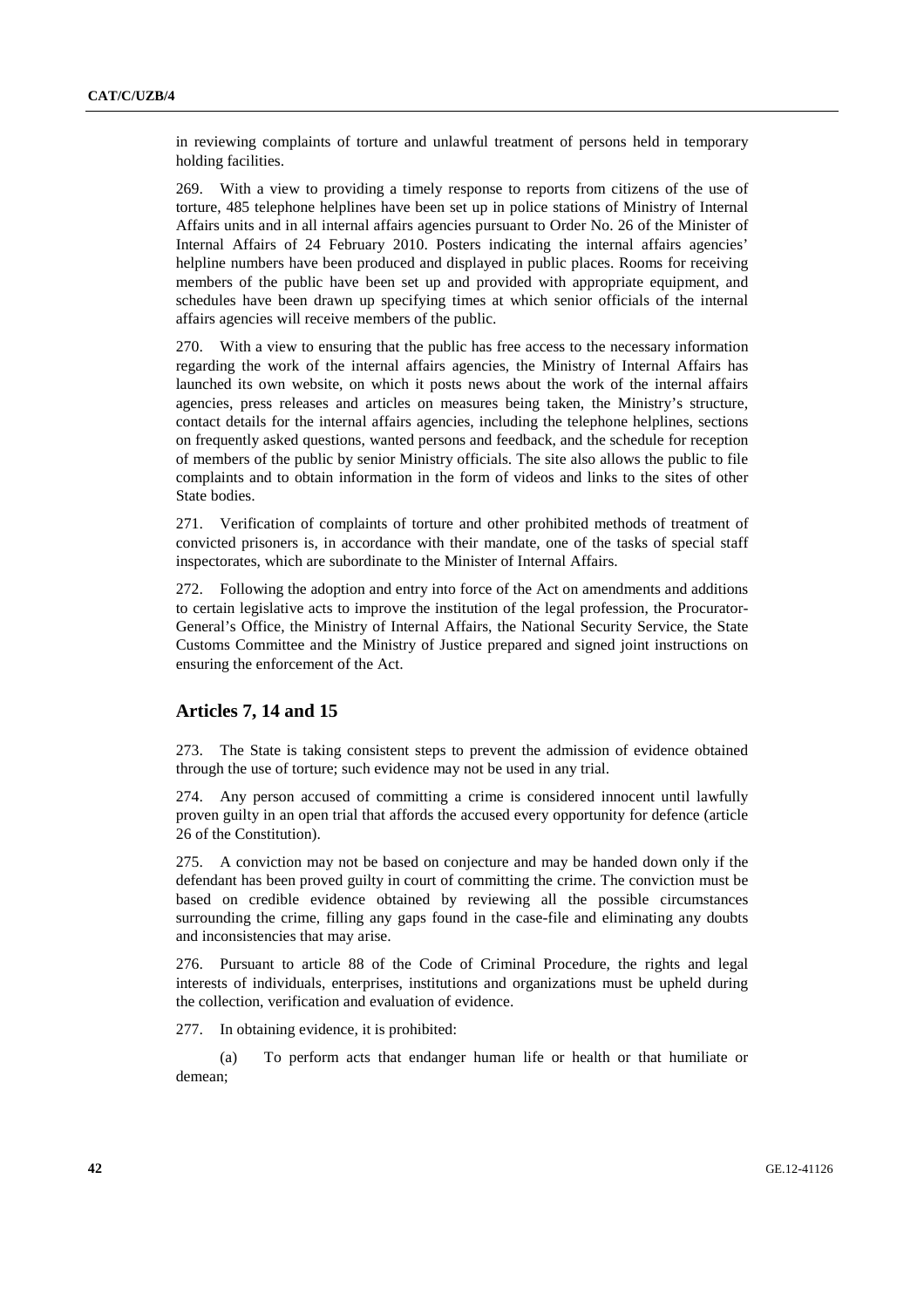(b) To solicit testimony, explanations or conclusions, to perform experiments, or to prepare and circulate documents or objects using violence, threats, deception or other unlawful means;

(c) To conduct investigative operations at night, i.e. between 10 p.m. and 6 a.m., except where it is necessary to do so in order to stop the preparation or commission of an offence, to prevent possible loss of evidence of an offence or the flight of a suspect, or to stage a re-enactment, for experimental purposes, of an incident that is being investigated.

278. Persons conducting an initial inquiry or pretrial investigation, procurators, judges or other persons involved in a case as specialists or experts, with the exception of doctors, may not be present during body searches of persons of the opposite sex performed in the course of investigative or judicial proceedings.

279. Pursuant to article 94 of the Code of Criminal Procedure, a decision in a case may be based only on evidence that has been subjected to thorough, full, comprehensive and objective verification. Verification consists in the collection of additional evidence that corroborates or disproves the evidence being verified.

280. Persons conducting an initial inquiry or pretrial investigation, procurators and judges evaluate evidence in accordance with their inner conviction, which is based on thorough, full, comprehensive and objective examination of all the circumstances of the case, and are guided by the law and their legal conscience. Each piece of evidence is evaluated from the point of view of relevance, admissibility and credibility.

281. Evidence is admissible if it is gathered in accordance with established procedure and meets the requirements of articles 88, 90 and 92–94 of the Code of Criminal Procedure.

282. The plenum of the Supreme Court, the highest body of the judiciary for general jurisdiction, on 19 December 2003 publicly and officially condemned torture in criminal proceedings. The decision it adopted on the application by the courts of laws safeguarding the right of suspects and accused persons to a defence drew the attention of the agencies responsible for conducting initial inquiries and pretrial investigations and of the courts to the need for strict observance of both international law and national law relating to human rights in their handling of criminal cases, in particular in respect of the right to freedom and the inviolability of the person.

283. The plenum's decision establishes that the use of torture, violence and other cruel or degrading treatment during the collection, verification and assessment of evidence is prohibited.

284. The plenum noted that charges cannot be based on evidence obtained through the use of torture, violence, threats, deception, other cruel or degrading treatment or other illegal means, or in breach of the right of a suspect or accused person to a defence. Persons conducting initial inquiries or pretrial investigations, procurators and judges must always ask individuals brought before them from remand centres about their treatment during the initial inquiry and pretrial investigation and must also ask about the conditions in which they have been held. Any report of torture or other illegal methods of inquiry or investigation must be thoroughly checked by forensic examination and other means, and procedural and other legal action must be taken on the findings, up to and including the institution of criminal proceedings against officials (paragraph 19 of the decision).

285. The decision adopted by the plenum of the Supreme Court on 24 September 2004 on certain issues arising in the application of criminal procedural law relating to the admissibility of evidence provides that evidence obtained by a person conducting an initial inquiry or pretrial investigation, a procurator or a judge who, for whatever reason, deviates from strict observance of and compliance with the rules of law, is to be considered inadmissible. The plenum drew courts' attention to the need to respond to any violations of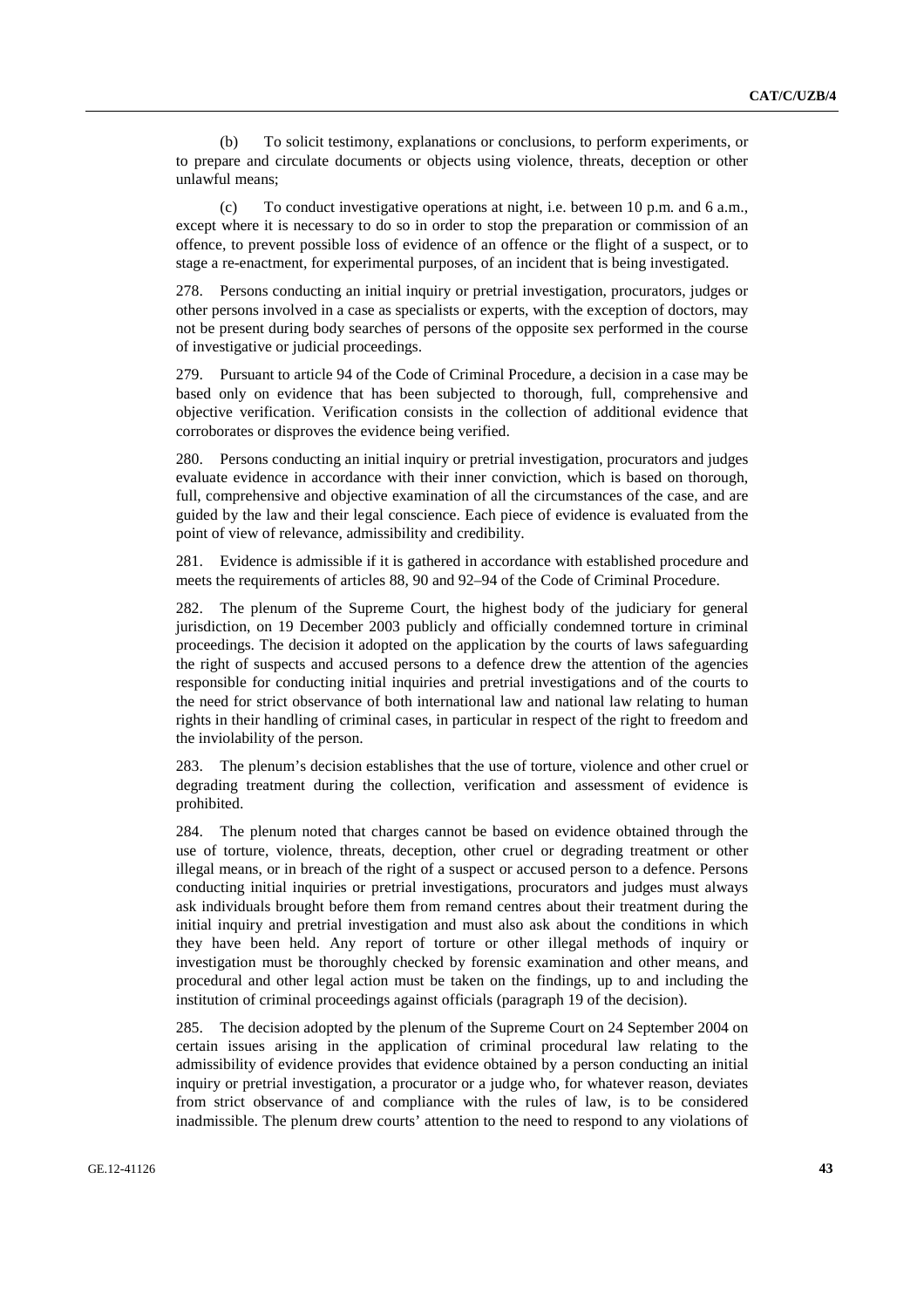the procedural law governing the collection of evidence by adopting specific rulings on the matter and, where necessary, determining whether to bring criminal proceedings against the guilty parties.

286. The Supreme Court of the Republic of Uzbekistan consolidated judicial practice in criminal cases brought and considered under article 235 of the Criminal Code, as a result of which the plenum of the Supreme Court adopted a decision on judicial practice in the hearing of criminal cases involving the use of torture and other cruel, inhuman or degrading treatment or punishment referred to in article 235 of the Criminal Code of the Republic of Uzbekistan. The decision stated that courts must respond by adopting specific rulings in respect of law enforcement officers who have violated the law.

287. According to data from the Supreme Court, in 2008 the criminal courts heard 5 cases against persons who had committed torture, and 13 internal affairs officers were convicted, 1 of whom was a member of staff of the prison system. The courts sentenced 12 individuals to deprivation of liberty for between 5 and 17 years, with forfeiture of the right to occupy certain posts for up to 3 years, and 1 person was granted an amnesty.

288. In 2009, the courts heard 9 criminal cases under article 235 of the Criminal Code involving 15 individuals, 14 of whom were internal affairs officers and 1 of whom was a military procuratorial investigator. A total of 12 individuals were sentenced to deprivation of liberty for between 3 and 15 years, with forfeiture of the right to occupy certain posts for up to 3 years; 1 person was given a suspended sentence of deprivation of liberty; and 2 were granted an amnesty.

289. In 2010, the courts heard 8 criminal cases involving 10 individuals who had committed an offence under article 235 of the Criminal Code, 9 of whom were internal affairs officers and 1 of whom was a member of staff of the prison system. A total of 6 individuals were sentenced to deprivation of liberty for between 3 and 14 years, with forfeiture of the right to occupy certain posts for up to 3 years; 1 was sentenced to punitive deduction of earnings for 2 years and a fine of 305 times the minimum wage, with forfeiture of the right to occupy certain posts for up to 3 years; 1 was granted an amnesty; and, in respect of 2 individuals, the criminal case was referred by the courts for further investigation.

290. In the first nine months of 2011, the courts heard 7 criminal cases under article 235 of the Criminal Code involving 12 individuals, 6 of whom were internal affairs officers; 4 were customs officers; 1 was a member of staff of the prison system; and 1 was a procuratorial investigator. The courts sentenced one person to deprivation of liberty; two were given suspended sentences of deprivation of liberty; and five were granted an amnesty, one of whom was a woman.

291. As part of efforts to implement paragraph 17 of the observations of the Committee against Torture, targeted measures are being taken to strengthen the independence and effectiveness of the judiciary.

292. The Constitution of the Republic of Uzbekistan and the Courts Act establish the basic principles and rules for the work of the judiciary.

293. The judiciary in Uzbekistan operates independently of the legislature, the executive, political parties and other community associations.

294. Judges are independent and subject solely to the law. Any interference in the work of judges in administering justice is inadmissible and punishable by law.

295. The immunity of judges is guaranteed by law.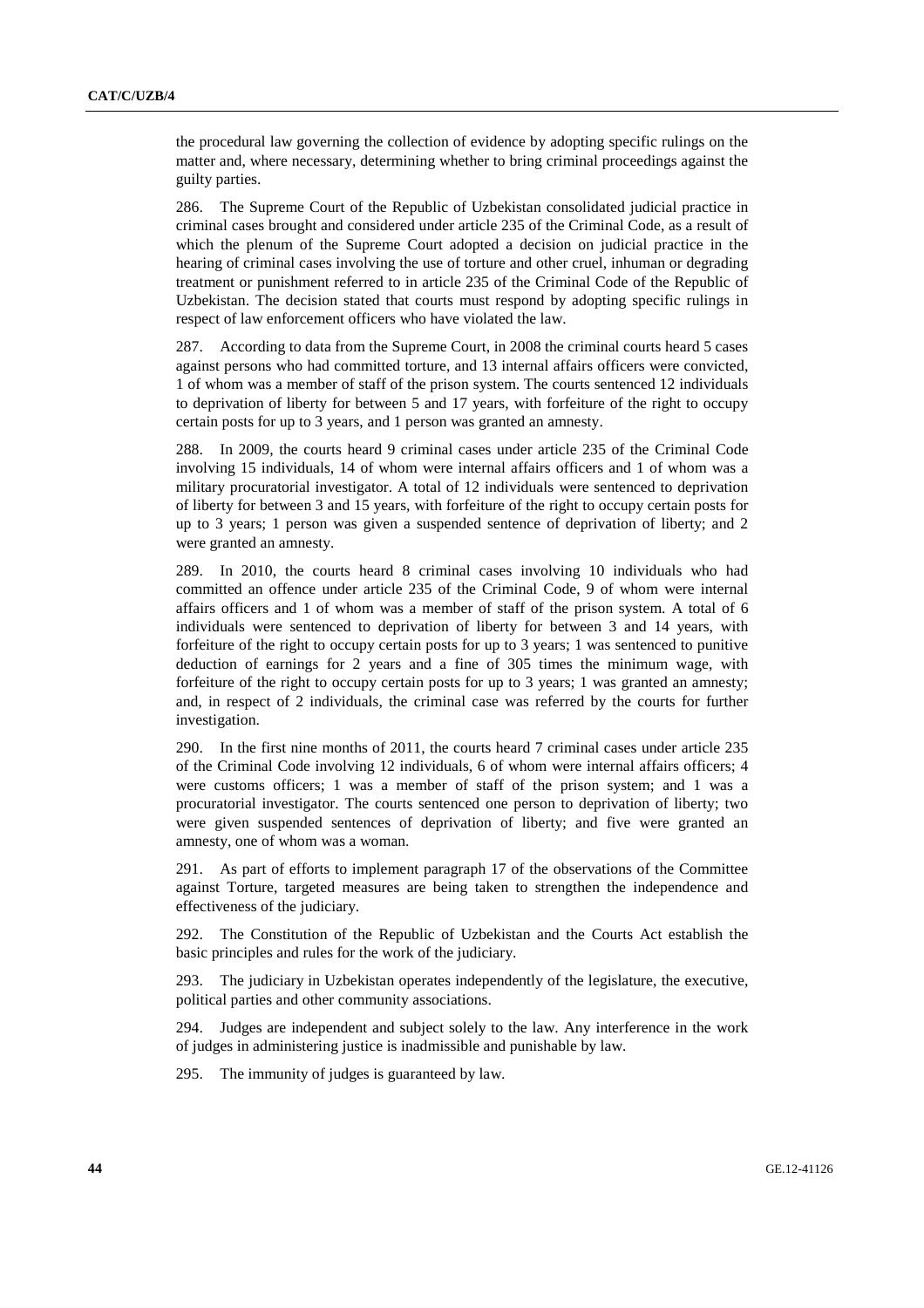296. Judges may not be senators or members of the representative bodies of State power. They may not belong to any political party, participate in political movements, or engage in any type of paid activity other than academic and educational work.

297. Judges may be removed from their posts prior to the end of their terms of office only on the grounds specified by law.

298. The independence of the courts is guaranteed by:

- A prohibition on combining judicial functions with any other procedural functions in their work
- The right to disqualify or recuse judges
- A prohibition on the imposition of outside opinions on the court
- A prohibition on the use of formal criteria to evaluate evidence in criminal proceedings
- Transparency of court proceedings
- Participation of people's assessors among the representatives of the people in criminal cases
- Official judicial immunity
- Personal immunity of judges, which covers their homes, offices, the transport and means of communication that they use, their correspondence, and articles and documents belonging to them

299. In Uzbekistan, the Association of Judges represents judges' interests. Its main purpose is to ensure that the judiciary is genuinely independent, to participate in the drafting of legislation, and to give Parliament every possible assistance in the preparation of bills on justice-related issues.

300. At an expanded meeting of the Academic Coordination Council for Research attached to the National Centre for Human Rights, held on 31 January 2011, on the subject of further democratization of the judicial and legal system in Uzbekistan, proposed amendments to current legislation were drafted, providing for greater material support for judges in the form of higher salaries, increased bonuses linked to rank and years of service, exemption from income tax, and changes to the age requirements and terms of office for judges.

301. The Academic Coordination Council participants recommended that legislation on the courts should specify the courts' powers with respect to the selection, promotion and training of judges, and disciplinary measures and performance reviews for judges, on the basis of international standards.

302. With a view to strengthening safeguards of the rights and legal interests of judges and improving their status in society, it was recommended that consideration should be given to the adoption of an act on the status of judges, specifying the rights, duties and liability of judges, their social and legal status, and also the Judges' Code of Ethics, which establishes standards of conduct for judges.

303. Taking into account the role and position of the judiciary in the system of separation of State powers, it has been proposed that a special training course on judicial law should be introduced into the curriculum of law schools and the further training system for jurists, for the purpose of in-depth study of the legal nature of judicial protection of human rights and freedoms and the acquisition of expertise on the theoretical and practical aspects of judicial proceedings and the status of judges; and that consideration should be given to the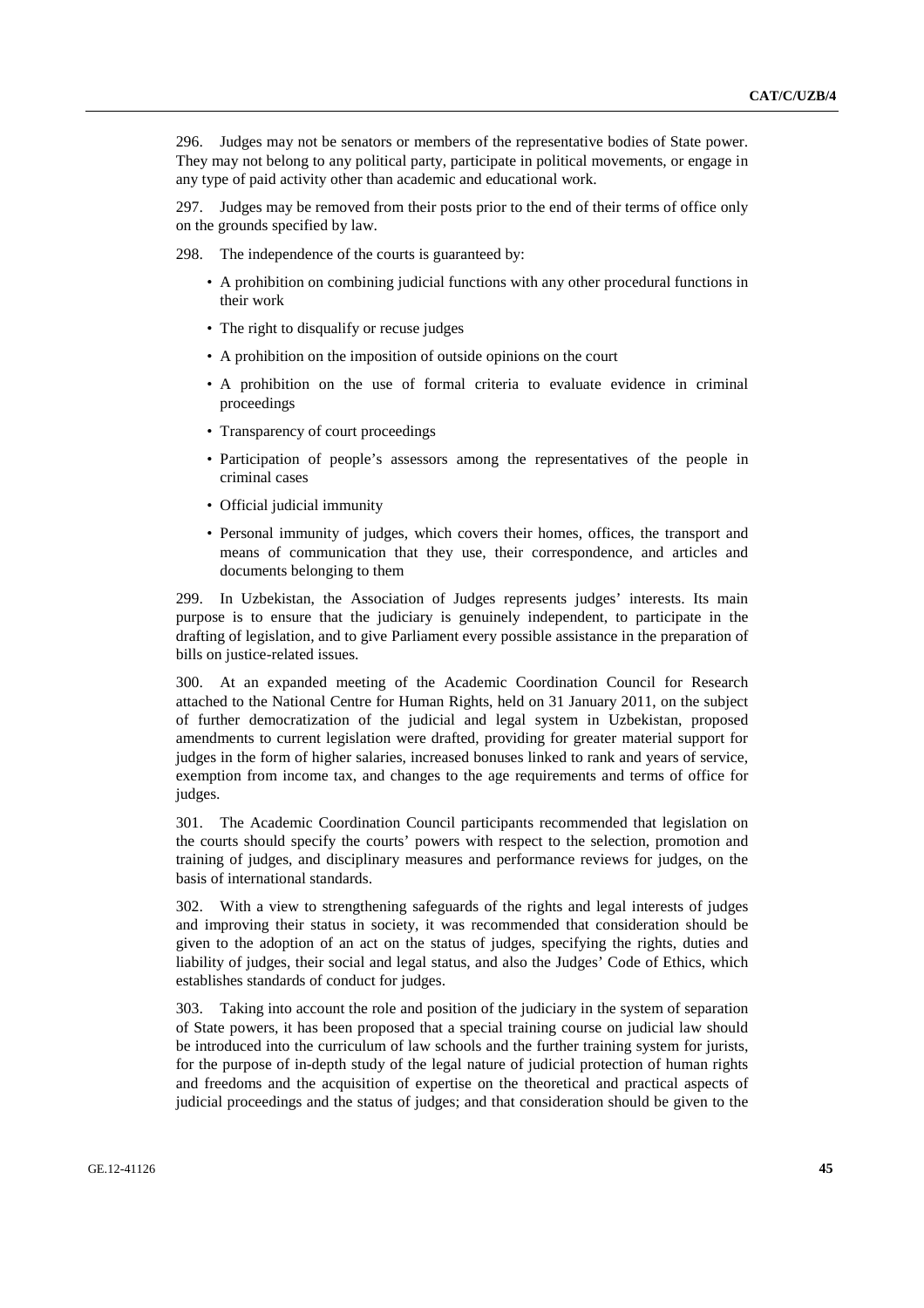introduction of traineeships for judges, with specification of the legal status of such traineeships and procedures for their operation in the current judicial system.

304. All necessary measures are being taken in Uzbekistan to prosecute persons who have committed torture and other forms of ill-treatment, in accordance with the Constitution, the Criminal Code, the Code of Criminal Procedure and other legislative acts.

# **Article 10**

305. Uzbekistan attaches great importance to boosting awareness-raising, educational and publishing activities aimed at providing information and disseminating material on the prohibition of torture, particularly in the context of the training of legal professionals and further training of law enforcement officers and judges.

306. Legal professionals are trained at the Tashkent State Institute of Law, where international law is studied at bachelor's and master's level.

307. Jurists and legal scholars are trained at the law faculty of the Mirzo Ulugbek National University of Uzbekistan. Human rights is taught as a separate subject in the second year of the master's degree, with 56 hours of teaching time. It is planned to increase the number of hours to 100 and to introduce special courses such as human rights in armed conflict (30 hours), human rights and international terrorism (30 hours) and the mechanism for implementing international law in Uzbekistan's domestic legislation (30 hours), and to increase the teaching time for the course on international law at bachelor's level to 120 hours.

308. Human rights education, including on the Convention against Torture, is also provided at bachelor's level at the University of World Economics and Diplomacy, as part of a course on human rights. Students are taught about the prevention of torture when they study the role and position of the United Nations with regard to human rights; the major international human rights instruments; personal and political human rights; and international cooperation by the Republic of Uzbekistan in the field of human rights.

309. At master's level, issues relating to the Convention against Torture are studied as part of a course on international human rights law, and master's students study international legal standards and mechanisms for the prevention of torture. Particular attention is paid to the substance and significance of the Convention, the work of the Committee against Torture and the implementation of the Convention in national legislation; under a special course on national human rights institutions, master's students also study the practical work of national human rights institutions with regard to the prevention of torture.

310. A legal clinic is in operation at the international law faculty, where students acquire practical skills in human rights protection and advising on the prevention of torture.

311. Study of the Convention against Torture is included in the curriculum of the Higher Military Customs Institute, under the international law module, which is a separate module studied in the Institute's law faculty, consisting of a four-hour lecture and six hours of workshops and practical classes. The text of the Convention is included in the Institute's electronic library holdings and can be accessed by every student. International instruments governing human rights in the field of justice are also studied as part of the curriculum on criminal law, criminal procedure, police work and forensics.

312. Senior officials, including representatives of various ministries and departments, *khokimiyats* at various levels, political parties and community organizations, study at the Academy for the Development of the State and Society.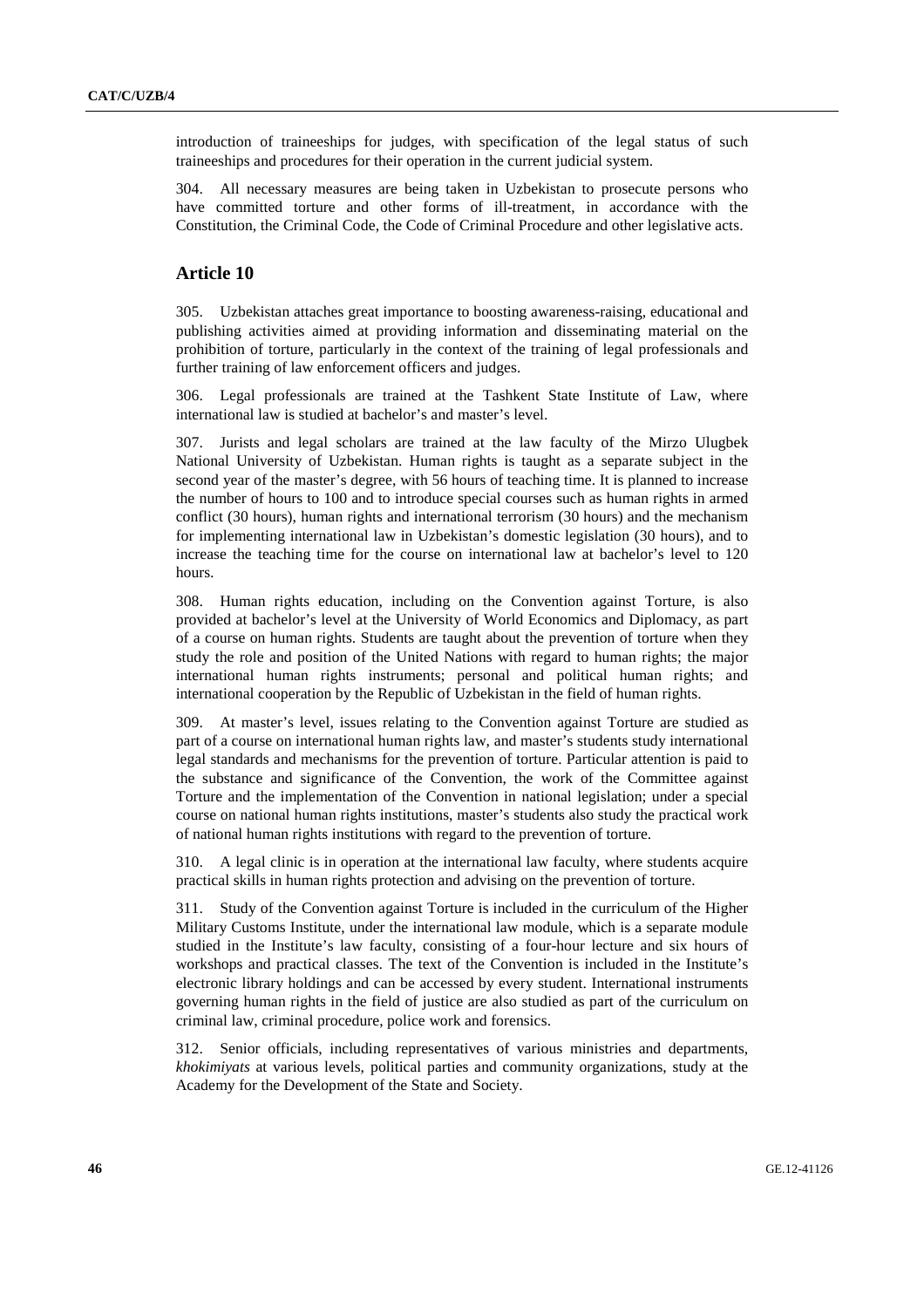313. The higher training courses of the Procurator-General's Office aimed at increasing the knowledge of staff have incorporated into the further training and retraining curricula for senior officials such modules as procuratorial oversight of compliance with the law in the application of instruments issued by judicial and other bodies and in remand centres; the legal status of inmates of remand centres and detention facilities; specifics of the granting of amnesty to serving prisoners; bases for parole, commutation and transfer to open prisons; and non-custodial penalties and problems with regard to their enforcement.

314. The higher training courses have published a number of books on combating human trafficking, corruption and torture, and they publish a regular higher training courses newsletter containing academic and practical articles on safeguarding human rights and freedoms in the administration of justice. They have also published academic and practical textbooks on current issues with regard to the prevention of human trafficking and on safeguarding human rights in the fight against crime, drug trafficking and terrorism.

315. The higher training courses have incorporated information workshops and conferences into their work. On 15 February 2010, an academic and practical conference was held in the city of Farg'ona on liability for torture and other cruel, inhuman or degrading treatment or punishment, as a result of which a textbook was published on the same topic. On 27 September 2010, an academic and practical conference, organized jointly with the Samarqand province procurator's office, was held in the city of Samarqand on the subject of women's rights in Uzbekistan and gender equality issues. On 14 March 2011, an academic and practical conference on priorities in the implementation of the Convention against Torture took place, organized jointly with the Ombudsman.

316. The Ministry of Internal Affairs system includes three higher education institutions — the Academy of the Ministry of Internal Affairs, the Tashkent Military and Technical College and the Higher Technical School for Fire Safety — whose students and course participants study international human rights instruments as part of the curriculum.

317. On the initiative of the Office for the Protection of Human Rights and Legal Support of the Ministry of Internal Affairs, a faculty of human rights theory and practice was opened in January 2009 at the Academy of the Ministry of Internal Affairs. The curriculum in this area is structured as follows:

- In their second year, full-time students study general human rights theory for a total of 40 hours, which consists of 20 hours of lectures, 8 hours of workshops and 12 hours of self-study
- Students on higher academic courses study human rights and the work of the internal affairs agencies for a total of 40 hours, which consists of 12 hours of lectures, 18 hours of workshops and 10 hours of self-study
- Students on higher training courses for non-commissioned officers take a legal training course, including a module on human rights and the work of the internal affairs agencies, which consists of 16 hours of teaching
- In the faculty of further training for internal affairs officers, the curriculum includes courses on international standards for the observance of human rights in the work of the law enforcement agencies and on the observance of human rights in the work of the internal affairs agencies

318. The Ministry's system also includes four centres for the training and retraining of non-commissioned officers, whose curriculum includes courses on international standards and national law relating to human rights protection.

319. The Academy of the Ministry of Internal Affairs holds regular awareness-raising events on human rights protection, including the prevention of torture.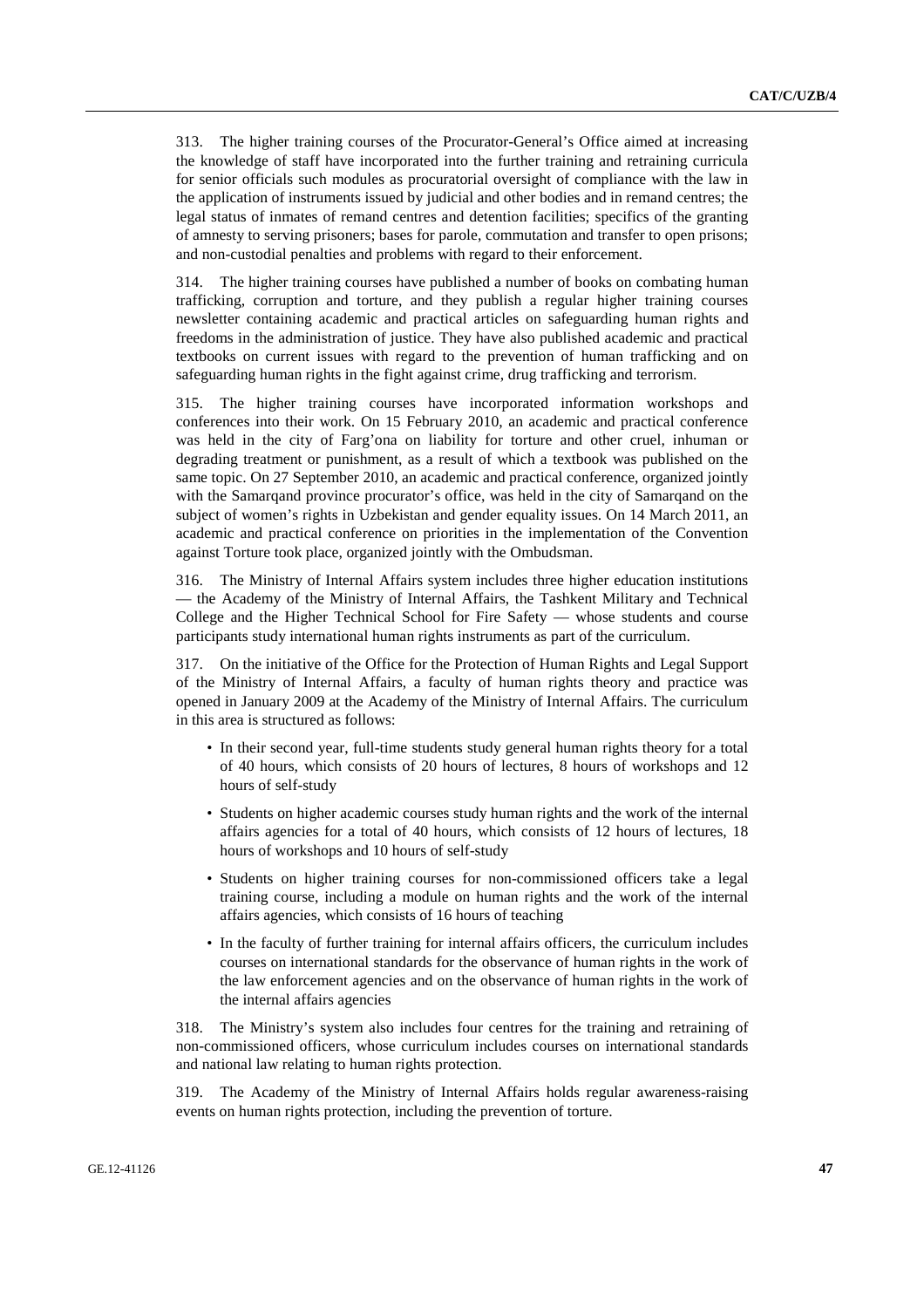320. On 23 August 2010, in cooperation with the OSCE Project Coordinator in Uzbekistan, a training workshop on safeguarding human rights in penal institutions was held for staff of the Central Penal Correction Department pursuing further training courses at the Academy of the Ministry of Internal Affairs. A total of 50 staff of the Department took part in the training workshop.

321. From 1 to 24 August 2010, sessions on the spirit and letter of the Convention against Torture and Other Cruel, Inhuman or Degrading Treatment or Punishment in relation to the work of internal affairs officers were held at the Academy of the Ministry of Internal Affairs for staff of the institutions and units of the Central Penal Correction Department taking courses at the further training faculty.

322. On 25 February 2011, a training workshop took place on the role and tasks of internal affairs officers in establishing a human rights culture. The workshop was organized for 25 heads and deputy heads of city and district internal affairs departments at the Academy's further training faculty.

323. From 16 to 18 March 2011, an international training workshop was held on the implementation of the National Plan of Action for the implementation of the concluding observations made by the Committee on the Elimination of Discrimination against Women following consideration of the fourth periodic report of Uzbekistan on the implementation of the Convention on the Elimination of All Forms of Discrimination against Women and the tasks of the internal affairs agencies.

324. On 14 April 2011, in cooperation with the OSCE Project Coordinator in Uzbekistan, a training workshop was held on safeguarding human rights and freedoms in the work of the internal affairs agencies, which was attended by 25 members of staff of the operative agencies of the Ministry of Internal Affairs, the central internal affairs department of the city of Tashkent, the Tashkent province internal affairs department and the internal affairs department for transport.

325. On 27 May 2011, 25 second- and third-year students from the Academy attended a round table on the subject of human rights: the ultimate value, during which they heard and discussed reports on the Convention against Torture and Other Cruel, Inhuman or Degrading Treatment or Punishment and prevention of the unlawful use of force by the law enforcement agencies.

326. On 31 May 2011, a national academic and practical conference took place on the subject of incorporating the Convention against Torture into the domestic law of Uzbekistan (article 235 of the Criminal Code), which was attended by representatives of the Legislative Chamber of the Oliy Majlis, the Procurator-General's Office, the Ministry of Justice and the Central Penal Correction Department of the Ministry of Internal Affairs. The following international experts were invited to the conference: Ms. Heather Huhtanen (United States of America); Mr. Friedrich Schwindt (Germany); Mr. Pierre Pouchairet, the Central Asia regional police attaché of the Embassy of France, based in Almaty, Republic of Kazakhstan; and international experts Mr. Marcin Wydra (Poland) and Mr. Marc Labalme (France).

327. In 2009, the Office for the Protection of Human Rights and Legal Support of the Ministry of Internal Affairs, together with the Academy of the Ministry of Internal Affairs, published a compilation of national and international law on the prevention of human trafficking; in 2010, a textbook on women's rights under national and international law was published; and in 2011, a course of lectures to support rapporteurs on the work of the internal affairs agencies with regard to human rights protection was published, dealing with issues relating to the prevention and eradication of torture.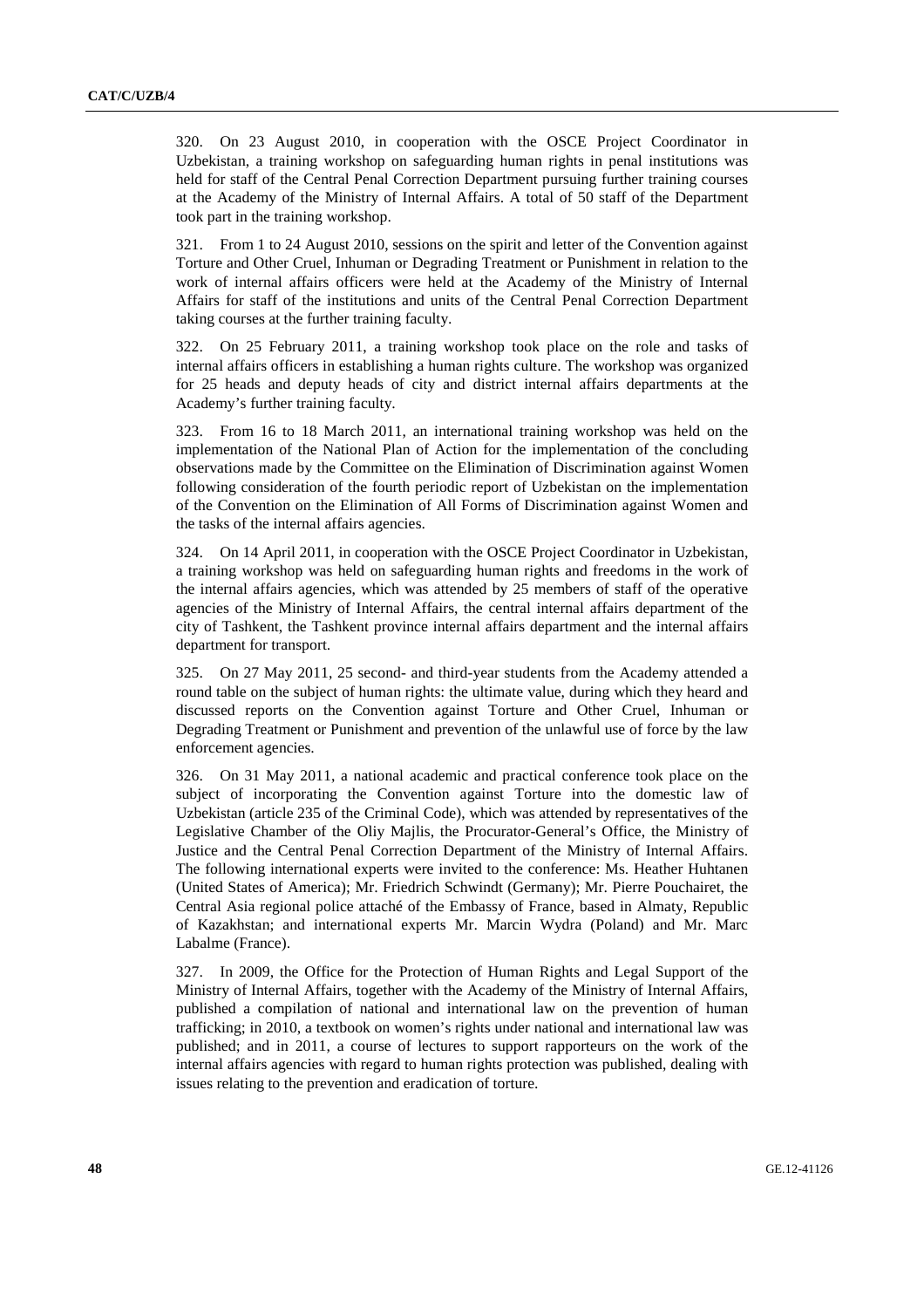328. With regard to the recruitment of candidates to the internal affairs agencies, relevant further requirements have been introduced for new recruits in addition to the standards laid down in the laws and regulations on staff selection. These include, in particular, knowledge of the Constitution and generally accepted international legal and regulatory instruments on the safeguarding and protection of human rights and freedoms. Candidates are also tested on their knowledge of minimum standards of conduct and minimum standards for dealing with the public, and they must meet physical and psychological training standards and be interviewed.

329. As an example, in December 2010 more than 2,000 course participants, students and officers were tested at the Academy of the Ministry of Internal Affairs on issues relating to the safeguarding and observance of human rights; after completing their study, they were appointed to commissioned and non-commissioned officer posts.

330. When performance reviews are carried out at the time of appointment, transfer or promotion, the performance review board pays particular attention to officers' professional training and their level of knowledge of international instruments ratified by Uzbekistan and of the aims and objectives of the judicial and legal reforms being implemented in Uzbekistan.

331. During the period 2008–2010 and the first seven months of 2011, the Office for the Protection of Human Rights and Legal Support of the Ministry of Internal Affairs, with the assistance of international human rights entities such as the OSCE Project Coordinator in Uzbekistan, the regional office of UNDP and the regional delegation of ICRC, organized around 20 training workshops for internal affairs officers, attended by international experts. More than 450 officers received certificates at the end of these workshops.

332. In December 2008, the Central Penal Correction Department of the Ministry of Internal Affairs held a training workshop on the prevention, identification, assessment and documentation of cases of torture and other types of unlawful treatment in accordance with international standards and domestic law, attended by officers of Ministry of Internal Affairs units, forensic doctors, and field agents and institutional staff of the penal system.

333. In February, March and April 2009, in the cities of Tashkent, Farg'ona, Termiz, Buxoro and Xiva, the Ministry of Internal Affairs and the OSCE Project Coordinator in Uzbekistan, with the participation of experts from the Helsinki Foundation for Human Rights, organized a series of training workshops on the subject of theoretical bases and international standards for human rights, aimed at familiarizing internal affairs officers with international legal standards for human rights protection and explaining the concept of torture. Following the workshops, 150 officers were awarded the relevant certificates.

334. On 5 May 2009, a training workshop on human rights and professional ethics in the work of the law enforcement agencies was held at the Academy of the Ministry of Internal Affairs for staff of the Ministry's educational institutions and operative agencies. It was attended by OSCE international experts from the staff of the Security Academy of the Austrian Ministry of the Interior. A total of 23 internal affairs officers took part in the interactive training.

335. In 2010, the UNDP office in Uzbekistan and the Office for the Protection of Human Rights and Legal Support of the Ministry of Internal Affairs organized five training courses on the implementation of international treaties in the work of the law enforcement agencies, attended by staff of the human rights protection and legal support units, criminal investigation, pretrial investigation and crime prevention units, human resources departments, special staff inspectorates, and medical, penal correction and public order departments of the Ministry of Internal Affairs in the Republic of Qoraqalpog'iston, the internal affairs departments of Xorazm, Buxoro, Samarqand, Navoiy, Jizzax, Tashkent, Namangan, Andijon and Farg'ona provinces, the central internal affairs department of the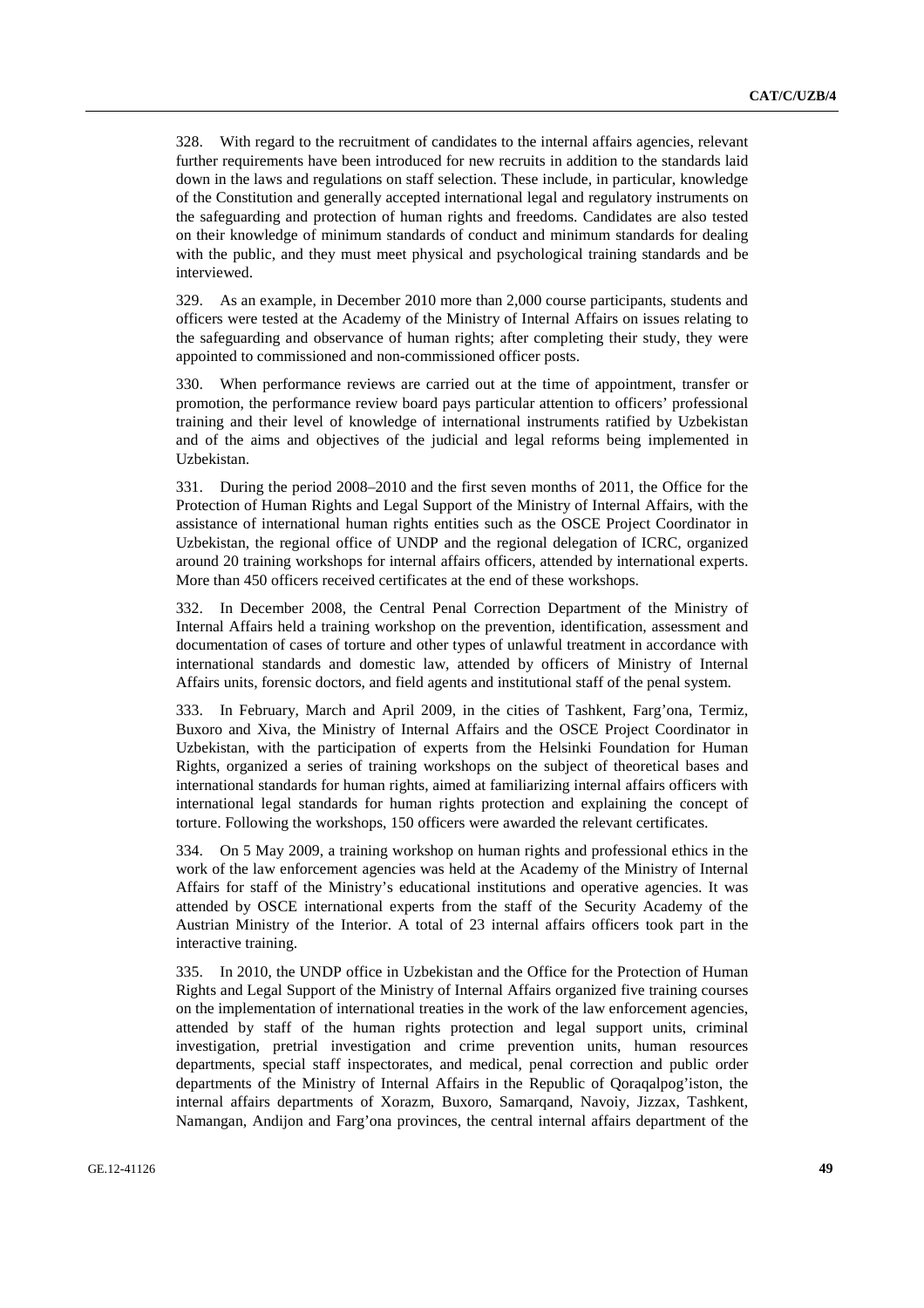city of Tashkent, the internal affairs department for transport and the Ministry of Internal Affairs. During the training courses, officers studied the Convention against Torture. Certificates were awarded to 125 participants.

336. On the initiative of the Office for the Protection of Human Rights and Legal Support of the Ministry of Internal Affairs, with a view to further developing the legal awareness of internal affairs officers with regard to safeguarding human rights, legal libraries and "corners" have been set up in all units of the Ministry of Internal Affairs and local internal affairs agencies, to which new publications are added regularly.

337. In 2009, the National Centre for Human Rights gave more than 10,000 volumes (17 titles) on human rights protection free of charge to the Office for the Protection of Human Rights and Legal Support.

338. In 2010, the OSCE Project Coordinator in Uzbekistan gave the Office for the Protection of Human Rights and Legal Support, free of charge, more than 600 books (16 titles) published in Uzbekistan on the legal aspects of human rights.

339. In 2011, the ICRC regional delegation in Uzbekistan gave the Office for the Protection of Human Rights and Legal Support, free of charge, more than 450 books on international humanitarian law and 1,500 copies of the guide for police conduct and behaviour, a booklet published by ICRC.

340. All the aforementioned legal literature was given to units of the Ministry of Internal Affairs and local internal affairs agencies as additional material for their legal libraries and "corners".

341. Training sessions on international human rights instruments are conducted for the staff of all internal affairs agencies; in the first seven months of 2011, around 2,500 sessions were held.

342. In 2010, more than 10,000 copies of posters publicizing the Citizens' Communications Act and the telephone helplines of the Ministry of Internal Affairs were produced in the Uzbek, Russian and Karakalpak languages and were displayed in all internal affairs agencies and in educational and training institutions, *makhalla* (neighbourhood) committees, and all public places throughout the country.

343. In 2010, the Office for the Protection of Human Rights and Legal Support of the Ministry of Internal Affairs, with the assistance of the OSCE Project Coordinator in Uzbekistan, produced 4,000 copies of a booklet entitled *Ichki ishlar khodimi* – *inson khukuklari khimoyachisi* ("Internal affairs officer – human rights defender") and 200 desktop calendars for 2011 featuring the Citizens' Communications Act. In conjunction with the UNDP regional office in Uzbekistan, 120 desktop calendars for 2011 were produced on the theme of international human rights standards in the work of the law enforcement agencies.

344. In 2010, with the support of the Embassy of Germany in Uzbekistan, the National Centre for Human Rights and the Central Penal Correction Department of the Ministry of Internal Affairs published a booklet on prisoners' rights – national and international standards, in the Uzbek and Russian languages.

345. In order to improve the public's legal awareness, staff of the Ministry of Internal Affairs and local internal affairs agencies carry out a wide range of outreach work with the public, aimed at explaining domestic law and international standards relating to human rights protection.

346. In the first half of 2011, staff of the Office for the Protection of Human Rights and Legal Support and other units and local agencies of the Ministry of Internal Affairs made 1,483 media appearances, including 461 on television, 546 on the radio, 454 in the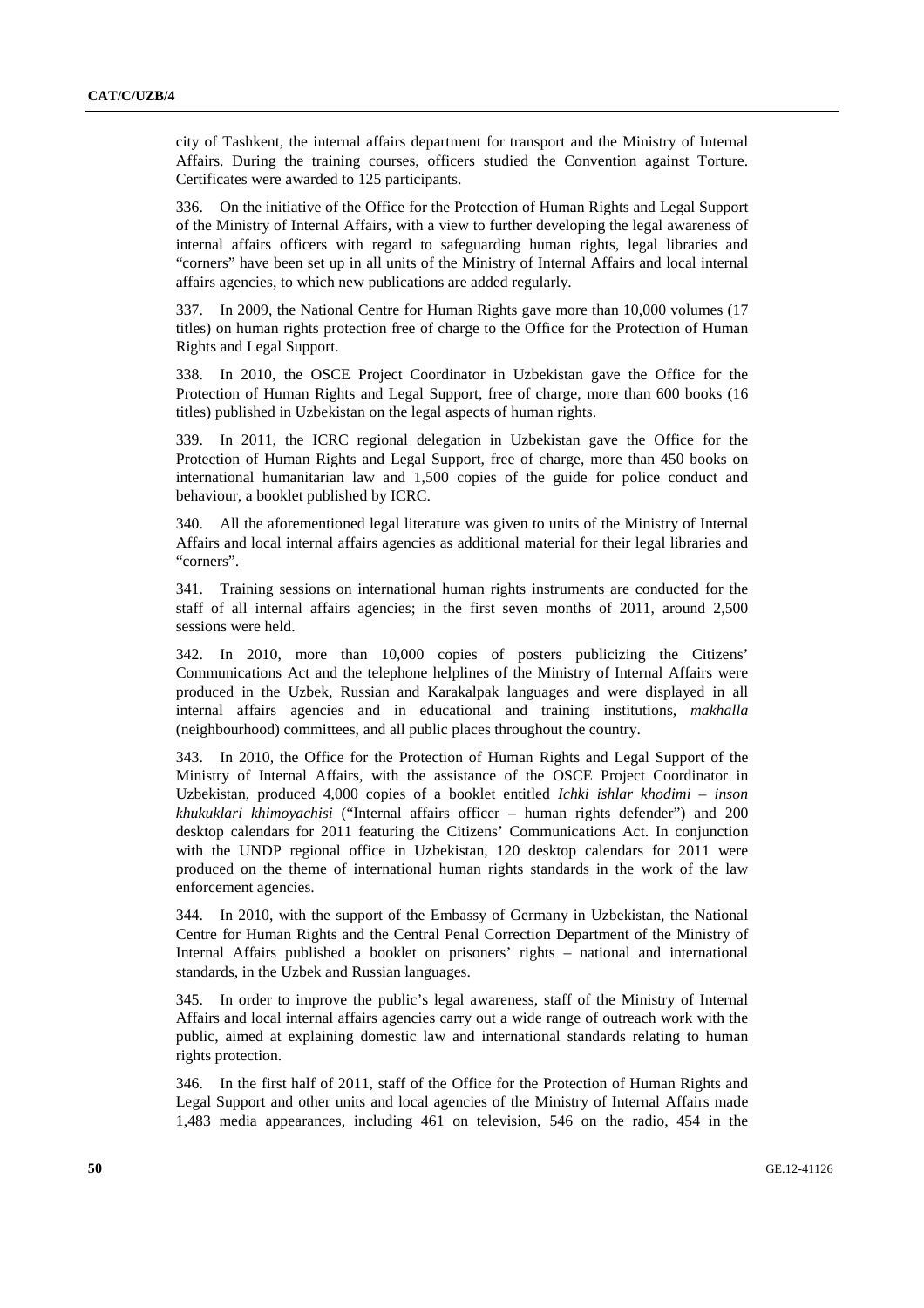newspapers and 22 in magazines. A total of 2,072 information events were organized, including 954 lectures, 861 round tables, 235 workshops and 22 academic and practical conferences. Conferences, workshops and round tables were held in 945 urban areas and 1,053 rural areas and were attended by 124,068 people. A total of 77 publications were produced, including 24 study guides, 15 reference books, 39 compilations of presentations and reports, 188 visual aids, including 150 different posters, and 27 booklets.

347. One of the educational institutions providing retraining and further training for legal professionals is the Centre for Further Training of Jurists at the Ministry of Justice.

348. Since the Centre began operating, more than 11,000 people have been trained there: each year, around 2,000 jurists undergo retraining and further training, including staff of the judicial authorities and the courts, candidates for judgeships, lawyers, notaries, law lecturers and staff of the legal departments of State administrative authorities, companies, institutions and organizations, irrespective of their form of ownership.

349. Retraining of candidates for judgeships consists of two stages. During the first stage, they are trained at the Centre. They attend lectures, workshops, round tables, practical classes with the participation of experienced judges, and meetings with the heads and senior officials of the judiciary and law enforcement agencies. During the second stage, they undertake a traineeship in the courts. At the end of the traineeship, they take a theoretical and practical examination. On passing the examination, they are awarded a certificate of completion of the retraining course for candidates for judgeships. Only persons holding such a certificate are permitted to take the examination of the Higher Qualification Commission.

350. The curriculum of the Centre for Further Training of Jurists includes such subjects as international standards for fair trials, the significance of the Convention against Torture and Other Cruel, Inhuman or Degrading Treatment or Punishment, international human rights mechanisms, and other subjects that help judges, candidates for judgeships in the criminal courts, and lawyers to develop their skills in responding to complaints of torture during pretrial investigations.

351. In 2007 and 2008, special courses were organized for judges on the provisions of the legislation abolishing the death penalty and introducing habeas corpus, and for staff of the judicial authorities on international human rights standards and on thorough review by the courts of complaints and petitions received from parties to judicial proceedings concerning the use of torture and other prohibited methods of obtaining confessions.

352. Training programmes for newly appointed judges and judges in district and provincial criminal courts include special lectures and practical classes on identifying, during trials, violations of civil rights and freedoms under article 235 of the Criminal Code and articles 17, 46, 48 and 88 of the Code of Criminal Procedure, i.e. the detection in criminal cases of instances of the use of torture and other prohibited methods against suspects and accused persons by the agencies conducting initial inquiries and pretrial investigations.

353. With a view to further improving the system of training and further training of law enforcement officers, exchanging experience with foreign countries in that regard, and developing the main aspects of further reform of legal education, the Centre for Further Training of Jurists, together with the OSCE Project Coordinator in Uzbekistan, is implementing a project to support the development of the Centre's work.

354. As part of this project, a human rights resource centre, equipped with modern technology, has been in operation at the Centre since 10 December 2009. The resource centre focuses on special literature on human rights (more than 2,000 titles) and thematic electronic databases on international standards for fair trials.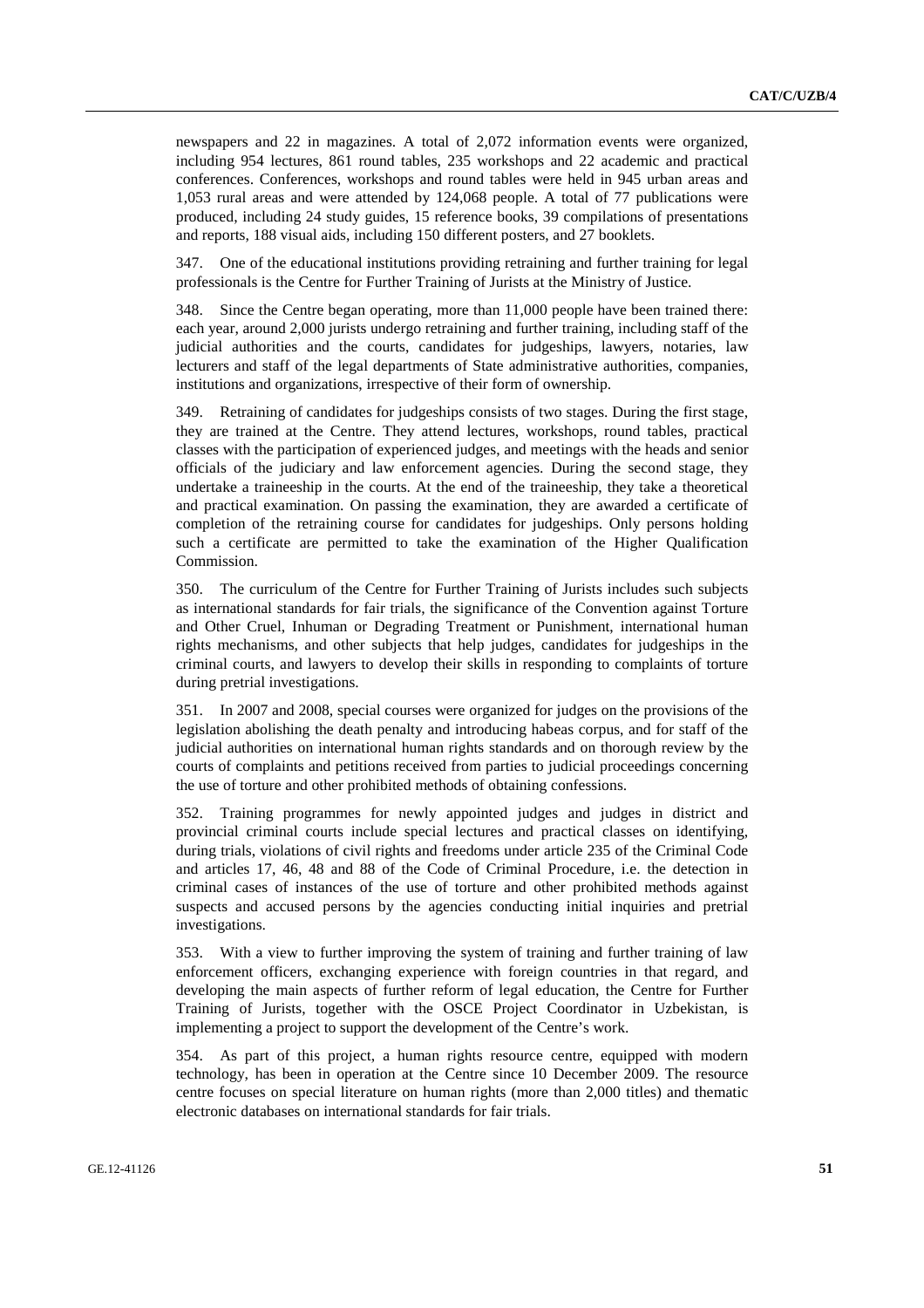355. On 5 June 2009, the Centre held an international academic and practical conference on current issues in human rights training for staff of the judiciary and law enforcement agencies, attended by foreign legal scholars and experts from the United States of America, the Russian Federation, France, Japan and Belarus, and representatives of international organizations.

356. From 9 to 19 November 2010, the Centre and the OSCE Project Coordinator held a series of regional international workshops on international standards in the administration of justice: practical implementation, in the cities of Tashkent (9 and 10 November), Urganch (12 November), Buxoro (15 November), Samarqand (17 November) and Farg'ona (19 November). An expert from the United States took part in these workshops.

357. On 8 and 9 June 2010, a workshop was held on characteristics of the judicial and legal system: the experience of Germany and Uzbekistan, organized by the Centre, the office of the Friedrich Ebert Foundation in Uzbekistan and the higher training courses of the Procurator-General's Office. The workshop was attended by Mr. Gerd Wehling, an administrative judge in the city of Hamburg, Germany, and Mr. Wulf Lapins, head of the Central Asia office of the Friedrich Ebert Foundation.

358. On 7 and 8 April 2010, in conjunction with the Friedrich Ebert Foundation and with the participation of the German judge Mr. Gerd Wehling, a training workshop was held on the subject of characteristics of fair trials: the experience of Germany and Uzbekistan, attended by more than 50 candidates for judgeships in the criminal courts.

359. On 4 and 5 May 2010, in conjunction with the German Foundation for International Legal Cooperation (IRZ), an academic and practical workshop was held on juvenile criminal liability: the legislation of Uzbekistan and Germany.

360. As part of the implementation of paragraph 17 of the observations of the Committee against Torture, attention is being paid to the training of doctors in identifying and documenting cases of torture and ill-treatment.

361. In the faculty of anatomical pathology and forensic medicine of the Tashkent Institute of Advanced Medical Education, special training courses and single training sessions are conducted on identifying the medical and biological signs of torture and other cruel, inhuman or degrading treatment or punishment.

362. During the period 2008 to 2011, 286 experts from forensic medicine institutions attended special training sessions as part of specialized courses in forensic medical examinations.

363. The Central Penal Correction Department of the Ministry of Internal Affairs, in conjunction with the Ministry of Health and the UNODC Regional Office for Central Asia, held a training workshop from 16 to 19 December 2008 on identification, assessment and documentation of cases of torture and other types of unlawful treatment, which was attended by 35 medical and 15 non-medical staff of penal institutions and 15 forensic experts from the Ministry of Health.

364. During the period 2008–2011, 554 doctors and medical staff of the penal system received training; 90 of these were trained in methods of identifying torture. A total of 87 doctors received training in 2008, 116 in 2009, 73 in 2010 and 52 in the first half of 2011.

365. Since 2010, mid-grade medical staff have been receiving training at the specialized National Centre for Advanced Training of Mid-grade Medical and Pharmaceutical Staff. A total of 48 nurses received training in 2010, and 88 in the first half of 2011.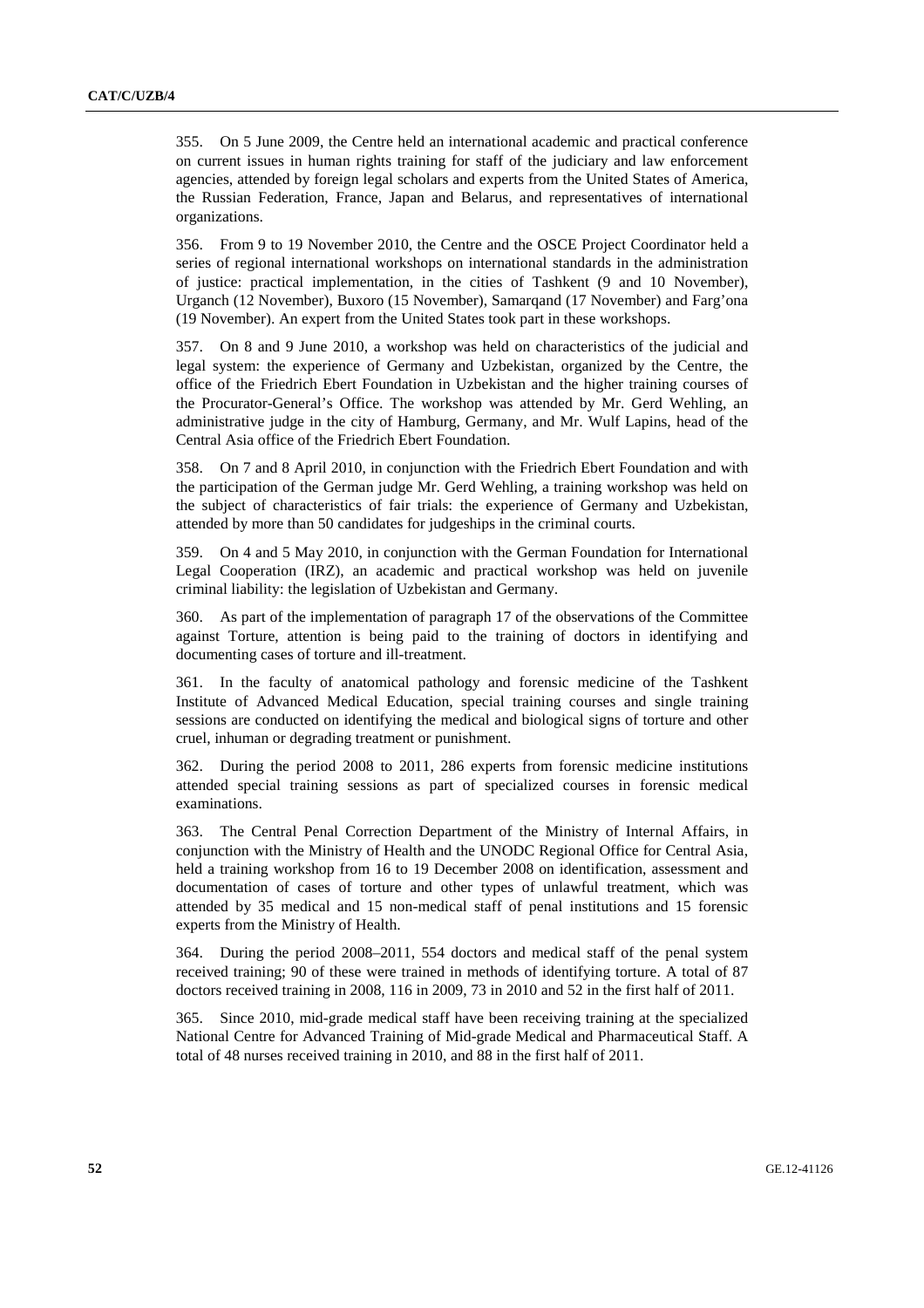# **Article 11**

366. During the period 2008 to 2011, additional legislative, policy, educational and other measures were taken to improve conditions of detention for detainees and convicted and remand prisoners.

367. In 2011, the Act on conditions of detention during criminal proceedings was adopted with a view to strengthening safeguards of the rights of detainees and remand prisoners, including the right to protection from torture and other forms of ill-treatment.

368. With a view to strengthening protection of the rights of convicted prisoners, additions have been made to article 18 of the Penal Enforcement Code, stating that the Ombudsman has the right to visit penal institutions without restriction when reviewing complaints or verifying cases of violations of citizens' rights, freedoms and legal interests on his or her own initiative. Article 79 of the Penal Enforcement Code provides that correspondence sent by convicted prisoners to the Ombudsman is not subject to censorship.

369. Article 10 of the Penal Enforcement Code establishes safeguards of the right of convicted prisoners to receive legal assistance from a lawyer, who is entitled to file complaints regarding acts and decisions of the prison administration, the procurator or the courts, to request references, testimonials and other documents from the prison administration, and to meet with the prisoner in private.

370. The Act on amendments and additions to certain legislative acts to improve the institution of the legal profession has made a significant contribution to strengthening legal protection for remand prisoners. Pursuant to the Act, the following new provisions have been added to the Code of Criminal Procedure:

- Counsel may become involved in a case as soon as a citizen has been indicted or has been informed of the decision to declare him or her a suspect, or as soon as he or she has been taken into custody (article 211 of the Code of Criminal Procedure)
- Suspects or accused persons who are granted an amnesty on application by a procurator are immediately released from custody (article 590 of the Code of Criminal Procedure)
- Accused persons and suspects are entitled to make a telephone call or to inform a lawyer or close relative that they have been detained or arrested and where they are being held; to have a defence counsel and to meet with him or her in private, without restriction as to the number or duration of such meetings; to give testimony on the circumstances of the case or to refuse to do so; and to be informed that their testimony may be used as evidence against them or others (articles 46 and 48 of the Code of Criminal Procedure)
- The first meeting in private between a detainee and a defence counsel takes place before the first examination (article 230 of the Code of Criminal Procedure)
- Article 197-1, "Interference in the work of a lawyer", has been added to the Administrative Liability Code

371. The Convention against Torture and other international instruments of the United Nations relating to torture are implemented in Uzbekistan not only at the legislative but also at the policy level.

372. The National Plan of Action for the implementation of the recommendations made by the Human Rights Council following consideration of the national report of Uzbekistan in the context of the universal periodic review, which was approved on 21 August 2009, provides for measures to improve conditions of detention for detainees and convicted and remand prisoners. It provides for the establishment of a post of Ombudsman for convicted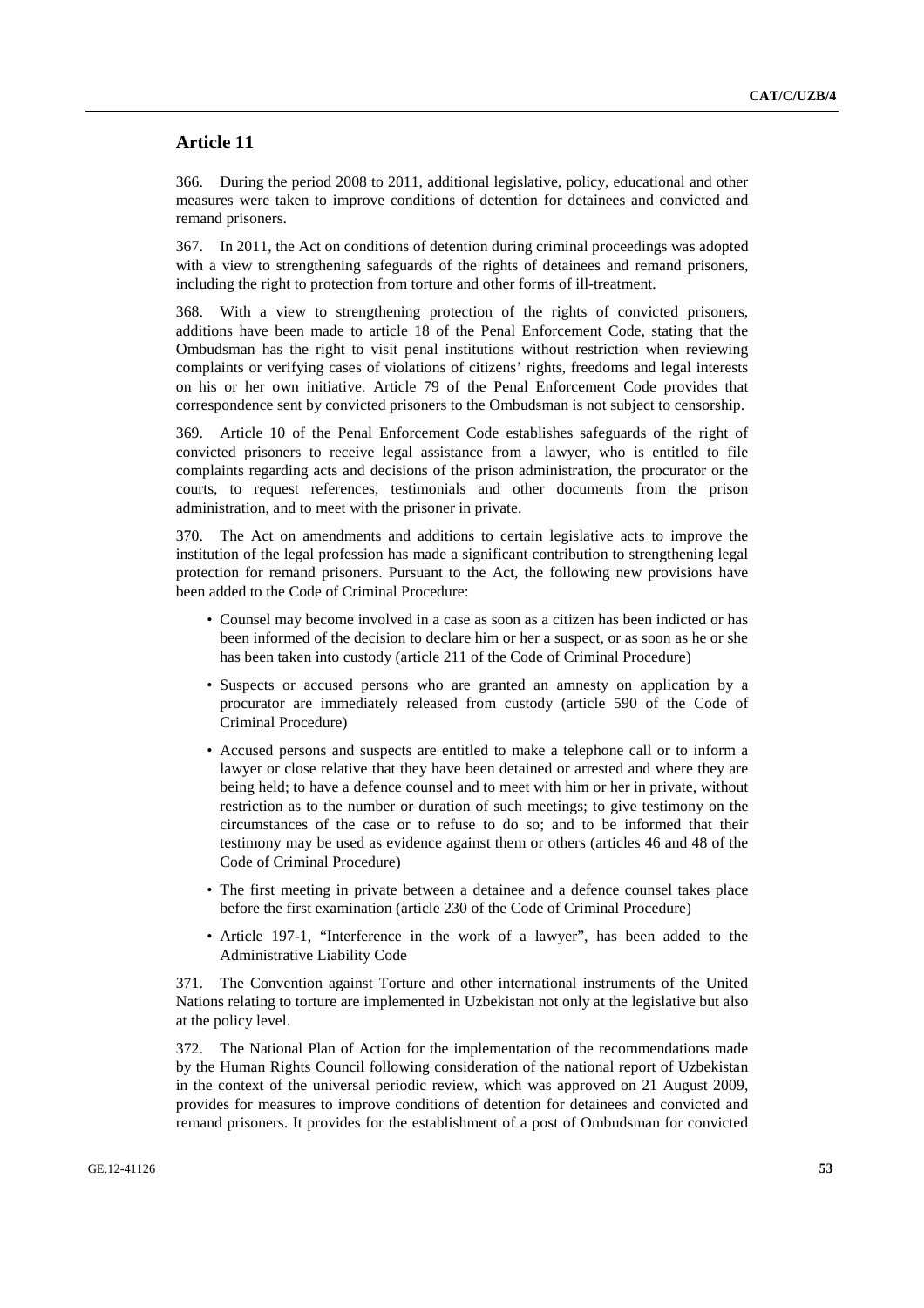prisoners in penal institutions (para. 3.2); training for law enforcement officers on the Convention against Torture (para. 3.3); and the establishment of a system of independent monitoring of detention facilities, with the involvement of non-governmental and international organizations, for the purpose of learning about the conditions of detention of convicted prisoners (para. 3.5).

373. The National Plan of Action for the implementation of the recommendations made by the Human Rights Committee following consideration of the third periodic report of Uzbekistan on the implementation of the International Covenant on Civil and Political Rights, which was approved on 20 September 2010, provides for a review of international practice relating to the detention and custody of offenders (para. 9.1); analysis of law enforcement work relating to lawyers' access to detainees, suspects, accused persons and defendants (para. 10.1); the identification of obstacles to the exercise of a lawyer's right to be involved in a case from the time of detention and the development of measures to eliminate them (para. 10.2); and the drafting of regulations relating to the status of independent inspections of remand centres (para. 10.3).

374. The National Plan of Action for the implementation of the concluding observations of the Committee on the Elimination of Discrimination against Women following consideration of the fourth periodic report of Uzbekistan of 30 August 2010 provides for annual independent monitoring of the observance of women's rights and of detention in penal institutions, and discussion of the outcome with staff of the Central Penal Correction Department (para. 28); and analysis of cases of violence against women in custody and adoption of measures to protect victims of violence (para. 29).

375. The National Plan of Action for the implementation of the concluding observations and recommendations made by the Committee against Torture following consideration of the third periodic report of Uzbekistan provides for, inter alia, the development of a package of measures to further improve conditions of detention (para. 5.3); a review of practice relating to observance of the right of detainees, accused persons, defendants and convicted prisoners to have access to a lawyer, a doctor and family members, and their right to protection from torture (para. 6.1); and a review of the implementation of the agreement between the Republic of Uzbekistan and ICRC (para. 7.2).

376. A single procedure has been introduced in all units of the Ministry of Internal Affairs for the registration of all communications from citizens, including complaints and petitions concerning the use of prohibited methods of investigation and treatment of remand prisoners or those detained in penal institutions. Such communications are subjected to a special verification procedure.

377. Every penal institution has a box for complaints to be sent to the Procurator's Office, which may be opened only by staff of the procuratorial authorities. Such correspondence is not subject to censorship. The procuratorial authorities, which monitor compliance with the law in detention facilities and remand centres, decide directly on the response to be given to such complaints.

378. With a view to providing a timely response to reports from citizens of the use of torture, telephone helplines have been set up in police stations of Ministry of Internal Affairs units and in all penal institutions, which members of the public can use to make complaints to the head of the institution or an official. Rooms for receiving members of the public have been set up and provided with appropriate equipment, and persons with inquiries are given scheduled appointment times. Posters are displayed at the entrances to institutions, indicating the telephone helpline numbers of all Ministry of Internal Affairs units.

379. Verification of complaints of torture and other prohibited methods of treatment of convicted prisoners is, in accordance with their mandate, one of the tasks of special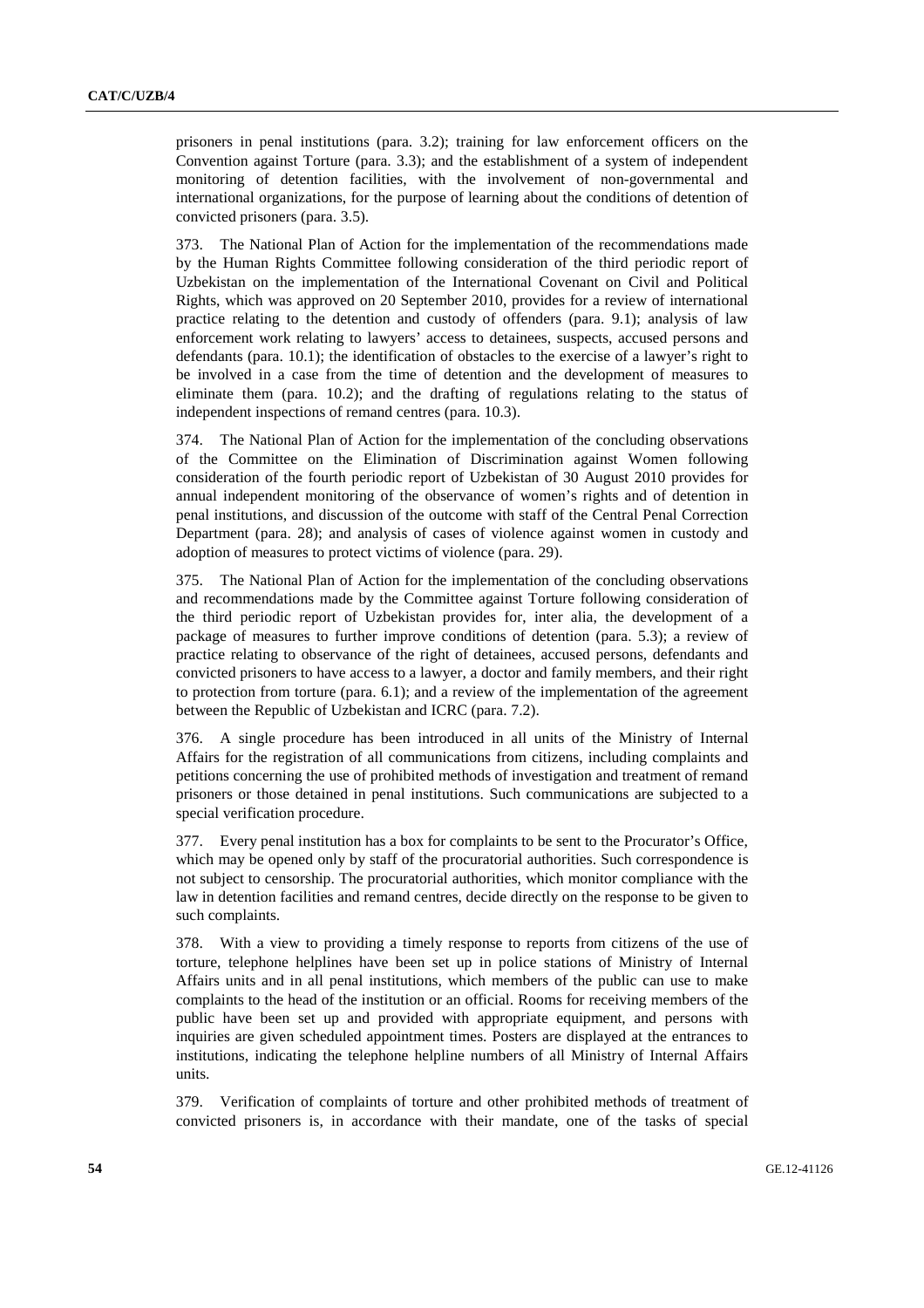domestic security units (special staff inspectorates), which are subordinate to the Minister of Internal Affairs.

380. Senior officials of the Ministry of Internal Affairs carry out a thorough review of every identified case of the use of physical force, ill-treatment or violation of the rights and legal interests of the aforementioned persons. The perpetrators are subjected to severe disciplinary measures; they are usually dismissed from the internal affairs agencies, and the official review file must be handed over to the procuratorial authorities.

381. During the period 2008–2010 and the first six months of 2011, the procuratorial authorities received 30 complaints from convicted and remand prisoners of unlawful acts by law enforcement officers. A breakdown by region shows that six of the complaints were registered in the Republic of Qoraqalpog'iston, nine in Tashkent province, five in Qashqadaryo province, three in Navoiy province, three in Andijon province, two in Buxoro province and two in the city of Tashkent.

382. In 4 cases the complainants were provided with explanations; in 20 cases, where unlawful acts by law enforcement officers were exposed, appropriate decisions were taken in accordance with criminal procedure law; and, in 6 cases, criminal proceedings were instituted. Following investigation, the perpetrators were sentenced in accordance with domestic law.

|    | Subject of petition, complaint or communication                                        | 2009           | 2010    | 2011<br>(first half) |
|----|----------------------------------------------------------------------------------------|----------------|---------|----------------------|
| 1. | Total number of petitions, complaints and<br>communications contesting a court verdict | 1465           | 1 1 4 5 | 573                  |
|    | Ministry of Internal Affairs (including Central Penal<br>Correction Department)        |                |         |                      |
|    | Procuratorial authorities                                                              | 15             | 10      | 7                    |
|    | Judiciary                                                                              | 1440           | 1.020   | 460                  |
|    | Other State bodies                                                                     | 140            | 103     | 100                  |
|    | Ombudsman                                                                              | 10             | 12      | 6                    |
|    | Other national and international human rights organizations                            |                |         |                      |
| 2. | Total number of petitions, complaints and<br>communications received on other issues   | 20             | 24      | 10                   |
|    | Ministry of Internal Affairs (including Central Penal<br>Correction Department)        | 10             | 12      | $\overline{4}$       |
|    | Procuratorial authorities                                                              | $\mathfrak{D}$ |         |                      |
|    | Judiciary                                                                              | 3              | 3       | 4                    |
|    | Ombudsman                                                                              | 3              | 5       |                      |
|    | Other national and international human rights organizations                            | 2              | 3       |                      |

#### **Petitions, complaints and communications from persons deprived of liberty**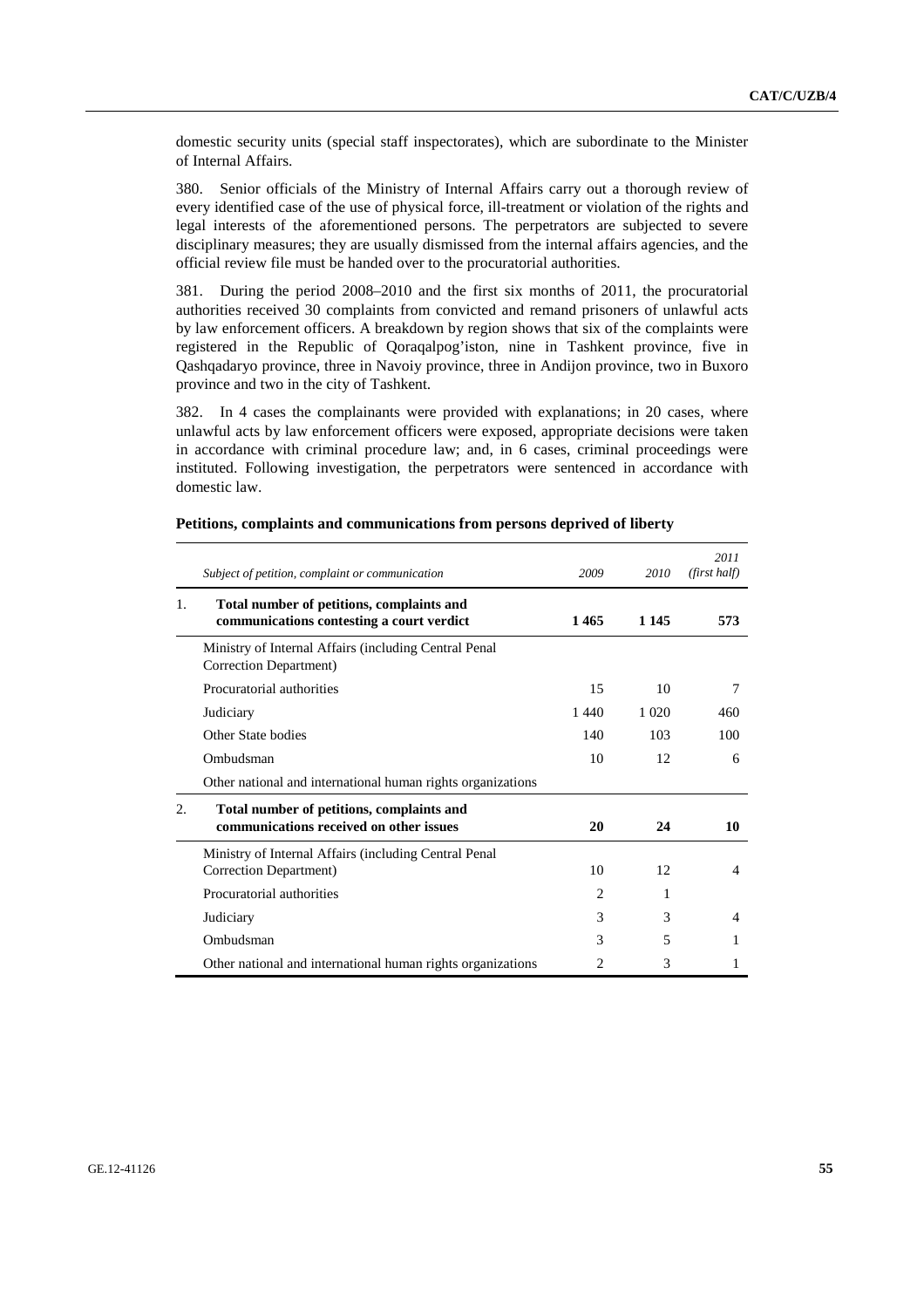|                                                                                                | 2009           | 2010  | 2011<br>(first half) |
|------------------------------------------------------------------------------------------------|----------------|-------|----------------------|
| Total number of complaints of civil rights violations<br>received by internal affairs agencies | 1639           | 1467  | 1490                 |
| Complaints of violations of prisoners' rights                                                  | $\overline{c}$ | 3     | 3                    |
| Complaints of torture or other cruel or inhuman treatment                                      | 17             | 10    | 13                   |
| Complaints of unlawful arrest or detention                                                     | 22             | 10    | 4                    |
| Complaints of unwarranted prosecution                                                          | 10             | 13    | 3                    |
| Complaints of abuse of official position                                                       | 73             | 31    | 26                   |
| Complaints of negligence                                                                       | 34             | 28    | 19                   |
| Complaints of abuse of authority                                                               | 79             | 38    | 28                   |
| Complaints of unlawful acts by the internal affairs agencies                                   | 1 210          | 1 225 | 1 280                |

#### **Complaints by citizens of human rights violations and outcome of their review**

## **Measures taken following review of citizens' complaints**

|                                                                          | 2009 | 2010 | 2011<br>(first half) |
|--------------------------------------------------------------------------|------|------|----------------------|
| Removal from post                                                        | 30   | 21   | 10                   |
| Dismissal from internal affairs agencies                                 | 55   | 47   | 25                   |
| Disciplinary measures                                                    | 384  | 248  | 188                  |
| Transfer of review file to procuratorial authorities                     | 62   | 33   | 39                   |
| Transfer of review file to procuratorial authorities in cases of torture | 22   | 16   | 13                   |

383. With a view to strengthening safeguards of the rights of convicted prisoners and implementing the recommendations of the Committee against Torture (para. 10), efforts to improve conditions of detention have focused on upgrading the equipment and resources of penal institutions. Existing remand centres and penal colonies have been refurbished, and new, modern institutions that meet international standards have been built. In particular, a rehabilitation centre for the treatment of inmates suffering from drug addiction has been opened, along with more than 10 new open prisons, which are located in the Republic of Qoraqalpog'iston and in Tashkent, Sirdaryo, Jizzax, Samarqand, Qashqadaryo and Surxondaryo provinces.

384. Almost half of penal colonies (25) are open prisons, 70 per cent of which (17) focus on agricultural production. The main purpose of expanding the network of open prisons is to ensure that prisoners are held in penal institutions that are as close as possible to their place of residence prior to their detention, to ensure that they are fully employed and to produce various agricultural products to serve the needs of penal institutions.

385. More than 80 per cent of inmates in open prisons have been transferred from ordinary-regime or strict-regime colonies after serving the part of their sentence specified by law; they are held without being guarded and may, inter alia, move freely, wear civilian clothing, carry money and valuables, work at various economic entities, raise livestock, work on construction and installation projects together with the civilian population, and live in the area near the prison with their families.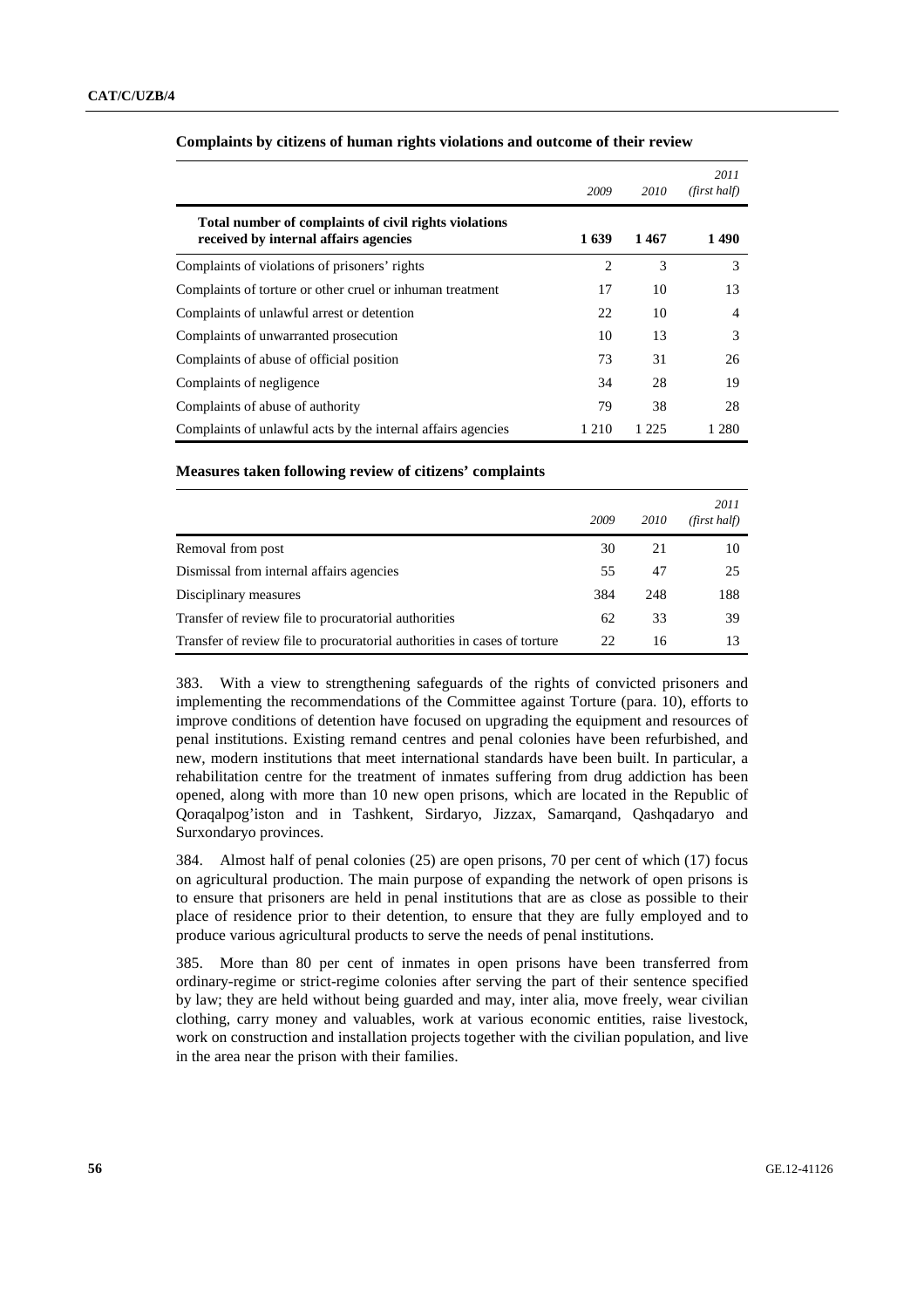386. Over the past 10 years, the number of inmates in detention facilities has fallen by more than half, and Uzbekistan now has one of the lowest prisoner rates in the world: 153 per 100,000 population.

387. The prison occupancy level in Uzbekistan is 80 per cent on average; in some institutions it is no more than 30 per cent, and in the country's only young offenders' institution, it is less than 10 per cent.

388. Every inmate, irrespective of his or her sentence, receives good-quality hot food three times a day (breakfast, lunch and dinner), enough to maintain the body's normal vital functions. Each institution has a canteen for the preparation and distribution of food, with special cooking staff. Canteens are equipped with the necessary technological equipment. The food preparation equipment and its quality are monitored on an ongoing basis by the prison administration and medical staff and by the higher internal affairs agencies.

389. Dietary standards for prisoners are established by the Government and are fully implemented by the prison administration. There is a single basic dietary standard for inmates of all types of colonies. Dietary standards are higher for pregnant women, nursing mothers, patients in medical facilities of penal colonies and prisons, disabled persons in groups I and II, and juvenile inmates in young offenders' institutions.

390. The procedure for providing medical care to prisoners, issuing medicines, organizing and conducting sanitary inspections, making referrals to treatment and prevention facilities and bringing in medical staff from the health-care agencies is determined by the Ministry of Internal Affairs in coordination with the Ministry of Health, on the basis of the guidelines for medical care of persons held in remand centres and institutions of the Central Penal Correction Department of the Ministry of Internal Affairs.

391. On admission to a remand centre or penal colony, each inmate must undergo a medical examination and a set of tests; subsequently, inmates of every institution are given yearly preventive examinations, and twice a year each inmate undergoes X-ray and fluorographic examination. If any illness is detected, treatment is prescribed. Specialists from the Ministry of Health are invited where necessary in order to obtain a clearer diagnosis; specialists and treatment facilities of the local health-care agencies are involved in providing specialized or emergency medical care.

392. For the purpose of deciding questions of release on grounds of serious illness or for the purpose of examination by the commission of experts in occupational medicine of the Ministry of Labour and Social Security, prisoners are referred to the national hospital at prison UY-64/18 in the city of Tashkent.

393. In order to ensure proper protection of inmates' health, a special list of medical restrictions on the employment of, for example, female and juvenile inmates and those who are disabled, elderly or ill has been established on the basis of proposals by the Ministry of Health and the Ministry of Internal Affairs.

394. In order to prevent tuberculosis in the prison system, the directly observed treatment, short-course (DOTS) programme was introduced in November 2004, which significantly improved the effectiveness of treatment and reduced the incidence of tuberculosis among prisoners by a factor of 1.3 and the mortality rate by a factor of 2.7. The characteristics of detention facilities were taken into account in the development of the DOTS programme. The DOTS strategy provides for the phased introduction of the new method of treatment; around 82 per cent of patients are now being treated using the DOTS method.

395. With the support of the National DOTS Centre, the World Health Organization (WHO), Project HOPE and the Centers for Disease Control and Prevention (CDC), more than 160 medical staff in the penal system have been trained in the DOTS method. A total of 603 patients are currently being treated using the DOTS method.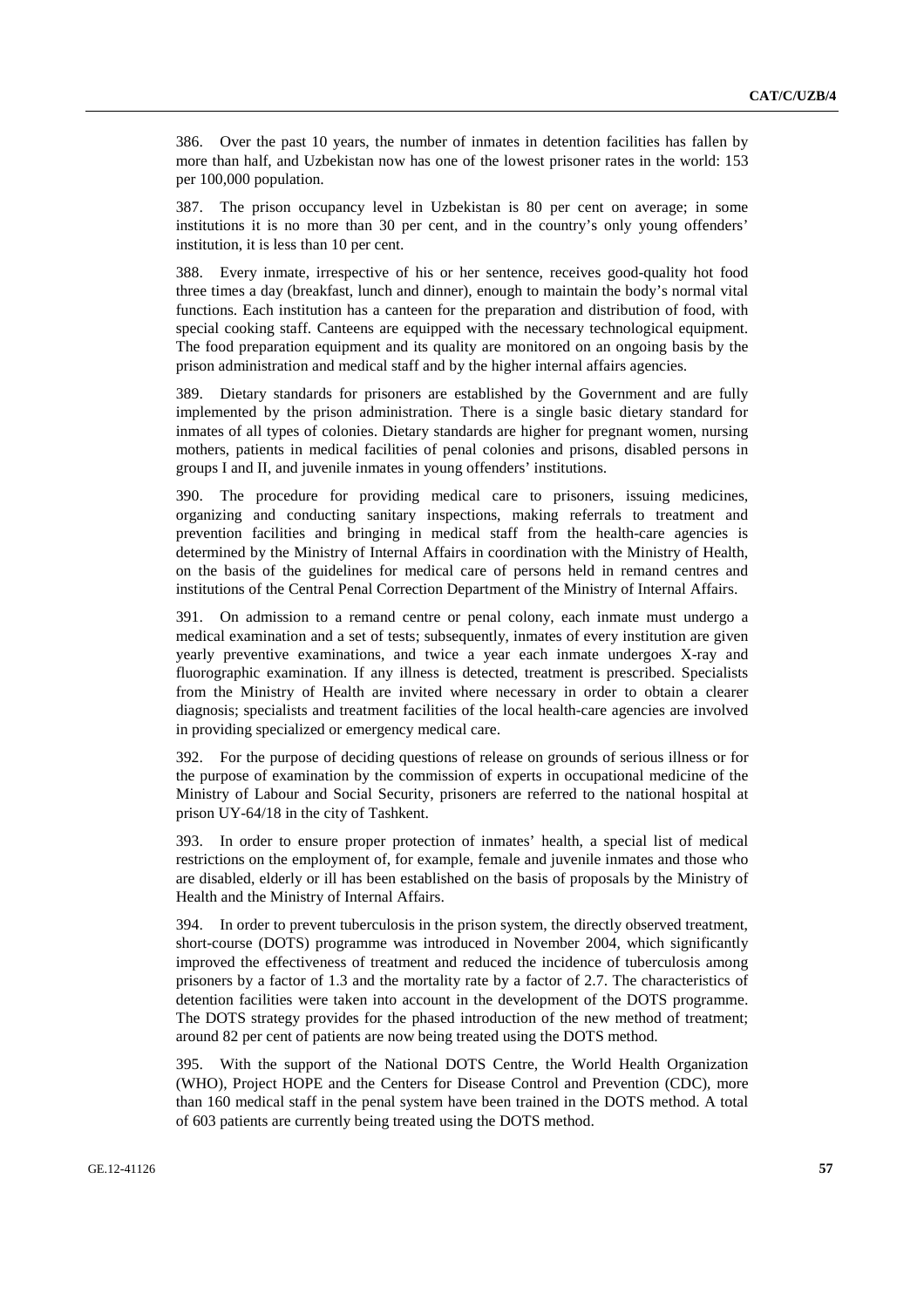396. As a result of the introduction of the DOTS strategy, the number of people cured of tuberculosis reached 87 per cent in 2010, and the number of cases of recurrence of the disease was reduced to 5 per cent. In April 2009, a new department for the treatment of drug-resistant forms of tuberculosis opened at the National Prison Hospital in Tashkent, designed to accommodate 100 beds and fitted with new special equipment.

397. Cooperation on the prevention and treatment of diseases, including HIV/AIDS and tuberculosis, is under way with national health-care agencies and foreign and international organizations: the WHO Country Office; the Global Fund to Fight AIDS, Tuberculosis and Malaria; the German bank for reconstruction and development; UNODC; and the European Union programme of support for border management and drug control in Central Asia.

398. In May 2008, 24 members of staff of Central Penal Correction Department institutions, including a doctor, a nurse and a psychologist, attended a training course on introducing antiretroviral therapy in penal institutions at the regional training and information centre for HIV/AIDS care and treatment in Eurasia, located in Kyiv, Ukraine.

399. With the support of the Tashkent Institute of Advanced Medical Education, an information workshop was held in February 2009 on the training and further training of doctors in HIV/AIDS prevention, attended by 25 doctors from the penal system.

400. In 2008, work began on the implementation in Uzbekistan's prison system of a project for the prevention of drug use in prison under the European Union's Central Asia Drug Action Programme (CADAP-4). The aim of the project is to introduce the Atlantis method of treating drug addiction into penal institutions, to upgrade the equipment and resources of the drug treatment service, and to create the necessary conditions for the adaptation and social reintegration of drug addicts who have undergone treatment and been released from detention facilities, by establishing a centre for social care and rehabilitation. In September 2009, a rehabilitation centre was opened at the penal institution in Chirchiq under CADAP, which is financed by the European Union and implemented by UNDP. In 2010, CADAP-5 was launched; it provides for the opening of another Atlantis rehabilitation centre at the Central Penal Correction Department institution located in the city of Navoiy.

401. In order to engage prisoners in socially useful occupations, industrial enterprises operate in penal colonies, with substantial capacity to produce textiles, clothing, manufactured rubber products, machinery and building materials.

402. When production staff are selected for a penal institution, account is taken of their profession or speciality, whether they have completed higher or secondary education, and whether they have the practical occupational skills necessary for production in the prison enterprise, so that they can not only monitor the production process but also provide inmates with occupational training.

403. General secondary education, professional education and vocational training are provided to inmates of penal institutions who do not have an occupation or speciality that they can practise in production either at the colony or after their release.

404. Instruction and training procedures are organized in accordance with the regulatory requirements of the education authorities and in compliance with the requirements of the custodial system, the daily schedule and the detention rules applicable to the various categories of inmates. The residential zone has a school and buildings for the provision of professional education and vocational training to inmates.

405. Over the past eight years, the equipment in the hairdressing salons and sewing workshops in penal colonies for women and men and in the open prison in Zangiata province has been upgraded, and inmates have been given training in basic needlework, bead weaving, hairdressing and confectionery-making. A total of 850 inmates received training between 2003 and 2010.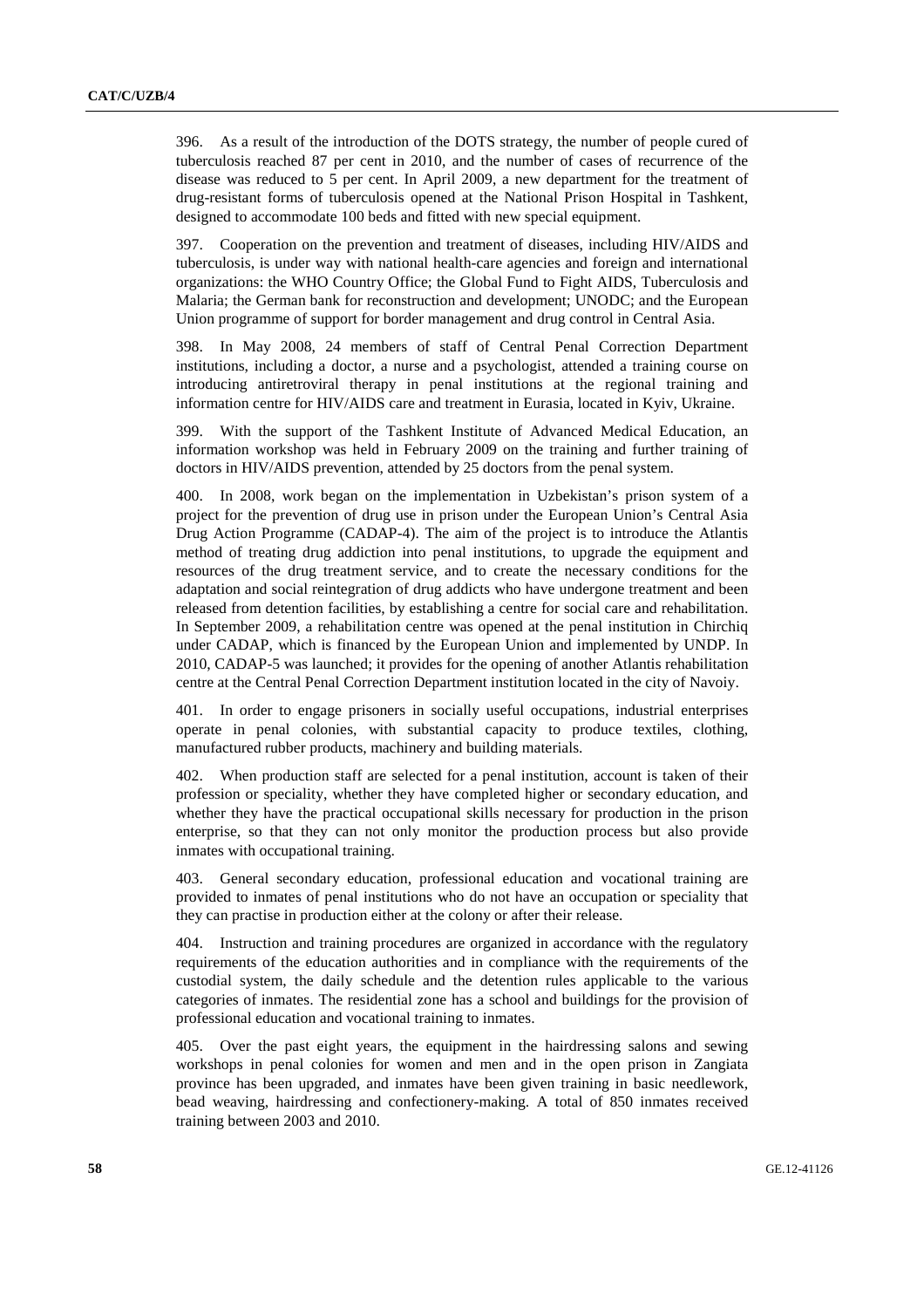406. When inmates complete their training and pass the final college qualification examinations, they are awarded a State certificate of their level of qualification. Certificates of professional education are kept in inmates' personal files and are handed to them on release, when they must be signed for.

407. Pursuant to the Penal Enforcement Code, the number of meetings and telephone calls that an inmate is allowed and the number of parcels, packages and postal wrappers of printed matter he or she may receive depends on the type of regime in the penal institution and the conditions of detention of the inmate in question.

Inmates of open prisons are entitled to an unlimited number of visits. Visits are generally allowed outside working hours. Meetings outside the open prison may be allowed at the inmate's request.

409. Inmates may make telephone calls and receive and send parcels, packages and postal wrappers of printed matter without restriction (article 114 of the Penal Enforcement Code).

410. Inmates of open prisons are also entitled to annual paid leave of 15 working days. During their leave, they are entitled to leave the prison in accordance with the procedure established under article 82 of the Penal Enforcement Code (article 91 of the Penal Enforcement Code).

411. Inmates of ordinary-regime colonies are entitled to receive four short and four long visits, six telephone calls, six parcels or packages and six postal wrappers of printed matter per year (article 117 of the Penal Enforcement Code).

412. Inmates of strict-regime colonies are entitled to receive three short and three long visits, four telephone calls, four parcels or packages and four postal wrappers of printed matter per year (article 119 of the Penal Enforcement Code).

413. Inmates of special-regime colonies are entitled to receive two short and two long visits, three telephone calls, three parcels or packages and three postal wrappers of printed matter per year (article 121 of the Penal Enforcement Code).

414. Inmates of prisons are entitled to receive two short visits and one long visit, two telephone calls, two parcels or packages and two postal wrappers of printed matter per year (article 123 of the Penal Enforcement Code).

415. Inmates of young offenders' institutions are entitled to receive 6 short and 6 long visits, 12 telephone calls, 6 parcels or packages and 6 postal wrappers of printed matter per year (article 125 of the Penal Enforcement Code).

416. Life prisoners serving their sentences under the strict regime are entitled to receive one short visit, one telephone call, one parcel or package and one postal wrapper of printed matter per year.

417. Life prisoners serving their sentences under the ordinary regime are entitled to receive one long and one short visit, two telephone calls, two parcels or packages and two postal wrappers of printed matter per year.

418. Life prisoners serving their sentences under the less-strict regime are entitled to receive one long and two short visits, three telephone calls, three parcels or packages and three postal wrappers of printed matter per year (article 137 of the Penal Enforcement Code).

419. In addition, prisoners may be allowed periods of leave outside penal institutions. Article 82 of the Penal Enforcement Code provides that prisoners may be allowed leave outside penal institutions for a period of no more than seven days, not counting travel time in both directions (up to four days), in exceptional circumstances (death or life-threatening illness of a close relative, or an event that has caused significant material harm to the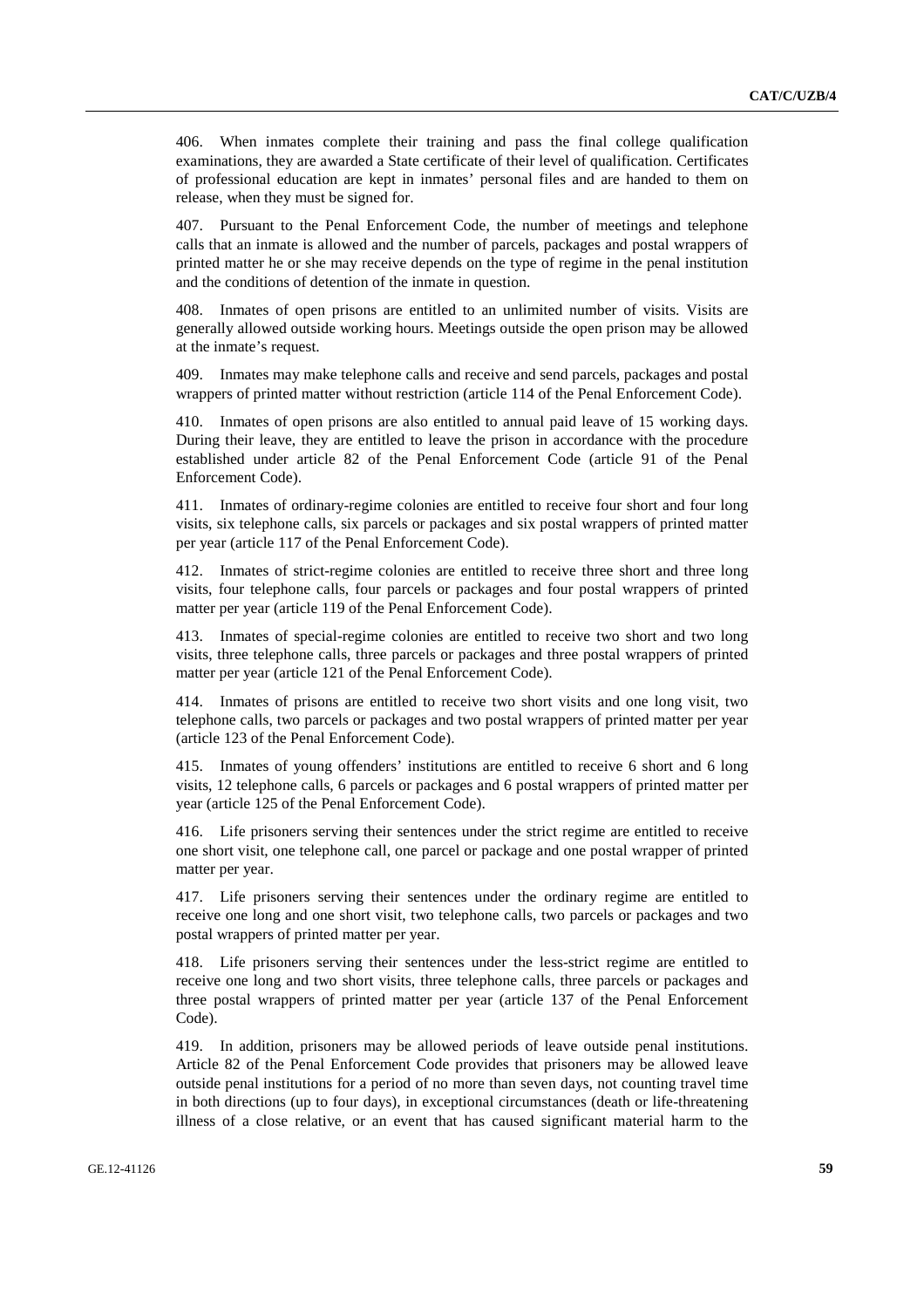prisoner or his or her family). Prisoners are allowed leave within Uzbekistan. Prisoners' applications for leave are considered by the institution's administration within 24 hours. Decisions are made on the basis of the prisoner's character and conduct and whether he or she has provided supporting documentation.

420. Prisoners serving custodial sentences may also be rewarded for good behaviour, diligence in work or training, or active participation in educational activities by being allowed to receive additional parcels, packages or postal wrappers of printed matter; to have additional visits or telephone calls; or to be transferred to better conditions of detention, as provided for in article 102 of the Penal Enforcement Code. This means that inmates of ordinary- and strict-regime colonies and young offenders' institutions may receive one additional visit, telephone call and parcel or package per year.

|                                                                                           | 2008     | 2009    | 2010    | 2011<br>(first half) |
|-------------------------------------------------------------------------------------------|----------|---------|---------|----------------------|
| Total number of prisoners receiving rewards                                               | 25 068   | 22 4 25 | 25 605  | 12 3 14              |
| Men                                                                                       | 22 7 7 2 | 20 805  | 23 576  | 11 357               |
| Women                                                                                     | 2 0 3 1  | 1 3 9 7 | 1881    | 875                  |
| <b>Minors</b>                                                                             | 265      | 223     | 148     | 82                   |
| Number transferred to better conditions of detention<br>(excluding those in open prisons) | 8 7 2 6  | 5991    | 7452    | 3608                 |
| Men                                                                                       | 7945     | 5 5 2 6 | 7 0 5 0 | 3 3 7 8              |
| Women                                                                                     | 669      | 381     | 316     | 203                  |
| <b>Minors</b>                                                                             | 112      | 84      | 86      | 27                   |

# **Rewards granted to prisoners**

#### **Disciplinary measures imposed on prisoners**

|    |                                                   | 2008    | 2009           | 2010    | 2011<br>(first half) |
|----|---------------------------------------------------|---------|----------------|---------|----------------------|
| 1. | Number of prisoners receiving warnings            | 1 0 8 2 | 1458           | 1 3 8 6 | 525                  |
|    | Men                                               | 855     | 1 0 1 0        | 994     | 412                  |
|    | Women                                             | 221     | 448            | 389     | 113                  |
|    | <b>Minors</b>                                     | 6       |                | 3       |                      |
| 2. | Number of prisoners receiving a reprimand         | 4 4 0 6 | 4678           | 5 0 1 9 | 2450                 |
|    | Men                                               | 4 2 1 1 | 4 5 2 0        | 4836    | 2 3 6 9              |
|    | Women                                             | 183     | 154            | 175     | 76                   |
|    | <b>Minors</b>                                     | 12      | $\overline{4}$ | 8       | 5                    |
| 3. | Number of prisoners deprived of better conditions |         |                |         |                      |
|    | of detention                                      | 149     | 205            | 132     | 107                  |
|    | Men                                               | 95      | 173            | 111     | 98                   |
|    | Women                                             | 54      | 31             | 21      | 8                    |
|    | <b>Minors</b>                                     |         | 1              |         | 1                    |
| 4. | Number of prisoners placed in disciplinary units  |         |                |         |                      |
|    | Men                                               | 6880    | 6 5 6 2        | 6 7 9 5 | 3411                 |
|    | Women                                             | 155     | 120            | 144     | 64                   |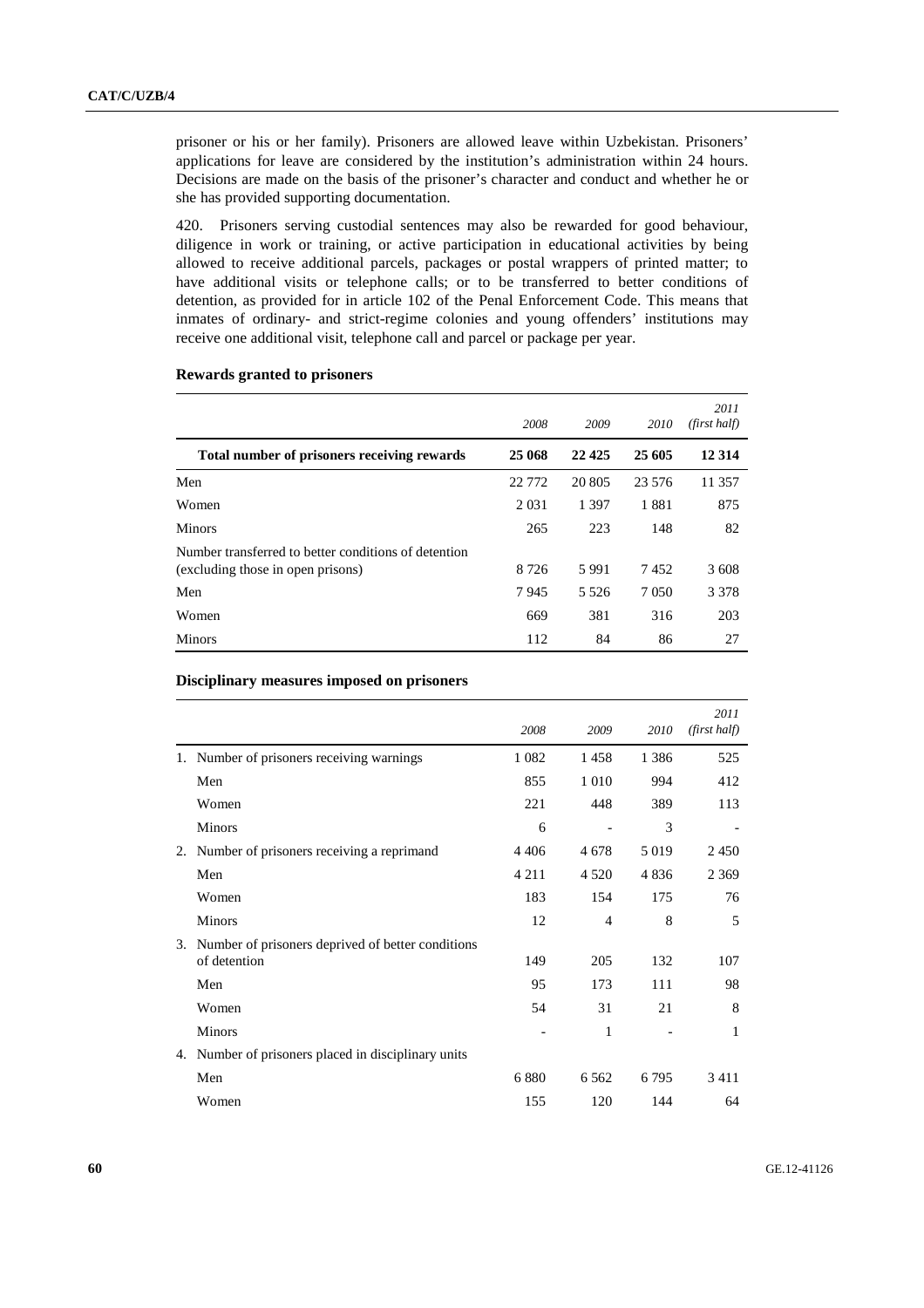|    |                                                                                                         | 2008 | 2009 | 2010 | 2011<br>(first half) |
|----|---------------------------------------------------------------------------------------------------------|------|------|------|----------------------|
|    | <b>Minors</b>                                                                                           | 3    | 8    | 3    |                      |
| 5. | Number of prisoners who have flagrantly breached<br>detention regulations transferred from open prisons |      |      |      |                      |
|    | to ordinary- or strict-regime colonies                                                                  | 482  | 532  | 506  | 179                  |
| 6. | Number of prisoners placed in punishment cells                                                          | 775  | 721  | 702  | 361                  |
|    | Men                                                                                                     | 773  | 715  | 694  | 355                  |
|    | Women                                                                                                   | 2    | 6    | 8    | 6                    |
|    | <b>Minors</b>                                                                                           |      |      |      |                      |

421. Pursuant to article 12 of the Penal Enforcement Code, prisoners are guaranteed freedom of conscience and also have the right to profess any religion or none. Ministers of duly registered religious organizations may be invited to visit prisoners at the latter's request, and prisoners are allowed to perform religious rites and to have religious objects and religious literature.

422. The Central Penal Correction Department, in conjunction with the Cabinet of Ministers Committee on Religious Affairs, the Muslim Spiritual Administration of Uzbekistan and Tashkent Islamic University, is implementing a number of organizational and practical measures for preventive education work with prisoners and staff of the penal system. Meetings, workshops, debates and evening events are organized with representatives of the clergy and Islamic scholars, where the history and development of the Islamic religion are explained.

423. The libraries of institutions in the penal system have more than 22,000 religious books, more than 10,000 legal publications, 91,000 works of fiction, and more than 21,000 other books and publications on a variety of subjects. The system's libraries hold a total of more than 171,000 items.

424. Prisoners subscribe to newspapers and magazines, including religious titles, such as the newspaper *Islom nuri* and the magazine *Khidoyat*. In addition, the editorial board of the newspaper *Vakt* ("Time"), intended for prisoners and staff of the penal system, operates within the Central Penal Correction Department. The newspaper focuses in particular on legal issues and religion and publishes laws and regulations; it also covers the life of penal institutions and prisoners' employment and recreational activities.

425. With a view to improving the system of independent monitoring of penal institutions, an Instruction governing the organization of visits to penal institutions by representatives of the diplomatic corps, international non-governmental organizations, local non-governmental non-profit organizations and the media was adopted on 30 November 2004. Representatives of the diplomatic corps, international NGOs and foreign media submit the relevant application to the Ministry of Foreign Affairs, and NGOs registered with the Ministry of Justice submit their applications to that Ministry.

426. When national and international NGOs and other civil society representatives are granted permission to visit detention facilities, they are given access to all categories of inmates held in the country's penal institutions.

427. National non-governmental and international organizations hold various training workshops for the staff of penal institutions. Since 2010, with the support of the German Adult Education Association, a training workshop has taken place on the bases of prison psychology: psychological characteristics of convicted prisoners, and on professional ethics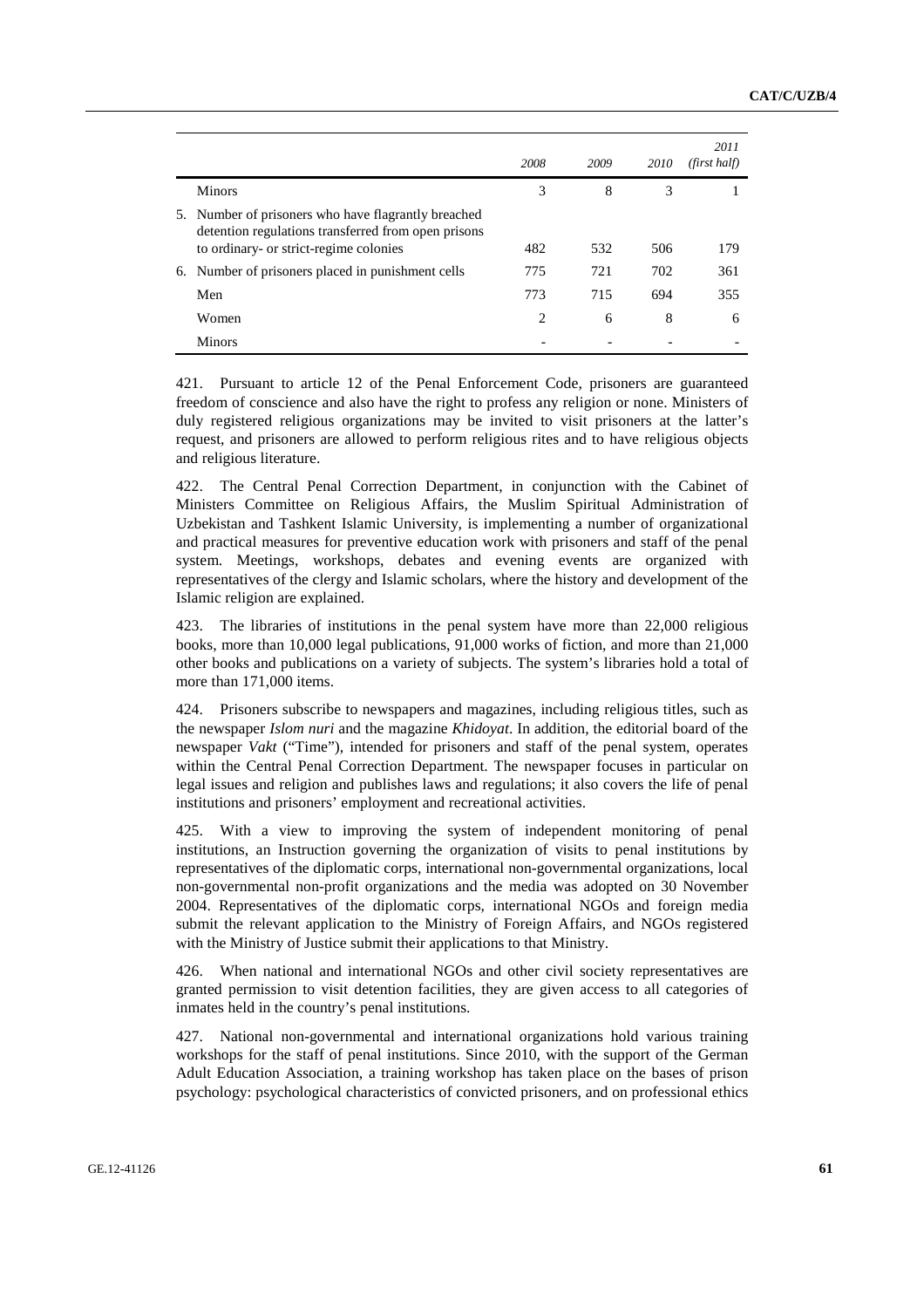for staff of the prison system, attended by specialists from the Women's Committee and the Centre for Psychological Services.

428. Under the agreement with ICRC, humanitarian visits to persons in detention facilities have been under way since 2001. In 2010 alone, 18,265 prisoners were seen during 57 visits to 18 detention facilities; 807 of them, including 113 women, were placed under individual monitoring.

|    | Visit conducted by                                                   | 2008 | 2009           | 2010           | 2011<br>(first half) | <b>Total</b> |
|----|----------------------------------------------------------------------|------|----------------|----------------|----------------------|--------------|
|    | 1. Parliamentarians from chambers of the Oliv Mailis                 |      |                |                |                      | 3            |
|    | Ombudsman                                                            | 9    | 3              | 4              | 3                    | 19           |
| 3. | <b>ICRC</b>                                                          | 21   | 21             | 56             | 35                   | 133          |
|    | 4. Other international organizations                                 | 8    | 2              | $\overline{4}$ |                      | 15           |
|    | 5. Foreign diplomatic missions and others                            | 6    | 28             | 26             | 10                   | 70           |
| 6. | Non-governmental non-profit organizations, clubs<br>and associations | 1    | $\overline{4}$ | 1              | 3                    | 9            |
| 7. | Visits to Jasliq colony by ICRC                                      |      | 2              | 3              | 1                    |              |

# **Prison visits in 2008–2010 and the first half of 2011**

429. From 1 to 7 December, with the support of the Embassy of Germany in Uzbekistan and the German Foundation for International Legal Cooperation (IRZ) within the German Federal Ministry of Justice, staff of the National Centre for Human Rights and the Central Penal Correction Department of the Ministry of Internal Affairs went on a study tour of Germany in order to learn about the safeguarding and protection of the rights and freedoms of prisoners in penal institutions in Germany.

430. The tour, organized under the agreement on cooperation between the National Centre for Human Rights and the German Embassy in Uzbekistan, was aimed at finding out about the work of penal institutions in Germany, with a view to developing recommendations for the establishment of an independent system of monitoring of penal institutions in Uzbekistan and improving mechanisms for the protection of prisoners' rights, and also at preparing booklets on national and international standards for safeguarding the rights of prisoners and their relatives.

431. Study of the work of three penal institutions in Germany showed that, for the purpose of establishing a system of independent monitoring of penal institutions in Uzbekistan, public commissions should be set up within such institutions, consisting of members of local representative bodies, parliamentarians at various levels, NGOs, clubs and associations, representatives of academic and educational institutions and regional representatives of the Ombudsman, and that provisions on these commissions should be included in the Penal Enforcement Code, the Local Authorities Act and the Clubs and Associations Act.

432. Study of the experience of German penal institutions led to the preparation and publication of a booklet entitled "Prisoners' rights: national and international standards", in Uzbek and Russian, and the organization of workshops and training sessions for senior officials of penal institutions on safeguarding the rights of prisoners and their relatives. In December 2010, the National Centre for Human Rights and the Central Penal Correction Department, in conjunction with the German Embassy in Uzbekistan, gave a presentation of the booklet, which was attended by around 100 staff of the prison system.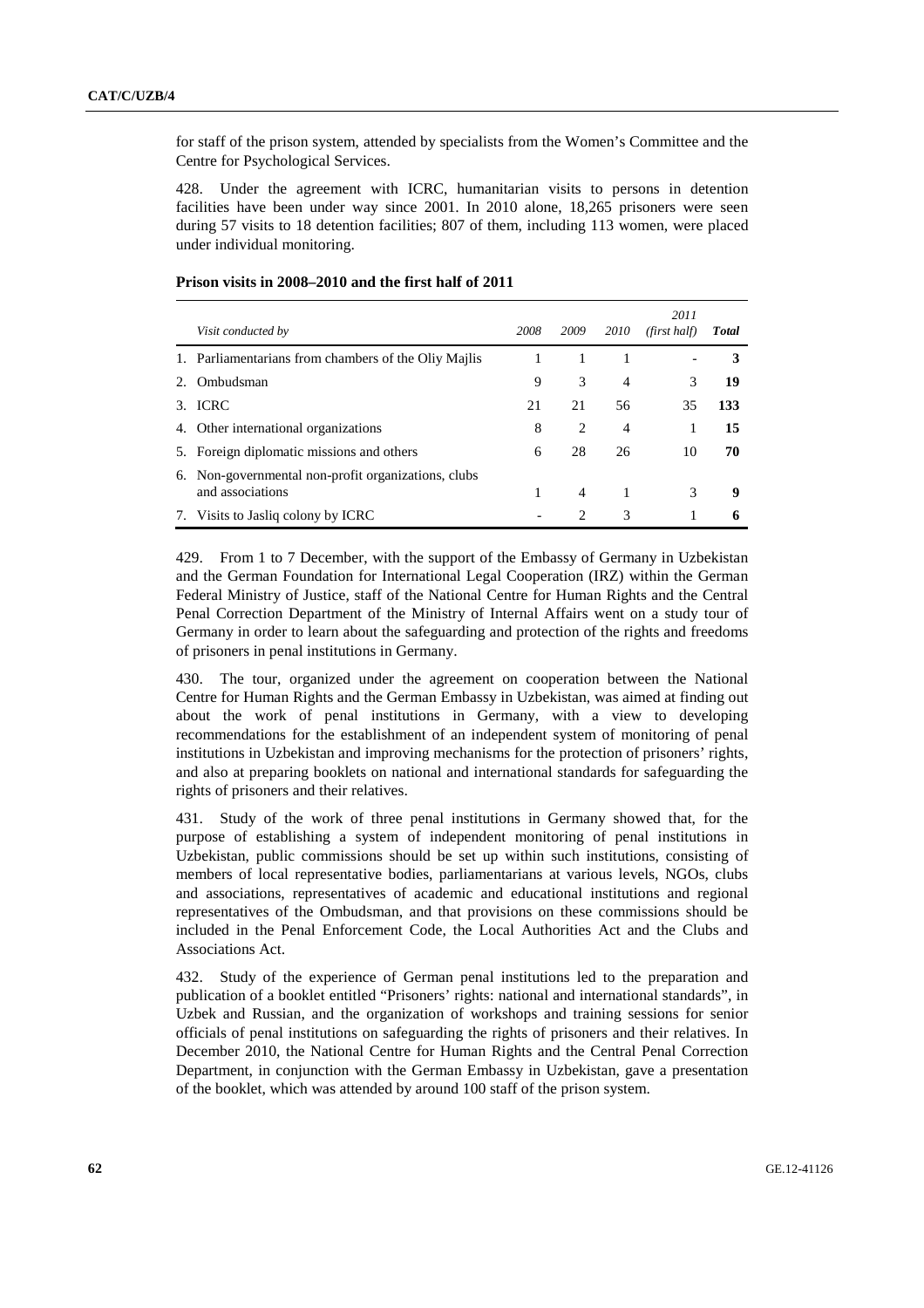433. In September 2009, the OSCE Project Coordinator in Uzbekistan organized a study tour of Finland, Poland and Latvia for staff of Uzbekistan's prison system, so that they could learn about prison procedures and conditions for those serving life sentences.

434. From 28 November to 2 December 2011, representatives of the National Centre for Human Rights and the Central Penal Correction Department of the Ministry of Internal Affairs visited penal institutions in the Czech Republic and Slovakia in order to learn about their experiences. During their visit, they held meetings in Parliament, national human rights institutions and prison services and visited penal institutions in both countries.

435. An initiative was organized as part of the OSCE project for the promotion of international standards in Uzbekistan's prison system. As part of the project, the OSCE Project Coordinator in Uzbekistan presented the Central Penal Correction Department with computer equipment and 950 copies of 20 different human rights titles, which were distributed among penal institutions in all provinces of the country.

436. Work is also currently under way to organize training courses on international prison standards for junior staff of the prison system.

437. Pursuant to paragraph 19, subparagraph 19.1 (paragraph 23 of the recommendations) of the National Plan of Action for the implementation of the concluding observations and recommendations of the Committee against Torture (thirty-ninth session, Geneva, 5–23 November 2007), international practice in transferring the prison system from the Ministry of Internal Affairs to the Ministry of Justice has been studied. In particular, the laws of the Russian Federation, the United States of America, Japan, France, Germany and Slovenia have been studied.

438. On the basis of the comparative legal research carried out regarding the penal enforcement laws and prison systems of the aforementioned countries, recommendations have been prepared as to the advisability of transferring the administration of penal authorities and institutions from the Ministry of Internal Affairs to the Ministry of Justice.

# **Article 13**

439. Uzbekistan has established a legislative basis and an institutional system for receiving and reviewing complaints of unlawful acts, including torture, by law enforcement officers.

440. The legislative basis for exercising the right to make a complaint of torture and for the timely review of such complaints by the relevant State authorities consists of:

- Article 35 of the Constitution, under which all persons have the right, both separately and jointly with other persons, to file petitions, proposals or complaints with the competent State authorities, institutions or elected representatives.
- Article 35 of the Constitution is given effect in the Citizens' Communications Act of 13 December 2002, which specifies not only the procedure and time frames for filing communications with the relevant State authorities, but also the rights of citizens to participate personally in the review of such communications, by using the services of a lawyer or representative and studying the documents used to verify the grounds of their communications. Articles 20 and 21 of the Act establish that the State authorities reviewing communications must take immediate steps to stop unlawful acts or omissions, identify the causes of and circumstances leading to violations of the rights, freedoms and legal interests of citizens, and also take steps to compensate for harm caused to citizens.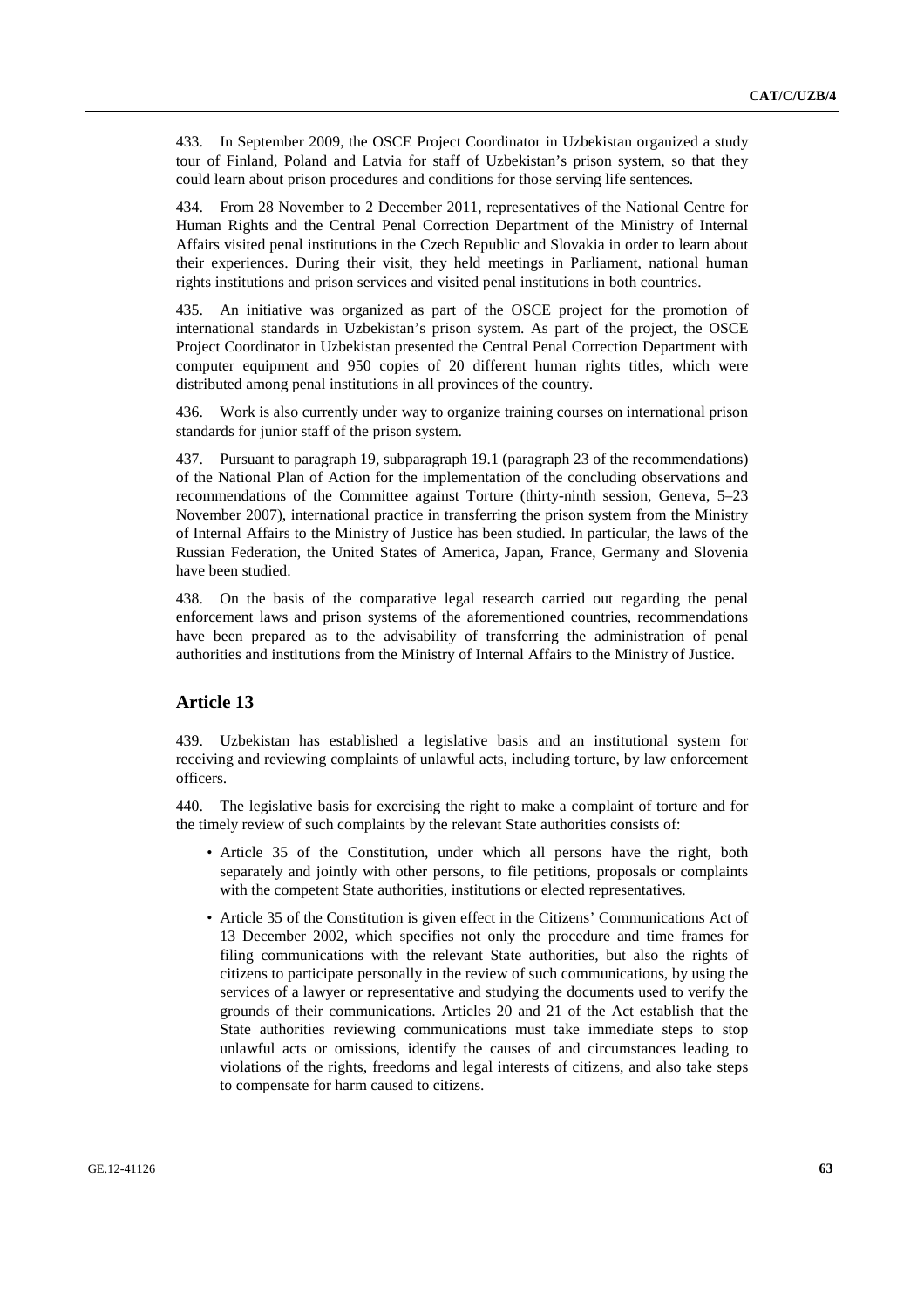- Article 44 of the Constitution guarantees all persons judicial protection of their rights and freedoms and the right to appeal against unlawful acts and decisions of State bodies, officials and community associations in the courts.
- The procedure for implementing article 44 of the Constitution is set out in detail in the Act on appeal to the courts against acts and decisions violating civil rights and freedoms of 30 August 1995. Pursuant to the Act, if a citizen seeking extrajudicial protection of his or her rights does not receive a response to his or her complaint or a refusal to uphold it within one month, he or she may apply to the courts in his or her place of residence or the place where the body whose acts are the subject of the complaint is located. The complaint is considered by the civil courts.
- Under articles 10–16 of the Human Rights Commissioner of the Oliy Majlis (Ombudsman) Act of 24 August 2004, the Ombudsman is entitled to consider complaints from Uzbek citizens, and foreign nationals and stateless persons situated in Uzbekistan, concerning acts or omissions of organizations or officials that violate their rights, freedoms and legal interests, and to carry out a review. Where the applicant has sought protection of his or her rights through other means and is not satisfied with the decisions taken, the Ombudsman must send his or her findings, with recommendations for the restoration of the violated rights, to the organization or official whose act or omission has been found to constitute a violation of civil rights, and should receive a reasoned response within one month. The Ombudsman is entitled to file applications with the relevant bodies for the prosecution of persons whose acts are found to constitute a violation of human rights.
- Article 7 of the Procurator's Office Act of 29 August 2001 obliges the procuratorial authorities to review petitions and complaints from citizens and communications from legal persons, to take steps to restore their violated rights and protect their legal interests, and to receive citizens and legal persons individually. The procuratorial authorities, on the basis of complaints and other communications concerning violations of the law, verify the implementation of laws on the observance of civil rights and freedoms by State bodies and officials in the context of crime prevention and investigation, in the work of detention and remand centres and penal institutions, and in the consideration of cases by the courts. Once they have considered citizens' communications, the procuratorial authorities take steps to prosecute persons who have violated the law by instituting criminal or administrative proceedings or by instituting and pursuing court action in the case of violations of the enforceable rights of socially vulnerable sectors of the population.
- Article 18 of the Pretrial Detention during Criminal Proceedings Act of 29 September 2011 establishes the right of detainees and remand prisoners to receive information on their rights and duties and on the procedure for filing petitions, proposals and complaints, and their right to file, personally or through a defence counsel or legal representative, petitions and complaints concerning the lawfulness and validity of their detention and violations of their rights, freedoms and legal interests. Article 19 of the Act sets out in detail the procedure for filing petitions, proposals and complaints.

441. An interdepartmental working group for monitoring the observance of human rights by the law enforcement agencies has been set up and is in operation; in addition to responsible officials from the law enforcement agencies, its members include senior officials of the Ministry of Justice, the Ministry of Foreign Affairs and the National Centre for Human Rights, and representatives of the Ombudsman and non-governmental organizations. Meetings of the working group are attended by representatives of the National Association of Non-Governmental Non-Profit Organizations of Uzbekistan, the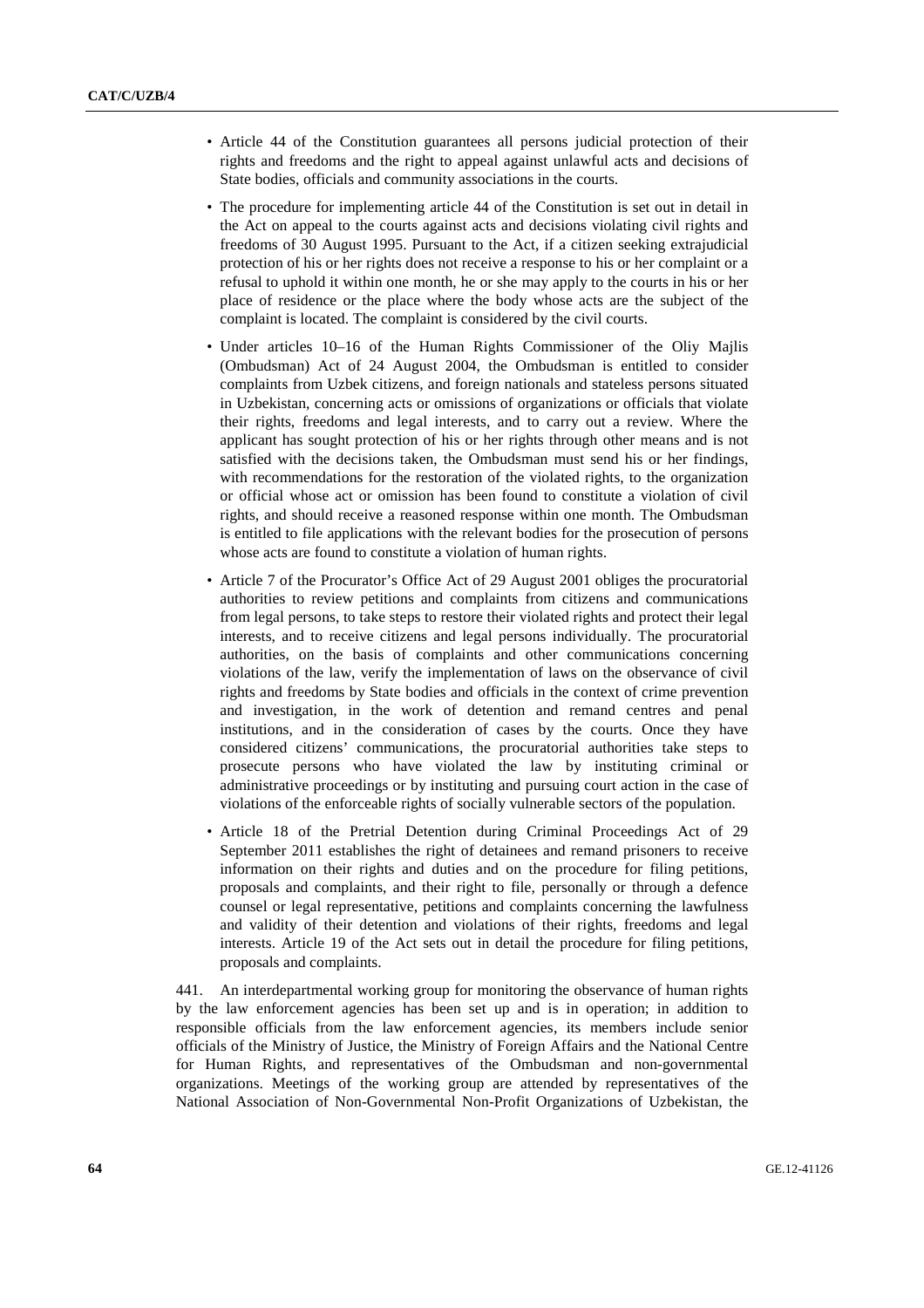Women's Committee of Uzbekistan, the Chamber of Lawyers and other civil society institutions.

442. At its meetings, the working group reviews complaints, including those filed with the Office of the United Nations High Commissioner for Human Rights, concerning unlawful acts by law enforcement officers; these are verified and then an appropriate decision is taken. Communications from citizens concerning the use of torture and other prohibited methods of treatment by the law enforcement agencies are reviewed thoroughly. Meetings of the working group took place on 24 February 2010, 27 December 2010 and 5 April 2011.

443. In the first quarter of 2011, at a meeting of the working group, information was presented by the Procurator-General's Office on instances of the use of torture and other degrading treatment by law enforcement officers during 2010, and on compliance by law enforcement officers with their international obligations under the Convention against Torture and Other Cruel, Inhuman or Degrading Treatment or Punishment.

444. In the fourth quarter of 2011, a presentation of similar information relating to 2011 is planned, and also information on the progress of implementation of the concluding observations and recommendations of the Committee against Torture (thirty-ninth session, Geneva, 5–23 November 2007).

445. State oversight and monitoring by the procuratorial authorities of the implementation of the Citizens' Communications Act by ministries and departments, law enforcement agencies and central and local authorities has now been strengthened.

446. In the first six months of 2011, the procuratorial authorities, having studied the causes of and circumstances leading to violations of the Act, made 1,423 submissions to State bodies instructing them to remedy such violations, 577 protests against decisions of bodies and officials that ran counter to the Act, and 563 warnings to officials on the inadmissibility of violations of the Act. A total of 2,699 persons incurred disciplinary, administrative or financial liability, and criminal proceedings for serious violations of the Act were brought against 15 people.

447. The procuratorial authorities pay particular attention to communications from citizens concerning violations of the rights of minors. During the aforementioned period, they issued responses in 24,000 such cases; 20,000 officials incurred disciplinary, administrative or financial liability; voluntary compensation in the amount of 212.2 million sum was paid; and 462 criminal cases were instituted.

448. The procuratorial authorities received 65,827 communications from citizens and directly reviewed and resolved 26,381 of them; 54,139 citizens were received in person, and their rights were restored in accordance with the procedure established by law.

449. As part of efforts to explain the provisions of the Citizens' Communications Act and other laws, the procuratorial authorities have held 69,088 awareness-raising events and organized 12,583 media appearances, including 3,702 on television.

450. The procuratorial authorities organize and regularly carry out reviews of citizens' complaints and communications concerning unlawful acts by law enforcement officers.

451. During the period 2008–2010 and the first six months of 2011, 10,226 complaints and communications in this category were received, 428 of which concerned the use of torture. Following review of these 428 complaints of torture, 27 criminal cases were instituted, investigated and brought to court, and the perpetrators were punished accordingly.

452. With a view to preventing the unlawful treatment of convicted and remand prisoners, the procuratorial authorities review the lawfulness of detention of persons in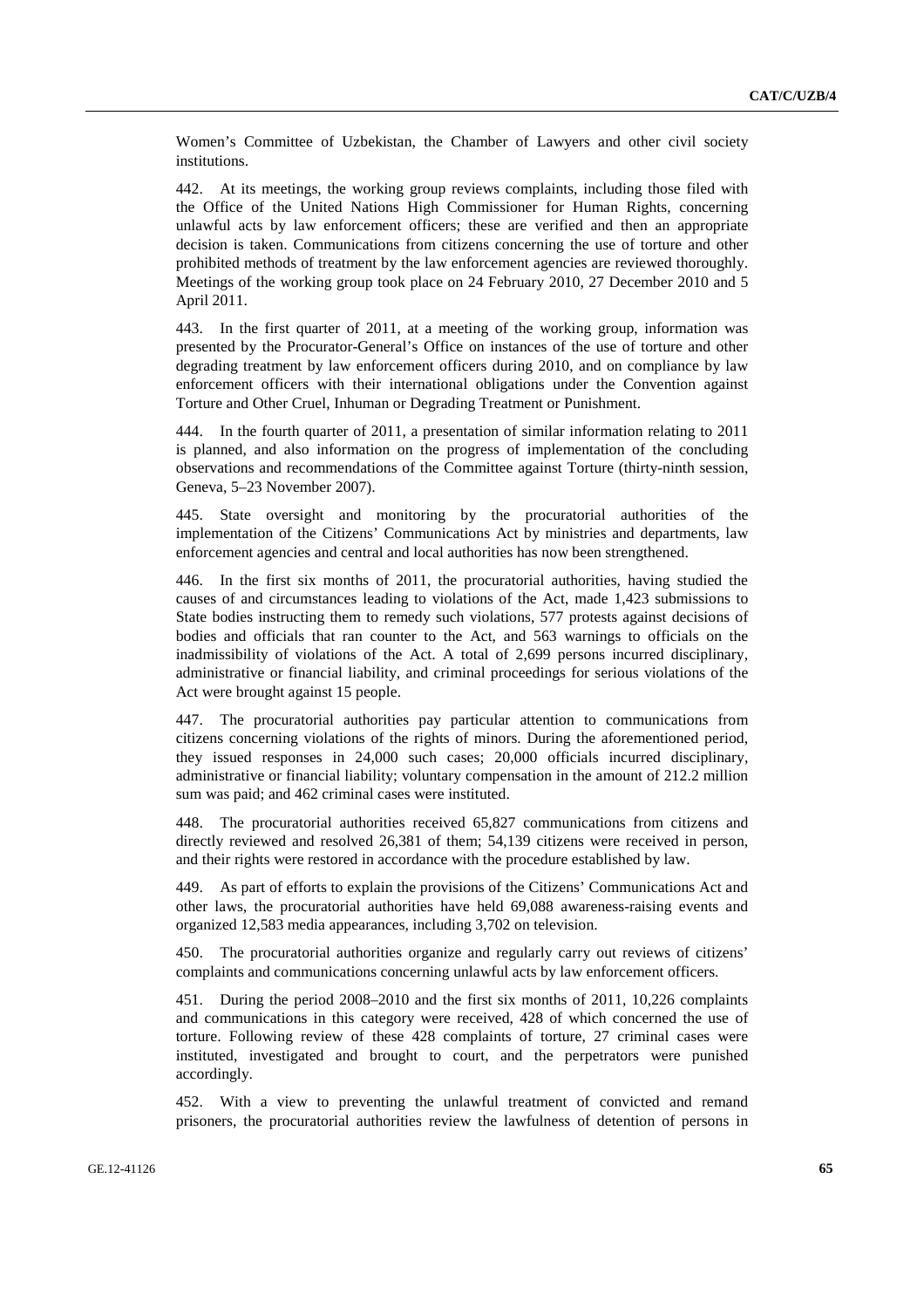temporary holding facilities of the internal affairs agencies every 10 days. In addition, procurators review the detention of persons in remand centres once a month, at which time they review complaints and petitions received from convicted and remand prisoners. Where they discover violations of the law, they take appropriate action.

453. In accordance with the recommendations of the Committee against Torture (para. 12), efforts have been made to review practice with regard to the investigation of complaints of torture and unlawful treatment, to convict and punish the perpetrators and to suspend persons accused of committing offences under article 235 of the Criminal Code.

454. Analysis of data for the period 2004–2008 shows that the courts heard criminal cases against 45 individuals, 25 of whom were sentenced to long terms of imprisonment, 5 were sentenced to punitive deduction of earnings and 13 were released under an amnesty.

455. During 2008, the Procurator-General's Office received 2,222 complaints and communications concerning unlawful acts by law enforcement officers. That figure was 163 fewer than in 2007 (2,385). A total of 1,643 complaints and communications (1,728 in 2007) concerned staff of the Ministry of Internal Affairs, 29 (42) concerned staff of the Department for Combating Tax and Currency Crimes and Money Laundering, 195 (207) staff of the State Tax Committee, 60 (96) staff of the State Customs Committee, 7 (4) staff of the National Security Service and 104 (91) staff of the courts.

456. Of the total number of complaints and communications received, 104 (189) concerned the use of torture or other unlawful treatment, 12 (29) concerned unlawful detention, 5 (3) incorrect use of preventive measures and 18 (12) unlawful searches and confiscations.

457. As a result of the reviews carried out, nine criminal cases were brought against law enforcement officers in connection with complaints of torture and other unlawful treatment of citizens, and the officers concerned were suspended in accordance with the law in force.

458. In six criminal cases brought to court in 2008, none of the law enforcement officers prosecuted for the use of torture or other cruel, inhuman or degrading treatment evaded legal punishment.

459. In 2010, the procuratorial authorities registered 3,317 complaints and communications concerning unlawful acts by law enforcement officers (3,089 in 2009). A total of 2,674 (2,377) complaints and communications concerned staff of the Ministry of Internal Affairs, 277 (289) staff of the State Tax Committee, 131 (89) staff of the Ministry of Justice, 73 (57) staff of the State Customs Committee, 60 (109) staff of the courts, 29 (41) staff of the Department for Combating Tax and Currency Crimes and Money Laundering, 20 (37) procuratorial staff, 4 (3) staff of the National Security Service and 49 (87) staff of other bodies.

460. Of the total number of registered complaints and communications, 92 (146) concerned the use of torture or other degrading treatment. In the course of review of these complaints, 7 criminal cases (7 in 2009) concerning 10 law enforcement officers were brought under article 235 of the Criminal Code.

461. In the first three months of 2011, 758 complaints were submitted, 14 of which concerned the use of torture or other unlawful treatment, and 1 criminal case was investigated and brought to court.

462. The internal affairs agencies are taking consistent action to prevent and eradicate torture. Pursuant to Ministry of Internal Affairs Order No. 43 of 7 February 2003, a single procedure is in operation in all units of the Ministry of Internal Affairs for the registration of all communications from citizens, including complaints and petitions concerning the use of prohibited methods of investigation and treatment of remand prisoners or those detained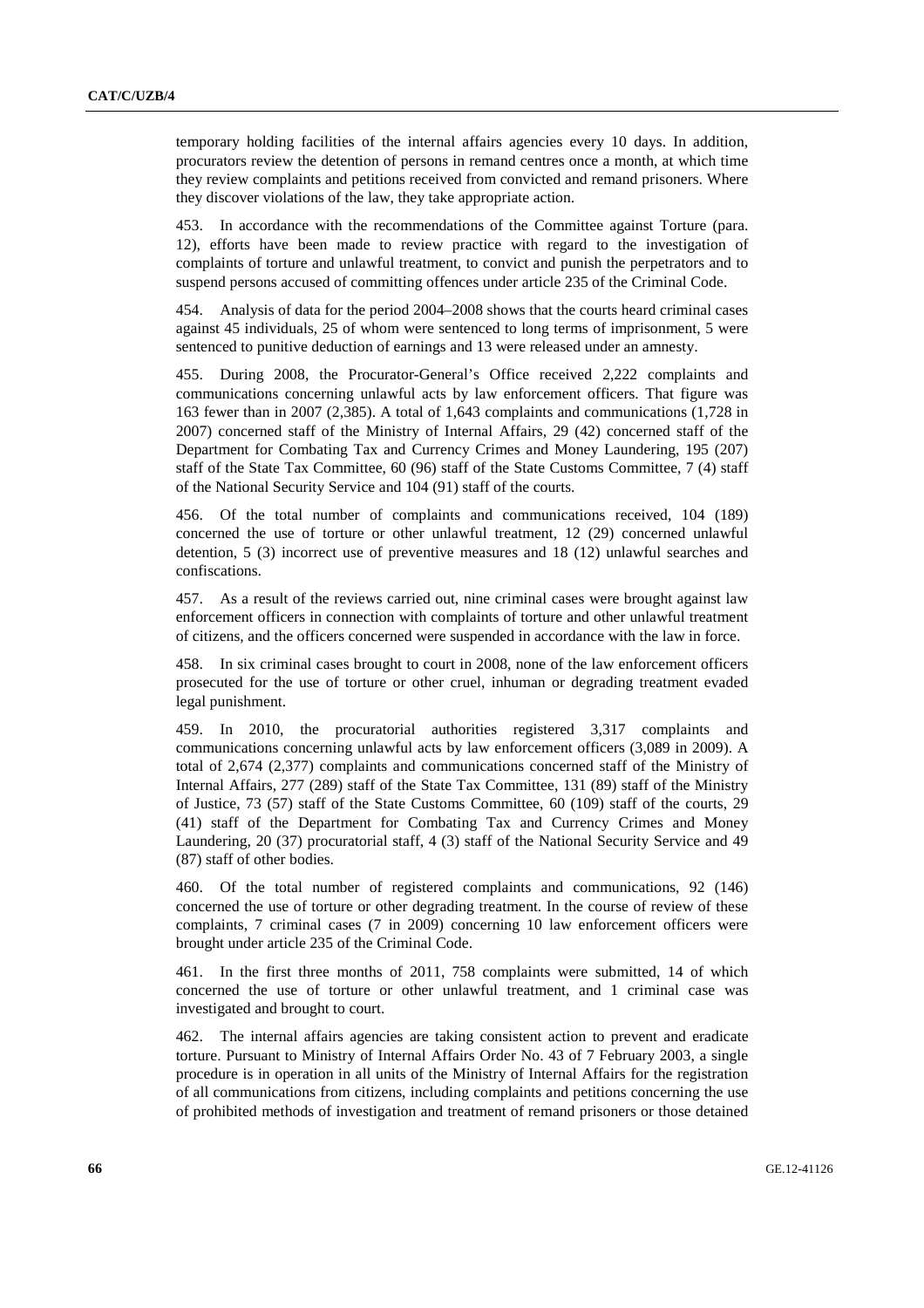in penal institutions. Such communications are subjected to a special verification procedure carried out by senior officials.

463. Pursuant to Order No. 173 of 16 December 2008, the Central Commission on Respect for Human Rights in the Internal Affairs Agencies, headed by the Minister of Internal Affairs, operates within the Ministry of Internal Affairs, and similar commissions have been established in all local internal affairs agencies. At its meetings each month, the Commission discusses the outcome of the work of internal affairs units and local internal affairs agencies with regard to the observance of human rights protection, including work connected with citizens' communications; the circumstances in which members of the public are received by senior officials; and the availability and condition of rooms for receiving members of the public. The Commission also hears about the findings of monitoring of the observance of civil rights. Every internal affairs agency has a box for complaints.

464. Senior officials of the Ministry of Internal Affairs carry out a thorough review of every identified case of the use of physical force, ill-treatment or violation of the rights and legal interests of the aforementioned persons. The perpetrators are subjected to severe disciplinary measures; they are usually dismissed from the internal affairs agencies, and the official review file must be handed over to the procuratorial authorities.

|    |                                                                                                | 2009           | 2010    | 2011<br>(first half) |
|----|------------------------------------------------------------------------------------------------|----------------|---------|----------------------|
|    | Total number of complaints received by the Ministry of Internal<br>Affairs and its local units | 1639           | 1467    | 1490                 |
| 2. | Complaints of violations of prisoners' rights                                                  | $\overline{c}$ | 3       | 3                    |
| 3. | Complaints of torture                                                                          | 17             | 9       | 13                   |
| 4. | Complaints of omissions by the internal affairs agencies                                       | 26             | 10      | 13                   |
| 5. | Complaints of unlawful arrest or detention                                                     | 22             | 10      | $\overline{4}$       |
| 6. | Complaints of prosecution of innocent persons                                                  | 10             | 13      | 3                    |
| 7. | Complaints of abuse of official position                                                       | 73             | 31      | 26                   |
| 8. | Complaints of negligence                                                                       | 34             | 28      | 19                   |
| 9. | Complaints of abuse of authority                                                               | 79             | 38      | 28                   |
|    | 10. Complaints of violations of the Citizens' Communications Act                               | 143            | 84      | 90                   |
|    | 11. Complaints of other violations                                                             | 1 2 1 0        | 1 2 2 5 | 1 280                |

## **Complaints received by the internal affairs agencies**

#### **Outcome of review of complaints received by the Ministry of Internal Affairs**

|    |                                               | 2009 | 2010 | 2011<br>(first half) |
|----|-----------------------------------------------|------|------|----------------------|
|    | Removal from post                             | 30   | 21   | 10                   |
| 2. | Dismissal from internal affairs agencies      | 55   | 47   | 25                   |
| 3. | Disciplinary measures                         | 384  | 248  | 188                  |
| 4. | Transfer of file to procuratorial authorities | 62   | 33   | 39                   |

465. In Uzbekistan, particular attention is paid to the prevention of torture and other forms of ill-treatment against military personnel.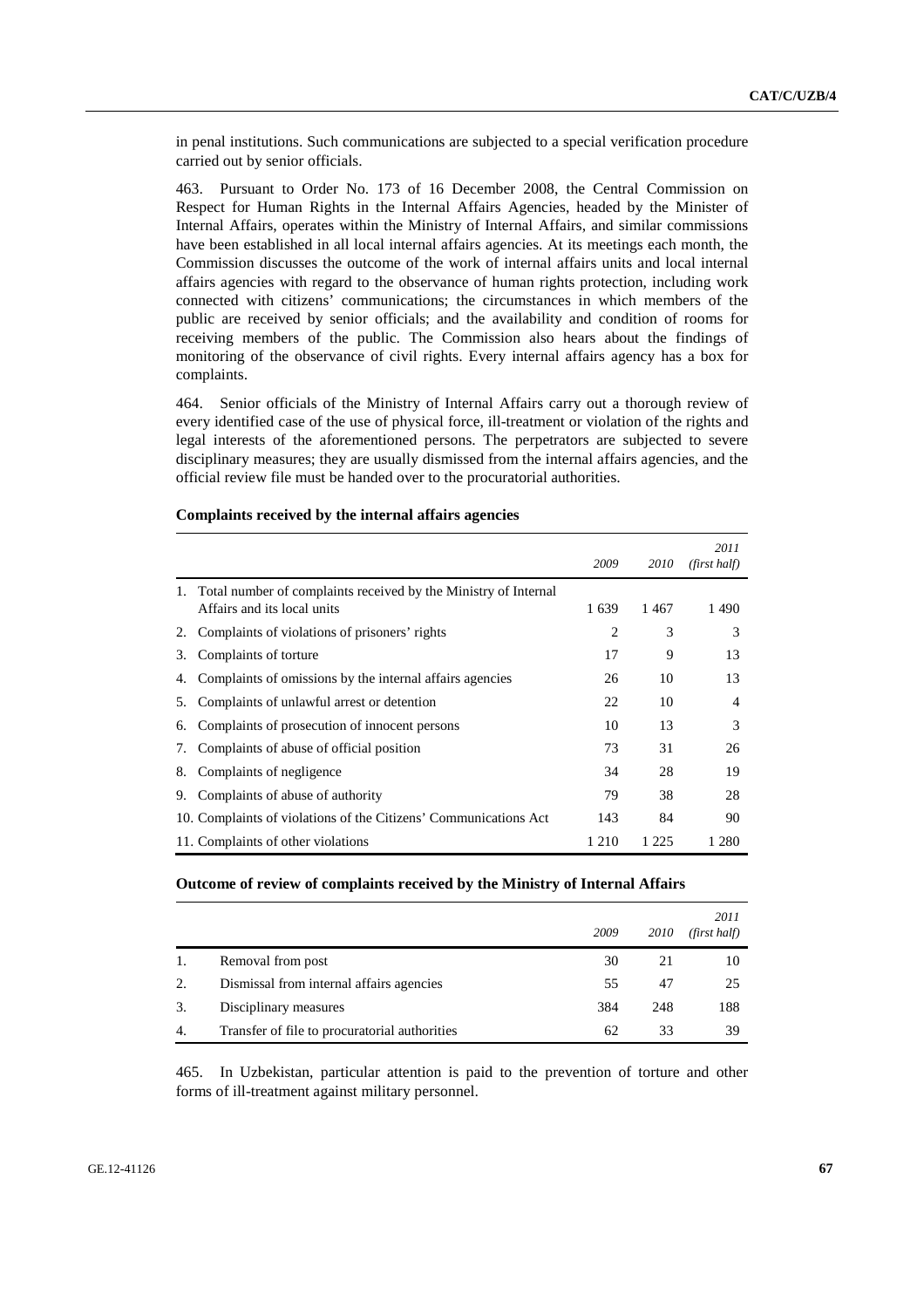466. All complaints, including complaints of the use of torture against detainees and remand prisoners and complaints by persons under investigation or their relatives or lawyers, are entered in the register of complaints and communications concerning offences (under "form 1") of the Military Procurator's Office and are reviewed in accordance with article 329 of the Code of Criminal Procedure.

467. During the period 2008–2011, no complaints of torture were received by the military procuratorial authorities; therefore no such communications were reviewed.

468. However, one criminal case investigated by the Military Procurator's Office was heard by the Supreme Court of the Republic of Qoraqalpog'iston. Three members of staff of the Ministry of Internal Affairs in the Republic of Qoraqalpog'iston were accused of an offence under article 235, paragraph 2 (c), of the Criminal Code. In 2009, the Court granted one of the persons in question an amnesty, and the other two were sentenced to deprivation of liberty for different periods.

469. Analysis of citizens' complaints and petitions filed with the Ombudsman reveals a trend of yearly growth in the number of communications from citizens concerning safeguarding of the right to liberty and inviolability of the person. In 2009, citizens' complaints in this category represented 21.5 per cent of the total; in 2010, the figure was 23.4 per cent.



470. In 2010, 51 communications were filed concerning the use of prohibited methods; 37 were accepted for consideration and, in 2 cases, the claims made by the complainants were upheld. A total of 27 of the complaints concerning the use of prohibited methods were filed by women and 24 by men. With a view to resolving these complaints and taking appropriate action in response, 45 communications accepted for consideration by the Ombudsman were forwarded to the Procurator-General's Office and 10 were forwarded to the Ministry of Internal Affairs.

471. In the first nine months of 2011, 27 communications concerning the use of prohibited methods were filed and accepted for consideration; 2 of them were resolved positively. Women filed 12 of these communications and men filed 15. A total of 24 communications accepted for consideration by the Ombudsman were forwarded to the Procurator-General's Office to be addressed, and 12 were forwarded to the Ministry of Internal Affairs.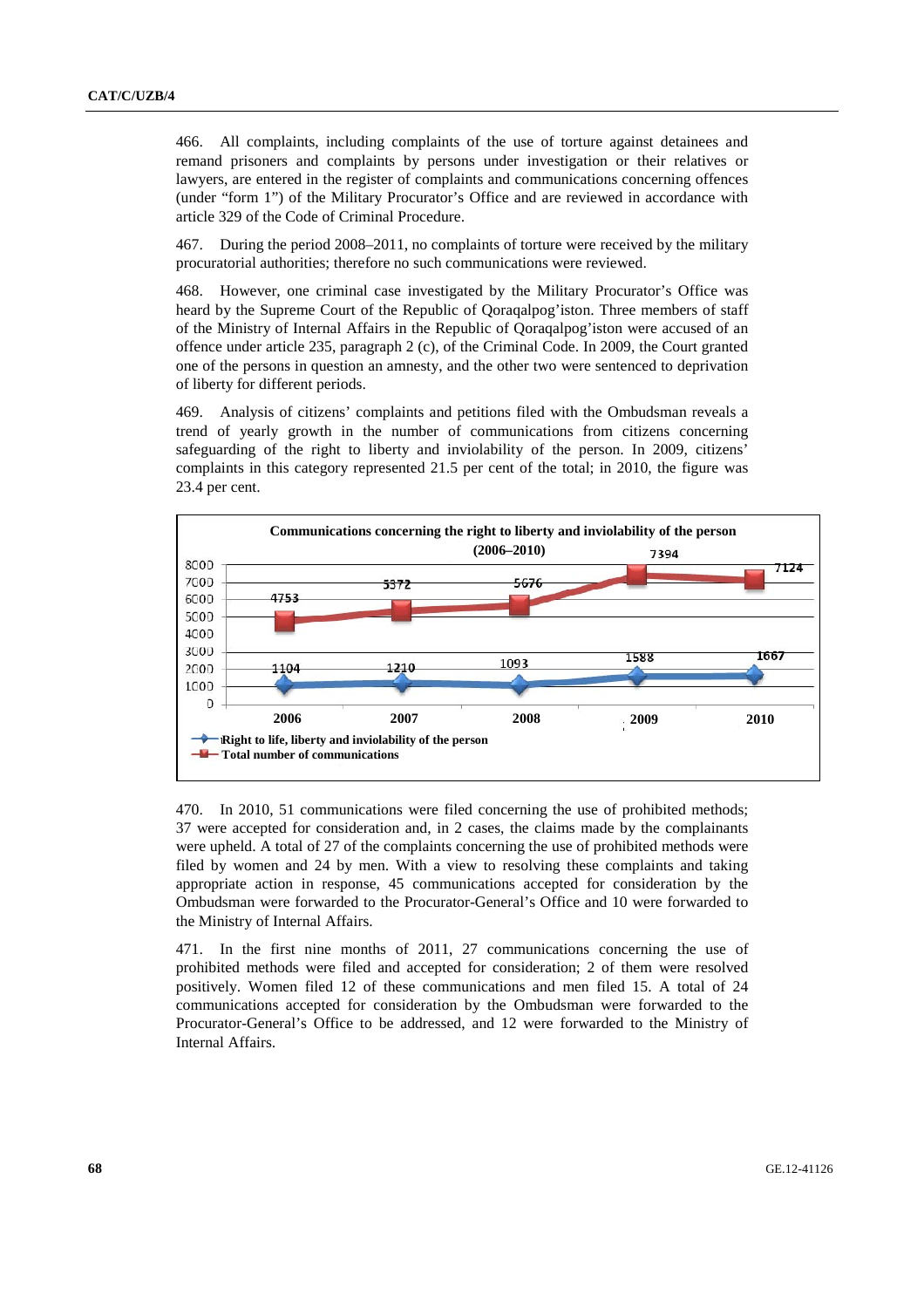## **Complaints received by the Ombudsman**

|                                                               |                          | 2010                          |                          |                          | 2009                          |                          | 2008                     |                               |                        |  |
|---------------------------------------------------------------|--------------------------|-------------------------------|--------------------------|--------------------------|-------------------------------|--------------------------|--------------------------|-------------------------------|------------------------|--|
| Category of citizens' communications                          | received<br><b>Total</b> | consideration<br>Accepted for | positively<br>Resolved   | received<br><b>Total</b> | consideration<br>Accepted for | positively<br>Resolved   | received<br><b>Total</b> | consideration<br>Accepted for | positively<br>Resolved |  |
| Objection to arrest or remand in custody                      | 120                      | 110                           | 9                        | 92                       | 59                            | 9                        | 19                       | 12                            |                        |  |
| Objection to criminal prosecution                             | 344                      | 221                           | 24                       | 201                      | 119                           | 14                       | 229                      | 136                           | 7                      |  |
| Transfer of convicted or remand prisoners                     | 23                       | 22                            | $\overline{\phantom{a}}$ | 21                       | 15                            | $\overline{\phantom{a}}$ | 18                       | 3                             |                        |  |
| Amnesty and pardon                                            | 192                      | 54                            | 3                        | 211                      | 71                            | 8                        | 192                      | 30                            | $\overline{c}$         |  |
| Provision of medical care to convicted prisoners              | 23                       | 15                            | $\mathbf{1}$             | 8                        | 8                             |                          | 7                        | 4                             |                        |  |
| Unlawful acts of prison service staff                         | 16                       | 17                            | 2                        | 11                       | 7                             |                          | 8                        | $\mathbf{1}$                  |                        |  |
| Objection to acts of law enforcement officers                 | 496                      | 329                           | 69                       | 541                      | 293                           | 40                       | 268                      | 190                           | 12                     |  |
| Objection concerning procedure or conduct of<br>investigation | 322                      | 221                           | 38                       | 495                      | 310                           | 44                       | 270                      | 117                           | 19                     |  |
| Change to preventive measure                                  | 13                       | 9                             |                          | 1                        |                               |                          | 10                       |                               |                        |  |
| Extradition                                                   | 13                       | $\overline{c}$                | $\mathbf{1}$             | 7                        | 4                             |                          | $\mathbf{2}$             | $\overline{c}$                |                        |  |
| Human trafficking                                             | 54                       | 41                            | 11                       |                          |                               |                          |                          |                               |                        |  |
| Objection to use of prohibited investigation methods          | 51                       | 37                            | 2                        |                          |                               |                          |                          |                               |                        |  |
| <b>Total</b>                                                  | 1667                     | 1078                          | 160                      | 1588                     | 886                           | 115                      | 1 0 9 3                  | 495                           | 40                     |  |

472. A geographical breakdown of citizens' communications received in 2010 shows that the largest number came from Surxondaryo province (14 per cent), the city of Tashkent (13 per cent), Qashqadaryo province (12 per cent), Tashkent province (11 per cent) and Samarqand province (9 per cent). The smallest number came from Sirdaryo province and the Republic of Qoraqalpog'iston (3 per cent).

### **Citizens' communications: breakdown by region**

|                      |    | $c$ riminal<br>Objection to<br>prosecution | Transfer of convicted or<br>remand prisoners | Amnesty and pardon | care<br>convicted prisoners<br>medical<br>F<br>Provision<br>$\overline{c}$ | Unlawful acts of prison<br>service staff | acts of law<br>enforcement officers<br>Objection to | $\mathcal{P}$<br>conduct<br>concerning<br>$\delta$<br>investigation<br>procedure<br>Objection | Change to preventive<br>measure | Extradition    | Human trafficking | prohibited methods<br>ð<br>$to$ use<br>Objection | <b>Total</b> |
|----------------------|----|--------------------------------------------|----------------------------------------------|--------------------|----------------------------------------------------------------------------|------------------------------------------|-----------------------------------------------------|-----------------------------------------------------------------------------------------------|---------------------------------|----------------|-------------------|--------------------------------------------------|--------------|
| Andijon province     | 2  | 28                                         | 2                                            | 27                 | $\overline{2}$                                                             |                                          | 19                                                  | 11                                                                                            |                                 |                | 2                 |                                                  | 97           |
| Buxoro province      | 8  | 20                                         | $\overline{\phantom{a}}$                     | 5                  |                                                                            |                                          | 16                                                  | 9                                                                                             |                                 | ۰              | $\overline{2}$    | $\overline{c}$                                   | 64           |
| Jizzax province      | 7  | 17                                         | $\overline{\phantom{0}}$                     | 11                 | 3                                                                          |                                          | 19                                                  | 13                                                                                            |                                 |                | 3                 | 3                                                | 77           |
| Qashqadaryo province | 9  | 28                                         | 2                                            | 11                 | 5                                                                          | 1                                        | 57                                                  | 47                                                                                            | $\overline{\phantom{a}}$        | 2              | 11                | 10                                               | 183          |
| Navoiy province      | 8  | 24                                         |                                              | 5                  | 3                                                                          | $\overline{\phantom{0}}$                 | 25                                                  | 10                                                                                            | 2                               |                | 3                 | 3                                                | 85           |
| Namangan province    | 7  | 25                                         | 2                                            | 12                 | $\overline{\phantom{a}}$                                                   |                                          | 17                                                  | 6                                                                                             |                                 |                |                   | 1                                                | 74           |
| Samarqand province   | 9  | 19                                         |                                              | 12                 | $\overline{c}$                                                             | 2                                        | 35                                                  | 43                                                                                            |                                 | 4              | 4                 | 6                                                | 138          |
| Surxondaryo province | 15 | 35                                         | 2                                            | 27                 | 4                                                                          | 3                                        | 59                                                  | 45                                                                                            | 2                               | $\overline{2}$ | 11                | 8                                                | 213          |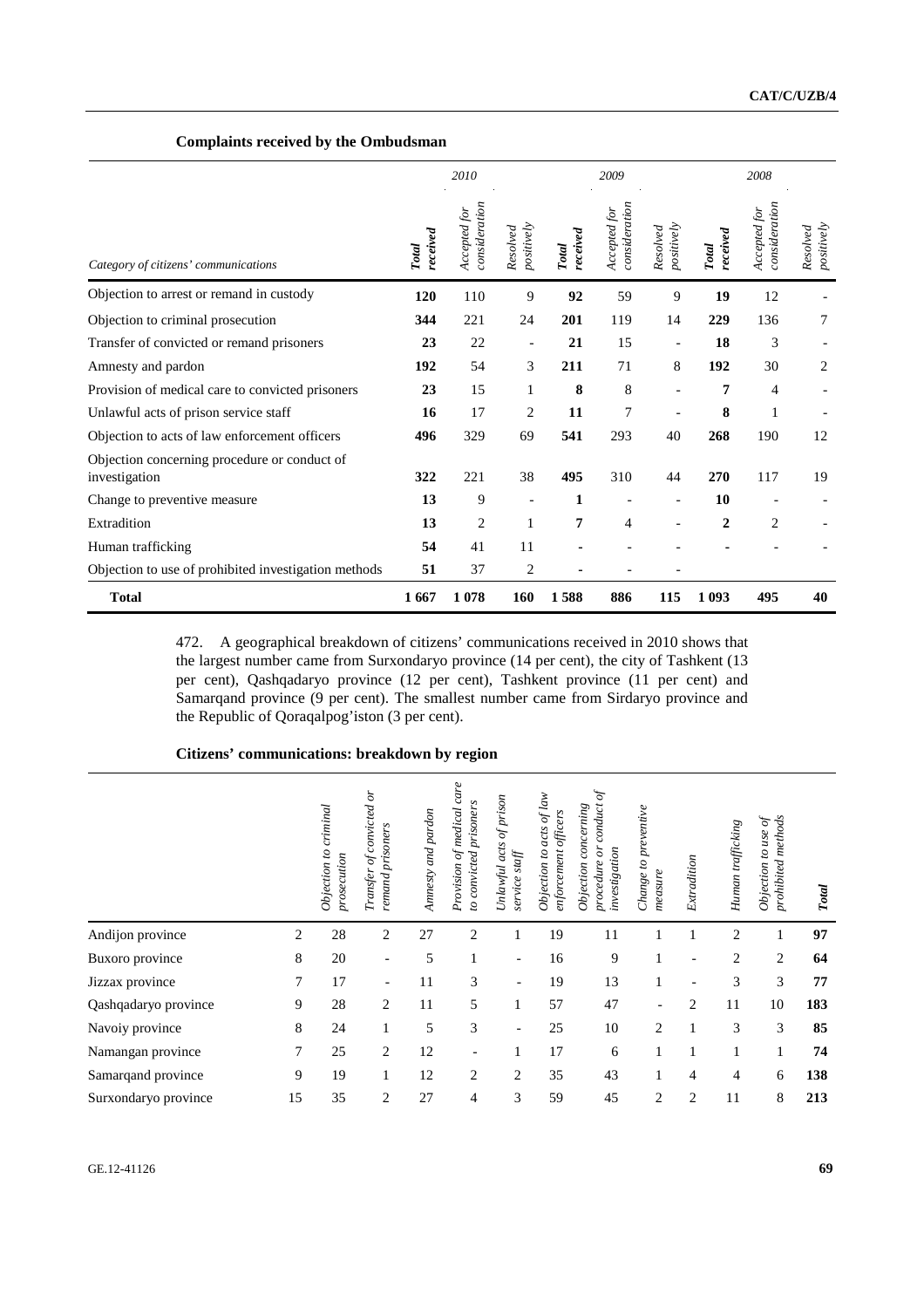|                                      |                                                                                                                                                                                                                                                                                                                                                                                                                                                                                                                                                                                                                                                                                                                                                                                                                                                                                                                                                                                                                                                                                                                                            |     | Objection to criminal<br>prosecution | Transfer of convicted or<br>remand prisoners | Anmesty and pardon | Provision of medical care<br>to convicted prisoners | Unlawful acts of prison<br>service staff | Objection to acts of law<br>enforcement officers | procedure or conduct of<br>Objection concerning<br>investigation                                                                                                                                                                                                                                                                                                                                                   | Change to preventive<br>measure | Extradition | Human trafficking | prohibited methods<br>Objection to use of | <b>Total</b> |
|--------------------------------------|--------------------------------------------------------------------------------------------------------------------------------------------------------------------------------------------------------------------------------------------------------------------------------------------------------------------------------------------------------------------------------------------------------------------------------------------------------------------------------------------------------------------------------------------------------------------------------------------------------------------------------------------------------------------------------------------------------------------------------------------------------------------------------------------------------------------------------------------------------------------------------------------------------------------------------------------------------------------------------------------------------------------------------------------------------------------------------------------------------------------------------------------|-----|--------------------------------------|----------------------------------------------|--------------------|-----------------------------------------------------|------------------------------------------|--------------------------------------------------|--------------------------------------------------------------------------------------------------------------------------------------------------------------------------------------------------------------------------------------------------------------------------------------------------------------------------------------------------------------------------------------------------------------------|---------------------------------|-------------|-------------------|-------------------------------------------|--------------|
| Sirdaryo province                    |                                                                                                                                                                                                                                                                                                                                                                                                                                                                                                                                                                                                                                                                                                                                                                                                                                                                                                                                                                                                                                                                                                                                            | 3   | 11                                   | 3                                            | 6                  |                                                     |                                          | 17                                               | 7                                                                                                                                                                                                                                                                                                                                                                                                                  | $\overline{c}$                  |             | 1                 | 1                                         | 51           |
| Tashkent province                    |                                                                                                                                                                                                                                                                                                                                                                                                                                                                                                                                                                                                                                                                                                                                                                                                                                                                                                                                                                                                                                                                                                                                            | 14  | 32                                   | 3                                            | 15                 | 1                                                   | 2                                        | 61                                               | 28                                                                                                                                                                                                                                                                                                                                                                                                                 | 1                               | 1           | 2                 | 2                                         | 162          |
| Farg'ona province<br>4               |                                                                                                                                                                                                                                                                                                                                                                                                                                                                                                                                                                                                                                                                                                                                                                                                                                                                                                                                                                                                                                                                                                                                            |     | 11                                   | 2                                            | 19                 | 1                                                   | 1                                        | 13                                               | 9                                                                                                                                                                                                                                                                                                                                                                                                                  |                                 | 1           | 3                 | 3                                         | 67           |
| 3<br>Xorazm province                 |                                                                                                                                                                                                                                                                                                                                                                                                                                                                                                                                                                                                                                                                                                                                                                                                                                                                                                                                                                                                                                                                                                                                            |     | 12                                   |                                              | 7                  |                                                     |                                          | 8                                                | 11                                                                                                                                                                                                                                                                                                                                                                                                                 |                                 |             | 9                 | 7                                         | 57           |
|                                      | City of Tashkent<br>25                                                                                                                                                                                                                                                                                                                                                                                                                                                                                                                                                                                                                                                                                                                                                                                                                                                                                                                                                                                                                                                                                                                     |     |                                      | 5                                            | 27                 | 1                                                   | 3                                        | 128                                              | 73                                                                                                                                                                                                                                                                                                                                                                                                                 | 1                               |             | 2                 | 2                                         | 308          |
| Republic of Qoraqalpog'iston<br>3    |                                                                                                                                                                                                                                                                                                                                                                                                                                                                                                                                                                                                                                                                                                                                                                                                                                                                                                                                                                                                                                                                                                                                            |     | 17                                   |                                              | 3                  |                                                     | 1                                        | 18                                               | 7                                                                                                                                                                                                                                                                                                                                                                                                                  |                                 |             |                   | 1                                         | 50           |
| Foreign citizens                     |                                                                                                                                                                                                                                                                                                                                                                                                                                                                                                                                                                                                                                                                                                                                                                                                                                                                                                                                                                                                                                                                                                                                            | 3   | 9                                    |                                              | $\mathbf{1}$       |                                                     |                                          | 3                                                | 1                                                                                                                                                                                                                                                                                                                                                                                                                  |                                 |             |                   |                                           | 17           |
| Received from convicted<br>prisoners |                                                                                                                                                                                                                                                                                                                                                                                                                                                                                                                                                                                                                                                                                                                                                                                                                                                                                                                                                                                                                                                                                                                                            |     | 15                                   |                                              | 4                  |                                                     | 1                                        | 1                                                | 2                                                                                                                                                                                                                                                                                                                                                                                                                  |                                 |             |                   | 1                                         | 24           |
| <b>Total</b>                         |                                                                                                                                                                                                                                                                                                                                                                                                                                                                                                                                                                                                                                                                                                                                                                                                                                                                                                                                                                                                                                                                                                                                            | 120 | 344                                  | 23                                           | 192                | 23                                                  | 16                                       | 496                                              | 322                                                                                                                                                                                                                                                                                                                                                                                                                | 13                              | 13          | 54                |                                           | 51 1667      |
|                                      | rights in the penal correction system.<br>474.<br>sentences in detention facilities, 38 of which were accepted for consideration.<br>475.<br>right to liberty and inviolability of the person, 2 of which were resolved positively.<br>476.<br>the transfer of convicted prisoners to other places of detention; the granting of amnesty;<br>substandard medical care; objections to acts of prison staff; unwarranted imposition of<br>disciplinary measures; unwarranted use of special measures; failure to dispatch postal<br>correspondence; unwarranted refusal by the prison administration to apply to the courts for<br>parole; and refusal by the prison administration of visits by family and friends.<br>477.<br>communicate and have contact with the outside world. When prisoners are located far from<br>their relatives' place of permanent residence, this makes it particularly difficult for them to<br>maintain relationships with their families, relatives and friends. The Ombudsman has<br>received 22 communications concerning prisoner transfer, 21 of which have been accepted<br>for consideration.<br>478. |     |                                      |                                              |                    |                                                     |                                          |                                                  | In 2010, the Ombudsman received 43 communications from persons serving<br>A total of 20 complaints from convicted prisoners concerned the safeguarding of the<br>Communications from citizens held in detention facilities or their relatives concern<br>There have been violations of the rights of inmates of penal institutions to<br>Since 10 December 2004, an agreement on cooperation between the Ombudsman |                                 |             |                   |                                           |              |
|                                      | and the Ministry of Internal Affairs has been in force, under which joint measures are taken<br>to safeguard and protect the rights of accused persons and convicts, to meet and talk with<br>detainees and remand prisoners, and to review complaints and communications with a view<br>to restoring violated civil rights.<br>479. With a view to continued cooperation and the implementation of the National Plan<br>of Action for the implementation of the Convention against Torture, and pursuant to article<br>4 of the cooperation agreement, draft regulations relating to representatives of the<br>Ombudsman in penal institutions have been drawn up. Preliminary consultations have<br>resulted in a plan to appoint representatives of the Ombudsman for the rights of detainees                                                                                                                                                                                                                                                                                                                                           |     |                                      |                                              |                    |                                                     |                                          |                                                  |                                                                                                                                                                                                                                                                                                                                                                                                                    |                                 |             |                   |                                           |              |
| 70                                   |                                                                                                                                                                                                                                                                                                                                                                                                                                                                                                                                                                                                                                                                                                                                                                                                                                                                                                                                                                                                                                                                                                                                            |     |                                      |                                              |                    |                                                     |                                          |                                                  |                                                                                                                                                                                                                                                                                                                                                                                                                    |                                 |             |                   |                                           | GE.12-41126  |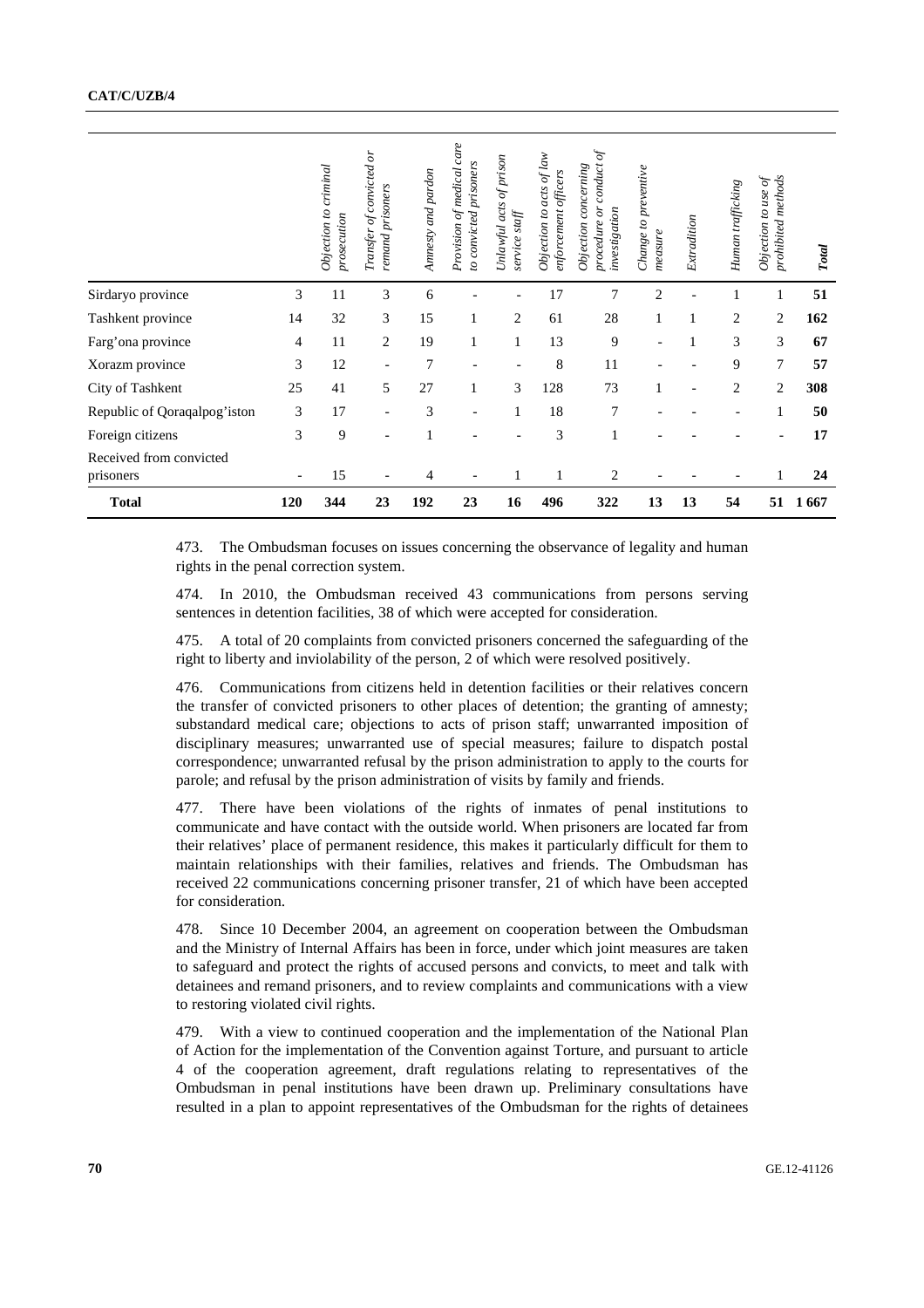and convicted prisoners to three penal institutions for female and juvenile prisoners and the remand centre in the city of Buxoro.

480. With regard to the observation of the Committee against Torture (para. 14) concerning the detention of representatives of human rights organizations, a review found that, during the period in question, the procuratorial authorities received communications from international organizations, in particular the Human Rights Committee, and also alternative reports from international human rights organizations, such as the Human Rights Alliance of Uzbekistan and Amnesty International, alleging that so-called "human rights defenders" had been unlawfully prosecuted for their work and that prohibited methods of treatment had been used against them.

481. The review found that the allegations of the so-called "human rights defenders" were unfounded, were not based on reliable information and were aimed at diminishing the country's image in the international arena and discrediting the judicial and legal reforms under way in Uzbekistan. No "human rights defenders" have been prosecuted for their work in Uzbekistan.

482. The work of some non-governmental non-profit organizations has been stopped through the courts, generally on the basis of a submission from the registration authorities, i.e. the judicial authorities, which are responsible for ensuring that such organizations' statutory documents are in order and for monitoring compliance with domestic law. In fact, these organizations were not actually carrying out their work; that is, they were listed in the register as legal persons and had bank accounts, but were not carrying out the tasks referred to in their statutes, did not have elected bodies, and either had no staff or the staff were inactive. Consequently, these organizations were not reporting either to the registration authorities or to the tax authorities.

# **Article 16**

483. As part of its international obligations connected with implementation of the Convention against Torture, Uzbekistan is taking legislative, administrative and other steps to prevent not only torture but also other instances of cruel, inhuman or degrading treatment or punishment. During the period 2008–2010, key steps were taken to liberalize and humanize the most important elements of the judicial and legal system: the death penalty was removed from the Criminal Code as the ultimate penalty; the Prevention of Human Trafficking Act and the Rights of the Child (Safeguards) Act were adopted; work began on preparing a policy framework for a bill on states of emergency; and consistent action is being taken, inter alia, to prevent and eradicate domestic violence and the worst forms of child labour.

484. Since the earliest years of independence, Uzbekistan has been steadily reducing the number of articles of the Criminal Code providing for the death penalty, in accordance with general comment No. 6 of the Human Rights Committee.

485. Until 1998, 13 articles of the Criminal Code provided for execution as the ultimate criminal penalty. The Oliy Majlis adopted an act of 29 August 1998 abolishing the death penalty for offences under the following five articles: article 119, paragraph 4 (gratification of unnatural sexual desires by force); article 152 (violation of the laws and customs of war); article 158, paragraph 1 (attempt on the life of the President); article 242, paragraph 1 (organization of a criminal association); and article 246, paragraph 2 (smuggling).

486. Under an act of 29 August 2001, the death penalty was stipulated in the Criminal Code for only four offences: aggravated homicide (art. 97, para. 2); aggression (art. 151, para. 2); genocide (art. 153); and terrorism (art. 155, para. 3).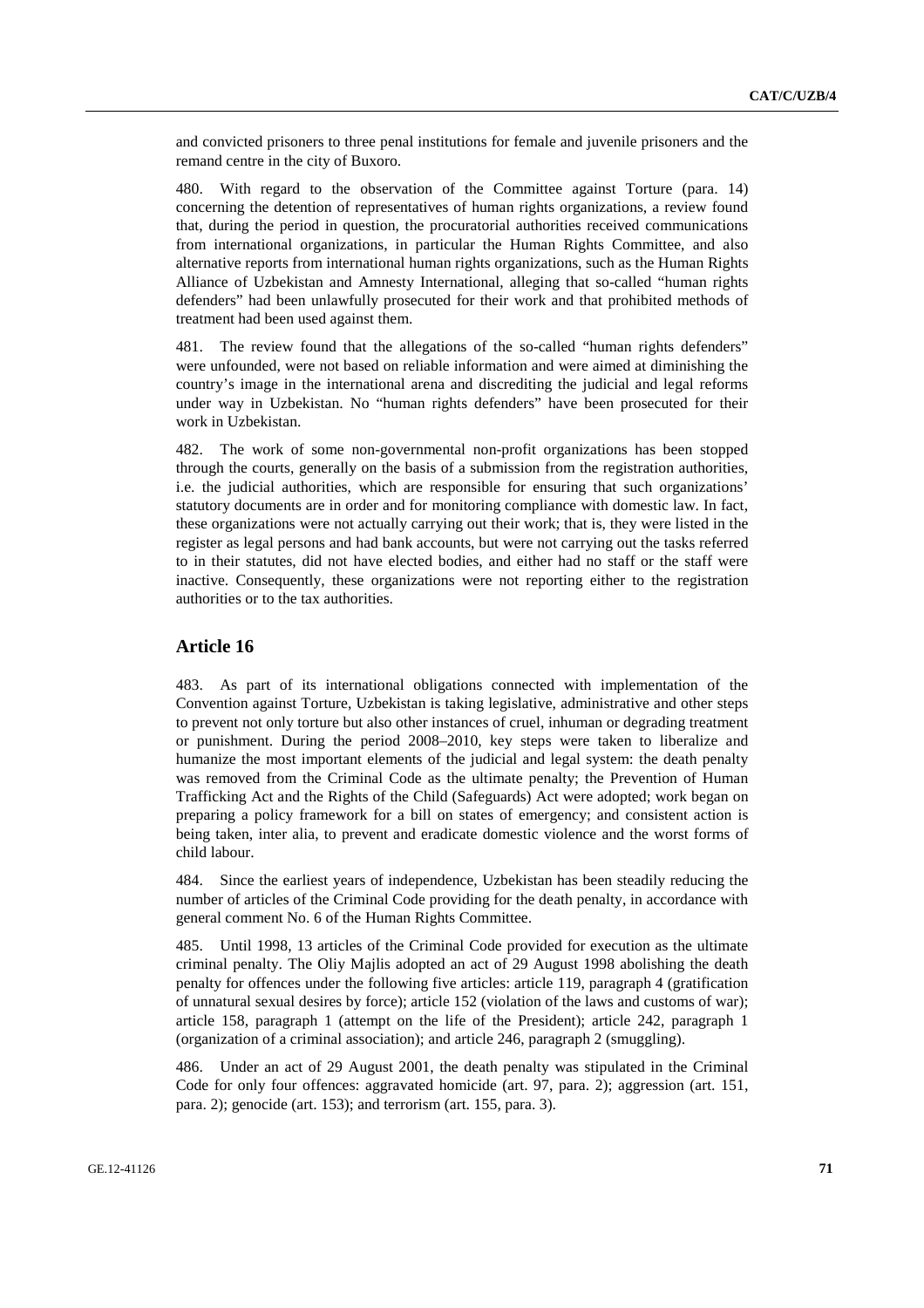487. On 13 December 2003, the Oliy Majlis removed the death penalty from two more articles of the Criminal Code: article 151 (aggression) and article 153 (genocide). The Criminal Code now contained only two articles stipulating the death penalty: article 97, paragraph 2 (aggravated homicide), and article 155, paragraph 3 (terrorism causing death or other serious consequences).

488. Presidential Decree No. UP-3641 abolishing the death penalty in the Republic of Uzbekistan was adopted on 1 August 2005; it provided for the abolition of the death penalty as a form of criminal punishment from 1 January 2008 and its replacement by long-term or life imprisonment.

489. Since the date of adoption of this Presidential Decree, not a single death sentence has been carried out; in other words, there has been a de facto moratorium on judicial executions.

490. On 11 July 2007, the Oliy Majlis adopted the Act on amendments and additions to certain legislative acts of the Republic of Uzbekistan in connection with the abolition of the death penalty. The corresponding amendments were made to the Criminal Code (arts. 15, 43, 50, 51, 58, 59, 60, 64, 69, 73, 76, 97 and 155). The death penalty was replaced by life imprisonment for two crimes: aggravated homicide (art. 97, para. 2) and terrorism causing death or other serious consequences (art. 155, para. 3).

491. Women, minors and men aged over 60 may not be sentenced to long-term or life imprisonment. The Criminal Code also provides for the possibility of pardon for persons sentenced to life imprisonment once they have served 25 years of their sentence.

492. Uzbekistan supports the Committee against Torture in its call (para. 19) for intensified efforts to eliminate all forms of violence against women. This support is being given effect in a number or ways:

 (a) Ratification of international legal instruments governing the protection of women and girls from violence. Since it became independent, Uzbekistan has acceded to more than 70 international human rights instruments, which also concern the rights of women;

Prohibition of any form of violence against human beings, including women and girls, is established in the Constitution, the Rights of the Child (Safeguards) Act and the Prevention of Human Trafficking Act;

 (c) The Criminal Code establishes liability for crimes against the life, health and sexual freedom of human beings, including women and girls. Where crimes of this type are committed against women and girls, this constitutes an aggravating circumstance;

Steps are being taken to improve the Family Code and the Criminal Code and to adopt special legislation on violence against women that provides for the necessary pretrial and judicial protection of female victims and children and also criminalizes such acts of violence;

 (e) On 20 April 2010, the Deputy Prime Minister established a working group under the Women's Committee to study international experience in the prevention of violence against women, for the purpose of preparing a policy framework for a bill on the prevention of domestic violence.

493. In 2008, research was carried out with regard to analysing legislation on violence against women, on the basis of which specific recommendations were drawn up.

494. Policy support for efforts to combat violence against women is based, inter alia, on: the National Plan of Action for the implementation of the recommendations made by the Committee on the Elimination of Discrimination against Women following consideration of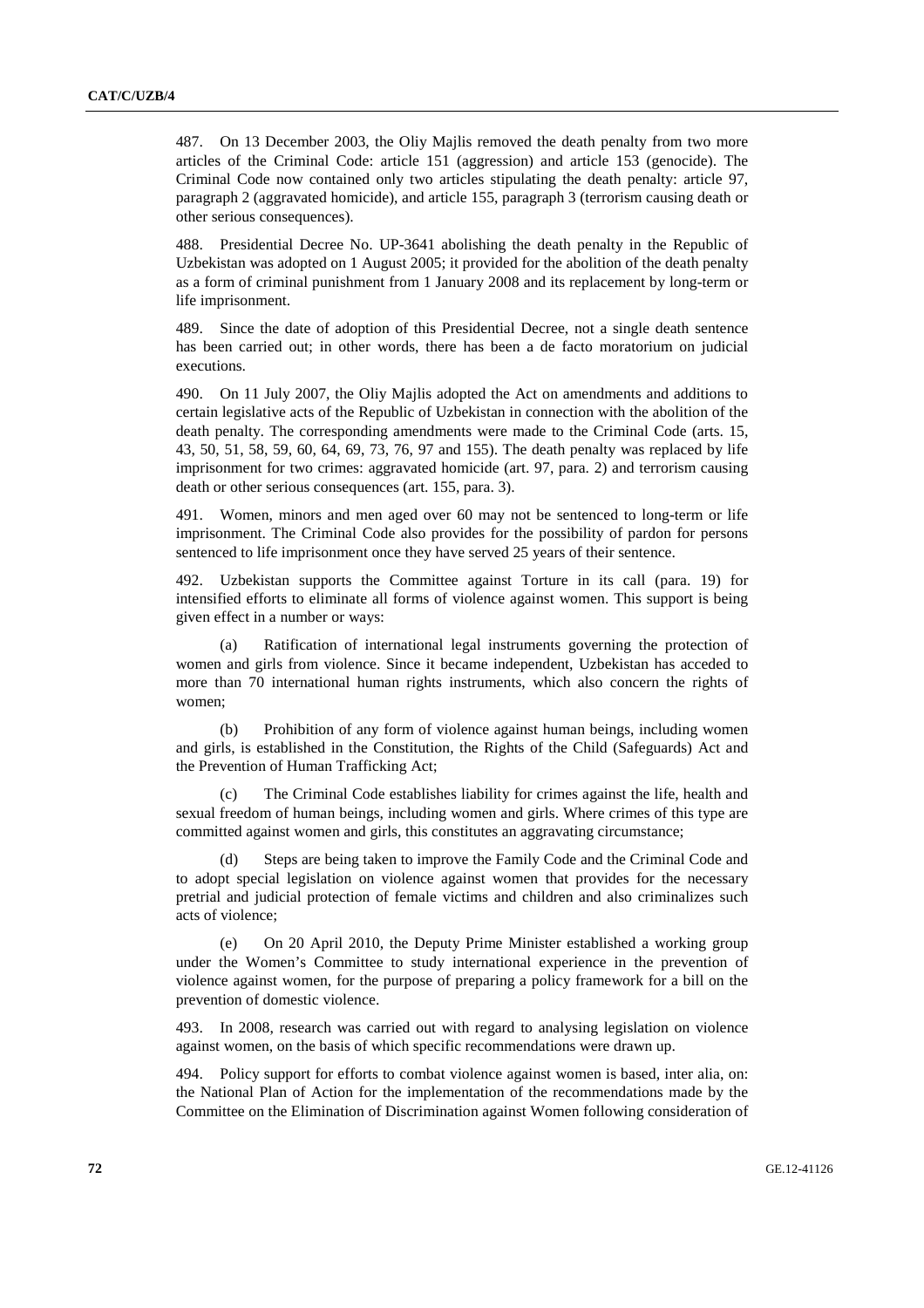the fourth periodic report of Uzbekistan on implementation of the Convention on the Elimination of All Forms of Discrimination against Women (2010); the National Plan of Action for the implementation of the recommendations made by the Human Rights Council following consideration of the national report of Uzbekistan in the context of the universal periodic review (2009); the National Plan of Action for the implementation of the recommendations made by the Human Rights Committee following consideration of the third periodic report under the International Covenant on Civil and Political Rights; the National Plan of Action to improve the effectiveness of efforts to prevent human trafficking for 2008–2010; and the National Plan of Action for the implementation of ILO Conventions Nos. 138 and 182.

495. The Women's Committee regularly studies the causes and consequences of all forms of violence against women. Statistics show that 3,924 individuals were prosecuted for acts of violence against women and girls in 2007, 4,373 in 2008 and 1,817 in 2009.

496. Analysis of criminal cases concerning violence against women in 2010 and the first three months of 2011 shows that, during that period, the courts heard 270 criminal cases against 354 individuals. In 222 of these cases, 293 individuals were convicted; 43 trials were halted without exoneration of the 60 individuals involved; and 1 case was referred for further investigation.

497. Sentencing practice shows that courts usually impose custodial penalties on persons convicted of offences in this category. Of a total of 293 individuals convicted, 7 were fined, 38 were sentenced to punitive deduction of earnings, 4 were sentenced to rigorous imprisonment, 34 were given a suspended sentence and 200 were sentenced to various terms of imprisonment. A total of 11 defendants were released under an amnesty.

498. In accordance with the Citizens' Communications Act, units of the crime prevention department register all communications from women concerning any forms of violence against them; the claims contained in these communications are then subjected to initial inquiry and verification. Where a case of violence against a woman is confirmed, the initial inquiry file is immediately passed on to the pretrial investigation units of the internal affairs agencies.

499. The relevant departments of the Ministry of Health and the Women's Committee are responsible, on an ongoing basis, for the social welfare of women who need support and protection from violence.

500. Special entities have been set up in Uzbekistan to provide assistance to victims of violence: crisis centres, telephone helplines and centres for the social adaptation of women are in operation in various regions of the country and provide counselling, medical care and legal assistance to women victims of violence. The National Rehabilitation Centre to Assist and Protect Victims of Human Trafficking has been established in Tashkent, providing assistance to women and girls who have been subjected to sexual exploitation. Steps are currently being taken to establish regional rehabilitation centres for victims of human trafficking. The Non-Governmental Centre for the Support of Civil Initiatives has established a women's inquiry service in the cities of Tashkent, Qo'qon and Navoiy, which provides legal assistance and counselling to women with family problems.

501. There is a plan to establish a national centre for social and legal assistance to women and their families in Tashkent, under the Women's Committee.

502. There are 10 major centres for the social adaptation of women and their families in Uzbekistan, which provide counselling and legal and social assistance to victims of violence and also support women's training and employment. They are located in Andijon, Namangan, Farg'ona, Jomboy, Qashqadaryo, Surxondaryo, Jizzax, Paxtakor, Xorazm, Navoiy and Sirdaryo. Almost all these centres have a telephone helpline.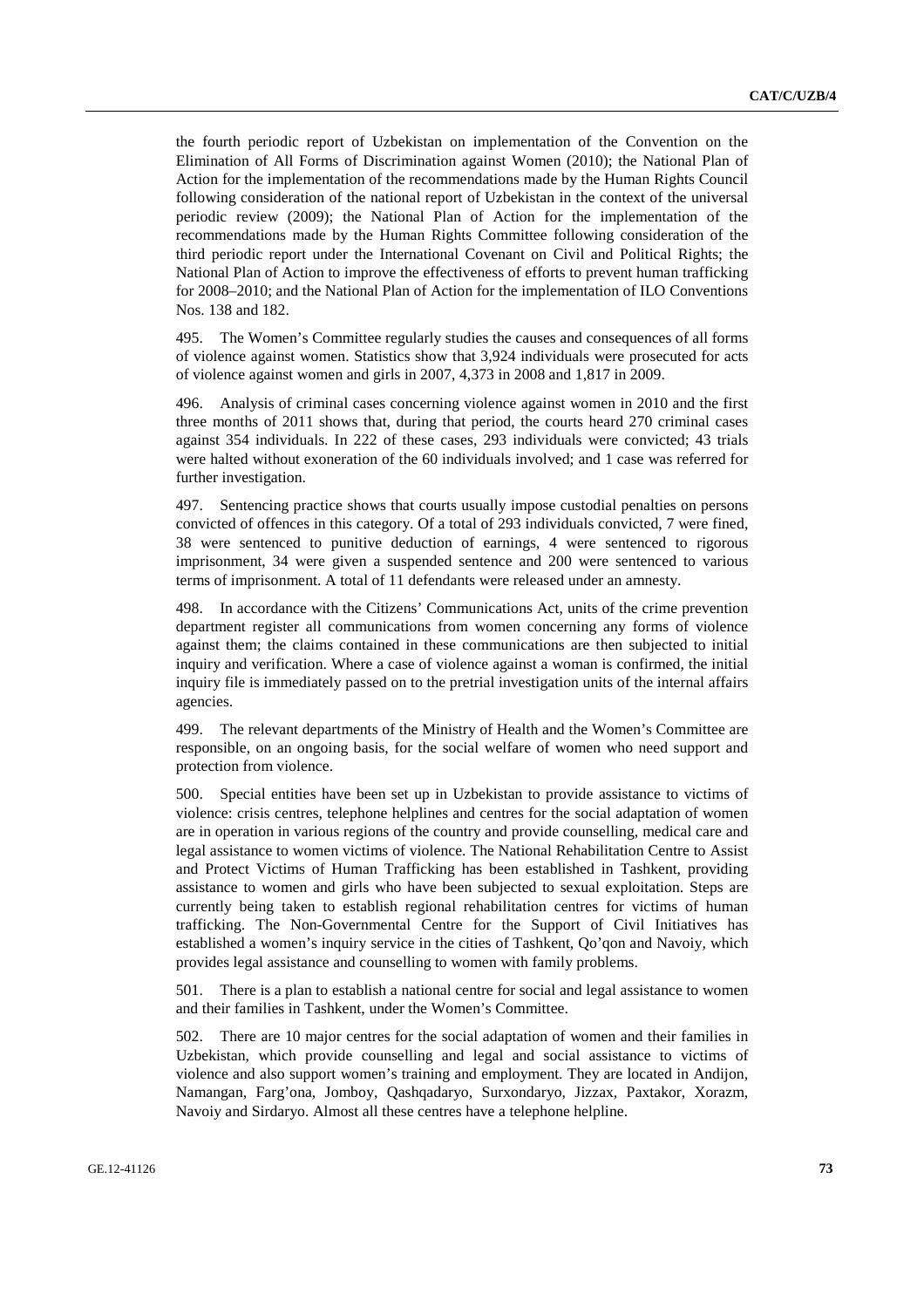503. Under the programme of the permanent commission established under the Cabinet of Ministers on 5 February 2005 on measures to improve the social and spiritual environment in the family, telephone helplines have been set up by district, city and provincial women's committees. For example, in Xorazm province, 11 such helplines have been set up, which have been contacted by 642 members of the public; in Qashqadaryo province, there are 16 helplines which have received 686 calls; and in the city of Tashkent, there are 14 helplines which have received 2,989 calls.

504. A broad campaign is being conducted in Uzbekistan to raise public awareness of the nature and forms of violence against women, and a debate is under way on the main ways and means of preventing domestic violence. Public servants, internal affairs officers, judges, social workers and representatives of local authorities are studying international standards for the prevention of domestic violence. In 2010, the Women's Committee, together with national and international partners, organized 23 regional workshops on the subject of strengthening legal safeguards of women's rights in family life.

505. Non-governmental non-profit organizations, clubs and associations, the media, jurists, and activists from the medical and social work professions and trade unions are actively involved in education and outreach work.

506. On 26 February 2009, a workshop took place on the role of the media in expanding opportunities for women and girls in Uzbekistan, and from 2 to 4 April 2009, a workshop for media representatives on the role of the media in the realization of women's rights took place in Farg'ona, organized by the International Centre for the Retraining of Journalists.

507. On 26 June 2009, a round table organized by the Ministry of Justice took place on preventing human trafficking and improving the mechanisms for providing assistance to victims.

508. From 22 to 26 October 2009, a workshop on training staff and advisers for women's inquiry services in the cities of Tashkent, Qo'qon and Navoiy was organized by the Centre for the Support of Civil Initiatives, in conjunction with Marta Resource Centre for Women (Latvia) and Formaper, a special agency of the Milan Chamber of Commerce and Industry (Italy), in a consortium with the Italian Coordination of the European Women's Lobby (Italy).

509. On 13 January 2010, the Women's Committee and the Ministry of Justice held a round table on the Convention on the Elimination of All Forms of Discrimination against Women and legal safeguards of women's rights in Uzbekistan; the participants discussed the prerequisites in Uzbek law for the preparation of a bill on the prevention of violence against women. On 12 and 13 May, 19 and 20 May and 21 July 2010, the National Centre for Human Rights, the Women's Committee and the Centre for the Support of Civil Initiatives, supported by the United Nations Population Fund (UNFPA), held round tables in the cities of Samarqand, Buxoro and Tashkent on strengthening legal safeguards of women's rights in Uzbekistan, and on 28 May 2010, the Women's Committee, in conjunction with the higher training courses for staff of the procuratorial authorities and the National Centre for Human Rights, held a round table on legal tools for combating violence against women. On 29 June 2010, an international conference took place on the subject of international experience in strengthening safeguards of equal rights and opportunities for women and men, organized by the National Centre for the Social Adaptation of Children and the Procurator-General's Office, during which the major provisions of the bill on the prevention of violence against women were discussed.

510. Uzbekistan regularly submits information on efforts to combat violence against women to the United Nations and the international treaty bodies. As part of the international campaign to collect comprehensive information on violence against women, Uzbekistan has provided, inter alia, responses to the questionnaire for the Secretary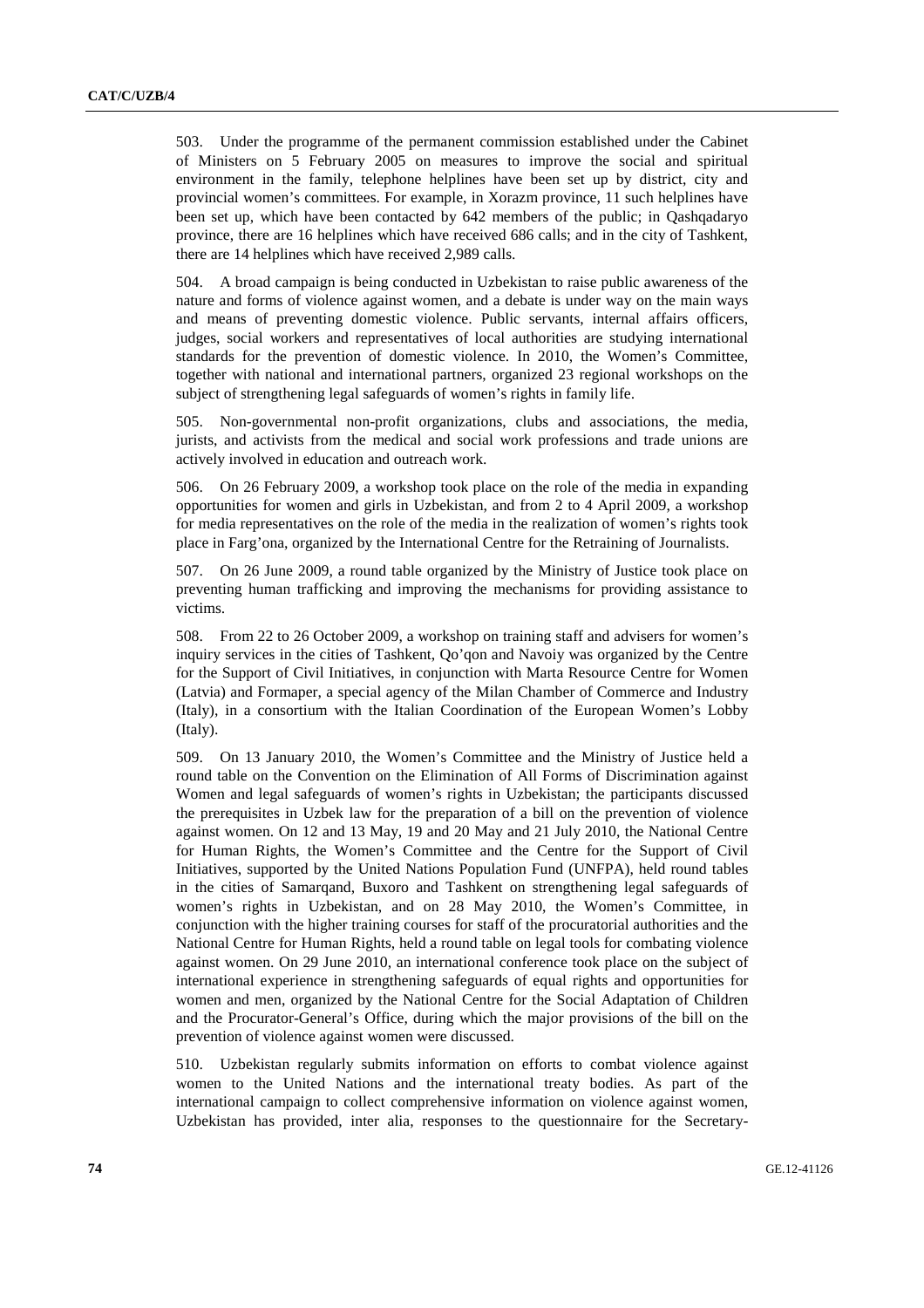General's coordinated database on violence against women; responses to surveys on the prevention of violence against women by the special rapporteur Ms. Nadia Taher; and responses to questions on the implementation of General Assembly resolutions 62/136 on improvement of the situation of women in rural areas and 62/206 on women in development.

511. Since 2008, in line with the recommendations of the Committee against Torture (para. 20), Uzbekistan has been taking consistent action to combat human trafficking at the legislative, policy and institutional levels.

512. The Prevention of Human Trafficking Act, which defines the concept of human trafficking, was adopted on 17 April 2008. Pursuant to article 3 of the Act, human trafficking means recruiting, transporting, transferring, concealing or receiving a person for purposes of exploitation by means of the threat or use of force or other forms of coercion, kidnapping, fraud, deception, abuse of power or of a person's vulnerability, or by means of bribery in the form of payments or benefits to obtain the consent of a person who controls another person. Exploitation of human beings means exploitation of the prostitution of others or other forms of sexual exploitation, forced labour or services, slavery or practices similar to slavery, servitude, or the removal of human organs or tissue.

513. The Act also specifies the list and powers of State bodies responsible for preventing, detecting and suppressing human trafficking, minimizing its impact and providing assistance to victims. These bodies include the Ministry of Internal Affairs, the National Security Service, the Ministry of Foreign Affairs, the Ministry of Health and other State bodies.

514. The Act designates the National Interdepartmental Commission against Human Trafficking, which has regional offices, as the coordinating body for the work of the State bodies responsible for preventing human trafficking.

515. The Act governs the provision of legal assistance, counselling and medical care to victims of human trafficking, support for their occupational rehabilitation and employment, provision of temporary housing and also security measures for victims who assist in identifying persons suspected of human trafficking.

516. With a view to organizing the implementation of the Prevention of Human Trafficking Act, a Presidential Decision on measures to improve the effectiveness of efforts to prevent human trafficking was adopted on 8 July 2008, approving the National Plan of Action to improve the effectiveness of efforts to prevent human trafficking for 2008–2010, the regulations for the National Interdepartmental Commission against Human Trafficking, and the membership of the Commission, which is headed by the Procurator-General.

517. Under the Act on amendments and additions to the Criminal Code in connection with the adoption of the Prevention of Human Trafficking Act, article 135 of the Criminal Code was amended to read as follows:

"Human trafficking — buying or selling a human being or recruiting, transporting, transferring, concealing or receiving a person for purposes of exploitation — shall be punishable with deprivation of liberty for 3 to 5 years.

The same actions if committed:

 (a) By means of kidnapping, use or threat of force or other forms of coercion;

(b) In relation to two or more persons;

 (c) In relation to a person known by the perpetrator to be in a helpless condition;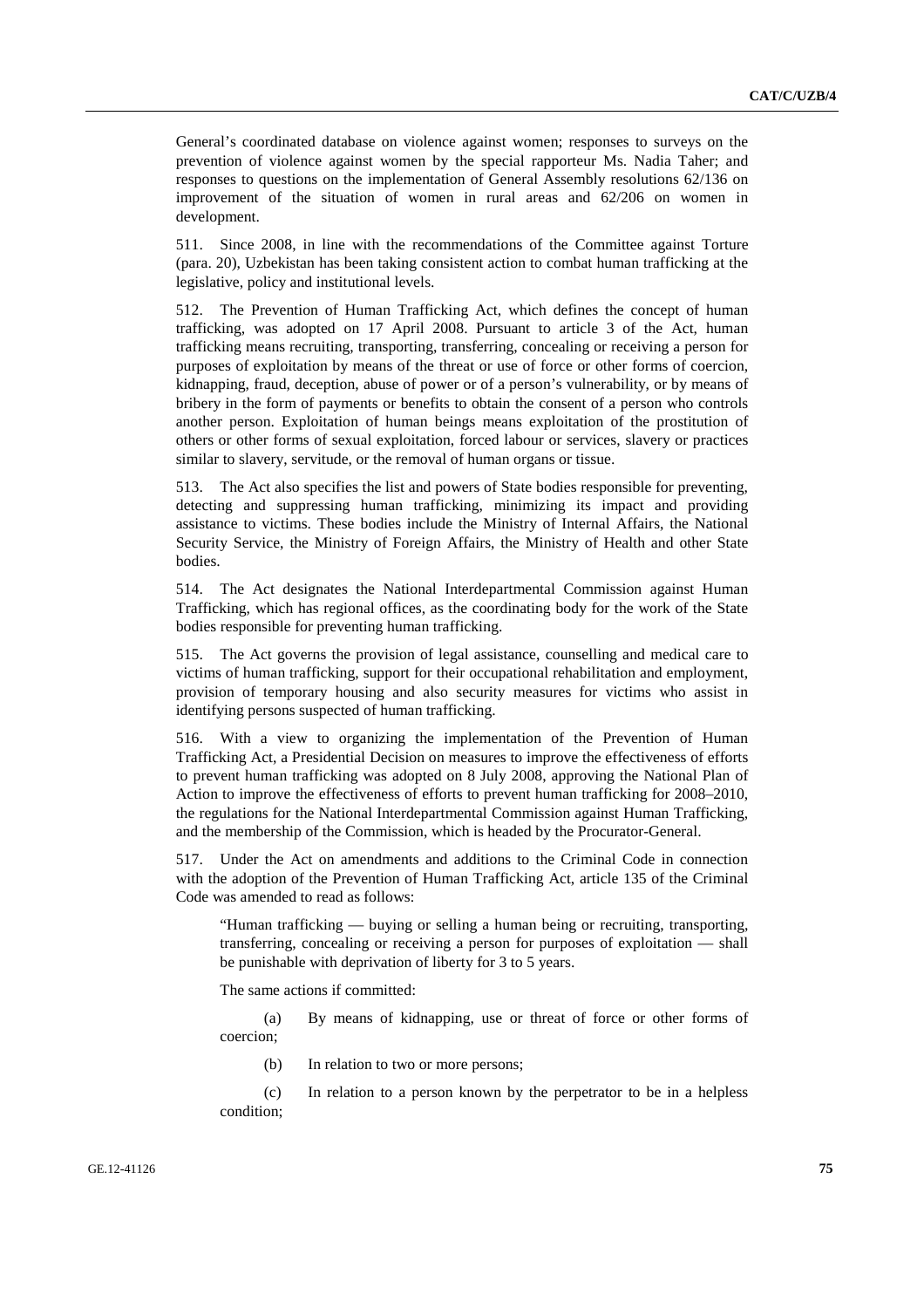**(d) In relation to a person who is materially or otherwise dependent on the perpetrator;** 

- **(e) Repeatedly or by a dangerous recidivist;**
- **(f) By a group of persons by prior conspiracy;**
- **(g) Through abuse of official position;**

 **(h) With transfer of the victim across the national border of the Republic of Uzbekistan or with the victim's illegal detention abroad;** 

 **(i) With the use of forged documents or with confiscation, concealment or destruction of documents certifying the identity of the victim;** 

 **(j) For the purpose of receiving organs for transplant;** 

**shall be punishable with deprivation of liberty for 5 to 8 years.** 

**The same actions if:** 

 **(a) Committed in relation to a person known by the perpetrator to be under 18 years of age;** 

- **(b) Resulting in the death of the victim or other serious consequences;**
- **(c) Committed by a particularly dangerous recidivist;**
- **(d) Committed by an organized group or in its interests;**

**shall be punishable with deprivation of liberty for 8 to 12 years."** 

**518. Pursuant to a Cabinet of Ministers decision of 5 November 2008, the National Rehabilitation Centre to Assist and Protect Victims of Human Trafficking was established under the Ministry of Labour and Social Securi ty, with 30 beds; the decision also specified the Centre's functions and regulations and the financial basis for its work.** 

**519. On 24 November 2009, the plenum of the Supreme Court adopted a Decision on judicial practice in cases of human trafficking, which explained the meaning and content of article 135 of the Criminal Code, "Human trafficking", and drew judges' attention to the fact that this type of offence is characterized by the exploitation of persons and forced labour, as well as other elements.** 

**520. On the basis of the legislation adopted, systematic efforts are being made to prevent human trafficking, including where its purpose is the sexual exploitation of women.** 

**521. According to statistical data, the total number of criminal cases brought by the pretrial investigation agencies under article 135 of the Criminal Code during the period 2008–2010 and the first seven months of 2011 was 2,957. The figure for 2008 was 670; for 2009, it was 1,242; and for 2010, 718. For the first seven months of 2011, the figure was 327, and for the same period the previous year, it was 430.** 

**522. A total of 3,136 individuals have been prosecuted in criminal cases involving human trafficking.** 

 Categories of individuals prosecuted under article 135 of the Criminal Code and recognized victims (by sex)

| <b>Victims</b> |       |      |              | Individualsprosecuted |              |       |  |
|----------------|-------|------|--------------|-----------------------|--------------|-------|--|
| Period         | Women | Men  | <b>Total</b> | Period                | Women<br>Men | Total |  |
| 2008           | 324   | 2617 | 2941         | 2008                  | 195<br>452   | 647   |  |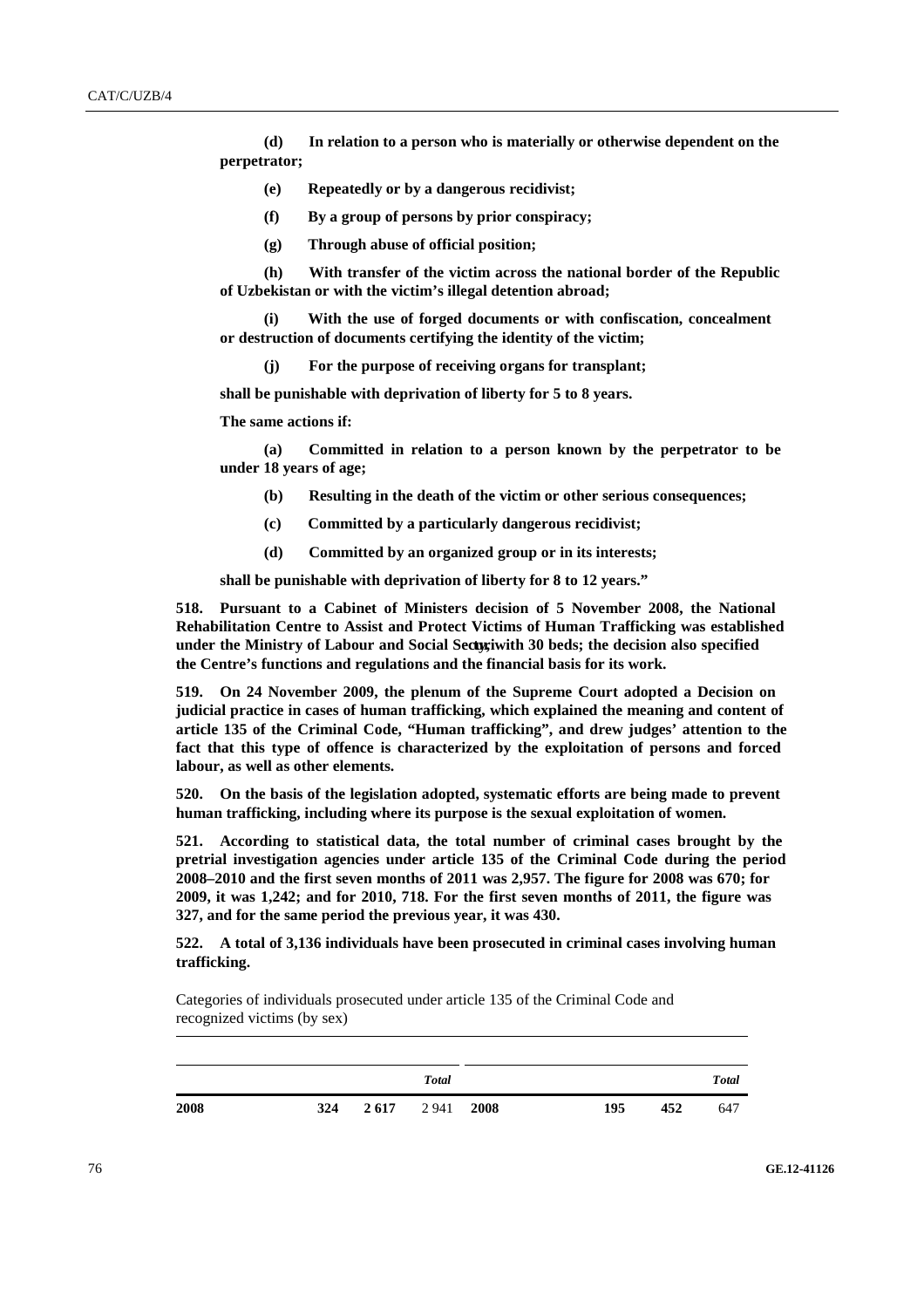| <b>Victims</b>           |       |         |              | Individualsprosecuted    |       |     |              |  |
|--------------------------|-------|---------|--------------|--------------------------|-------|-----|--------------|--|
| Period                   | Women | Men     | <b>Total</b> | Period                   | Women | Men | <b>Total</b> |  |
| 2009                     | 644   | 4 0 1 6 | 4 6 6 0      | 2009                     | 403   | 839 | 1 242        |  |
| 2010                     | 499   | 1826    | 2 3 2 5      | 2010                     | 342   | 505 | 847          |  |
| 2011<br>(first 7 months) | 283   | 720     | 1 0 0 3      | 2011<br>(first 7 months) | 224   | 176 | 400          |  |
| Total                    |       |         | 10929        | Total                    |       |     | 3 1 3 6      |  |

**523. In the first seven months of 2011, 28 minors were recruited for purposes of sexual exploitation by human traffickers, 15 of whom were residents of the city of Tashkent and 3 of Andijon province; there were 2 each from the Republic of Qoraqalpog'iston and Sirdaryo and Tashkent provinces, and 1 each from Buxoro, Samarqand, Surxondaryo and Xorazm provinces.** 

**524. A modern building for the Rehabilitation Centre was constructed in a short period of time in the city of Tashkent and entered operation on 18 November 2009. Its work is based on the principles of prohibition of discrimination against victims of human trafficking, confidentiality of private and personal life, social and legal support, and individual care for the victims of human trafficking.** 

**525. Internal affairs officers have referred more than 550 victims of human trafficking to the Centre since it opened, 434 of whom have undergone special courses of treatment. A total of 168 women have undergone special courses of treatment at the Centre, 154 of whom had been subjected to sexual exploitation.** 

**526. Study of the causes of and circumstances leading to sexual exploitation has shown that the women concerned are usually victims of deception and rely on obtaining well-paid work in the service, food or manufacturing industries in foreign countries. The women recruited are from socially vulnerable groups and are in need of money. The recruiters are often friends or acquaintances of the future victims who gain their trust, and also women who have previously engaged in sexual exploitation in foreign States.** 

**527. Staff of the Office for the Protection of Human Rights and Legal Support of the Ministry of Internal Affairs, together with other units of the Ministry and local internal**  affairs agencies dealing with the prevention **di**uman trafficking, particularly trafficking in **women, organize conferences, workshops and round tables in educational and training institutions,** makhallas**, organizations and companies.** 

**528. In total, 61 conferences, workshops and round tables were held in 2009, 46 in 2010 and 41 in the first seven months of 2011. In 2010, 79,372 meetings, talks and lectures were held on legal subjects, including the prevention of crime among minors and young people and the protection of women's rights. Of these, 24,310 were conducted with the public in the** makhallas **where they live, 720 with higher education students, 11,632 with students of academic high schools and vocational colleges, and 43,610 with school pupils. There were 2,481 media appearances, including 614 on the television, 1,095 on the radio and 772 in newspapers and magazines.** 

**529. In 2011, 41,394 meetings, talks and lectures were held on legal subjects, including the prevention of crime among minors and young people and the protection of women's**  rights. Of these, 10,062 were conducted with the public in the **allel where** they live, **292 with higher education students, 6,743 with students of academic high schools and vocational colleges, and 24,297 with school pupils. These events were widely reported in the media.**